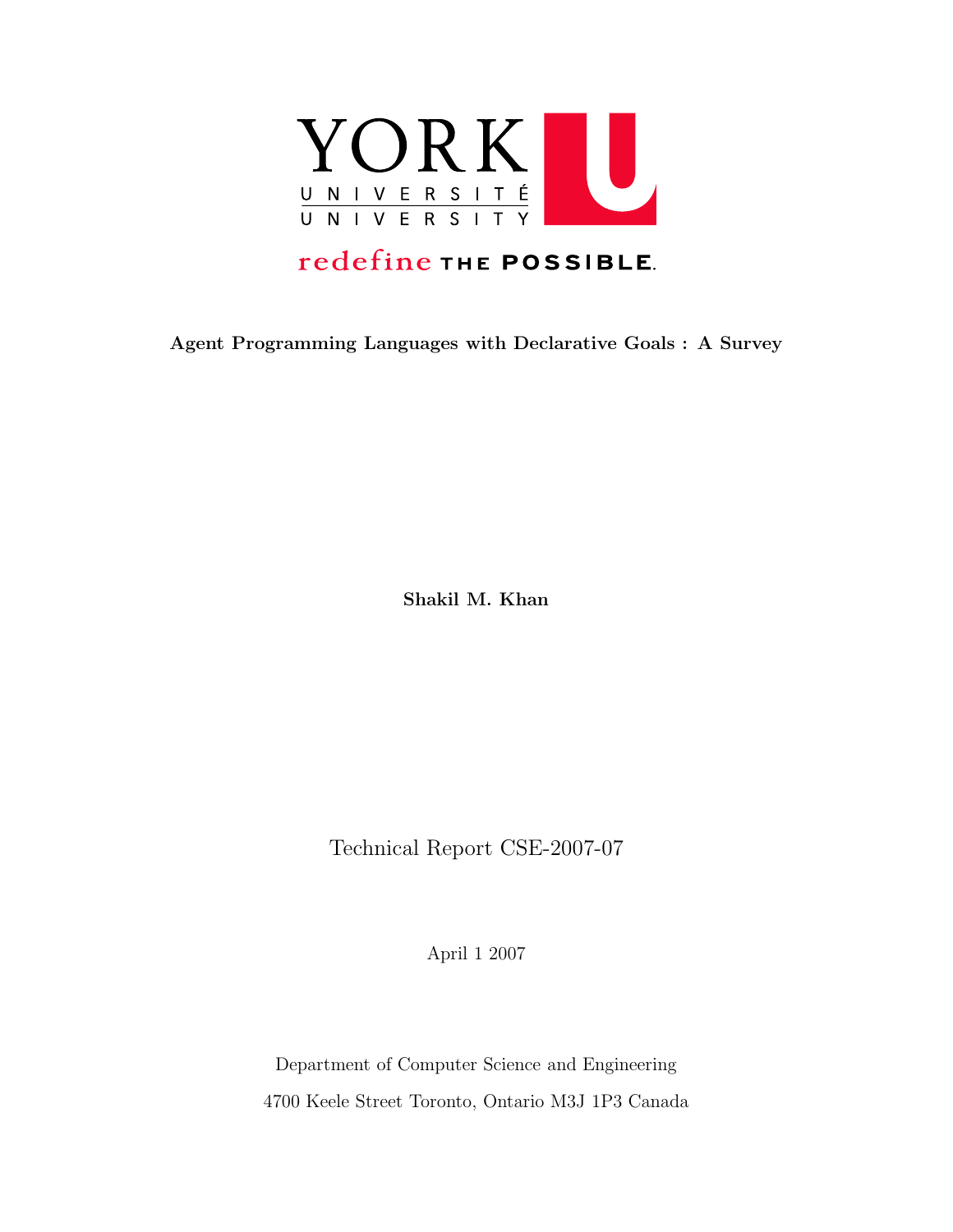Agent Programming Languages with Declarative Goals: A Survey (Qualifying Oral Document)

Shakil M. Khan

A document submitted to the Faculty of Graduate Studies in partial fulfilment of the requirements for the degree of

Doctor of Philosophy

Graduate Programme in Department of Computer Science and Engineering York University Toronto, Ontario April 2007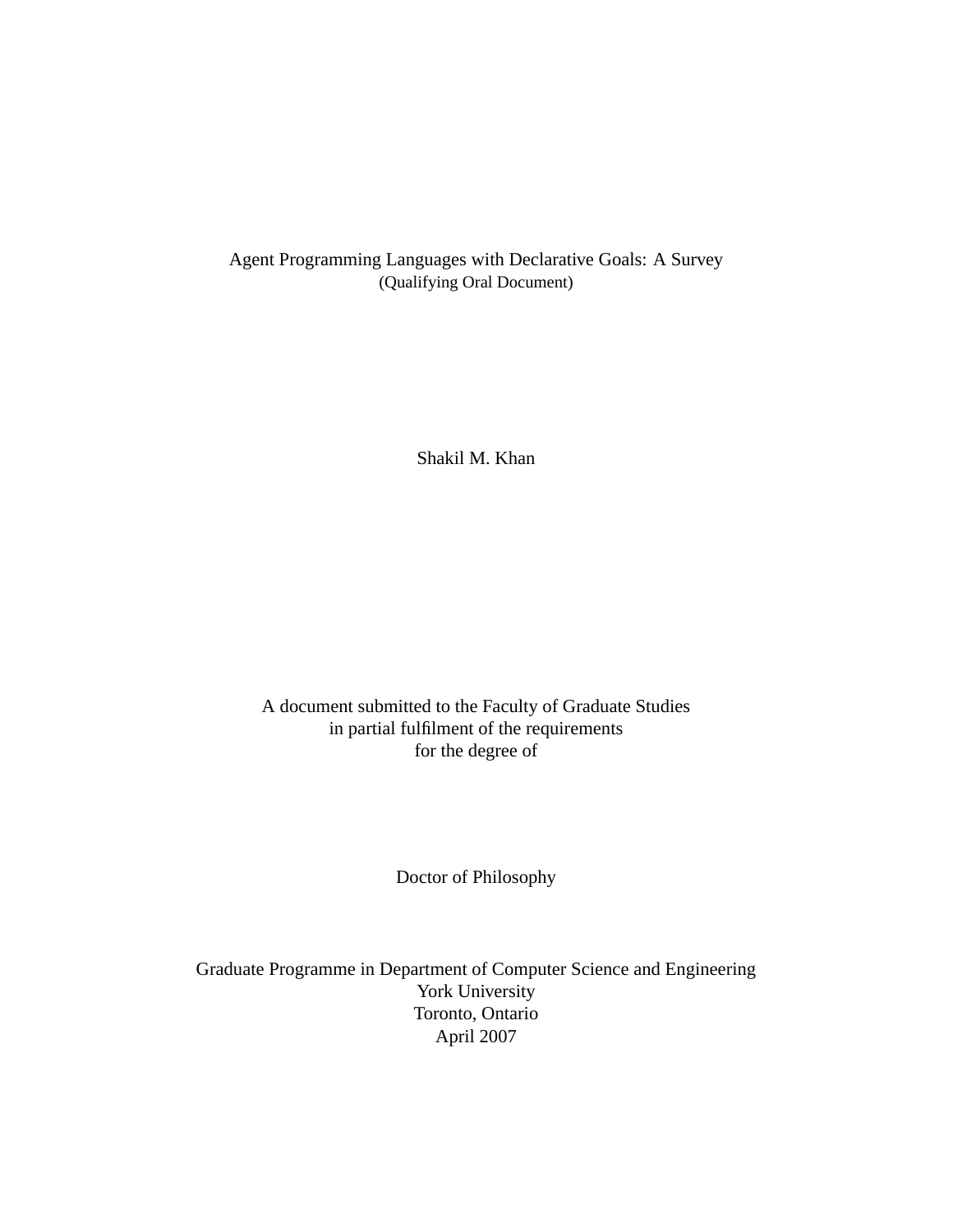| $\mathbf{1}$ |                                            | <b>Introduction</b>                                                                 | 1              |
|--------------|--------------------------------------------|-------------------------------------------------------------------------------------|----------------|
| $\mathbf{2}$ |                                            | <b>Agent Theories</b>                                                               |                |
|              | 2.1                                        |                                                                                     | $\overline{3}$ |
|              | 2.2.                                       | <b>Motivational Attitudes</b>                                                       |                |
|              | 2.3                                        |                                                                                     |                |
|              | 2.4                                        |                                                                                     | 11             |
|              | 2.5                                        | Multiagent Systems: Collective Mental Attitudes, Communication, and Coordination 12 |                |
| $\mathbf{3}$ | <b>Agent Architectures</b>                 |                                                                                     | 14             |
|              | 3.1                                        |                                                                                     | 15             |
|              | 3.2                                        |                                                                                     |                |
|              | 3.3                                        |                                                                                     | 17             |
|              | 3.4                                        |                                                                                     | 19             |
|              | 3.5                                        |                                                                                     | 20             |
| 4            | <b>Agent Programming Languages</b>         |                                                                                     | 20             |
|              | 4.1                                        |                                                                                     | 22             |
|              | 4.2                                        |                                                                                     | 29             |
| 5            | <b>Declarative Goals in Agent Programs</b> |                                                                                     | 35             |
|              | 5.1                                        |                                                                                     | 35             |
|              | 5.2                                        | Issues in Agent Programming Languages with Declarative Goals                        | 37             |
|              | 5.3                                        |                                                                                     | 39             |
| 6            |                                            | <b>Open Problems and Research Directions</b>                                        | 47             |
|              |                                            |                                                                                     |                |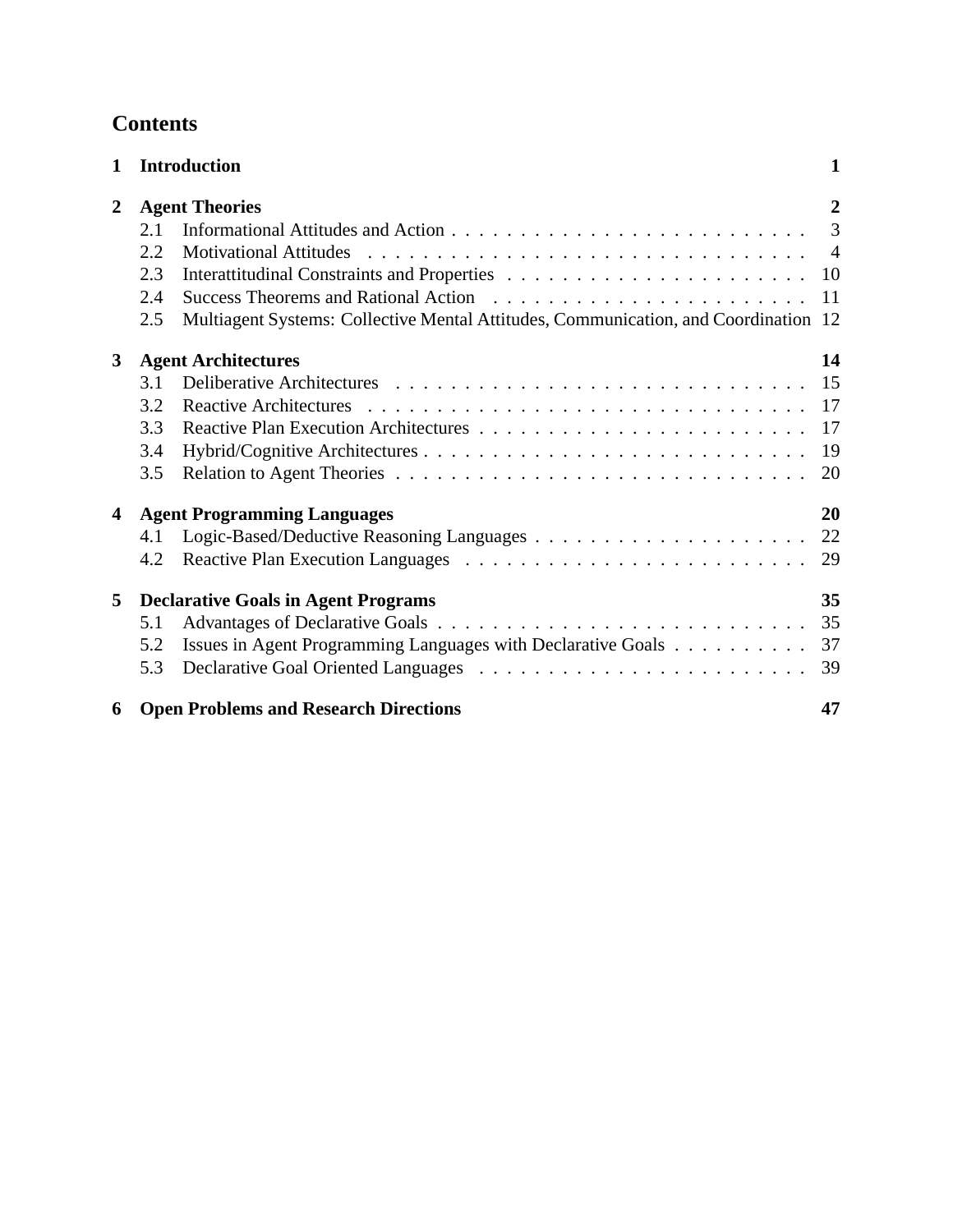# **1 Introduction**

Research on intelligent agents can be divided into three related areas that focus on integrated treatments of agents: agent theories, architectures, and languages. All three of these areas are concerned with different aspects of the same enterprise, namely, the specification and implementation of intelligent behavior. Agent theories use formal logic to model the agent's mental attitudes (e.g. beliefs, desires, intentions, etc.) and how they relate to each other and to the agent's behavior. These theories has also grappled with problems associated with multiple agents, such as the coordination of and communication between a group of agents, and the modeling of joint mental attitudes. An agent architecture provides mechanisms for managing the mental and physical resources of an agent to meet the demands of complex, dynamic environments. Agent programming languages attempt to bridge the gap between theory and practice. The term "agent-oriented programming language" was coined by Shoham [150]. He defined agent programming languages as programming languages with representational primitives corresponding to various mental state components of the agent, and where reasoning is performed on these primitives. The key issue in agent programming language design concerns the "right way" of programming an agent, i.e. an autonomous, reactive, proactive, situated, and interacting computing element [189, 9]. In other words, what kind of programming language components should these languages contain so as to allow the programmer to design an agent in the most convenient, most natural, most succinct, most efficient, and most comprehensible way, and how to effectively execute these agent programs. Shoham's ideas have been later taken up and modified by various researchers. As we will see, many agent programming languages do not explicitly represent intentional attitudes, and have only very little intellectual debt w.r.t. the original vision by Shoham.

According to [122], a key problem of agent programming research is to show a one-to-one correspondence between the underlying agent theory and the abstract interpreter that the agent programming language provides. Bridging the gap between agent theories and agent programming frameworks has proven to be a lasting problem in agent research. The omission of so called *declarative goals* from agent programming frameworks seems to be the primary reason for this gap. To be specific, most agent programming frameworks have focused mainly on plans or 'goalsto-do' (where goals are defined as a set of procedures which are executed to achieve the goal), in contrast to 'goals-to-be' (where goals are specified as a declarative description of the state of the world which is sought) [34]. These user written plans or programs speed up the computation in these systems making them more practical. However, a declarative notion of goal is also necessary if one wants to fully model the pro-activity of an agent. With the omission of declarative goals, the reason for executing plans is lost. In addition to providing a new abstraction mechanism, these goals can be used to decouple plan failure/success from goal failure/success. An agent may be able to successfully execute a plan. However, this does not necessarily mean that the agent was successful in achieving the associated goal, since the environment may interfere with this goal. Similarly, external interference may render a user-defined plan impossible to execute; but this does not necessarily mean that the agent will never be able to achieve the associated goal (see Section 5.1 for a concrete example). Thus, these declarative goals are essential for monitoring goal achievement and performing recovery when a plan has failed. Since these goals capture the reason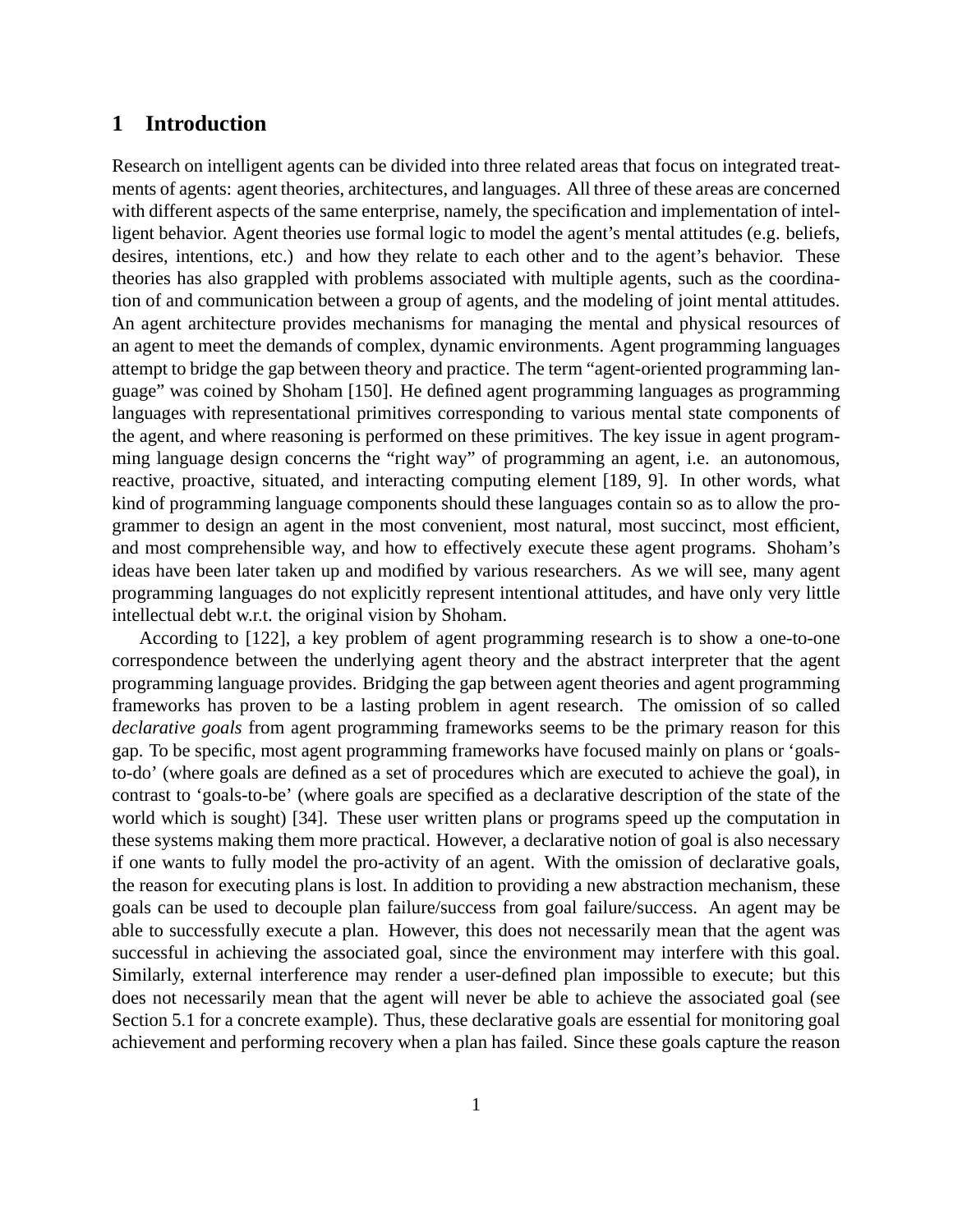for executing plans, its not hard to see that they are also necessary to model rational deliberation and action, and to model rational response to changes in goals that result from communication, e.g. requests.

Recently, there has been a fair amount of work on establishing a link between agent logics and agent programming frameworks by incorporating declarative goals in agent programming frameworks [71, 172, 174, 34, 135, 185, 134]. Research in agent programming with declarative goals is still at an early stage. As such, most of these frameworks suffer from various problems. For instance, many of these frameworks do not provide a formal semantics for declarative goals. The dynamics of these goals are usually specified using some sort of syntactic manipulation directed by the 'operational semantics' of the language. Often, there are no requirements for an intended plan to be consistent with an intended declarative goal. Also, these frameworks often assume complete information, and thus do not formalize sensing actions. There has been very little work on deliberation and planning in these frameworks. The primary reason for these deficiencies can be identified and explained by the fact that there is a tradeoff between efficiency and expressiveness in these languages, and that these agent programming languages are supposed to be more practical than their agent theory counterparts. Thus defining practical rational agent programming languages is much harder than simply developing an agent theory.

This survey reviews research related to agent programming languages with declarative goals. It is organized in four sections. In the next three sections, relevant work on agent theories, agent architectures, and agent programming languages broadly speaking are considered in turn. Then in Section 5, we review work specifically on agent programming languages with declarative goals. Finally, we conclude this survey with some possible future research directions.

# **2 Agent Theories**

Viewing an entity as an agent involves ascribing high-level cognitive attitudes such as beliefs, goals, desires, and intentions to agents. This is called taking an *intentional stance*. Often, we design agents by representing such attitudes explicitly and implementing reasoning procedures over them. Theories that formalize various aspects of agents are often known as belief-desireintention (BDI) theories.

Most of the existing agent theories attempt to deal with one or more of following questions:

- What are the connections between agents' informational attitudes and their actions, i.e. what are the informational preconditions of actions and what effects do actions have on these attitudes?
- What motivational attitudes (e.g. goal, choice, and intention) are necessary, and how should these attitudes be formalized? How should agents' motivational attitudes change as a result of actions?
- What inter-attitudinal constraints are required to manage the rational balance needed among an agent's beliefs, goals, plans, commitments, and intentions?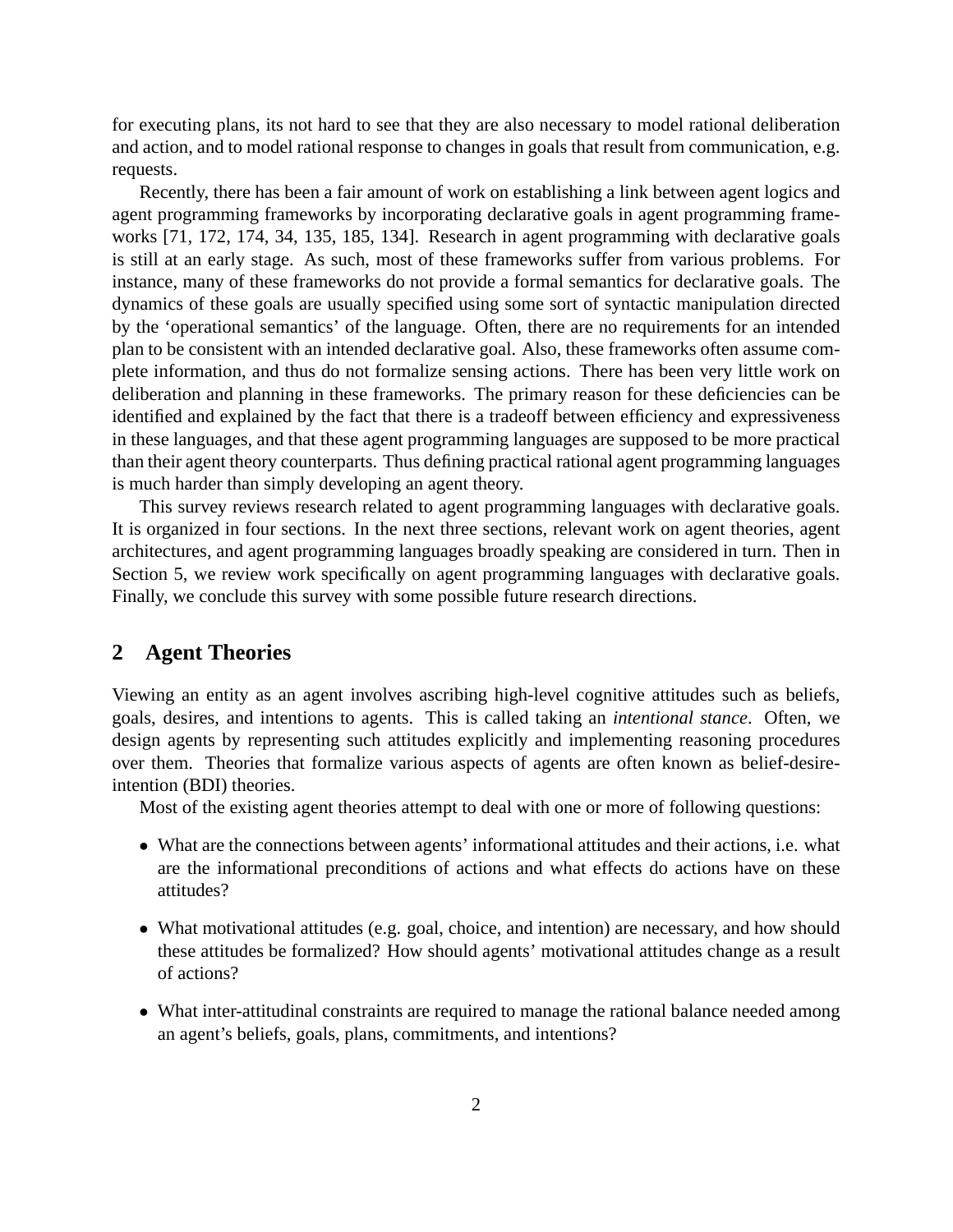- How should one formalize ability, i.e. under what conditions can one expect an agent to succeed in achieving her intentions?
- What does it means for an agent to behave rationally? How should an agent's future behavior depends on her current mental attitudes?
- How can multiple agents coordinate to achieve a common goal?

In the following, we discuss previous work that attempts to address these questions.

## **2.1 Informational Attitudes and Action**

One concern of BDI logic theories has been to formalize informational attitudes, such as knowledge and belief, and their relationship to action. This relationship can be broken down into two aspects, namely, the informational preconditions of actions, and the effects of actions on agents' information. In BDI logic theories, the informational attitudes of the agents are almost always modeled using accessibility relations on possible worlds [82, 83, 84]. However, along with the associated computational complexity, possible worlds reasoning suffers from a number of other problems, such as *logical omniscience* (i.e. that of knowing all valid formulae, and that of knowledge being closed under logical consequence). To deal with this, various other approaches has been proposed in the literature [47].

Moore [105, 106] was a pioneer to integrate knowledge and action into a single framework. In his formal theory, he accomplished this by formalizing Hintikka's modal logic of knowledge [72] within McCarthy's first order situation calculus [102]. Variants of this model were later proposed in [91, 136, 35]. Others added informational modalities to other logics of action, such as dynamic logic [170] and CTL<sup>\*</sup> [124, 158].

Moore's main concern was to study the problem of knowledge preconditions for actions, that is, the question of what an agent needs to know in order to be able to perform some action. Moore formalized the ability to perform an action using an agent's knowledge of the referent of the action. In his framework, an agent knows the referent of an action, if it denotes the same action in all of the agent's possible worlds. If the agent knows that the action is also executable, then she is able to perform the action.

Moore, and later others [133, 91, 158, 35], also define what it means for an agent to satisfy the knowledge preconditions of *complex actions*. The underlying concept in these accounts is that to know how to do a parameterized action, the agent must know the "procedure" (i.e. the action function), and know the value of the arguments of the action. For instance, an agent can perform the action of dialing the combination of a safe  $Safe_1$  (i.e.  $dial(combOf(Safe_1))$ ) if she knows the procedure the *dial* action refers to, and knows the value of the term  $combOf(Safe_1)$ . Also, an agent can perform a complex action if she knows that she can execute a sequence of primitive actions that implements the complex action. However, the agent is not required to know in advance the exact sequence of actions she will execute, since the sequence could depend on information the agent gathers along the way. At all time points the agent must know how to execute the current step of the complex action, know that she will eventually complete the execution of the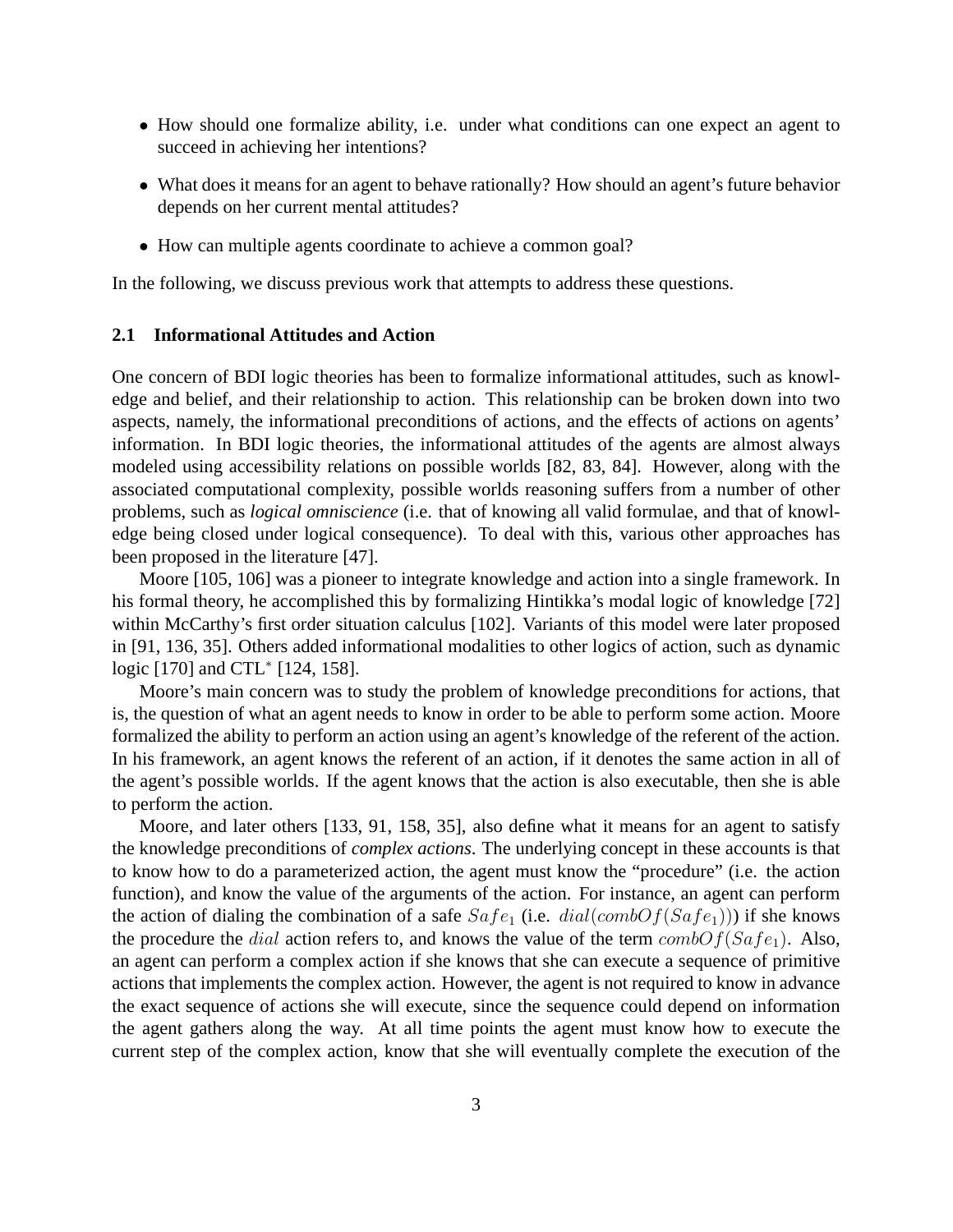complex action, and that she will know when the execution is complete. Both Moore's and Singh's theories are limited to determinate complex actions, but Davis, Sardiña et al., and Lespérance et al. handle indeterminate complex actions. Although Moore's framework allows multiple agents, the definition of ability with respect to a complex action involves only action by a single agent. Also, Moore does not address the frame problem for actions, that is, how to specify what remains unchanged after an action is performed. Finally, the framework ignores the formulation of ability to achieve a goal and its relation with being able to perform a complex action. Others, however, do mention how it is a simple matter to add.

A different account was presented in [165], where van der Hoek et al. introduces a primitive capability operator in a propositional modal logic. This operator indicates, for each primitive action and world, whether an agent is capable of performing that action in that world. In this account, the capabilities of complex actions are defined in terms of capabilities of primitive actions. This approach is more flexible than the others, since concepts such as moral capacity can be easily incorporated in this account. However, in this account, one has to specify for each agent, world, and primitive action whether the agent is capable of performing that action in that world. In other words, every instance of a procedure/parameterized action needs to be handled distinctly in this account.

An agent is unable to perform some action when she does not satisfy the informational prerequisites of that action. In that case, it would certainly be useful if the agent had the means to acquire the necessary information. Thus, any agent framework should formalize actions that an agent can use to increase her information. These actions are often known as *informative actions* [106], *test actions* [168], and *knowledge producing actions* [136]. In most agent frameworks, the effect of these actions on agents' knowledge are handled in a similar manner. The result of performing an action that tests the value of a proposition  $p$  is that the worlds that disagree with the value of  $p$  in the real world are removed from the epistemic accessibility relation. With the situation calculus based formalisms [106, 136, 137], there is an additional requirement that after performing any action  $a$ in situation  $s$ , the situations that are epistemically related to  $s$  are projected/extended by  $a$  to get the updated state. In other words, the situations which have not resulted from performing  $\alpha$  in an epistemic alternative in s cannot be in the epistemic accessibility relation at  $do(a, s)$ . So, in this case, even "noninformative actions" affect the knowledge of the agent in the sense that the agent gets to know that it has just performed  $a$ . On the other hand, in [168], noninformative actions do not affect the epistemic accessibility relation; also, in their dynamic logic based language, there is no way to say that the agent has just performed action a.

Most of the work already mentioned assumes that new information is consistent with existing knowledge (this is called *belief expansion*). There has also been much work on *belief revision* (and *contraction*) where this may not be the case [61, 169]. Also various researchers have proposed mechanisms for iterated belief change, possibly with noisy sensors [61, 148, 142].

## **2.2 Motivational Attitudes**

Along with agents' informational states, a general theory of agency must also take their motivations into account, since agents are expected to act to achieve their goals. To this end, the general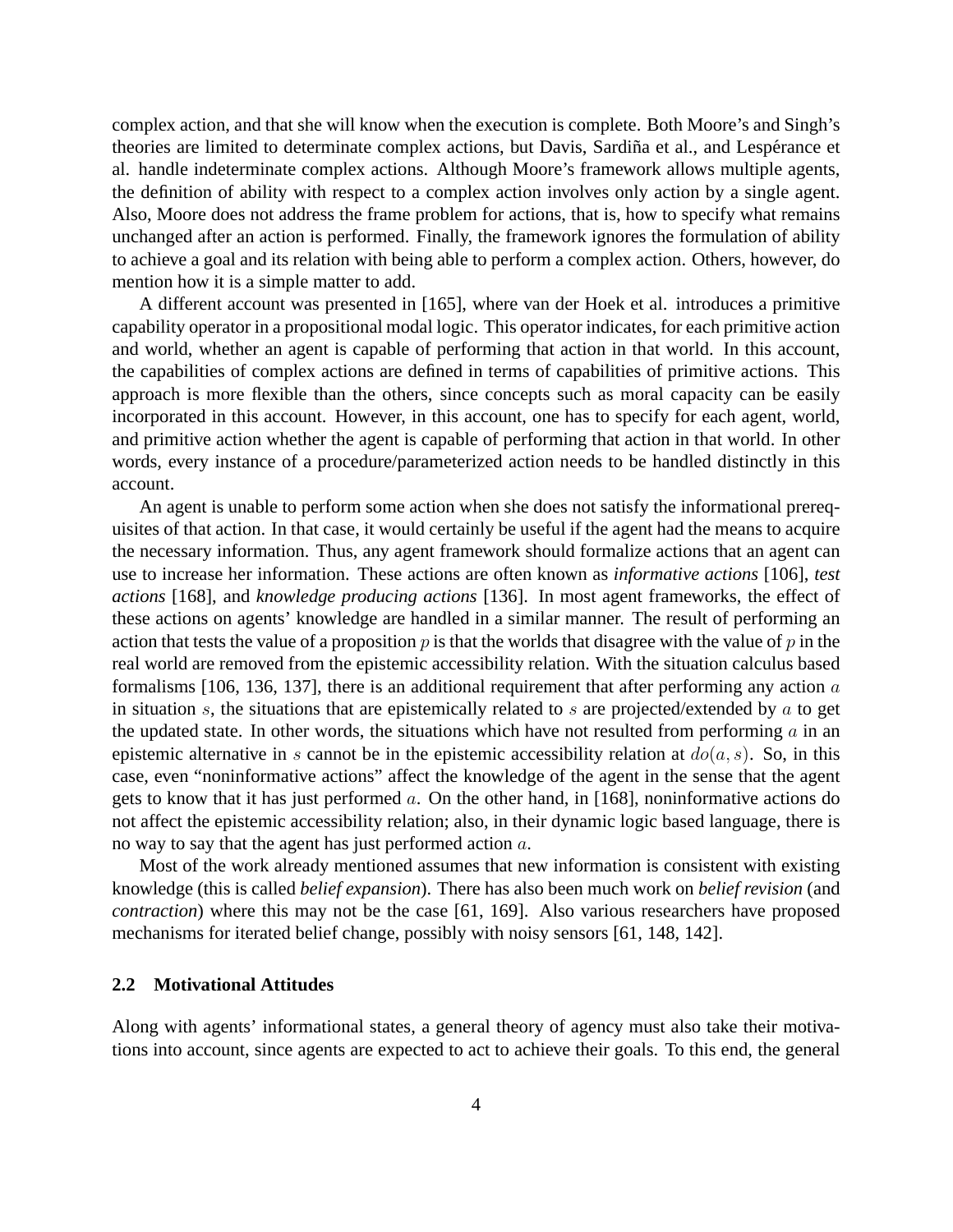trend followed in the literature is to specify a primitive motivational attitude, and then to define compound and more useful motivational attitudes using this. There are two main categories of motivational primitives, namely *goal* [26, 124] (variously known as *choice* [129], *wish* [16], and *preference* [170]), and *intention*. While goals are sometimes allowed to be inconsistent and thus difficult to formulate [16], intentions are mostly considered to be consistent. Another difference between these attitudes lies in the agent's level of commitment towards them. Intention is sometimes primitive [124, 81, 68] and sometimes a defined concept, specified in terms of goals [26, 129, 158]. In his philosophical work [16], Bratman argues that intention is different from goals. He identifies the following important properties of intention:

- 1. Intentions pose problems for agents; they need to determine a way of bringing about their intentions.
- 2. Intentions provide a filter for adopting new intentions; intentions that are incompatible with an agent's currently held intentions can not be adopted.
- 3. Agents will maintain an intention if they attempt to achieve it, the attempt fails, but they still believe the intention is achievable.

Previous work on motivational attitudes mostly concern two aspects of these attitudes, namely, when goals are satisfied, and how long should goals persist. The former differentiates *maintenance goals* and *achievement goals*, while the later can be used to specify different levels of commitments to a goal. Maintenance goals are propositions that are currently true, and the agent wants it to remain true. Achievement goals, on the other hand, are propositions that are currently false, which the agent would like to be true eventually. Most of the research in the literature focuses on achievement goals. In the literature, there have been various proposals characterizing different types of persistence of motivational attitudes.

In their linear time temporal model, Cohen and Levesque [26] define a primitive goal modality with its own accessibility relation  $G$  similar to the belief modality. Since their model does not have branching futures, it cannot be used to distinguish between some/all branches; rather it can only be used to talk about the actual future. Intuitively, the G-accessible worlds are the ones where all the goals of the agent are satisfied. The goals of the agent are formally defined to be the propositions that are true in all the agent's G-accessible worlds. According to Cohen and Levesque's definition, an agent has a proposition  $p$  as an achievement goal if she has the goal that  $p$  eventually be true, and believes that it is currently false. Others have adopted a similar primitive motivational operator [124, 129, 170].

Cohen and Levesque point out, following Bratman [16], that since an agent's goals should be compatible with her beliefs, her goal worlds should be constrained to be a subset of the believed worlds. This constraint is known as *realism*. It ensures that the agent does not have an impossible goal. We discuss whether this constraint is actually desirable in the next section.

Cohen and Levesque [26] also investigated the persistence of achievement goals. To ensure that agents do not procrastinate forever, they assume that eventually all achievement goals get dropped. Using this assumption, they then define two types of persistence. According to them, an agent has p as a *persistent goal* if p is one of her achievement goals, and if she does not drop the goal until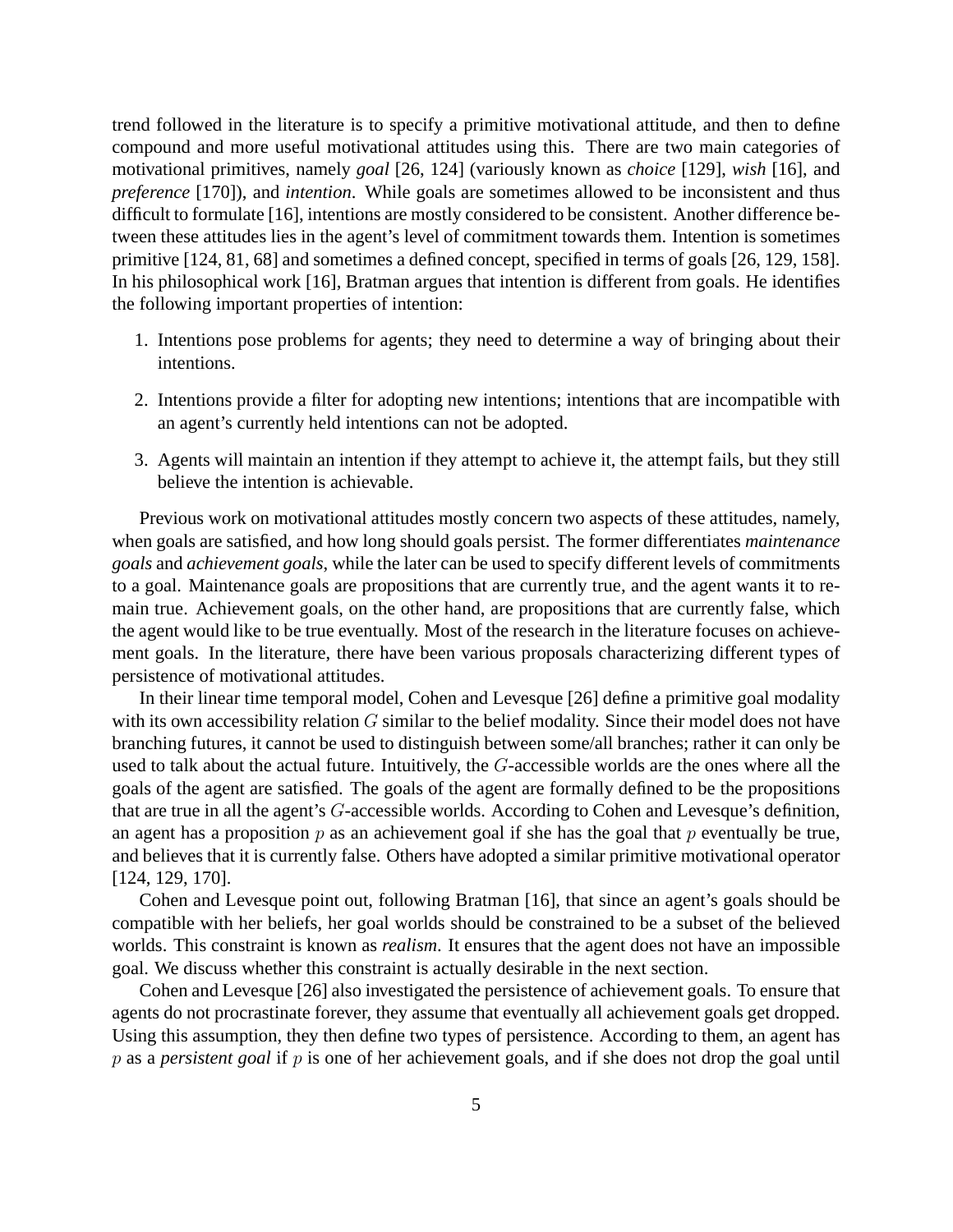either she believes the goal has been achieved, or believes that the goal will never be achieved. Cohen and Levesque acknowledge that agents with persistent goals are fanatically committed to their goals. To remedy this, they therefore define the notion of a *relativized persistent goal*, which is a persistent goal with the further condition that the agent may drop the goal if she comes to know that some proposition q has become false. Typically, the goal  $p$  is a means to achieving the supergoal q, or q can be some requester agent's intention. The idea behind this is that the agent adopted the goal relative to the condition q being true, so if q becomes false the agent can freely drop the goal. By Cohen and Levesque's definition, it is not known whether an agent has a persistent goal until the agent drops the goal.

Cohen and Levesque [26] define intention as a special kind of persistent goal. In their framework, they distinguish between an intention to perform an action and an intention to achieve a proposition. An agent intends to perform action a, if she has a persistent goal to perform a, immediately after believing she would perform a. Here, the constraint about the agent's belief is required to prevent the agent from intending to accidentally or unknowingly perform the action. An agent intends to achieve proposition  $p$  if she has the persistent goal to perform some sequence of actions a, after which  $p$  is true. Moreover, immediately before performing  $a$ , it is required that the agent believes that she is about to perform some (possibly different) sequence of actions  $a_0$ , after which  $p$  holds, and that she does not to have the goal that it not be the case that  $p$  is true immediately after doing a. Note that the believed sequence of actions can be different from the actual sequence. The reason for this is that it allows the agent to intend to bring about a state of affairs without knowing in advance exactly how to do it. It is also required that in at least one of the agent's chosen worlds, the agent performs  $a$ , i.e., the sequence of actions that the agent really does, after which  $p$  holds. This is meant to rule out cases in which the agent is trying to do, say,  $a_1$  to bring about p, but in the course of doing  $a_1$ , she accidentally ends up bringing about p in a completely unforeseen way before completing  $a_1$ . Both these definitions of intention can be relativized to a condition  $q$  by replacing the persistent goal with a relativized persistent goal. Cohen and Levesque [26] show that their definition of intention satisfies the properties of intention given by Bratman [16].

Rao and Georgeff [124] adopt a primitive intention modality in addition to the goal modality. Their formal language is based on a first-order modal logic that is a variant of the Computation Tree Logic (CTL<sup>\*</sup>) framework [44]. This is a branching-time temporal logic, so it can refer to possible or optional futures (i.e. to formulae that hold in at least one branch among the paths emanating from the current situation) and inevitable futures (i.e. formulae that hold in all branches emanating from the current situation), in contrast to Cohen and Levesque's account, where one can only talk about the actual/inevitable future. However, unlike in the latter, there is no way to talk about the actual future, i.e. the path that represents the actual evolution of the world. In their framework, the intention accessible worlds are the worlds that the agent is *committed* to trying to actualize. The intentions of the agent are then defined as the propositions true in all the intention accessible worlds.

Rao and Georgeff [124] studied the persistence of intentions rather than the persistence of goals. Like Cohen and Levesque, they assume that all intentions eventually get dropped. They define three types of commitments, namely, *blind commitment*, *single-minded commitment*, and *open-minded commitment*. An agent is blindly committed to an intention if she maintains her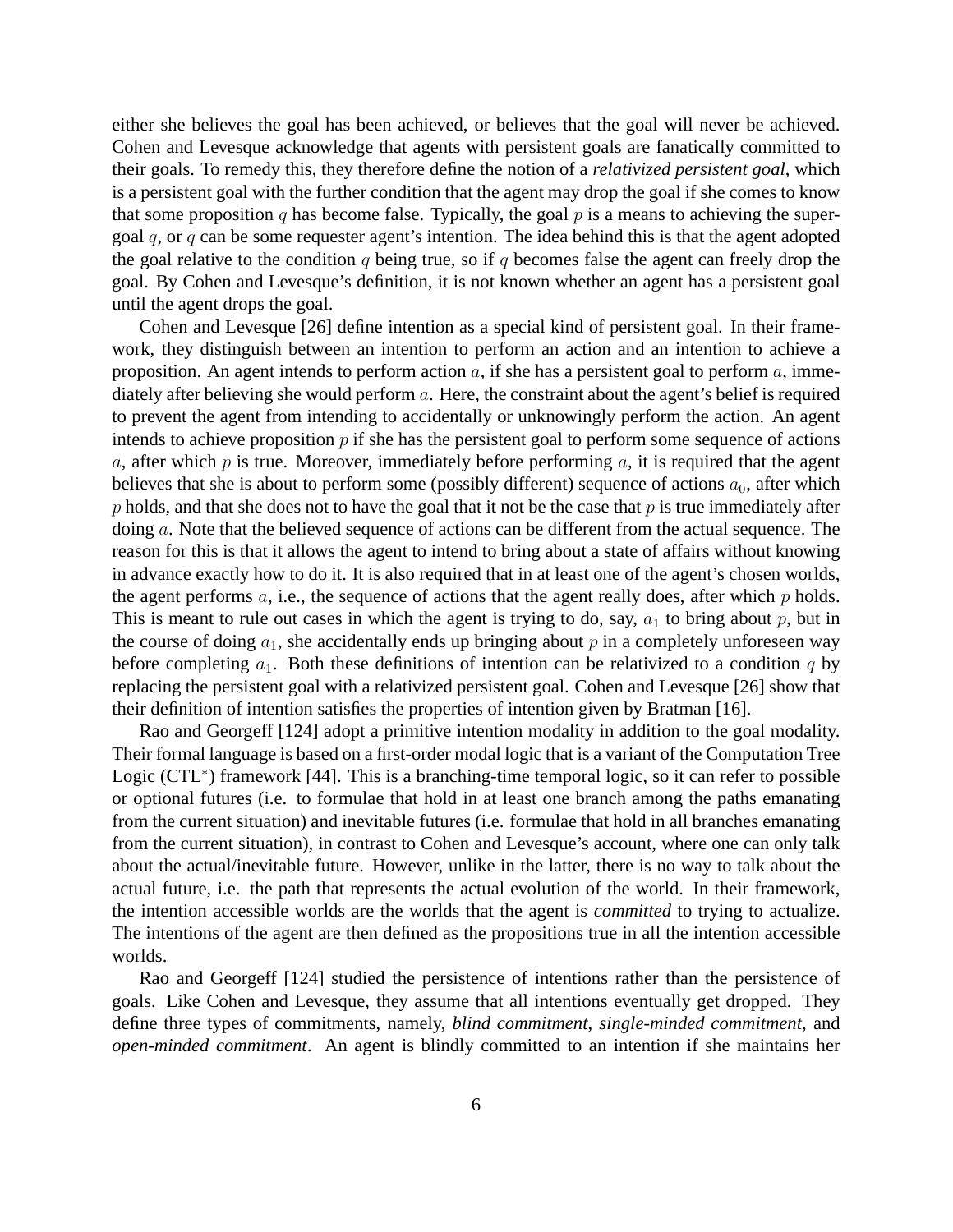intention to achieve a goal until she believes that the goal holds. An agent is single-mindedly committed to an intention if she maintains her intention to achieve a goal until she believes the goal is true, or until she doesn't believe the goal might eventually be true. Finally, open-minded commitment is the same as single-minded commitment, except that the agent can drop the intention if she drops the goal that the proposition might eventually be true, instead of dropping that belief.

Sadek [129] revises Cohen and Levesque's account to incorporate a branching time temporal logic. He uses a primitive goal modality called *choice*. One problem with Cohen and Levesque's realism constraint is that there is no way to distinguish between the goals due to realism (i.e. a goal that  $\phi$  provided that the agent believes that  $\phi$  is inevitable) and the goals that the agent actually wants. To distinguish between agents' free choices and choices due to the realism constraint, Sadek [129] introduces the concept of *relevant choice*. According to Sadek, an agent *i* relevantly chooses that  $\phi$ , if she chooses that  $\phi$ , and that if she does not believe that  $\phi$  is not the case, then she chooses that  $\phi$ , it she chooses that  $\phi$ , and that if she does not believe that  $\phi$  is not the case, then<br>she chooses that  $\phi$  (i.e.  $RC(i, \phi) = C(i, \phi \land (\neg B(i, \neg \phi) \supset C(i, \phi))))$ ). However, this does not fix the "problem". Sadek's definition of relevant choice along with his KD45 logic of choice implies that any chosen proposition is a relevantly chosen one. Thus Sadek's choice modality seems to be similar to Cohen and Levesque's goal modality.

Sadek uses a weaker definition of achievement goals than Cohen and Levesque. In his branching time temporal model, he only requires that in every chosen world,  $p$  will eventually be true in *some* possible future. In contrast, Cohen and Levesque requires p to be eventually true in all possible futures (i.e. in their case, the only, inevitable future) of every chosen world. Sadek [129] modified Cohen and Levesque's definition of a persistent goal, by requiring that the agent *choose* not to drop the goal until either the agent believes that the goal has been achieved, or she believes that the goal will never be achieved. Sadek's definition is meant to allow agents to have some awareness that they were adopting a persistent goal. However, a problem with this definition is that it does not guarantee that the persistent goal will actually persist. This is due to the fact that an agent may have a persistence goal at some time-point, but at a later time-point she might change her preferences and thus drop the goal.

In [129], Sadek presents a definition of an intention to achieve a proposition  $p$ , where an agent is allowed to include actions by other agents in her plan to achieve  $p$  (as long as the initial actions are done by the agent herself). Unfortunately, this definition has some problems. For example, despite claims to the contrary, the given definition allows the agent to intend  $p$  when there is no sequence of actions that the agent believes will bring about  $p$ .

Another account of both achievement and maintenance goals was presented in [145, 141] where Shapiro et al. define goal using a knowledge accessibility relation  $K$  and a primitive "want" accessibility relation W (or H). Intuitively, the W-accessible worlds for an agent are the *happy worlds* where all her goals are satisfied. They then define goal accessible worlds  $G$  as the intersection of  $W$ and the knowledge accessible relation  $K$ , in the sense that a  $G$ -accessible world is a  $W$ -accessible world that has a K-accessible world in its history. The reason for imposing this constraint is that this assures that agents goals are realistic, i.e. an agent does not have a goal that she knows is impossible to achieve (this also holds in Cohen and Levesque's framework, as discussed below). Goals are then defined to be all the formulae that are true over the interval  $[now, then]$ , where now is a  $K$ -accessible world, and then is a  $G$ -accessible world. Their account is more flexible than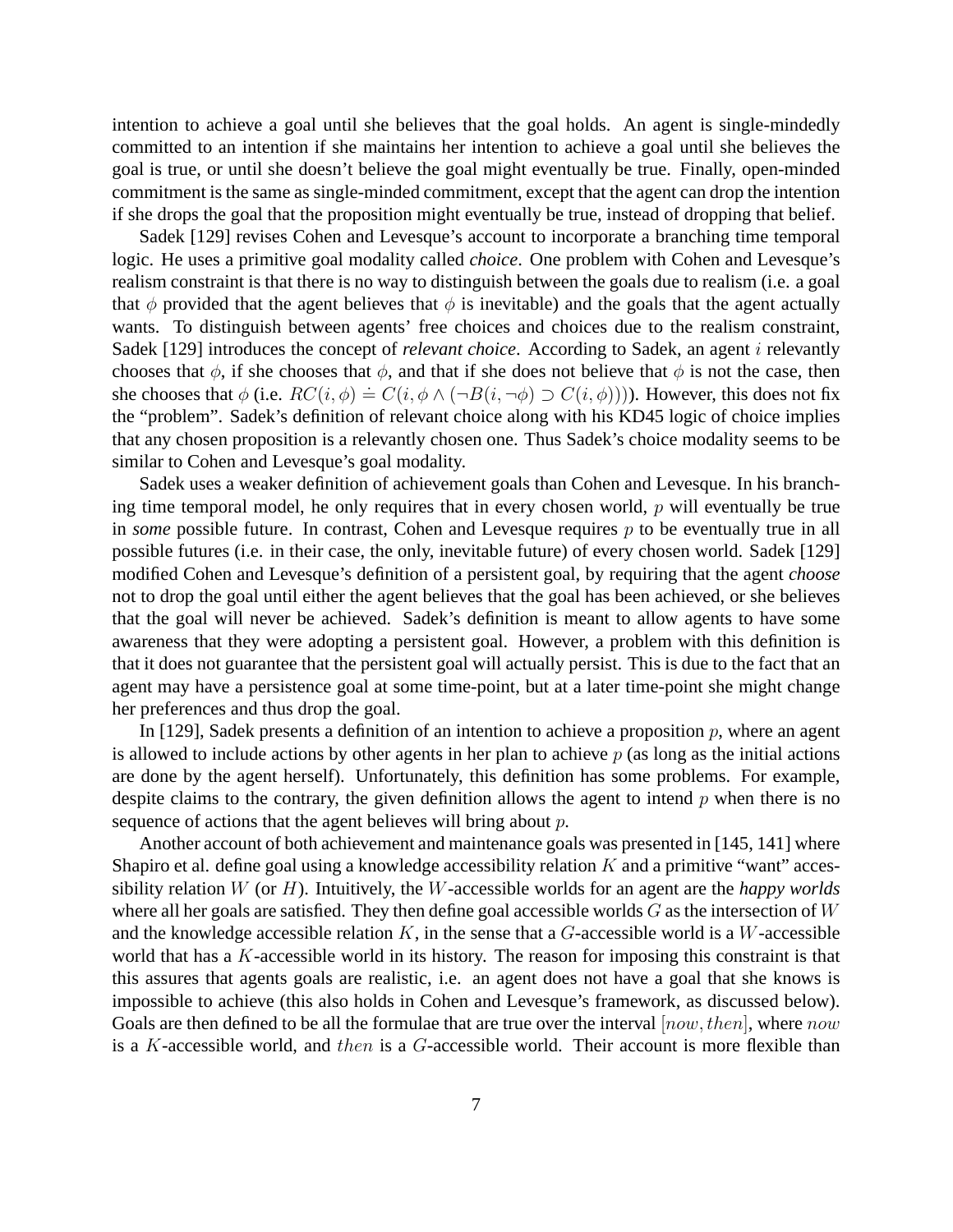others as it handles both types of goals in a uniform way.

One principle that a logic of intention should satisfy is the *side-effect-free* principle, i.e. that an agent should not necessarily intend all the believed "side-effects" of their intentions. For instance, consider the following example (adopted from [26]): suppose that an agent has the intention to go to the dentist to get her teeth fixed, and also believes that getting her teeth fixed will always involve pain. A normal modal logic<sup>1</sup> of intention along with the realism constraint entails that the agent also have the intention to have pain. Thus, even if after the surgery, she finds out that the procedure didn't cause any pain, she will actively pursue her intention to have pain! This causes problems for many of the normal modal logics of intentions seen so far. We discuss this in detail in the next section. To avoid the problem altogether, various researchers have proposed to use non-normal model logics to model motivational attitudes.

Konolige and Pollack's [81] only motivational operator is a primitive intention operator. The main advantage of their account is that it follows directly from their non-normal modal semantics that intention is not closed under logical consequence and conjunction. Thus it does not suffer from the side-effect problem, unlike Cohen and Levesque and Sadek's account. In their semantics, intentions are associated with a set of *scenarios* I. A scenario is the set of possible worlds that satisfies some sentence in the non-modal sub-language of their language. An interpretation satisfies *Intend(p)* if there is an  $I \in \mathcal{I}$  that is a scenario for p, i.e. p is true in all the worlds in I and every world that satisfies  $p$  is in I. Their non-normal semantics of intention is equivalent to the minimal model semantics of Chellas [25]. Unfortunately, in their framework they have no requirements that intentions persist, and thus their intention modality is closer to what others use as the goal modality.

In an attempt to obtain a minimal logic of intention, Herzig and Longin [68] model intention using a primitive modal operator. Their semantics of intention modality is a non-normal one, and thus in their framework intention is neither closed under logical truth, nor under logical consequence, conjunction, and material implication.

Other researchers have incorporated a procedural motivation component in their framework; sometimes these are used to define the agent's intentions, and sometimes to model the agent's commitment towards actions. In his branching future logic, Singh [158] offers such a model of intention. The underlying temporal logic of his framework is a very expressive one, and one can model true concurrent execution of actions (modeled not just as interleaved actions, but parallel execution of actions), and actions with varying durations. Moreover, unlike Rao and Georgeff's model, Singh's interpretations single out a branch that corresponds to the actual future. Thus, his language can talk about what will really happen. Singh also introduces a procedural motivation component, called a *strategy*. A strategy is an abstract plan or program built-up from constructs such as primitive actions, waiting for conditions, sequences, conditional strategies, and conditional loops, and is viewed as a description of what the agent is currently trying to achieve. In this framework, agents are assigned a strategy in each state. This is modeled using a function  $C<sup>Y</sup>$  that associates a strategy with an agent at a world and a time. Singh defines intentions in terms of

<sup>&</sup>lt;sup>1</sup>A normal modal logic is one that satisfies the K axiom, i.e.  $G(\phi \supset \psi) \supset (G\phi \supset G\psi)$ . Modal operators with a classical possible worlds semantics satisfy this axiom.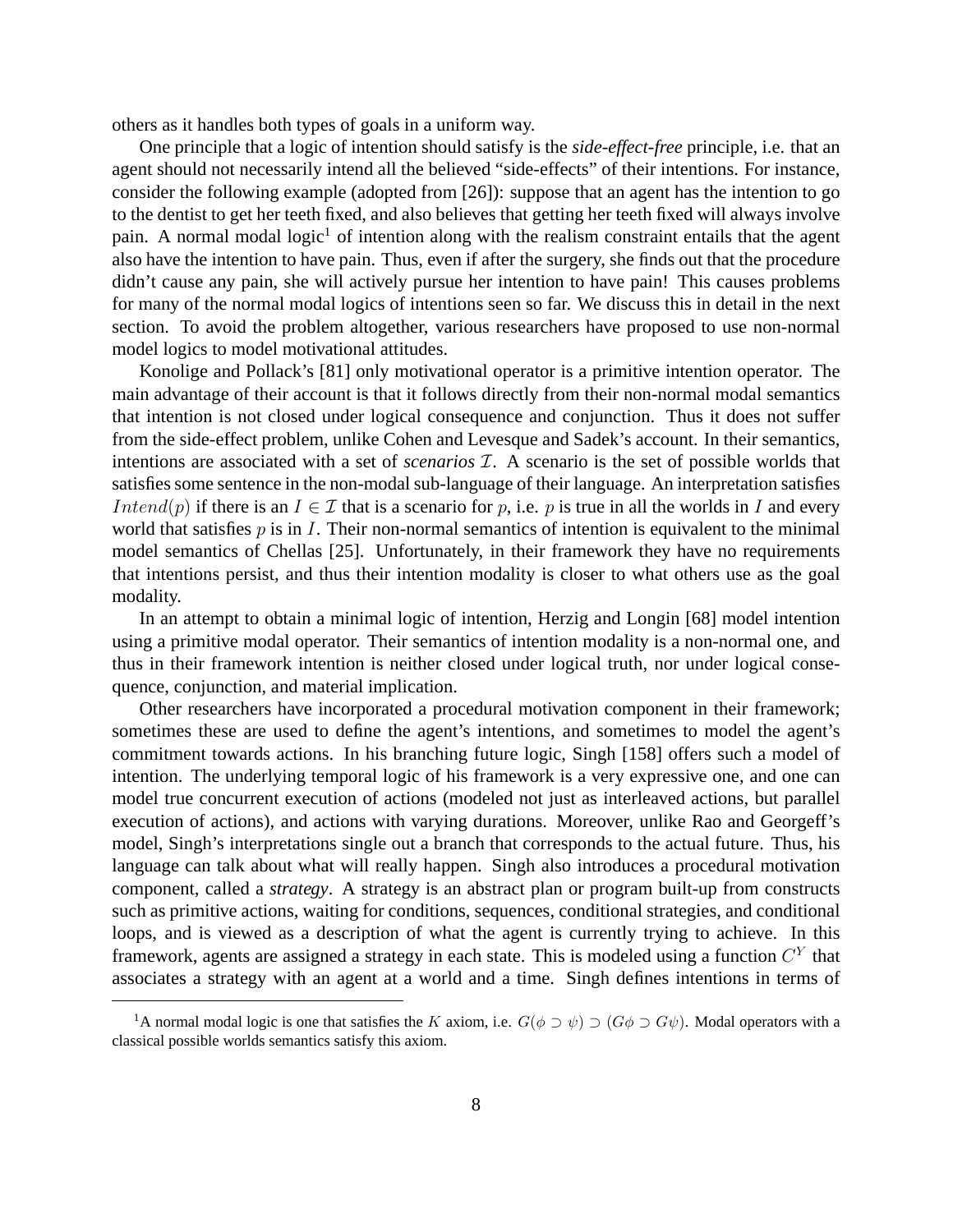the strategy the agent is following. An agent is said to intend proposition  $p$  if it is a necessary consequence of executing her strategy. Singh uses a strong notion of the persistence of intentions, and stipulates that agents do not change their strategies as long as they are able to continue to follow them.

van Linder et al. [170, 103] use a primitive preference modality called *wish*. Wishes are interpreted as a necessity operator over an accessibility relation  $W$ . Thus, agents can have contradictory wishes. They offer a strong definition of achievement goals, where the agent is required to know that there is a sequence of primitive actions that she is able perform and whose execution will achieve the goal, i.e. that the goal is *implementable*. In their framework, achievement goals are known to be currently false. Furthermore, they constrain that a goal must be known to be an *explicit preference* of the agent (defined using the *awareness approach* of [46]). To this end, they introduce a special action called *select*. The result of performing *select*  $\phi$  marks the wish  $\phi$  as selected. They then define achievement goals as selected wishes that are unfulfilled and implementable. The advantage of this formalization of goals is that it does not suffer from the side-effect problem, and the *transference* problem, i.e. the problem that all logical tautologies are goals of the agent. This is due to the fact that goals are defined not just as wishes, but explicitly chosen wishes/preferences. van Linder et al. require that agents never drop any of their wishes. However, in their framework, goals are dropped as soon as they are fulfilled or become non-implementable, as required by their definition of goals. Due to this, their goals are really intentions.

To model an agent's commitment, van Linder et al. use a semantic primitive called an *agenda*. They define two meta-actions, *commit(a)* and *uncommit(a)*, that update the agenda of the agent so that the agent becomes committed to and uncommitted from the complex action  $a$ . An agent can only be committed to a single complex action at any one time. To commit to a complex action, the agent must be able to perform this action and it must achieve one of her goals; she must also have finished executing her previous commitments (i.e. the agenda must be empty). An agenda is a function that maps an agent and a world to a finite sequence of primitive actions and test actions. This action sequence corresponds to one of the terminating executions of the complex action that the agent is committed to achieving. The result of committing to a complex deterministic action (built from primitive actions, tests, sequences, conditional compositions, and iterations) in a given world  $w$  is defined in way such that it updates the agent's agenda by adding the appropriate sequence of primitive and test actions to the agenda not only in  $w$ , but also in all the knowledge-accessible worlds in  $w$ , and in all the worlds that lie along the execution trajectory of the action (i.e. that can be reached from these worlds by performing some prefix of this sequence). This ensures that commitments are known, and that a commitment to a complex action is linked to commitments to its constituents. On the other hand, an agent can uncommit from a complex action if it is no longer useful in achieving any of her goals. Thus the agenda along with the two meta-actions can be used to model an agent's commitment towards actions that achieve one of her goals. While this account links an agent's declarative intentions with her intended actions, it abstracts from how an agent comes to know that a plan is appropriate for a goal. Also, nothing in the framework prevents an agent from performing something that is not in her agenda.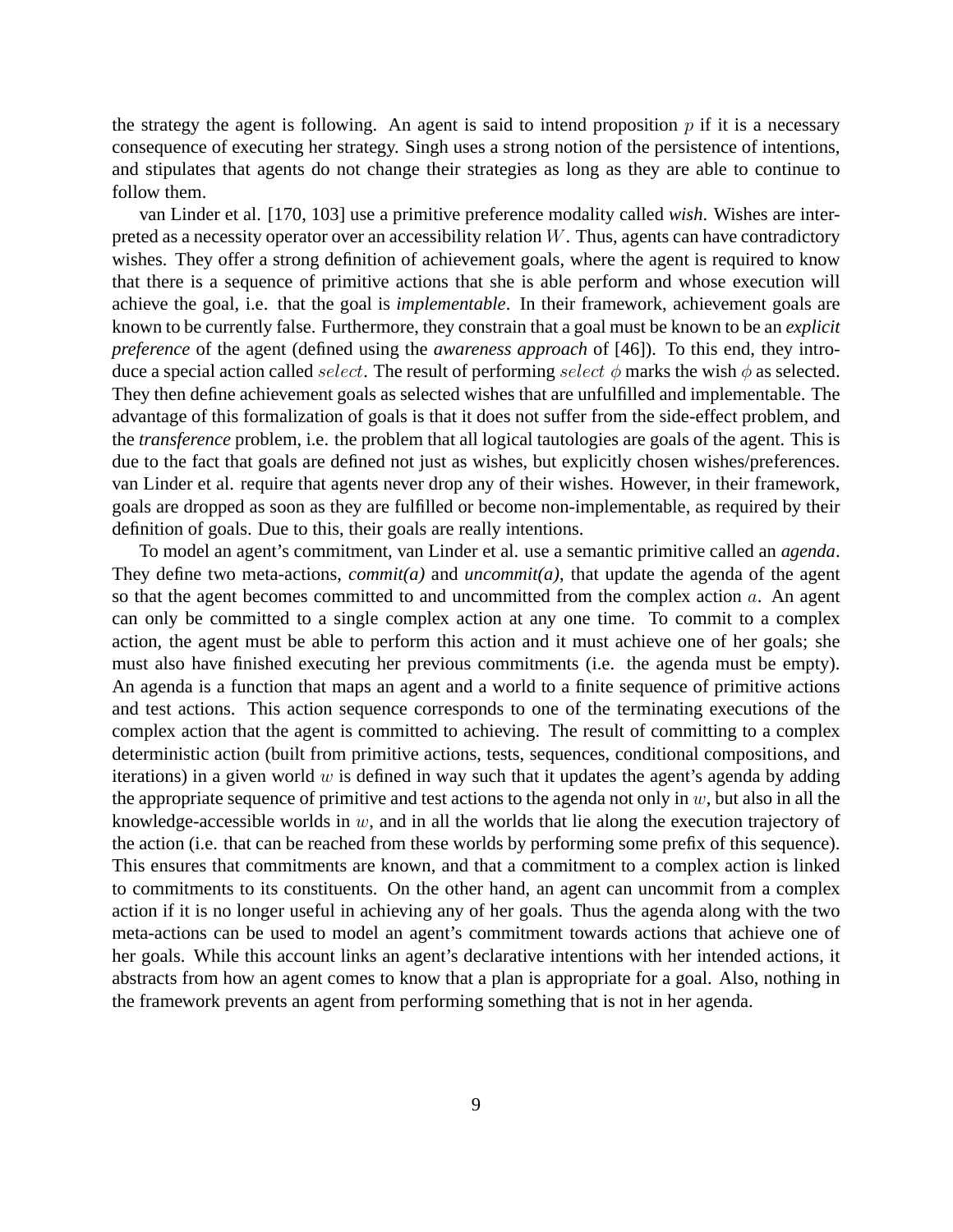## **2.3 Interattitudinal Constraints and Properties**

In order to capture some of our intuitions about the intentional attitudes and to prove desirable properties about them, the primitive attitudes discussed in previous sections need to be constrained. One constraint introduced by Cohen and Levesque [26] that received some attention is the *realism constraint*. This is a semantic constraint that says that the goal worlds should be a subset of the believed worlds. The reason for imposing this constraint is that it is unintuitive for a rational agent to adopt an achievement goal that she believes will never hold (this property is also known as *intention-belief inconsistency* [16]). This constraint rules out these states of affairs. Since, each of the agent's goals must be satisfied in at least one of the believed worlds, the agent cannot believe the negation of any of its goals. This constraint is also adopted by Sadek [129] and Konolige and Pollack [81], although Konolige and Pollack constrain the intended worlds (in contrast to the goal worlds, as in Cohen and Levesque's framework) to be a subset of the believed worlds. As mentioned earlier, this constraint also follows from Shapiro et al.'s [145] definition of goal.

Rao and Georgeff [123, 124] introduce two variants of the realism constraint, namely, *weak realism* and *strong realism*. Weak realism constrains the intersection of the believed worlds and the chosen/intended worlds to be non-empty, and is thus weaker than realism. Rao and Georgeff [123] also adopt a similar constraint between chosen worlds and intended worlds. The strong realism constraint [124], that can only be defined for worlds that have branching futures, requires that for every believed world, there is a goal world that is a sub-tree of the believed world with the same truth assignments and accessibility relations at all timepoints. They also adopt a similar constraint between goal worlds and intended worlds. This constraint is stronger than realism in the sense that it restricts the agent to choose only goals that it believes it will always be able to achieve, regardless of what happens in the future. Singh [158] imposes a constraint that ensures that if an agent intends a proposition  $p$ , then it does not believe that  $p$  will never hold in the real future.

As discussed earlier, another property of intentions proposed by Bratman [16] is that agents need not always intend the believed side-effects of their intentions. There are various forms of this "side-effect-free" principle. The weak version states that an agent should be able to consistently intend that p, believe that p always implies q, and not intend that q. Cohen and Levesque [26] and Singh [158] show that their theories are consistent with this. A stronger version of the principle says that an agent should be able to consistently intend that p, and *always* believe that p always implies q, without intending that q. Cohen and Levesque [26], Rao and Georgeff [123, 124] and Sadek [129] show that their theories are consistent with this version of side-effect-free principle. However, for Cohen and Levesque, this holds for the wrong reason, i.e. because the agent may believe that the side-effect already holds, and thus will not have the persistent goal that the side effect hold, and hence the intention to achieve it. Rao and Georgeff's weak and strong realism constraints are meant to ensure that side-effects need not be intended; these constraints do not rule out the existence of an intention/goal-accessible world that does not agree with the beliefaccessible worlds on the truth values of a formula, and thus there may be goal/intention-accessible worlds where  $p \supset q$  does not hold. However, their theory is still closed under conjunction. Both van Linder et al.[170] and Konolige and Pollack [81] show that their frameworks are consistent with yet another stronger version of the side-effect-free principle, which says that if  $p$  logically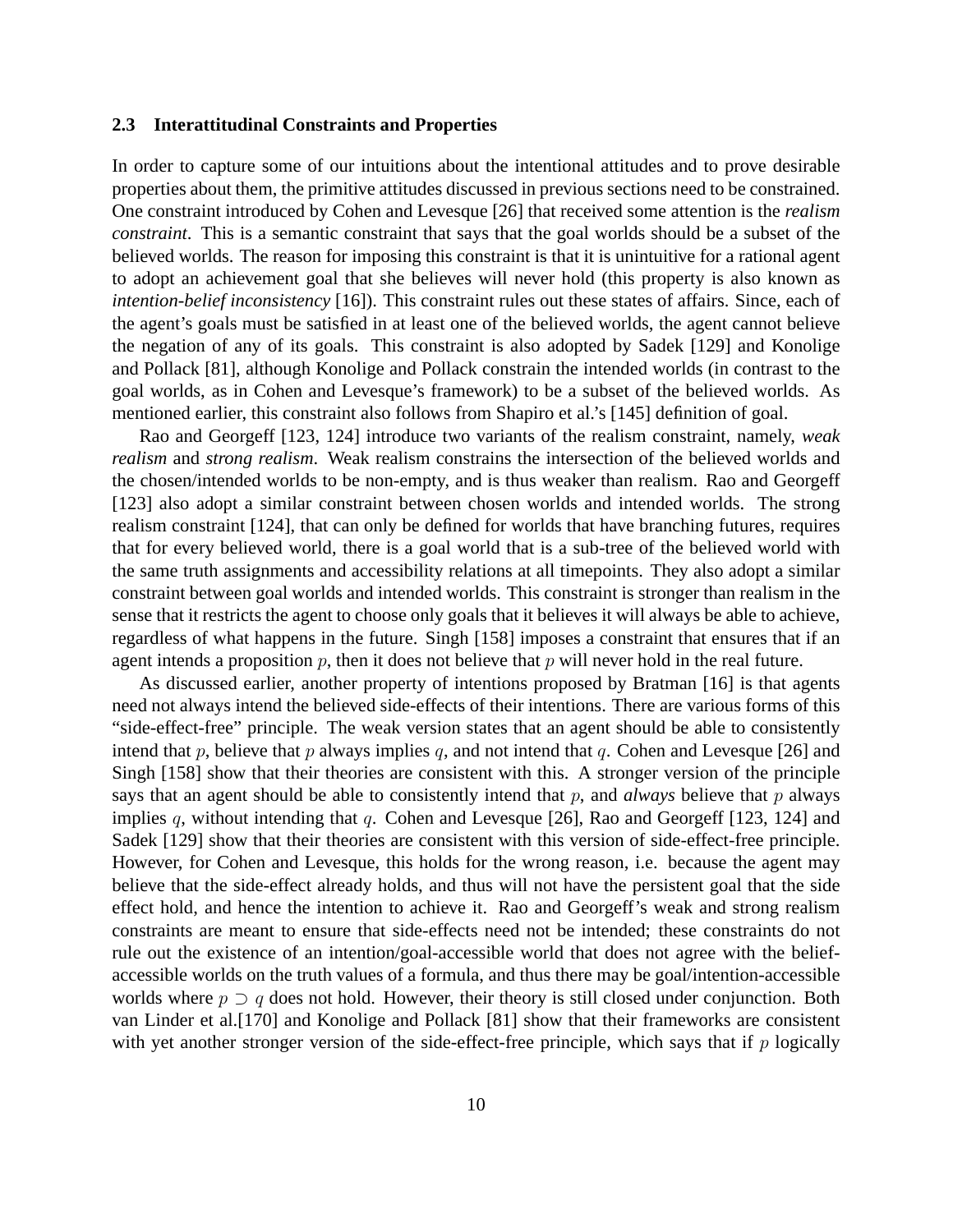implies q, and the agent prefers or intends  $p$ , then the agent may consistently not prefer  $q$ .

Rao and Georgeff [123] argue that although agents' goals should be potentially achievable, no rational agent should be forced to choose all her beliefs; they call this property *belief-goal transference*. They point out that Cohen and Levesque's realism constraint sanctions this property. Since the chosen worlds are a subset of the believed worlds, the agent chooses all of its beliefs. Sadek [129] argues that transference is not problematic, if one can differentiate between choices made due to the realism constraint and choices made freely by the agent. Rao and Georgeff [123], on the other hand, argue that transference is irrational, and show that both strong and weak realism avoid transference. One could claim that the realism constraint causes problems in Cohen and Levesque's framework because their logic deals with the actual future, rather than possible futures. For instance, in Shapiro's branching future framework, the realism constraint seems unproblematic. What the realism constraint sanctions in Shapiro is that you can't have the goal that  $p$  if you believe that  $\neg p$  is inevitable, and this seems unproblematic.

## **2.4 Success Theorems and Rational Action**

One important aspect of an agent theory is the connection between beliefs, goals, and intentions and the agent's action. Theorems that link these attitudes to an agent's future behavior and the achievement of her goals have been called *Success Theorems* [158], since they characterize conditions under which one can expect an agent to succeed in fulfilling her intentions. Success theorems are important for motivating goal delegation via communication. For instance, to plan a complex action that involves delegating sub-goals to other agents, waiting for those sub-goals to hold, and then resume working on the goal, it is necessary for the agent to know that the delegated sub-goals will eventually become true. Using a success theorem, it is adequate for the agent to know about the other agent's intentions and abilities to infer this.

In [26], Cohen and Levesque present a success theorem which states that if an agent has proposition  $p$  as a persistent goal, is always competent with respect to  $p$  (i.e., whenever the agent believes  $p, p$  is true), and it is not the case that the agent will believe p will never occur before she drops  $p$ , then eventually  $p$  will hold. To relate agents' intentions with their actions, Cohen and Levesque assume that all intentions eventually get dropped. This implies that the agents do not procrastinate indefinitely with respect to their intentions (AKA the *no infinite deferral* assumption). According to the definition of persistent goal, it can only be dropped if the agent believes that the goal has been achieved or is impossible to achieve. The latter case is ruled out by the premise of the theorem, therefore the agent eventually believes  $p$ . Moreover, since the agent is competent with respect to p, it follows that p eventually holds. Note that, this theorem does not imply that the agent will eventually act, because some external event might achieve  $p$ . But Cohen and Levesque claim that if the agent knows that it is the only one that can act to realize  $p$ , then under certain (unstated) circumstances, the agent will act. Nevertheless, this account can be criticized since the no infinite deferral assumption should follow from other axioms of the theory, rather than be imposed separately [78]. Rao and Georgeff [124] also offer similar theorems for their three forms of commitments to intentions.

Singh [155] criticizes these success theorems as being too powerful. In particular, he points out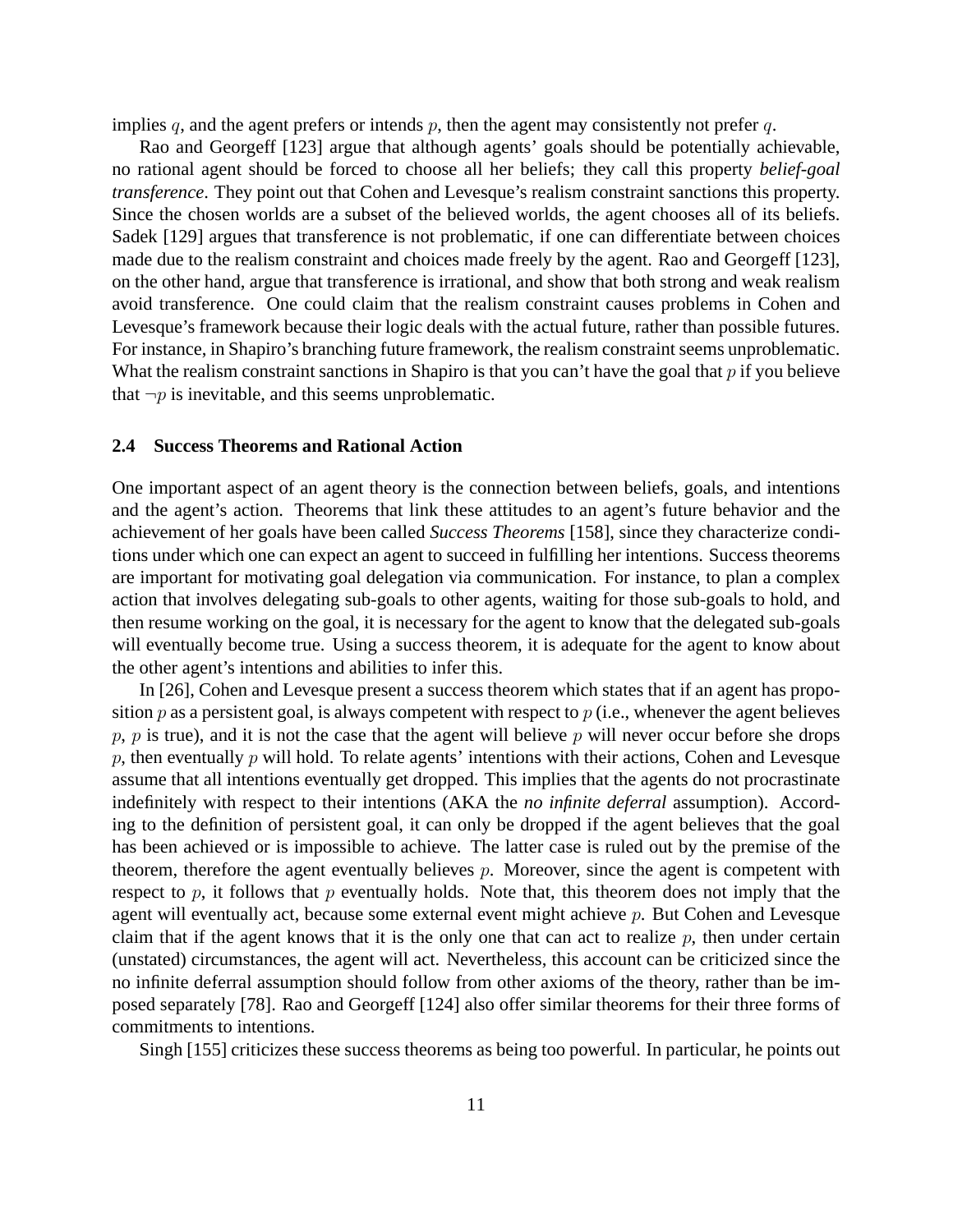that they do not take into account the abilities of agents. He requires that agents always perform actions that they know will ensure the eventual success of their strategies. Using this assumption, he showed that if an agent knows how to follow her strategy, and if her strategy necessarily leads to p (and thus she intends that p), then eventually p will hold. Both Shapiro et al. [144] and Khan and Lespérance [78] also prove success theorems in which the agent is only guaranteed to achieve her intentions if she is *able* to achieve them. The latter consider multiple agents, in the sense that agents are allowed to delegate actions to other agents.

One important concept that has largely been left out of agent theories is that of rational choice of action. If agents are not acting rationally, then they cannot be expected to achieve their intentions even if they have the required commitment. Singh's agents are trying to "achieve strategies". His assumption that agents perform actions that they know will achieve their strategies actually ensures that agents act rationally. In their earlier work, Shapiro et al. [144] formalize strategies as functions from situations to actions (called *Action Selection Function (ASF)*). They use the agent's goals to provide an ordering on ASFs for each situation. For a given situation s, an ASF  $\sigma_1$  is said to be as good as another ASF  $\sigma_2$  iff  $\sigma_1$  achieves all of the agent's goals in all the alternative situations where  $\sigma_2$  does. They then define an ASF  $\sigma$  to be a rational course of action for a given situation s iff it is maximal in the ordering for  $s$ . In [135], Sardiña and Shapiro extended this concept of domination of strategies to deal with *prioritized goals*. Building on Shapiro et al.'s model of goals in [145, 141], Khan and Lespérance [78] also use an agent's goals to provide an ordering on complex actions (i.e. plans) for each situation. Plans in their framework can include actions by other agents. They then define a plan to be rational for an agent in a situation iff the plan in maximal in that ordering for that agent in that situation, and the plan is *epistemically and intentionally feasible* for the agent. The additional condition on epistemic feasibility ensures that the agent fulfills the knowledge preconditions required to execute the plan. In case the plan includes actions by others, the agent is also required to know that the executing agent fulfills the knowledge preconditions of the actions delegated on her, and that she intends to execute the appropriate actions in the plan when it is her turn to act. In other words, the plan must be both epistemically and intentionally feasible with respect to the agent. Most work on rational action selection has been done in the decision theory setting, where the outcomes of actions are assigned numerical probabilities and utilities [15, 181, 41]. Boutillier [15] provides a framework for analyzing rational action selection in a logical setting using qualitative orderings for preferences and likelihoods.

#### **2.5 Multiagent Systems: Collective Mental Attitudes, Communication, and Coordination**

So far, we have mainly discussed work on modeling individual agents. The study of collective mental attitudes and collaborative action has also received attention. The motivation for such collaborative action is that it is often the case that although no individual member of a group can bring about some goal, collectively they can achieve it if they coordinate and cooperate with each other. Work in this field is variously known as teamwork, cooperative problem solving, team activity, and cooperative plans.

Researchers in multiagent systems have formalized various collective mental attitudes. Common knowledge can roughly be modeled using infinite nesting of a group knowledge (i.e. "ev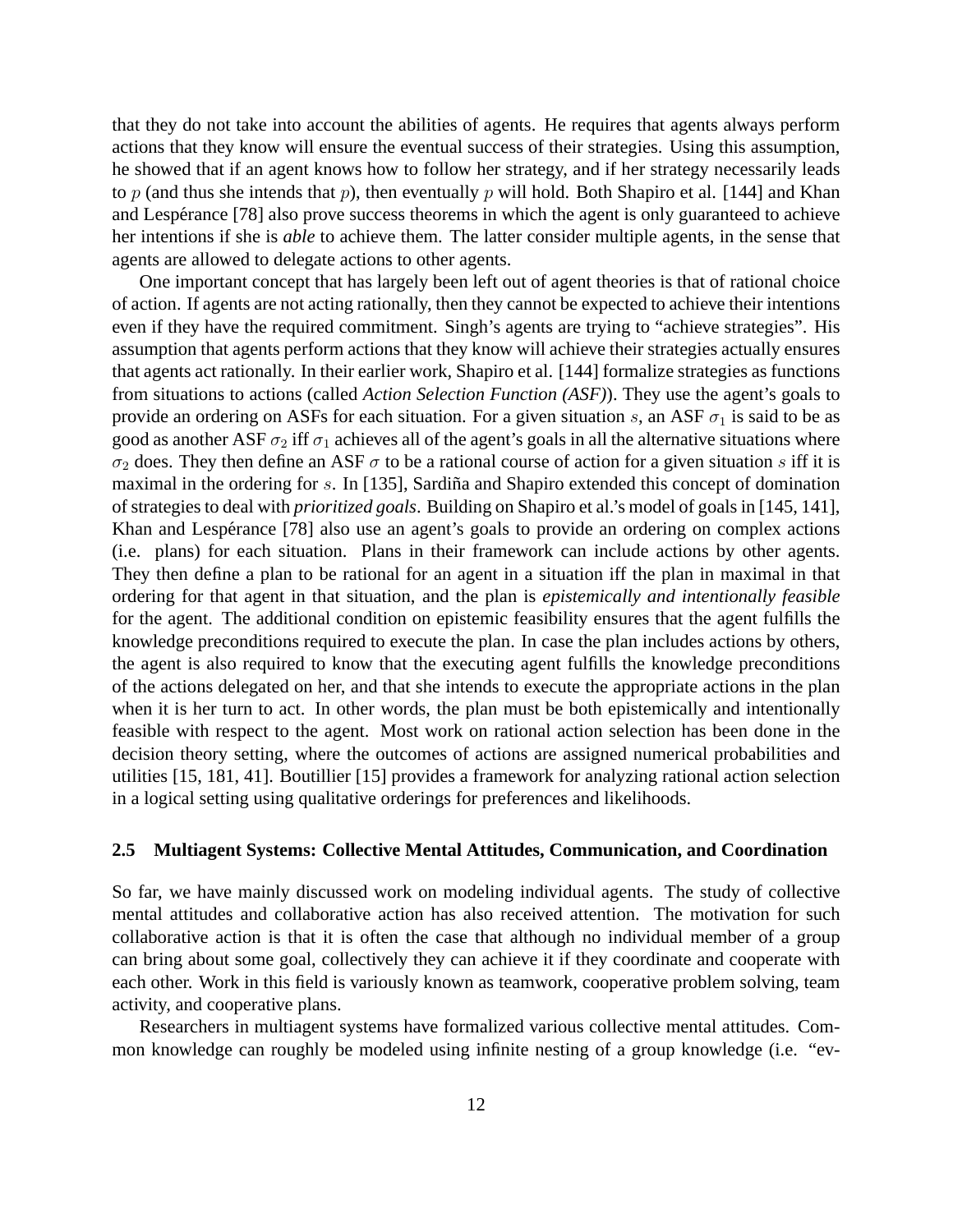eryone in the group knows that") modality. It is possible to formulate common knowledge as a fixed point formula [67]. Joint intentions are often formalized as a non-primitive construct built using concepts such as mutual belief and intention [139, 29, 30, 65, 66, 76, 77, 95, 160]. Although joint intentions imply individual commitments for the team members, these collective intentions are usually not reducible to summation of individual intentions. Others formalize group intention from an external perspective by utilizing an explicit social structure for a group [152, 157]. Examples of work on joint ability include [65, 94, 114, 115, 154, 166, 184, 188, 190].

When multiple agents are working together to solve a problem, they need some mechanism for exchanging information, such as beliefs, plans, intentions, synchronization information, and so on. Communication plays an important role in the coordination of multiple agents. Agent communication theories are founded on *Speech act theory* [3, 138], which originated in the philosophy of language. The key idea in speech act theory is that communication acts can be viewed as regular actions. While most actions are performed to change the physical state of the world, communication actions are mainly done to alter the hearer's mental states. Speech acts can be categorized into assertives (e.g. informing), directives (e.g. requesting), commissives (e.g. promising), declaratives, permissives, and prohibitives.

The literature on speech act theory is quite extensive. Cohen and Levesque showed that in a BDI framework, many properties of speech act theory can be derived from an independently motivated theory of rational interaction, which is in turn grounded in the rational theory of action [27, 28]. Following this approach, they proposed formal semantics for speech acts. They model speech acts as attempts to bring about some effects by performing some sequence of events, but with the intent to produce at least some result. For instance, a *request* to achieve  $\phi$  is considered as an attempt by the speaker to have the hearer bring about  $\phi$ , with the intent of at least making the hearer believe that it is mutually believed that the speaker has the goal that the hearer brings about  $\phi$ . Singh [156], on the other hand, argued that the semantics of speech acts corresponds to their satisfaction conditions, and identified these conditions for different types of speech acts. For instance, an assertive is satisfied if its propositional content is true at the time of the utterance. A directive is satisfied if its proposition comes to hold at a later point in the future, and the hearer has the know-how and the intention to achieve it. A commissive is almost like directive except that the role of hearer and speaker is switched, and so forth for permissive, prohibitive, and declarative speech acts. Herzig and Longin [68] proposed some cooperative principles, and showed how these rules can be used to infer the effects of a *yes-no* question and that of a *request* from that of an associated assertive. Their model provides a simpler logical account where only assertives are primitive.

In the ARTIMIS rational agent model [130], Sadek formalizes planning for communicative actions using a backward chaining planning mechanism that utilizes the *feasibility preconditions* (FP) and *perlocutionary effects* (PE) of the speech acts. Here, the FP specify the conditions that have to be satisfied in order to plan for the act, and the PE correspond to the rational effects of the action. For instance, consider the action of i informing j that  $\phi$  is true. The preconditions for this inform action is that i should believe that  $\phi$  holds, and i should not know that j knows that  $\phi$  holds. On the other hand, the rational effects of this action are that j will learn that  $\phi$  holds. Sadek argues that rational effects of a communicative act serve as the reason for planning that act, in the sense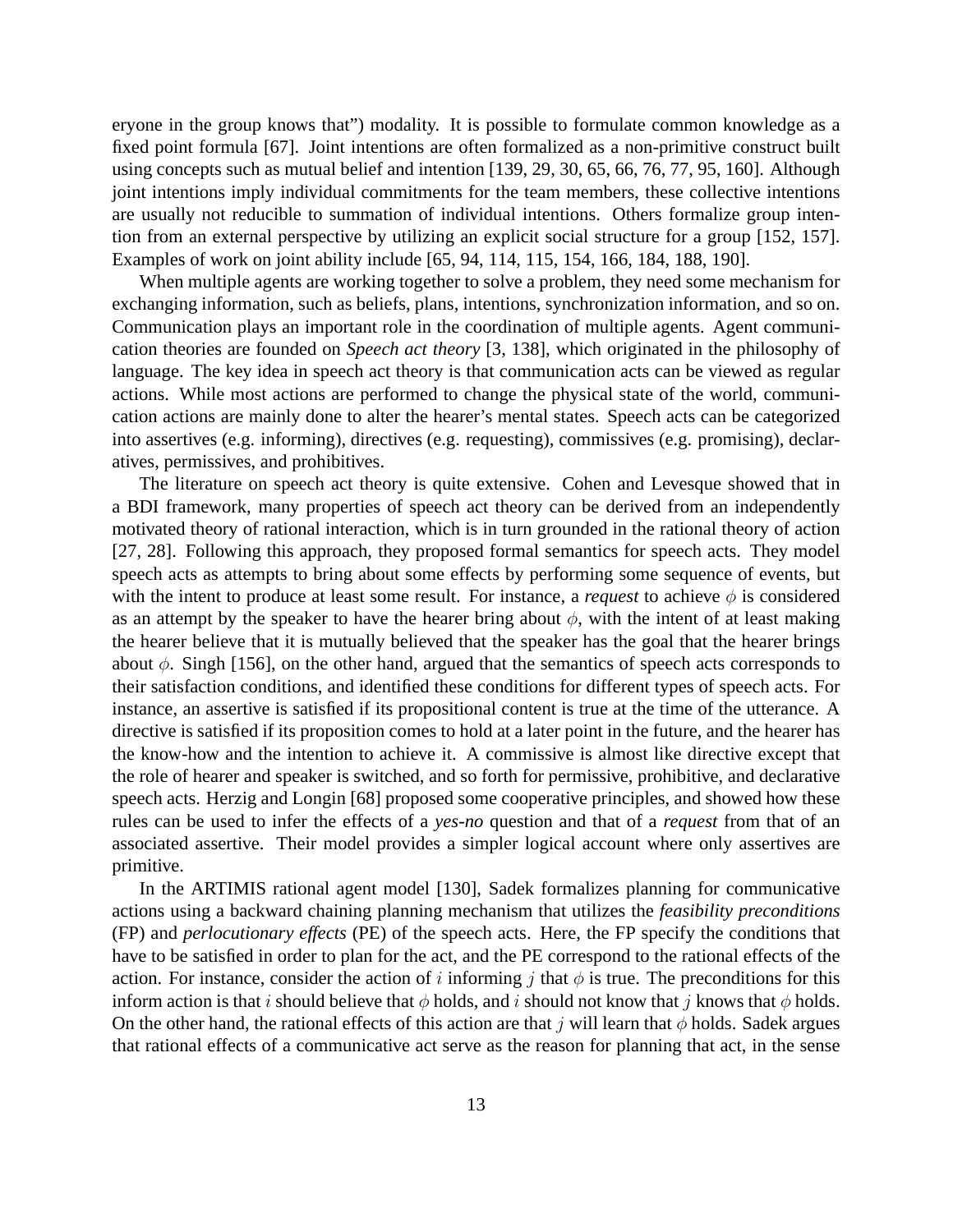that an agent should select an action only if she needs to achieve the rational effect of that action.

One problem with this account is that it fails to specify the conditions under which the rational effects become actual effects; one cannot reason about these conditions. Moreover, the planning mechanism in [130] is incomplete and many rational plans cannot be inferred. Louis [97] recently extended this framework to incorporate a more general model of planning (state space planning by regression and hierarchical planning) and plan adoption. His framework is more complex, and uses defaults (as does Sadek's). The approach supports multiagent plans and has been implemented. But there is no formalization of epistemically feasible plans, and no success theorem. Also, commitment to a plan is modeled using a special predicate rather than using the intention attitude.

Examples of other interesting agent communication theories include [183, 182, 116, 31, 117, 85]. Using these theories, researchers have developed artificial languages for agent communication (e.g. FIPA-ACL [53], KQML [45]), proposed semantics for agent communication protocols [49, 50, 51, 52, 79], and implemented cooperative spoken dialogue systems (e.g. ARTIMIS [131, 132]).

Recently, there have been many proposals for semantics of communication acts based on social commitments [159, 193, 60, 177]. The commitments associated with a conversation would be accessible to an observer and relevant social rules could be enforced. While it is very important to capture and enforce the social aspects of agent communication, i.e. the obligations that go with membership in an agent society, it should be noted that communication cannot be reduced to this public social commitments level [78]. There has also been a suggestion that public social commitment semantics support more efficient reasoning and are more "tractable". However, it has been also pointed out that this is an orthogonal issue [78].

Another way of coordinating agents is to use social laws [5, 151, 109]. These laws are often modeled by incorporating various deontic logic notions [24], such as obligations, prohibitions, and rights into the framework.

# **3 Agent Architectures**

The aim of agent architectures is to shift the emphasis from theory to practice. Thus, researchers in this field are concerned with issues surrounding the construction of computer systems that satisfy the properties specified by agent theorists. In classical planning, the agent is given a model of the actions available and their preconditions and effects on the domain states and a goal, and her job is to find a sequence of actions whose execution brings about this goal. Thus classical planning assumes a static environment. However, real environments tend to be dynamic, that is, they often change in unexpected ways at run-time. They may include exogenous actions (i.e. actions by other agents or natural events) and the world may change during planning. The initial state could change before the agent starts executing the plan. The world might not change as a result of plan execution as expected due to the occurrence of exogenous actions. Thus, a classical planning agent will often not do well in such environments. This is one of the areas where work on agent architecture contributes, by taking into account the resource limitations of the agent. Researchers in this area are concerned with designing agents that may have incomplete information about the current state of the world, are not always able to accurately predict the effects of their actions, can deal with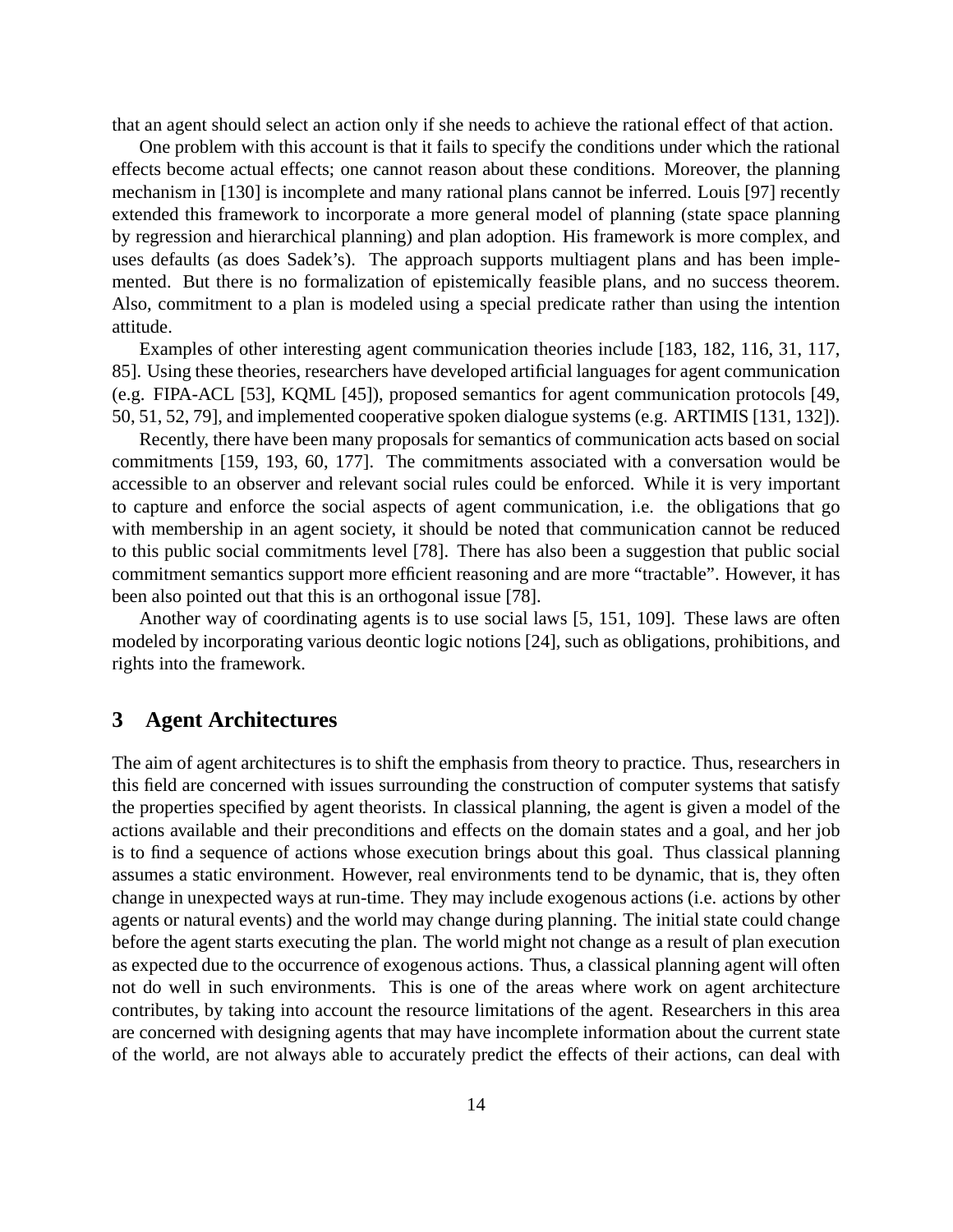external interference, and do not have arbitrary time to deliberate.

One important issue addressed by the agent architecture community is the tradeoff between commitment vs. intention reconsideration, i.e. how strongly should an agent be committed to her intentions in a changing environment. Generally, intentions are considered to be persistent, and are only dropped when they are achieved or they become impossible to achieve, as discussed in Section 2.2. However, prior intended plans may be subject to reconsideration or abandonment when the agent's beliefs change in various ways, for instance, when the agent becomes aware of a more attractive way of achieving her goal. But, according to Bratman [17], "...if an agent constantly reconsiders her plans, they will not limit her deliberation in the way they need to for a resource-bounded agent." Nevertheless, if an opportunity with very high utility arises, the agent should take advantage of this by weighing competing alternatives and reconsidering her current intentions. Thus, there exists a tension between the stability of intended plans that is required for practical reasoning, and the revocability inherent in these plans, as these are often formed based on incomplete information.

Another related issue in agent architecture is the tradeoff between reactivity and deliberation. While agents need some mechanism to support goal-directed reasoning and deliberation, they must also be able to react rapidly to unanticipated changes in the environment. Moreover, since they only have incomplete information about their environment, it is not always possible for them to produce a complete plan for a given goal. Rather, information about how to best achieve a goal can often be acquired after executing some initial part of the plan.

Researchers have proposed various agent architectures that differ depending on how the agent's ability to act is realized. Previous work on agent architecture can be classified roughly into four categories, namely, deliberative architectures, reactive architectures, reactive plan execution architectures, and hybrid architectures. In the following we discuss these categories.

## **3.1 Deliberative Architectures**

A deliberative architecture is one that contains an explicitly represented symbolic model of the world (i.e. beliefs, desires, intentions, and actions), and where decisions, such as what actions to perform next, are made via logical reasoning (i.e. planning). Thus deliberative architectures are based on Newell and Simon's [111] *physical-symbol system hypothesis* –they use a physically realizable set of symbols that can be combined to form structures and are capable of running processes that operate on those symbols according to symbolically coded sets of instructions, in order to produce intelligent action. Most innovations in deliberative architecture design have come from the AI planning community. Since deliberative architectures have a planning process as their central component, these architectures can deal with unanticipated goals. However, the disadvantage of a purely deliberative approach lies in the computational complexity of planning: the agent may not be able to find plans in a timely manner. Also, the plans generated by a deliberative architecture often fail in a dynamic environment. Examples of deliberative architectures whose primary component is a planner include the Integrated Planning, Execution, and Monitoring (IPEM) system [1] (based on a sophisticated non-linear planner), and Wood's AUTODRIVE system [186] (a traffic simulation with planning agents).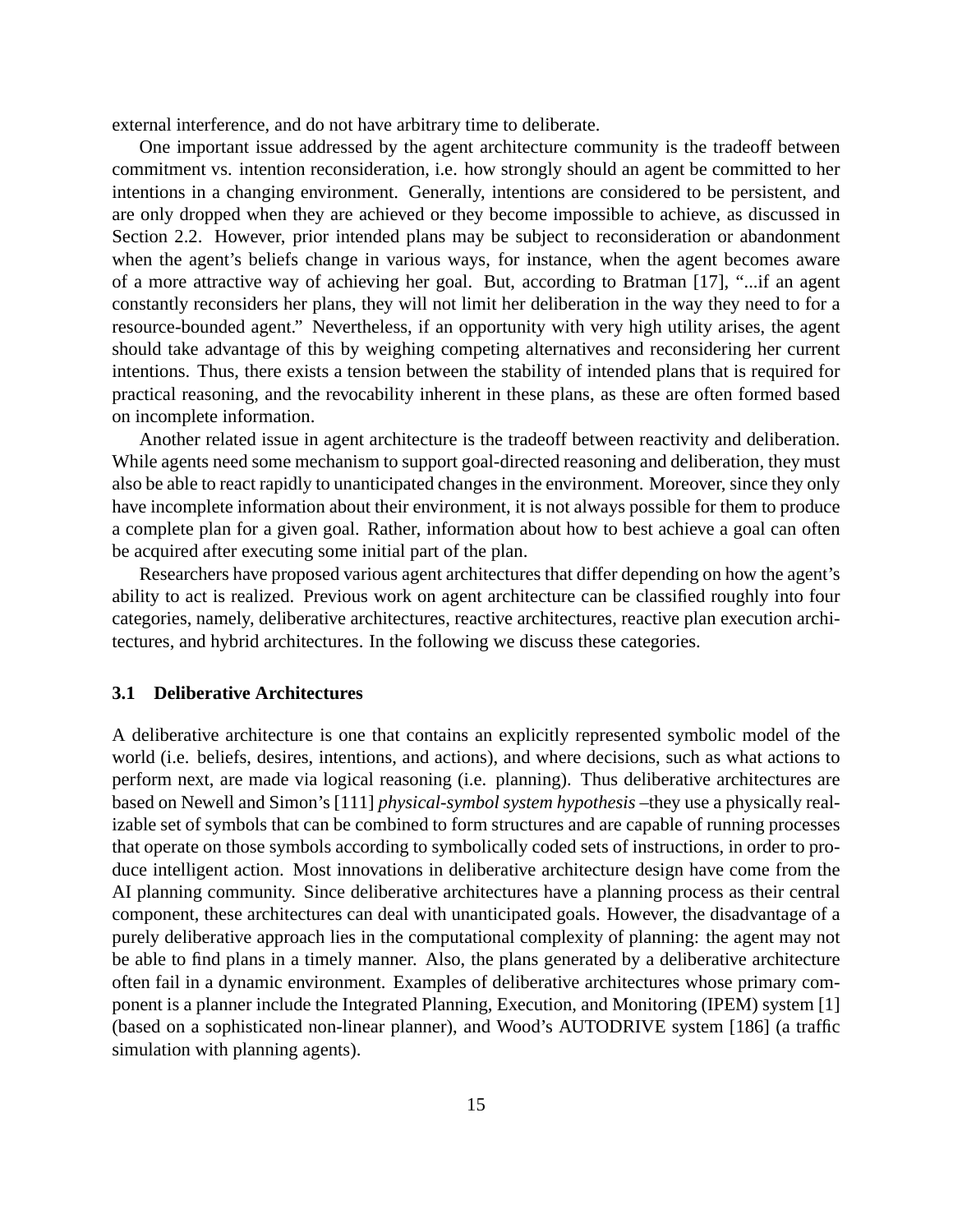One particularly interesting class of deliberative architectures is *plan-based* deliberative architecture. The role of commitment to adopted plans or intentions is a critical component in planbased architectures. Thus, these architectures use adopted plans to limit practical reasoning. The range of reasoning modeled by these frameworks include means-end analysis (planning), choosing between alternative courses of action (decision analysis), checking consistency of plans and beliefs, and revising beliefs and goals in response to external events.

Building on Bratman's philosophical work in [16], Bratman et al. [17] consider adopted partial plans to structure and focus practical reasoning in their (mostly) deliberative architecture IRMA (Intelligent Resource-bounded Machine Architecture). IRMA has four key data structures: a plan library, and explicit representations of beliefs, desires, and intentions. In this architecture, once an agent adopts a plan, she becomes committed to executing this plan. The agent's commitment to a plan implies that she will not reconsider this adopted plan, unless the environment has changed in a relevant way, and reconsidering this plan will result in a reasonable increase in utility. Also, she will not adopt any further intentions that are inconsistent with achieving her adopted plans.

The adopted plans can be both temporally and structurally partial, meaning that these plans schedule actions for some time period, but not for others, and that these plans specify goals to be achieved leaving open the means to achieve these ends. As discussed above, the motivation for this is that often at plan time, the agent only has partial knowledge about the world, and thus it is not always possible to decide on a complete course of action. These adopted intentions limit the agent's deliberation since they focus means-ends reasoning, and they constrain the number of alternative options for actions that are feed to the decision process.

A partial plan needs to be filled out using means-ends reasoning. Thus, these adopted partial plans focus the means-ends reasoning of the agent. Given a partial plan, the means-end reasoning process outputs some options for courses of actions that refine this plan. But not all suggested courses of actions will be consistent with the already adopted plans. Thus, before these suggested courses of actions are supplied to the decision-making process, they need to be passed through a 'compatibility filter'. After filtering out the inconsistent plans, the compatible options are then feed to the decision-maker for further deliberation. Bratman et al. remarked that the compatibility filter must be computationally efficient relative to the deliberation process.

In addition to allowing deliberation, IRMA also attempts to provide some form of reactivity unlike most deliberative architectures. IRMA utilizes an 'opportunity analyzer' and 'filter override mechanism' in an attempt to model reactivity. The opportunity analyzer takes the agent's beliefs and goals as input, and watches for opportunities to satisfy the agent's desires when some change in the environment is detected. While doing this, it ignores the agent's adopted plans. When it detects such an opportunity, it suggests a course of action to fulfill the goal to the compatibility filter. While the compatibility filter's job is to detect and eliminate inconsistent plans, the filter override mechanism can be used to allow some of these inconsistent options to be passed to the decisionmaker for deliberation. If the filter override mechanism passes such an option to the decisionmaker, it must be the case that at least one of the agent's adopted plans are incompatible with this option. So, in that case, the decision-maker needs to decide to either ignore this incompatible option, or to revise the adopted plans that conflicts with this option. Note that, although this process is able to handle unanticipated changes in the environment, it is not a completely reactive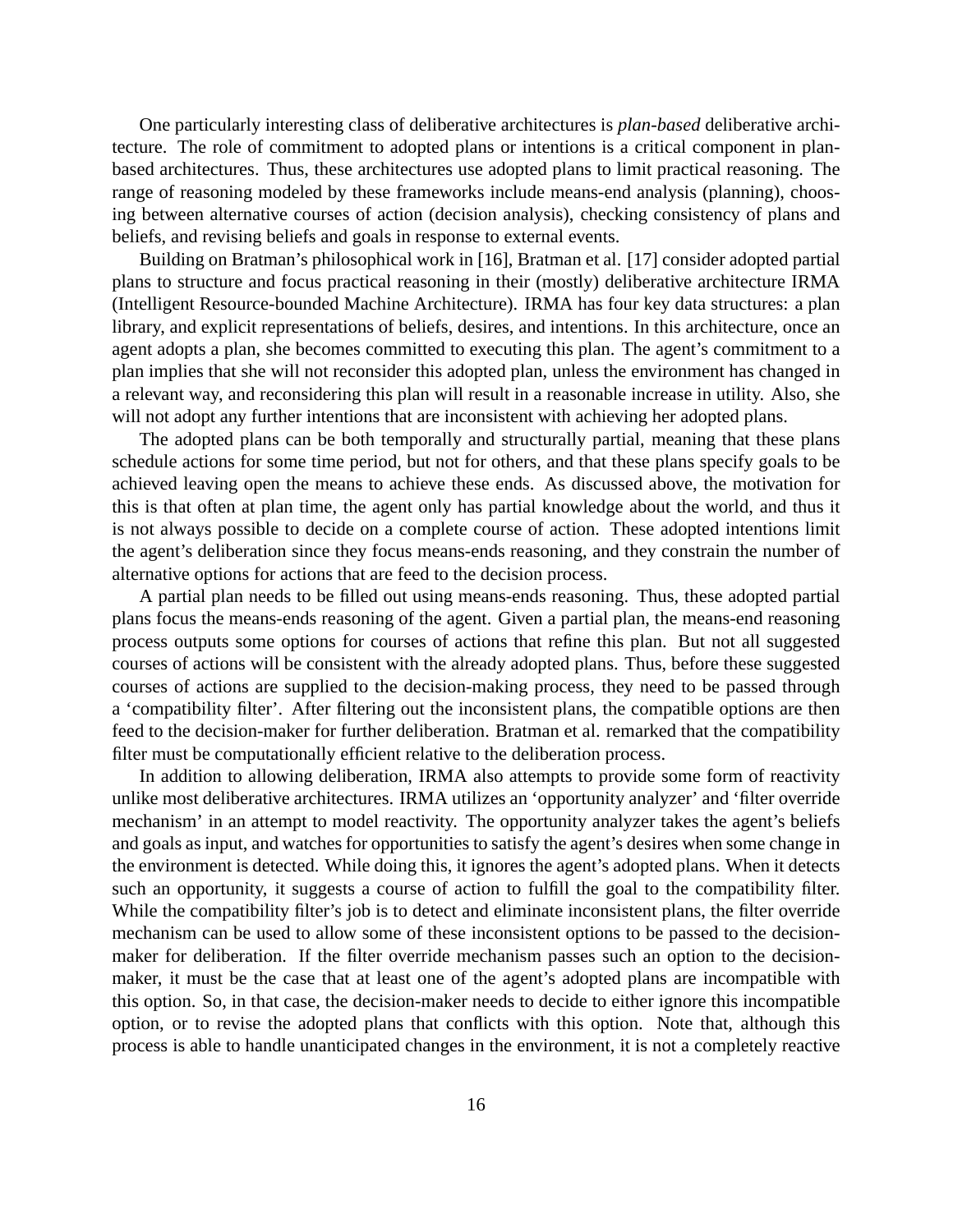mechanism, due to the deliberation involved.

#### **3.2 Reactive Architectures**

Some architectures that have been proposed are completely reactive in nature. In these, all the deliberation is done in advance and compiled into the architecture itself. In some approaches, the designer is responsible for this compilation (e.g. [20]). Another way of doing this is to use an automatic compilation process [128]. Thus these architectures neither contain a symbolic model of the world nor a reasoner for manipulating rules and finding plans (i.e., they are not knowledgebased). Although such architectures are very efficient and can perform simple tasks quite well, a major problem is that they are ineffective in environments that deviate from those expected by the designer. The primary reason for this is that the behavior of the agents in these frameworks is essentially hardwired. Also, it is often hard to design agents with multiple complex goals in these frameworks.

Perhaps the best known reactive agent architecture is Brooks' subsumption architecture [21, 22, 23]. Brooks proposed that intelligent behavior can be generated without explicit representations of symbols and without explicit abstract reasoning, and that intelligence is an emergent property of certain complex systems. He identifies two key properties of intelligence – 'real' intelligence is situated in the world and not disembodied (such as theorem provers or expert systems), and intelligence arises as a result of a system's interaction with its environment.

To demonstrate the validity of his claims, Brooks built a number of robots using his subsumption architecture. A subsumption architecture consists of a hierarchy of task-achieving behaviors/layers. Each layer in this hierarchy is used to implement a certain goal of the robot. These behaviors compete with each-other to exercise control over the robot. Lower layers are used to encode more primitive kinds of behavior, and have precedence over the layers further up in the hierarchy. Each layer's goal subsumes that of the underlying layers. Each of these layers accesses some of the sensor data and generates actions for the actuators. It should be emphasized that the generation of actions in this system is extremely computationally efficient and does not involve any explicit reasoning, or even pattern matching. A layer can inhibit inputs or overrule outputs of the layers below it. This allows the lowest layers to work like fast-adapting mechanisms, while the higher layers control the main direction to be taken in order to achieve the overall goal. Thus this architecture is capable of reacting quickly to changes in the environment.

# **3.3 Reactive Plan Execution Architectures**

A reactive plan execution architecture is one that includes a user-defined library of hierarchical plans. Each of these plans consists of a trigger condition (i.e. goal), a precondition (i.e. context), and a body. The trigger condition specifies what the plan is good for, that is, what goal can be achieved using the plan. The context condition describes the conditions under which the plan should be considered for execution. Another component of a reactive plan execution architecture is triggering events. An agent in this kind of architecture responds to events from an event-queue by adopting the appropriate plan, and by eventually executing it. In addition to primitive actions,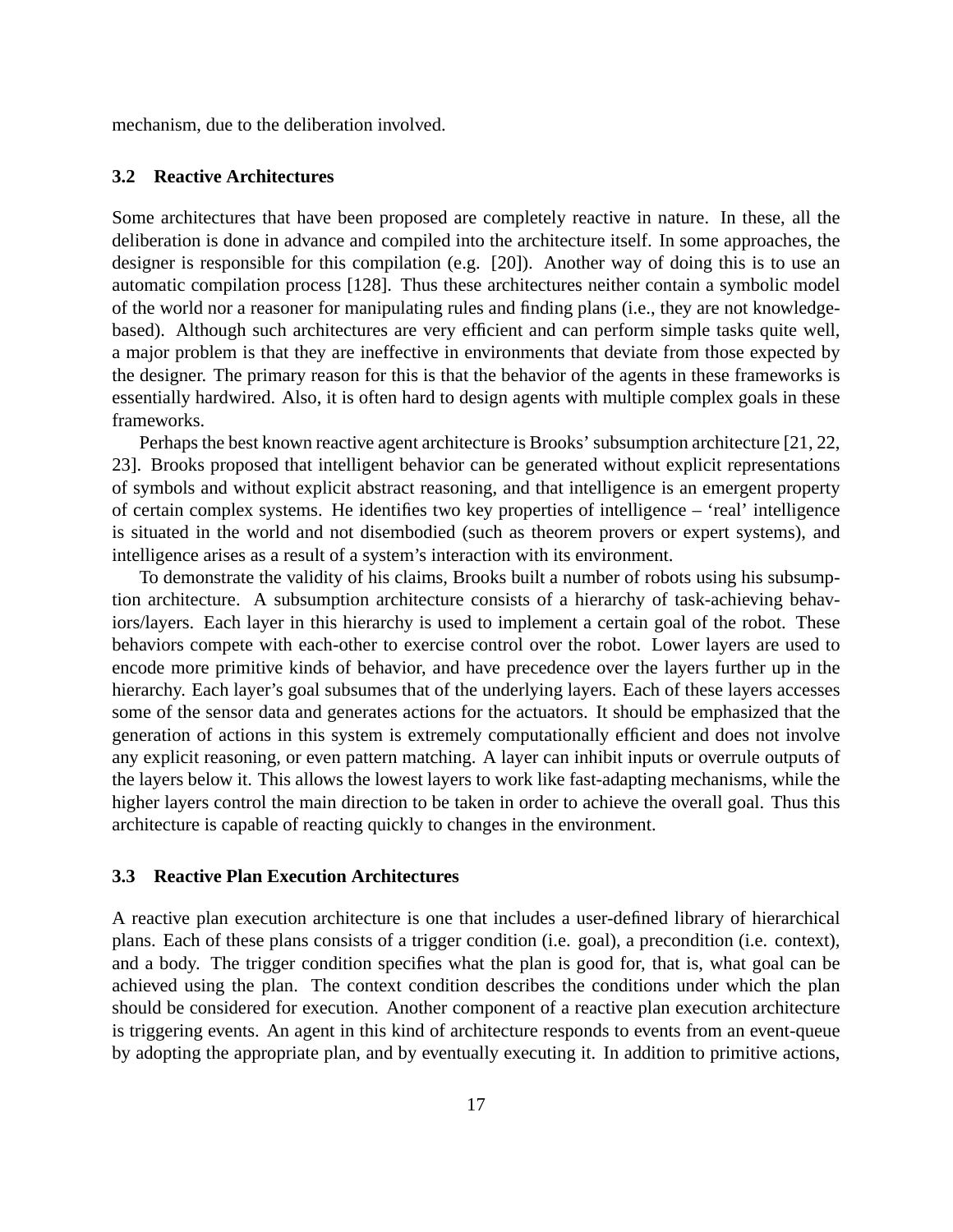the body of a plan can contain sub-goals (i.e. events), which may in turn trigger the selection and execution of other plans (sub-plans). Thus, in these architectures, the changes in the environment determine which plans should be executed, and how these plans are decomposed.

The most well known version of this architecture is the Procedural Reasoning System (PRS) [63, 62]. A PRS agent consists of a belief-base, a goal-base, a set of plans, and a set of intention structures. Beliefs in PRS are facts about both the external world and the agent's internal state expressed in first-order logic. Goals are represented as temporal formulae, which include formulae for achieving a property, testing for a condition, waiting for a condition to hold, and preserving/maintaining a condition. These goals are meant to be used in the triggering event part of a plan. Like IRMA, PRS also uses plans to structure reasoning. Plans in PRS are complex structures called *Knowledge Areas* (KA). Each of these KAs is a rule, and consists of an invocation condition that specifies when it is applicable, and a body that describes a set of steps to be achieved. The body of a KA can be viewed as a graph with a single start node and possibly multiple end nodes. Arcs in this graph represent sub-goals. A successful execution of a KA amounts to achieving each of the sub-goals in a path between the start node and one of the end nodes. Intentions of a PRS agent consists of the set of active KA stacks, each of which keeps track of all the subgoals of the original KA.

PRS uses KAs to encode procedural knowledge about the domain. KAs may be activated in a goal-driven fashion, i.e. as a result of acquisition of a new goal, or in a data-driven/reactive fashion, i.e. as a result of some change in the agent's beliefs. These adopted KAs can be used to structure the practical reasoning, since they constitute the entire reasoning process. At each iteration of the PRS interpreter, the set of applicable KAs are determined (by unification) using the agent's beliefs and active goals. Then one or more of these KAs are selected and inserted into the intention structure for execution. Finally, one of the intentions from the (root of the) intention structure is selected, and a step of this intention is executed. This execution can involve an unelaborated subgoal; in that case, this goal is added to the goals of the system. The interpreter then loops to the next iteration, where a new set of applicable KAs are determined based on the perceived changes. Note that, if the selected KA arose as a result of the acquisition of a new goal (called *intrinsic goal*) or a change in belief, then it is inserted into the intention structure as a new intention. On the other hand, if the selected KA was triggered due to the execution of an already existing intention (called *operational goal*), this KA is pushed on top of the KA stack comprising that intention.

PRS uses a special class of KAs (namely, meta-level KAs) to update the beliefs, goals, and intentions of the PRS agent. Meta-level KAs can also be used to control the adoption of lowerlevel KAs (e.g. in case more than one KA is applicable), create new sub-goals, handle failures, reorder the intentions in the intention structure, etc. Thus KAs are very powerful and can be used to capture procedural domain knowledge as well as decision knowledge.

PRS can be used to guarantee some form of reactivity. In fact, it was shown in [63] that there exists a bound on the 'reaction time' of a PRS agent. Note that, in each iteration, the interpreter checks for applicable KAs and places one or more appropriate KAs in the intention structure. This process uses unification and is able to 'react' in a timely manner. Note however that, although an PRS agent is able to promptly recognize changes in the environment and adopt intentions accordingly, she may take arbitrarily long to 'react to the environment' by executing some action. This is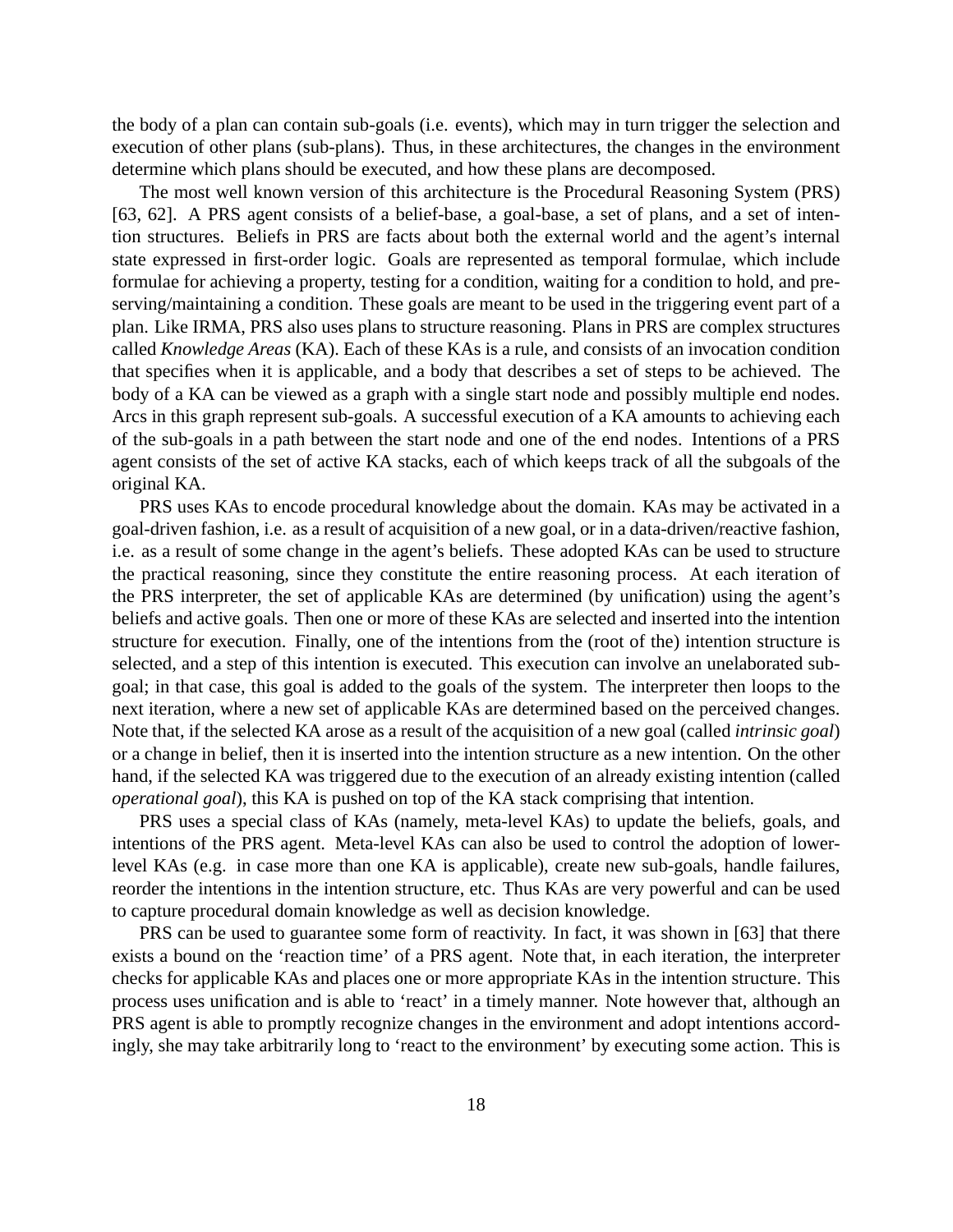due to the fact that there is nothing in the framework that ensures that the process of hierarchical plan decomposition will quickly converge to a sequence of a primitive actions. In other words, the execution of a knowledge area may involve a long and possibly even an infinite chain of subgoaling. Thus the term 'react' above (as used by Georgeff et al. [63]) is used in a weak sense, and should be read as 'recognize'. Nevertheless, it should be noted that PRS assumes that the designer is responsible to ensure that plan decomposition completes in a reasonable time. In practice, these architectures generally respond fairly quickly to changes in the environment.

## **3.4 Hybrid/Cognitive Architectures**

There has also been work on architectures that handle the tradeoff between reactivity and deliberation by implementing reactive mechanisms and a deliberation module in two different but interacting layers. Some architectures also include additional layers for plan execution and/or coordination. These architectures are known as layered architectures. A typical layered architecture works as follows: the reactive layer generates potential courses of action in response to time critical events that happen too quickly to be handled by the other layers. It is often implemented using a set of situation-action rules, and thus does not involve complex reasoning. The reactive execution layer (or scheduler) selects precompiled plans to achieve current goals and schedules them for execution. The deliberation layer uses an explicit model of the world and a planner to generate new plans. Finally, the multiagent coordination (A.K.A. the modeling) layer contains models of the cognitive states of other agents in the environment (including human agents). These models are used to manage the dependencies between the activities of the agent and those of other agents (e.g. to identify and resolve goal conflicts). Some of these architectures have control mechanisms to decide which layer controls execution at a given time. Depending on what layers are included in the framework, layered architectures are capable of providing a guaranteed level of responsiveness, performing resource-bounded deliberation to cope with exceptional events, as well as providing the flexibility to adapt ongoing plan as required by changes in the environment. Examples of layered architectures include Touring Machines [48], Inhabited Dynamical Systems [98], and InterRRap [110].

Some proposals were made to capture human-like functionalities and capabilities. Since these architectures model structures for performing a wide variety of cognitive tasks, they are often called cognitive architectures. Examples of cognitive architectures are SOAR [86], Homer [178], and OSCAR [121], to name a few. In addition to ascribing to the agents intentional modalities such as beliefs, goals, and intentions, these architectures often attempt to formalize learning, problemsolving, natural language processing and generation, planning, memory, defeasible reasoning, etc. However, cognitive architectures have not dealt with the main problems faced by researchers in agent architecture, namely, the tradeoff between deliberation and reactivity, and handling resource boundedness.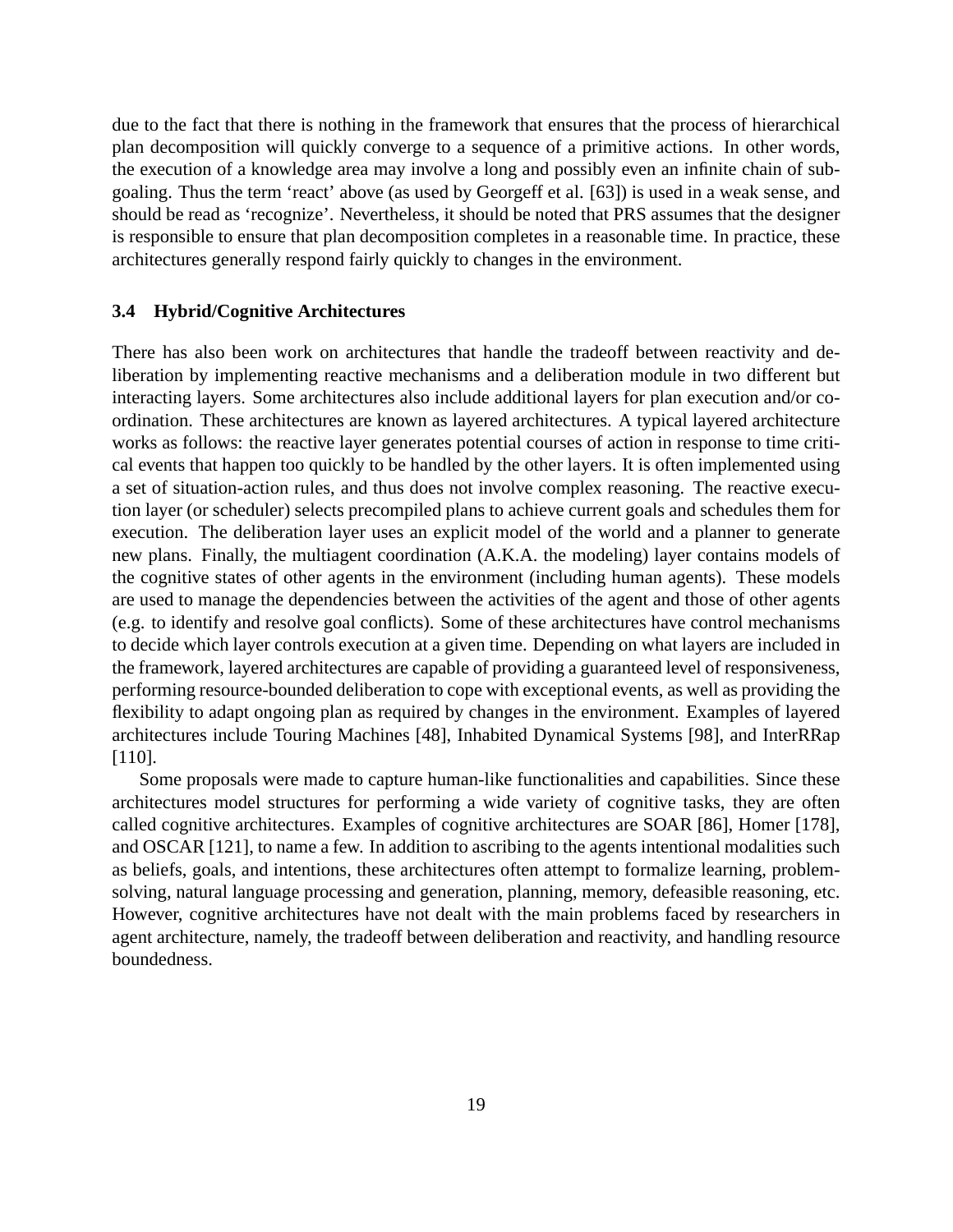#### **3.5 Relation to Agent Theories**

In [125], Rao and Georgeff attempt to relate their agent theory in [124] to a simplified version of the PRS interpreter. This "abstract" interpreter operates on a (logically) closed and consistent set of beliefs, goals, and intentions. Also, the belief-base is closed w.r.t. an agent's plans, i.e. the agent knows all her plans, and all possible decompositions of her plans are pre-computed. Using these, it generates all the options for action in a single cycle. Then it selects an action for execution, executes this action, and updates the agent's mental states. Rao and Georgeff informally discuss how to constrain various procedures called by this interpreter, and thus implement some of the basic axioms of their theory in this architecture. This includes axioms that relate various mental states (such as belief-goal compatibility), and axioms that model various forms of commitment (e.g. blind commitment). They also have an axiom which is similar to Cohen and Levesque's 'no infinite deferral' assumption (i.e. that all intentions must be eventually dropped). Unfortunately, they do not consider axioms related to agents' abilities required to achieve goals, and axioms that deal with rationality (e.g. that agents should not adopt plans that are very unlikely to achieve a goal). They then present a "practical" interpreter that is similar to the PRS interpreter, in the sense that it operates on a knowledge-base of explicit (and grounded) beliefs and goals that is not closed under logical consequence, and that it computes the decomposition of the adopted plans over an arbitrary number of cycles of the interpreter. At every step of the interpreter, in response to an event, the option generator iterates through the plan library and returns the plans whose invocation condition matches this event and whose context condition follows from the agent's beliefs. The deliberator then utilizes meta-level rules to decide which of these options should be selected. In the next step, one of the intentions is executed. Like in PRS, the execution of an intention may involve triggering of another event, or execution of a primitive action. While Rao and Georgeff acknowledge that this practical interpreter does not obey all the axioms of their agent theory, no suggestions for revising the axioms were given. They did however hint that under certain circumstances, namely when no external events occur during the execution of a goal, the practical interpreter behaves like the abstract one, and satisfies these axioms. However, it is not clear that this is the case. For instance, there is no way of preventing the adoption of a plan that is inconsistent with the agent's adopted intentions, since no lookahead mechanism is incorporated in this practical interpreter. Thus the axiom which states that the agent's intentions should be consistent clearly does not follow from this interpreter.

# **4 Agent Programming Languages**

The beginning of the current interest in agent programming languages (APLs, henceforth) might be attributed to Shoham's proposal of Agent-Oriented Programming (AOP) [149, 150], as a 'new programming paradigm based on a societal view of computation', and as a specialization of objectoriented programming. The key idea of this AOP paradigm is to use mentalistic and intentional notions formalized by agent theorists to design and program agents.

Another front that pushed the concept of agent-oriented programming is Rao and Georgeff's PRS architecture. As we have seen, the key concept in the PRS architecture is that of using events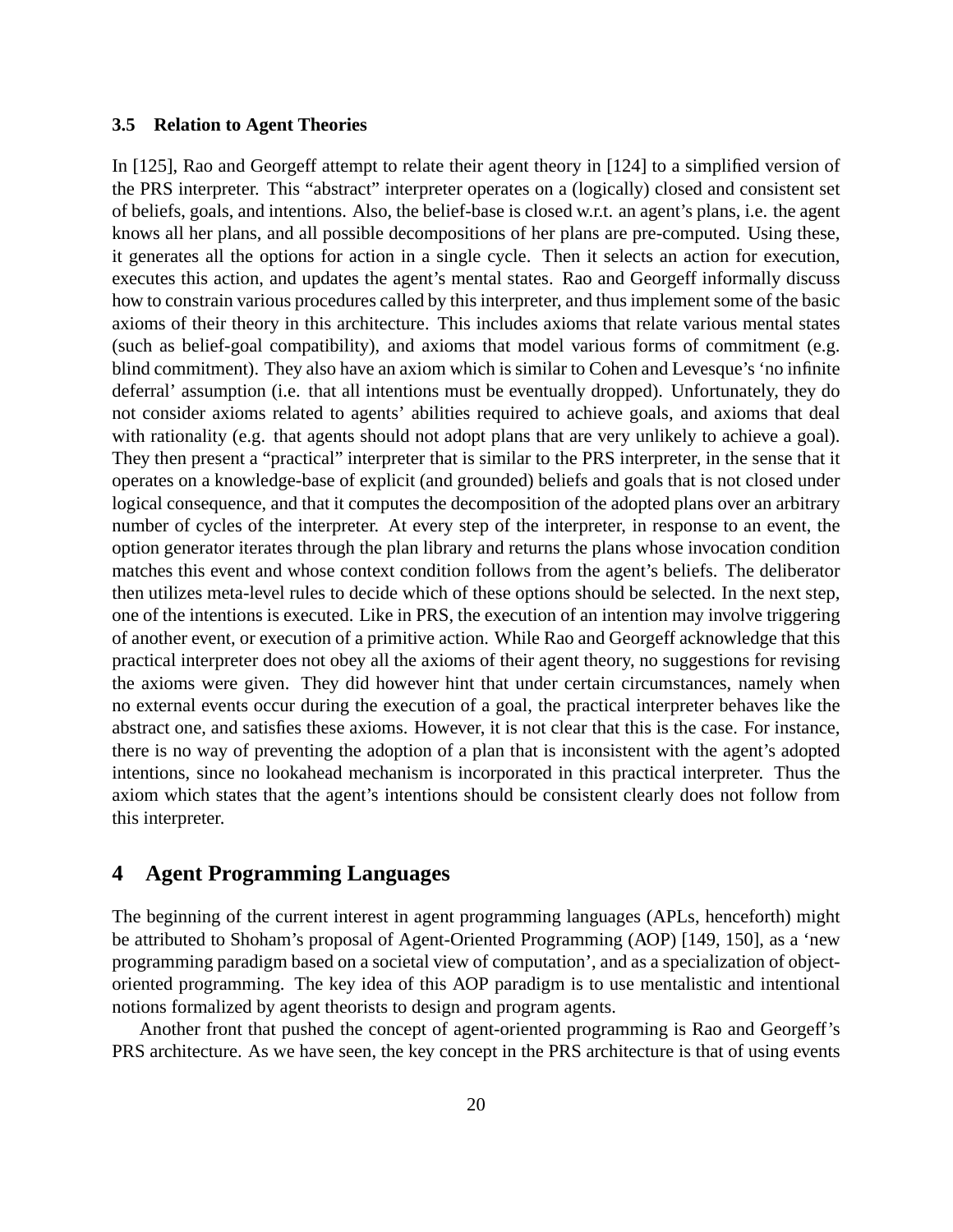for selecting hierarchically decomposed plans, and thus avoiding planning from scratch. In the following, we will see that many APLs in the literature are based on a simplified version of the PRS architecture.

Thus, most of the APLs in the literature can be classified into two classes, namely *deductive reasoning* languages and *reactive plan execution* languages. While the former was derived from various agent theories, logics, and calculi, the roots of the later can be traced back to reactive plan execution architectures (viz. PRS and dMARS [80]).

Logic based APLs are usually more expressive and strongly grounded into the underlying logic. The latter means that programs written in these can often be verified easily by theorem proving or model checking. However, this expressiveness and ease of verification usually comes at the cost of computational complexity. Most of these languages also suffer from other significant limitations, such as poor scalability and modularity, and no support for physical distribution of the computation, nor for the integration of external packages and languages. Examples of logic-based APLs include AGENT0 [149, 150] (based on modal and deontic logic), Concurrent METATEM [54, 55] (based on modal and temporal logic), the Golog family [96, 36, 37] (based on the situation calculus), FLUX [162] (based on the fluent calculus), and MINERVA [87, 88] (based on a non-monotonic logic).

In contrast, efficiency and modularity are two areas where the reactive plan execution languages shine. In addition, these languages provide means for encoding control knowledge by using user-defined plan/rule libraries. Nevertheless, most of these PRS-based languages often have limited expressiveness. Examples of reactive plan execution languages include AgentSpeak(L) [122], 3APL [70], and CAN [185].

APLs also differ on how they handle several issues. For instance, some of these incorporate BDI concepts such as beliefs, desires, goals, etc (e.g. AgentSpeak(L), 3APL, PLACA, etc.), while others do not (e.g. Golog and Concurrent METATEM). A few of these languages handle incomplete knowledge and sensing actions (e.g. Golog and FLUX). Some languages allow planning with lookahead; others only allow reactive plan selection (from a user-defined plan library) and execution. Examples of APLs that allow offline planning include Golog and CAN-PLAN [134]. Some of these languages allow modeled exogenous actions (e.g. ConGolog), have constructs to support communication (e.g. PLACA, Jason), support multiple agents (e.g. JACK), or provide a programming logic on top of the associated programming language to specify agent properties, such as liveness and safety properties (e.g. GOAL, Dribble).

Besides these two classes of APLs that we have identified, there has also been work on purely behavior-based or reactive languages [22, 23, 2, 100]. However, these are closer to agent architectures than APLs. Also, researchers have developed various agent-oriented software engineering methodologies (e.g. Prometheus [113] and Gaia [191]) and tools. Surveys of these can be found in [8] and [9].

In the following, we review work on APLs in our two classes. Later in Section 5, we focus on more recent work on agent programming languages that incorporate declarative goals.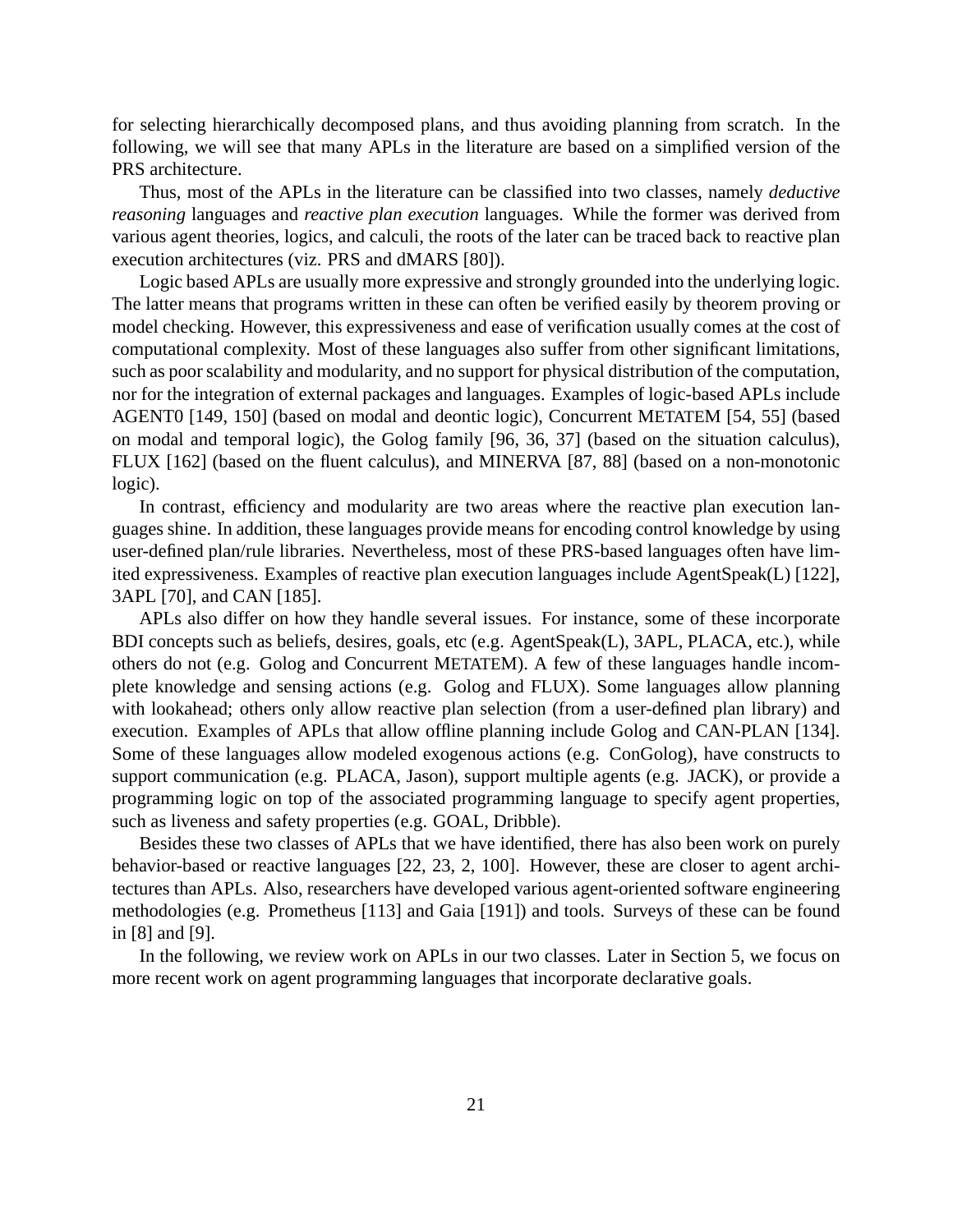#### **4.1 Logic-Based/Deductive Reasoning Languages**

# **AOP, AGENT0, PLACA**

Shoham [150] identifies three essential components of an AOP language: a theory for defining the mental state of agents; an interpreted programming language for programming agents, whose semantics must be faithful to the theory; and an 'agentification' process, which wraps components of physical systems into agents. He acknowledges that the agentifier is not necessary for systems designed with AOP in mind. However, he envisions applying the AOP framework even to ordinary devices, such as watches and cameras, for which the agentification process is required.

AOP incorporates a quantified multi-modal logic with direct reference to time-points. The theory contains three modalities, namely, belief, commitment (also referred to as choice or decision), and ability. Commitment is a derived operator, and defined in terms of *obligation to oneself*. An example of a formula of the logic is as follows:  $CAN_a^7$  open(safe)<sup>9</sup>  $\supset B_b^7$   $CAN_a^7$  open(safe)<sup>9</sup>. This says that if at time 7, agent  $a$  can ensure that she is able to open a safe at time 9, then at time 7, agent b believes this. Unfortunately, AOP does not include a formal semantics for this modal logic.

Shoham's first attempt at an AOP language resulted in the AGENT0 programming language [150]. In AGENT0, an agent is specified in terms of a set of initial beliefs and commitments, a set of (fixed) capabilities, and a set of *commitment rules*. The set of commitment rules is a key component in AGENT0, and it determines how the agent acts. A commitment rule associates a message condition and a mental condition with an action. If the message conditions match an incoming message and the mental conditions are true in the agent's current mental state, then the corresponding commitment rule fires, and as a result, the agent becomes committed to the associated action. Commitment to an action in AGENT0 amounts to no more than scheduling an action. The AGENT0 interpreter maintains a database of committed to actions and their scheduled times, and when the appropriate time arrives, the action is executed. Along with *private* actions (i.e. internally executed subroutines), AGENT0 also provides *communicative* actions in the spirit of speech-act theory [3, 138, 31]. The basic loop of the AGENT0 interpreter consists of two steps: in the first step, it reads the current incoming message and updates the mental state (i.e. the agent's beliefs and commitments) by applying *all* applicable commitment rules; in step 2, it executes the commitments for the current time, possibly further updating the mental state.

In her 1993 Doctoral thesis [163], Thomas introduces the PLAnning Communicating Agents (PLACA) language as a more refined implementation of AGENT0. PLACA addresses a severe drawback to AGENT0, namely the inability of agents to plan and to communicate their *declarative* goals (via requests). The overall structure of PLACA is very similar to that of AGENT0. To handle planning, the initial mental state now also contains a *declarative* motivational intention-base, and a *procedural* plan-base. Also, commitment rules are now replaced with *mental-change rules*, each of which associates a set of mental state changes with a set of message conditions/mental conditions/(outgoing) message-list. At every tick of the global clock, these mental change rules are used to update the agent's declarative intentions. Plans on the other hand are fed to the system using an external planner, described as a black box in [164], which is responsible for updating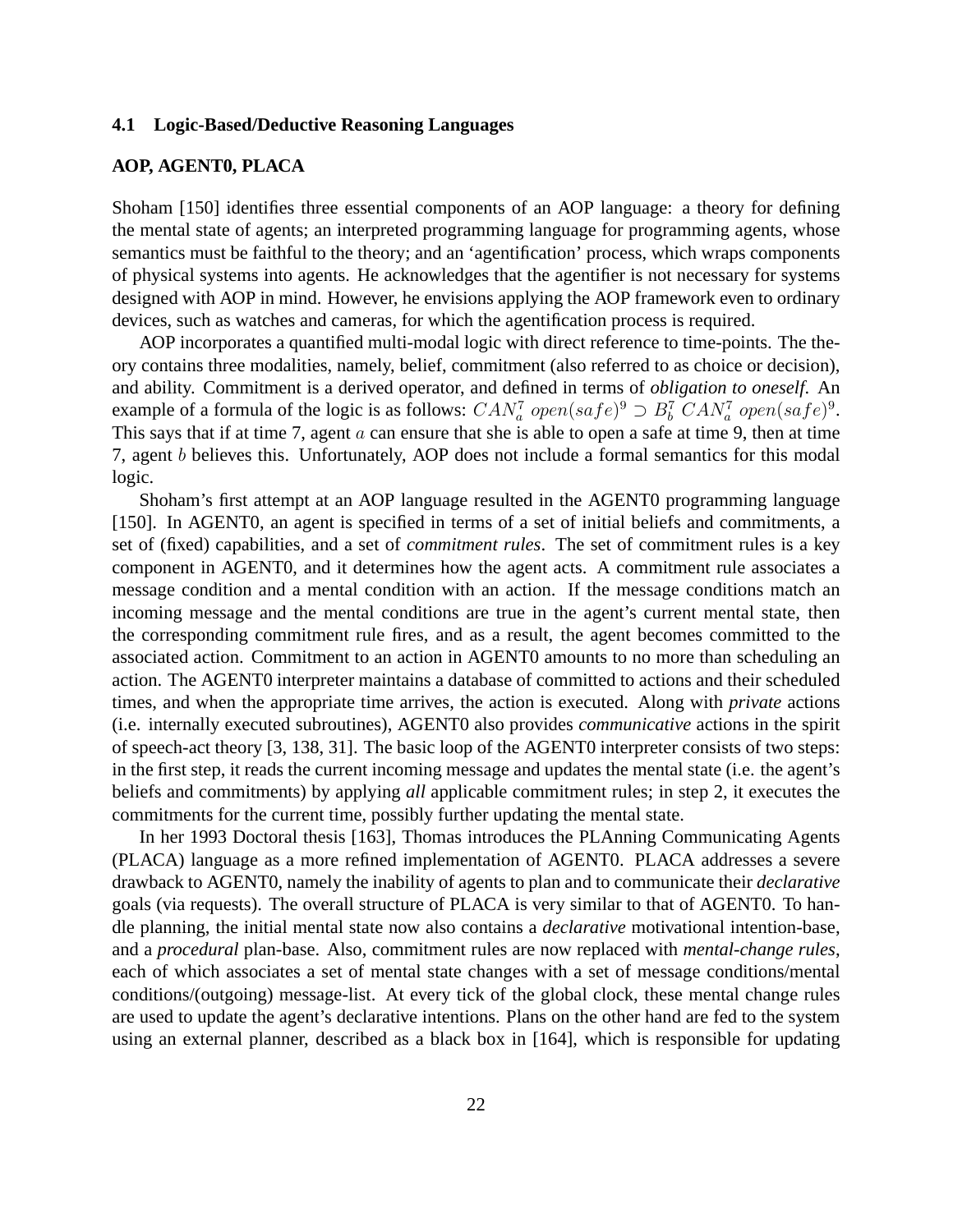the plan-base at every tick of the clock. For longer deliberations, the planner may request the 'mental-rule checker' module to skip some cycles (while queuing the incoming messages) and allow uninterrupted planning. The architecture also utilizes a separate executor module that is responsible for sending outgoing messages, and for executing the scheduled actions when the time has come.<sup>2</sup> Thus, PLACA separates deliberation about which intentions to adopt from considerations of means of achieving the adopted intentions. While the agent program is used to formalize the former, the latter is modeled using a black-box external planner and not properly fleshed out (i.e. mostly unspecified) by the framework.

In [161], Tan and Weihmayer discuss an AOP-based framework for cooperative problem solving that integrates AGENT0 and the state-space planner PRODIGY [104]. The major difference between PLACA and this framework is that in the latter, planning occurs directly as a result of the firing of commitment rules, and thus is not interruptible. Therefore, planning in this account behaves like a single primitive action. Also, since many rules may fire during a cycle, several planning processes may be triggered, which is computationally demanding and may hamper reactivity.

All of these languages were only intended as prototypes. Thus, various simplifying assumptions were incorporated. For example, AGENT0 lacks a formal semantics. Also, agents can only commit to primitive actions that can be directly executed. AGENT0 and PLACA both assume a global clock. Although PLACA includes declarative goals that trigger planning, it does not formally specify how plan generation and commitment to plans are handled.

## **Concurrent METATEM and its BDI-Extensions**

A problem with AGENT0 and PLACA is that no formal semantics for agent program execution is provided. Also, the execution of these languages cannot be said to truly execute the associated logic. A desirable property of any APL semantics is that it should be strongly coupled to the underlying (BDI) logic. In other words, the program execution semantics should satisfy the underlying logic. This ensures that these two are compatible with each-other; for instance, if the underlying theory sanctions that an agent is (physically and mentally) able to perform some action in some situation, then it is only intuitive that the APL execution semantics agrees with this and that one could derive that there is a legal transition of the agent program with this action in that situation. The Concurrent METATEM language proposed by Fisher and Barringer [56], and its extensions [54, 55] attempt to address these issues.

A Concurrent METATEM system is a collection of concurrently executing objects, whose behavior is specified directly using an executable temporal logic. These objects can communicate via asynchronous broadcast message passing. Each object is specified using an object-interface and a set of executable temporal rules. An object-interface identifies the messages that an object can recognize, together with the messages that it can produce. The temporal rules associated with the objects form the bulk of a Concurrent METATEM program. These have the following general form: 'past and present formula' ⊃ 'present and future formula', and are assumed to hold at all time-points. In Concurrent METATEM, an object's specification is directly executed to generate

<sup>2</sup>Recall that every action is dated, i.e. has a time-stamp associated with it.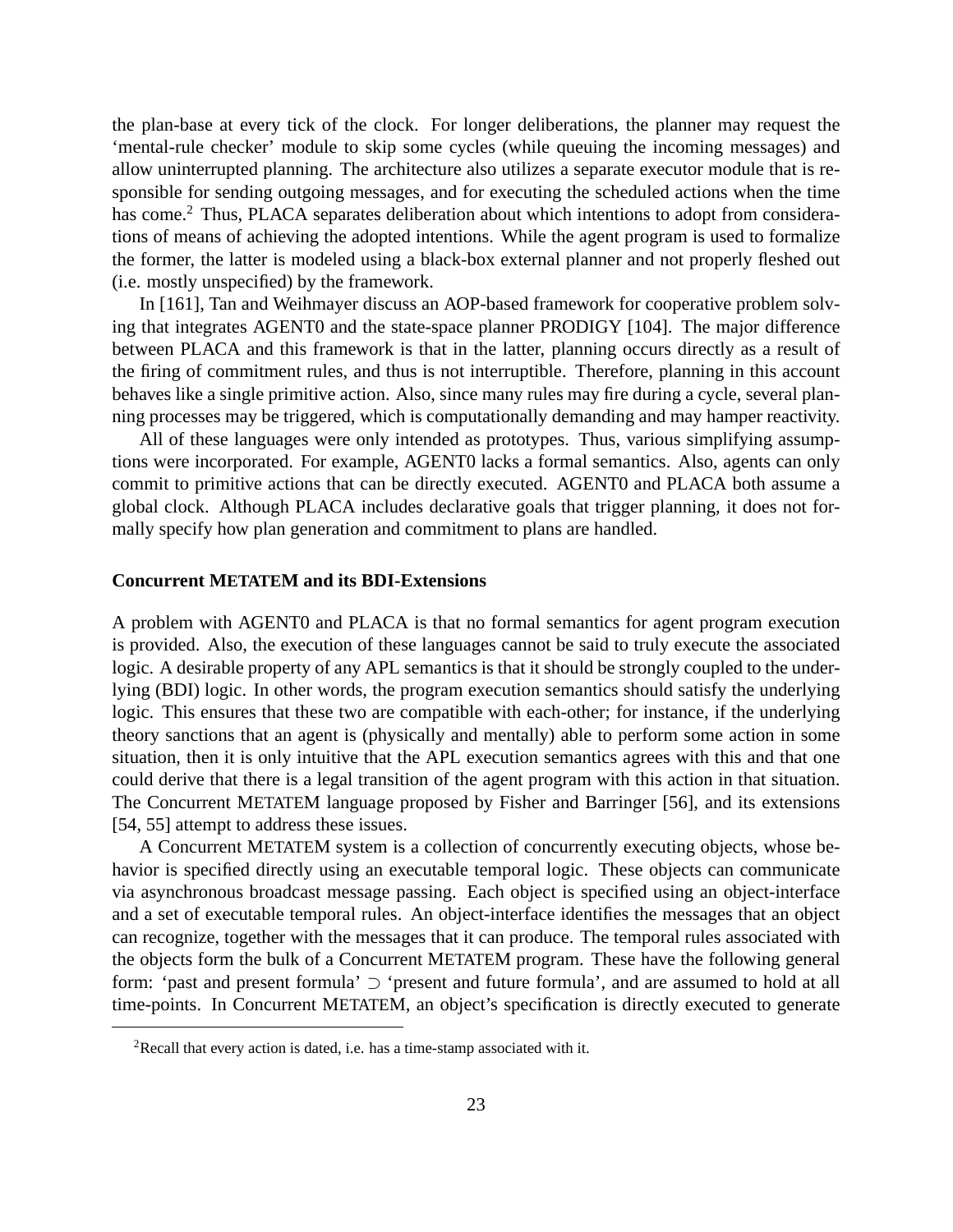its behavior. The execution of an object involves iteratively constructing a model from the corresponding temporal formulae, in the presence of input from the program's environment. Starting from the initial state, at each step the program rules are consulted to check which of the rules have antecedents that are satisfied by the partial model constructed so far. The consequents of all such rules are collected together. These consequents represent constraints on present and future properties of this model, and these along with any outstanding constraints generated in some previous steps are used to construct the current state. Any outstanding constraints are passed to the next step. If at any point, a contradiction is generated, the system may backtrack (i.e. undo some actions) to a previous choice-point and attempt to construct a model for the program in a different way, giving up indicating an execution failure when no choice-points are remaining. Note that, sources of non-determinism (i.e. choice-points) include the execution of a rule whose consequent contains a disjunction or an  $\Diamond$ -formula, i.e. the execution of eventual satisfaction of some formula.

To summarize, Concurrent METATEM differs from other languages in that it based on a satisfiability point of view. As mentioned, an advantage of Concurrent METATEM is that in this framework, the theory and the programming language are strongly coupled. Also, the semantics of program execution is closely related to the semantics of the associated temporal logic. Thus, verifying agents' properties specified in the language is a viable proposition. In [55], Fisher uses a series of examples to demonstrate that Concurrent METATEM can be used to specify intelligent objects that exhibit an interesting range of behaviors, which include cooperation and competition, negotiation, obeying safety and liveness constraints, and so forth. Also it can be used to specify groups of objects (societies) and hierarchical problem solving objects. Unfortunately, Concurrent METATEM has some limitations. For instance, recall that building a model may require backtracking; it seems that this is not always possible, e.g., in some domains, the effects of actions may not be reversible. Also, like satisfiability, it requires complete knowledge.

Recently, Fisher and Ghidini [57] extended Concurrent METATEM by incorporating the notions of belief, ability, and the "motivational" operator *confidence*. Agents' beliefs are represented using a (KD45) *multi-context logic* [64]. Multi-context logic is a formal framework for modular representation of (nested) beliefs of multiple agents, and is based on the notion of belief contexts. A belief context is a representation of a collection of beliefs that an agent ascribes to herself and to other agents. For example, and agent  $i$  may have some beliefs about the world; in addition she may have some beliefs about another agent j, beliefs about j's beliefs about another agent  $k$ , etc. In a multi-context logic, each of these sets of beliefs is represented using a distinct formal language, and the interpretation of such a language is local to the belief context it is associated with. A context structure in a multi-context logic contains an infinite tree (where the root of the tree represents the belief context of the agent whose belief is under consideration), and allows one to represent arbitrarily nested beliefs. Although distinct, the contents of different belief contexts can be related. For instance, an obvious relation is the following: if a sentence of the form  $P$  is in the belief context for i's beliefs about j (i.e. in the context  $ij$ ), then a sentence of the form "j believes that  $P$ " is in the belief context for i. Another relation says that a sentence of the form  $P$  is in ij, only if a sentence of the form " $j$  believes that  $P$ " is in the context  $i$ . Depending on the relations among different contexts, one can model agents having different reasoning capabilities. As we can see from the above description the key feature of belief-contexts is modularity. Note that, the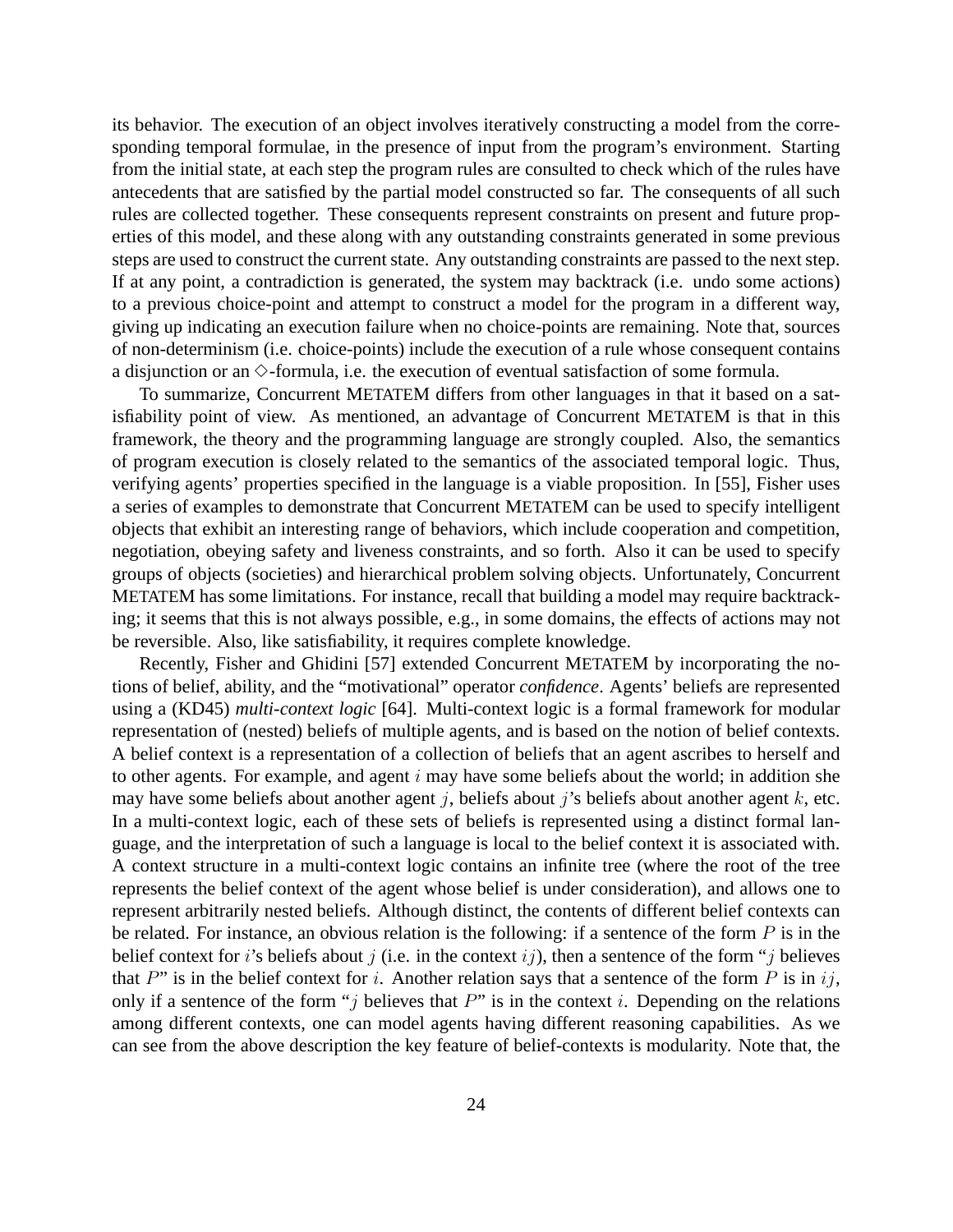extended Concurrent METATEM incorporates the appropriate relations so that agents' beliefs are KD45.

An agent's abilities are constant over time. The semantics of the ability operator is formalized using a function  $r$  that associates a belief context to a (fixed) set of formulae. Thus, e.g. if  $r$ associates  $\{\phi\}$  with the context for agent i, then i has the ability that  $\phi$ ; on the other hand if r associates  $\{\phi, \psi\}$  with the context for agent k's belief about agent j's belief about agent i, then k believes that j beliefs that i has the ability to achieve  $\phi$  and  $\psi$ . Confidence in  $\phi$ , which is a derived attitude, is defined as *believing that*  $\phi$  *will eventually happen* (i.e.  $B_i \Diamond \phi$ ). As in the original Concurrent METATEM, agents are specified using an agent-interface and a set of temporal rules in this framework. However, rules are now allowed to have modal operators; the rules must be in normal forms that only allow present and future temporal operators.

The key idea in this framework is that the language provides a mechanism for deriving concrete specification of motivations from more abstract ones. Consider the interaction between the following temporal goal formulae (in descending order in terms of abstractness):  $B_i \Diamond \phi$ ,  $B_i \Diamond_i \phi$ ,  $\Diamond \phi$ , and  $\phi$ , that is, the agent i is confident about  $\phi$ , i is confident about  $\phi$  and believes that j is responsible for bringing about  $\phi$ ,  $\phi$  will eventually hold, and  $\phi$  is currently true, respectively. Fisher and Ghidini argue that by providing rules that can be used to derive a more concrete goal formula from one of these abstract goal formulae, we are essentially specifying a *rational* agent. One such rule is as follows:

$$
(B_i \Diamond \phi \land A_i \phi) \supset \Diamond \phi.
$$

This says that, if agent i is confident about  $\phi$ , and is able to achieve  $\phi$ , then  $\phi$  eventually holds. Another example of this is that an agent may move from 'confidence' (i.e.  $B_i \diamond \phi$ ) to 'confidence in another agent' (i.e.  $B_i \diamond_j \phi$ , where  $i \neq j$ ), through deduction or communication. Again, moving from  $\diamond \phi$  to  $\phi$  is essentially a matter of scheduling.

In this framework, various rules can be tailored and various constraints on  $B_i$  can be imposed to specify realism, strong-realism, and weak-realism properties (see Section 2). Also, rules can be used to implement sensing actions. Thus, this extension of Concurrent METATEM brings it closer to other BDI languages. Even more recently, Fisher et al. [59, 58] extended Concurrent METATEM to include groups of agents and show how agents can be efficiently organized to collectively solve problems.

One problem with these frameworks is that in these languages, the programmer needs to explicitly specify the behavior of the agents using temporal rules. Thus although verification of agent properties is relatively straightforward, programming even simple agents puts a heavy burden on the programmer. The examples in [55] and [57] show this. Also, while it is possible to write chaining rules (i.e. rules whose consequent fires other rules) in this language, these rules do not exactly correspond to hierarchically decomposed procedures/plans. Finally, this model of agent programming is problematic in the sense that although specifying rational actions (or in this case, rational temporal rules) is left to the programmer, there is nothing to prevent the programmer from writing inconsistent or non-terminating sets of rules.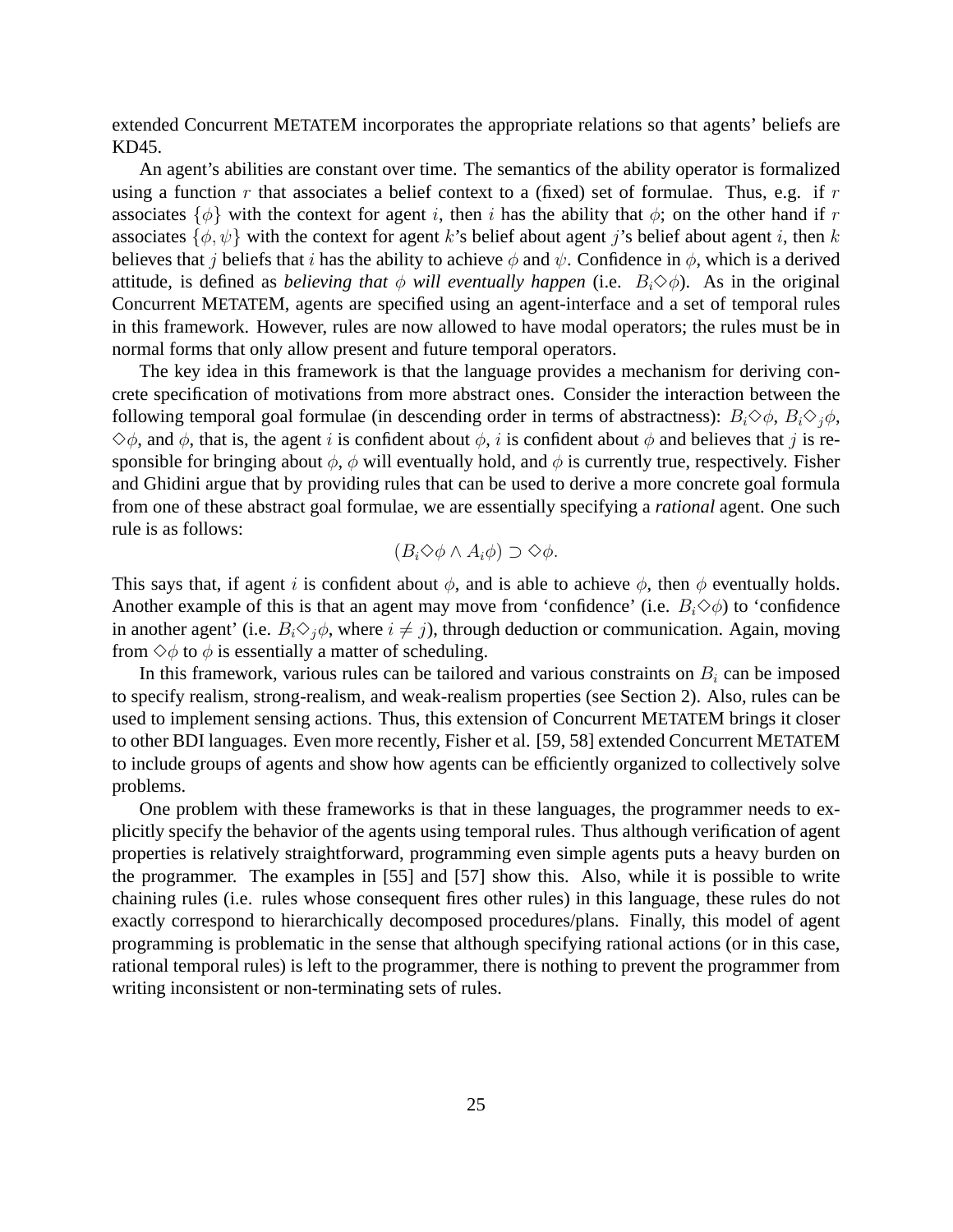# **Golog, ConGolog, and IndiGolog**

Another style of agent programming is developed in the logic programming-based Golog family [96, 36, 37]. In Golog, the programmer first declaratively specifies the agent's knowledge of the dynamics of the world (i.e. preconditions and effects of actions), and the initial state of the world in a situation calculus dialect, a first-order language for dynamic domains which incorporates a solution to the frame problem due to Reiter [126, 127]. Then various Golog constructs, such as primitive actions, testing for a condition, sequences, non-deterministic branch, loops, etc. are used to write programs. Given a program and the domain axioms, the interpreter attempts to prove that the program has a terminating execution starting in the initial situation. A sequence of actions for executing the program is uniquely identified by the terminating situation. Once an action sequence is found, the agent executes the program, by executing one action at a time. Thus, Golog redefines the planning problem of 'looking for a legal sequence of actions to achieve some goal' as the problem of 'searching for a legal sequence of actions that amount to a legal execution of the highlevel program'. The program can encode search control knowledge.

In contrast to most other logic-based APLs where the agent's state must be explicitly updated by the executing program, Golog and its successors employ an automatic state update mechanism using their background action theory for the domain. Also, unlike other APLs where the designer specifies the agent's behavior using some form of rules, Golog has the programmer specify a highlevel non-deterministic program, and the underlying interpreter's task is to search for an execution of this program.

ConGolog extends Golog to include concurrency by providing constructs for non-deterministic iteration, concurrency (with and without priority), and interrupts, which makes it easier to write reactive programs. ConGolog also replaces the *evaluation semantics* of Golog with a *transition semantics*, since a single-step semantics is better suited for concurrency.

The ConGolog interpreter proves that some branch of the non-deterministic program yields a terminating state of the program, and thus resolves the non-determinism in an off-line style using lookahead planning. This offline planning cannot handle dynamically changing worlds too well, especially when sensing and exogenous actions are involved. For instance, consider the following program:  $(a|b)$ ; sense<sub>q</sub>; if q then  $\Delta_1$  else  $\Delta_2$  endIf;  $\phi$ ?, which says that the agent should first nondeterministically choose between  $a$  and  $b$  and execute it, then sense the truth-value of  $q$ , and based on this value, should execute either  $\Delta_1$  or  $\Delta_2$ , terminating successfully if the test  $\phi$ ? succeeds. Note that, an offline interpreter for this program cannot commit to either  $a$  or  $b$  in advance, since it does not know which of these will ensure that  $\phi$ , and thus cannot use the sensing action to determine whether q would hold after the action. The only option available to the interpreter is to check if one of the actions a or b will lead to  $\phi$  for *both* values of q. Thus, early occurrences of non-deterministic choices can result in unacceptable delay. The situation gets even worse when loops are involved. To deal with this, the language IndiGolog [37] was proposed. In IndiGolog, programs are executed incrementally to allow for interleaved action, planning, sensing, and exogenous events. Informally, the semantics of incremental execution is as follows: an incremental execution of a program finds a next possible action, executes it in the real world, obtains the sensing results afterwards, and repeats this cycle until the program is finished. Since this makes it possible to quickly execute the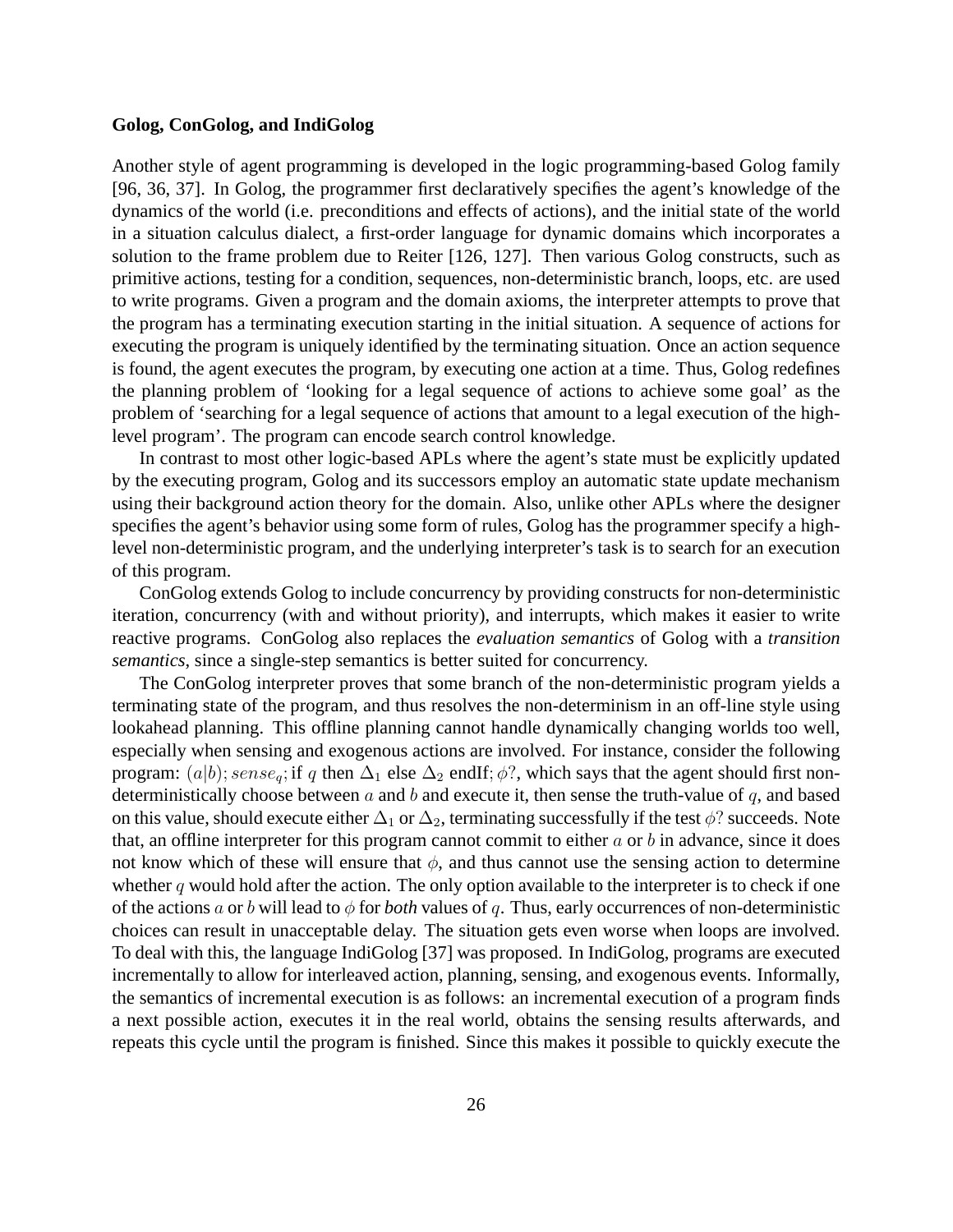actions without much deliberation, this approach is suitable for realistic changing worlds. However, since the program may contain non-deterministic choice points, some lookahead mechanism is required to avoid unsuccessful (dead end) executions. For this reason, a search operator  $\Sigma$  is introduced in IndiGolog. Intuitively,  $\Sigma(proq)$  selects from all possible transitions of prog one for which there exists a sequence of further transitions that leads to a terminating configuration. The IndiGolog interpreter automatically monitors the execution of a plan generated by such a search block, and re-plans when the current plan fails or is no longer appropriate due to changes in the environment. IndiGolog also supports a simple form of contingent planning, where the dynamic environment is modeled as a simple deterministic reactive program [92].

Thus, IndiGolog is a powerful language that is able to handle incomplete knowledge, sensing, and exogenous actions, and allows the specification of prompt reactive behavior as well as usercontrolled deliberation. Note however that, the standard implementation of IndiGolog makes a *dynamic closed-world assumption*, i.e. it assumes that a program has sufficient knowledge to evaluate a query/test by the time it is evaluated, and if initially the answer to the query is not known, sensing actions will be executed before the query is made. Thus it is assumed that the online interpreter has complete knowledge of the relevant fluents by the time the query is evaluated. To avoid this limitation, an extension of the Golog formula evaluator was presented in [176, 175], where the evaluator keeps track of the *possible values* that functional fluents can take in a given history (i.e. a situation along with the sensing results obtained so far). A fluent is said to be known at some history  $h$  iff it has only one possible value at  $h$ . Note that this only handles limited forms of incomplete knowledge, namely, not knowing the value of a fluent; general disjunctive knowledge is not handled. This work is still at an early stage, and the issue of how to deal with efficient belief update in the presence of incomplete knowledge is still not completely clear.

# **FLUX**

One disadvantage of IndiGolog and some other logic-based non-BDI languages is that the knowledge of the current state is represented indirectly using histories, i.e. via the initial conditions and the actions that the agent has performed so far. A consequence of this is that each time the agent needs to evaluate a condition, she has to consider the entire history of actions and perform regression. Thus these languages do not handle long running agents efficiently. The fluent calculus-based high-level programming language FLUX (FLUent eXecutor) [162] attempts to solve this problem using an explicit state representation and progressing it when an action is performed. FLUX incorporates an implementation of the fluent calculus, a language for reasoning about actions. The fluent calculus provides a basic solution to the frame problem using the concept of state update axioms. It also addresses a variety of other aspects such as, ramifications, qualifications, nondeterministic and concurrent actions, continuous change, and noisy sensors and effectors.

A FLUX agent program consists of three parts, namely a background theory that encodes the agent's internal model of the environment, a kernel that provides the agent with cognitive abilities to reason about her actions and acquired sensor data, and a strategy that specifies the agent's task oriented behavior. The types of incomplete knowledge FLUX can encode are restricted. The underlying inference engine of FLUX is sound but incomplete. However, it can be shown that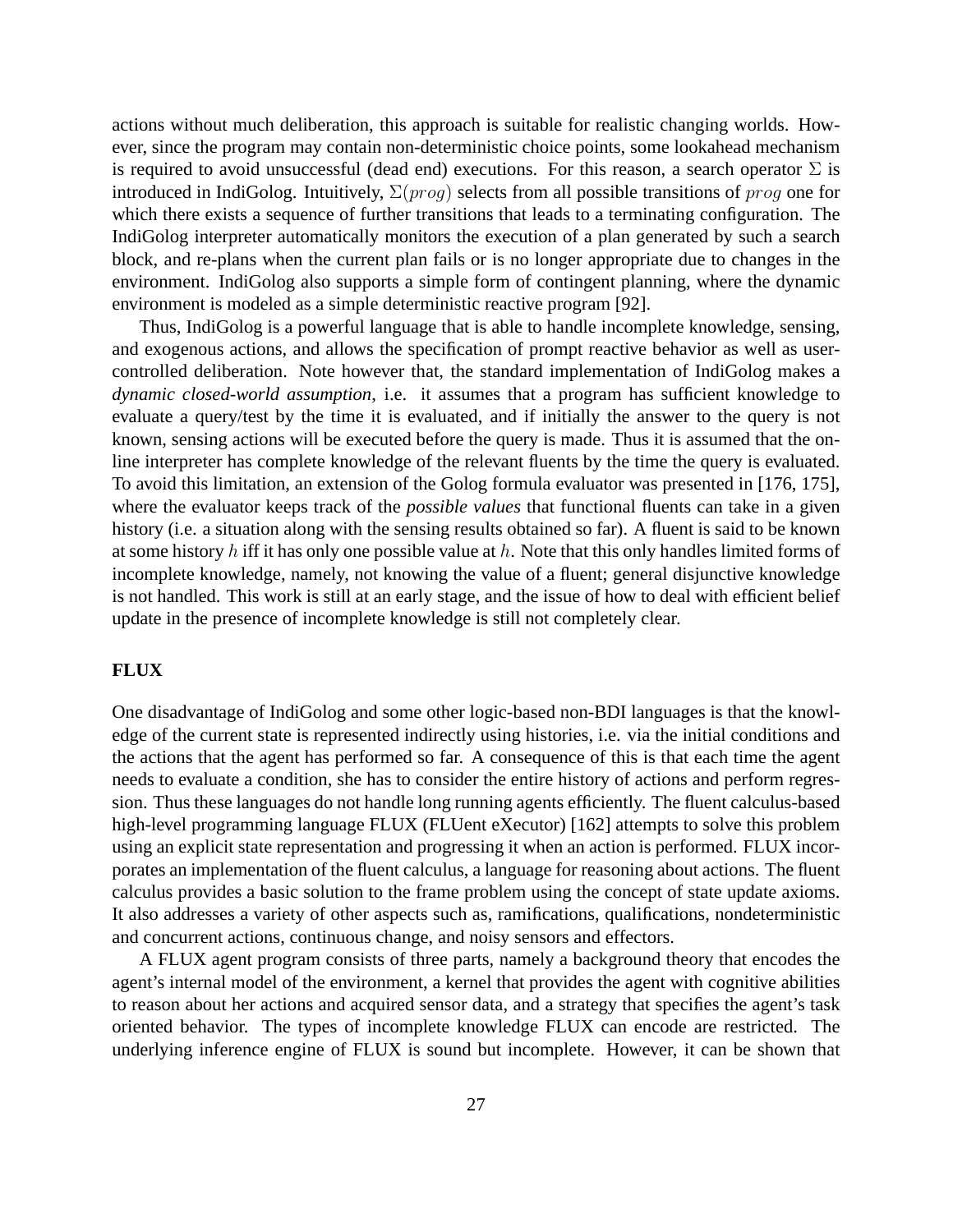reasoning in FLUX is linear in the size of the internal state representation. Thus FLUX scales up well to long-term control. FLUX allows the use of full expressive power of logic programming in defining strategies. It also facilitates formal proofs of correctness of strategies.

# **MINERVA**

The MINERVA agent programming language [87, 88] utilizes logic programming and several nonmonotonic knowledge representation and reasoning mechanisms to provide a common multiagent framework. A MINERVA agent consists of several specialized concurrently running sub-agents performing various tasks. These agents can read and manipulate a common knowledge base specified in the Multi-dimensional Dynamic Logic Programming language (MDLP). In MINERVA, agents are driven by an observation-deliberation-action cycle. The behavior of these agents is specified in the Knowledge and Behavior Update Language (KABUL).

MDLP provides an extension of Answer Set Programming (ASP). In MDLP, an agent's knowledge is represented using logic programs arranged in an acyclic digraph, in which the vertices are sets of logic programs, and edges represent the relationship between these programs. MDLP benefits from the advantages of ASP, such as default negation, which can be used to deal with incomplete knowledge. Also, it can be used to represent the evolution of knowledge, and preferences.

KABUL is a logic programming language that can be used to specify updates to knowledge bases, and to the KABUL program itself. A KABUL program consists of a set of condition-action rules that encode the agent's behavior. Since actions in KABUL can update both the knowledge base represented in MDLP and the KABUL program itself, it can be used to specify agents that change their behavior over time. Conditions in these rules can refer to external observations, the epistemic state of the agent, as well as to occurrences of exogenous actions. Since no external stimuli are needed to trigger the behavior of the agent, KABUL can be used to specify both reactive and proactive behavior.

#### **Other Logic-Based APLs**

There has been work on various other logic-based APLs. Those that gained some popularity include APRIL [101], the deontic logic-based IMPACT [42, 43], the dynamic logic-based Dylog [4], the linear logic-based  $\varepsilon_{hhf}$  [38], the ambient calculus-based CLAIM [140], the Horn Clauses and Least Herbrand Models based DALI [32], and ReSpecT [112]. Surveys of some of these languages can be found in [99, 8, 9]. In the next section, we discuss some of the reactive plan execution languages.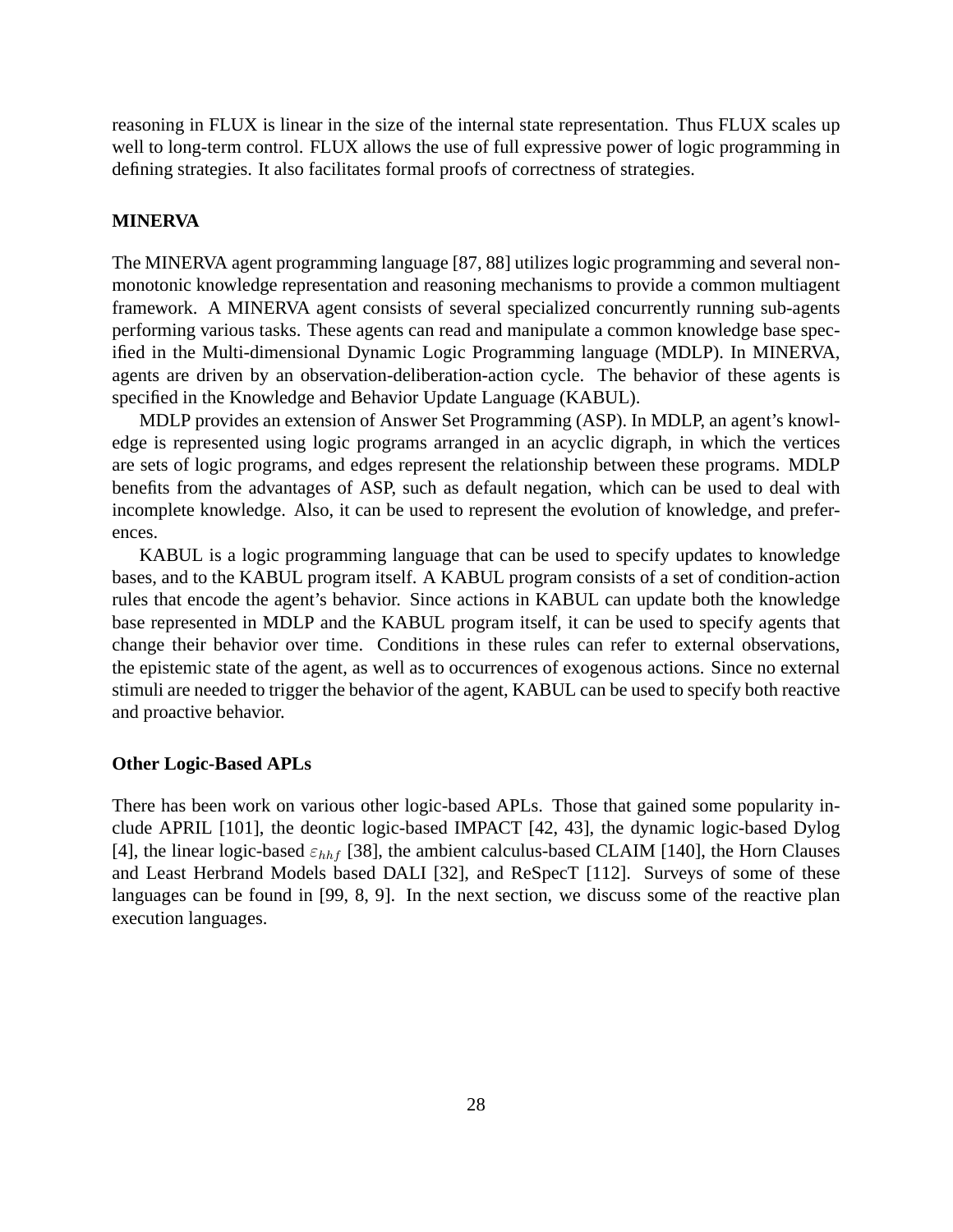# **4.2 Reactive Plan Execution Languages**

# **AgentSpeak and its Variants and Implementations (Jason, JACK, Jadex)**

As discussed in Section 2, there has been much work on agent theories, and current theories are quite mature and well established. However, there is a large gap between agent theories and BDI APLs.<sup>3</sup> In [122], Rao introduced the AgentSpeak(L) language as an attempt to show a one-toone correspondence between the model theory, proof theory, and the abstract interpreter of this language. Here, model theory, proof theory, and abstract interpreter refers to the underlying BDI theory, the formal semantics of the programming language (often specified using a transition semantics, as discussed below), and the implemented interpreter for the language, respectively. Rao argues that there is a better chance of unifying theory and practice by taking a simple specification language as the execution model of an agent, and then ascribing mental attitudes to this agent. To this end, he used the Procedural Reasoning System (PRS) and its more recent incarnation the distributed Multi-Agent Reasoning System (dMARS) [80] as a starting point for the AgentSpeak(L) implemented system. To establish the link between agent theories and APLs, it is necessary to have a way of deriving the formal semantics of program execution from the underlying agent logic. To do this, Rao first defined program states of an APL using agent configurations. An agent configuration consists of a sentential description of an agent's beliefs and her motivational states, derived from associated components of the underlying agent theory. Intentions in a configuration is represented procedurally as in PRS. He then defined program execution or agent behavior as transitions from configuration to configuration. These transitions are guided by a set of transition rules (A.K.A. proof rules), which specify how an agent configuration and its components may change as a result of executing an action, and what actions can be executed. AgentSpeak(L) is based on reactive plan execution architectures, where rather than deliberating on which action to execute next, the agents utilize the changes in the environment to decide which given hierarchical plan should be adopted, and how to decompose and execute this hierarchical plan.

An AgentSpeak(L) agent consists of a belief-base, a set of plans, and a set of intentions. When an agent acquires a new goal, or notices a change in her environment, she may trigger additions or deletions to her goals or beliefs. These events are referred as *triggering events*. Agents in this framework respond to triggering events. Plans in AgentSpeak(L) are rules of the form:  $(e :$  $cc \leftarrow p$ ). Intuitively, this says that in response to the event e, the agent should adopt the planbody/intention that  $p$ , provided that the context condition  $cc$  follows from her belief. The plan-body can be built using sequences of goals and actions. Goals in AgentSpeak(L) are of two types, namely *achievement* goals, and *test* goals. Achievement goals are an abstraction mechanism, and serve the same purpose as procedure calls in imperative programming. In other words, the execution of an achievement goal triggers an event, and as a result, the agent adopts the appropriate plan as her intention, just as the execution of a procedure in imperative programming amounts to the execution of the procedure body. These plans may in turn include achievement goals in them, and

<sup>&</sup>lt;sup>3</sup>Here, BDI APLs refers to APLs that incorporate concepts such as beliefs, desires, goals, and intentions. Also, note that the original proposal of Concurrent METATEM, the Golog family, and many other declarative APLs are tightly coupled to the associated logic/theory. However, most of these languages are not *per se* typical BDI-languages.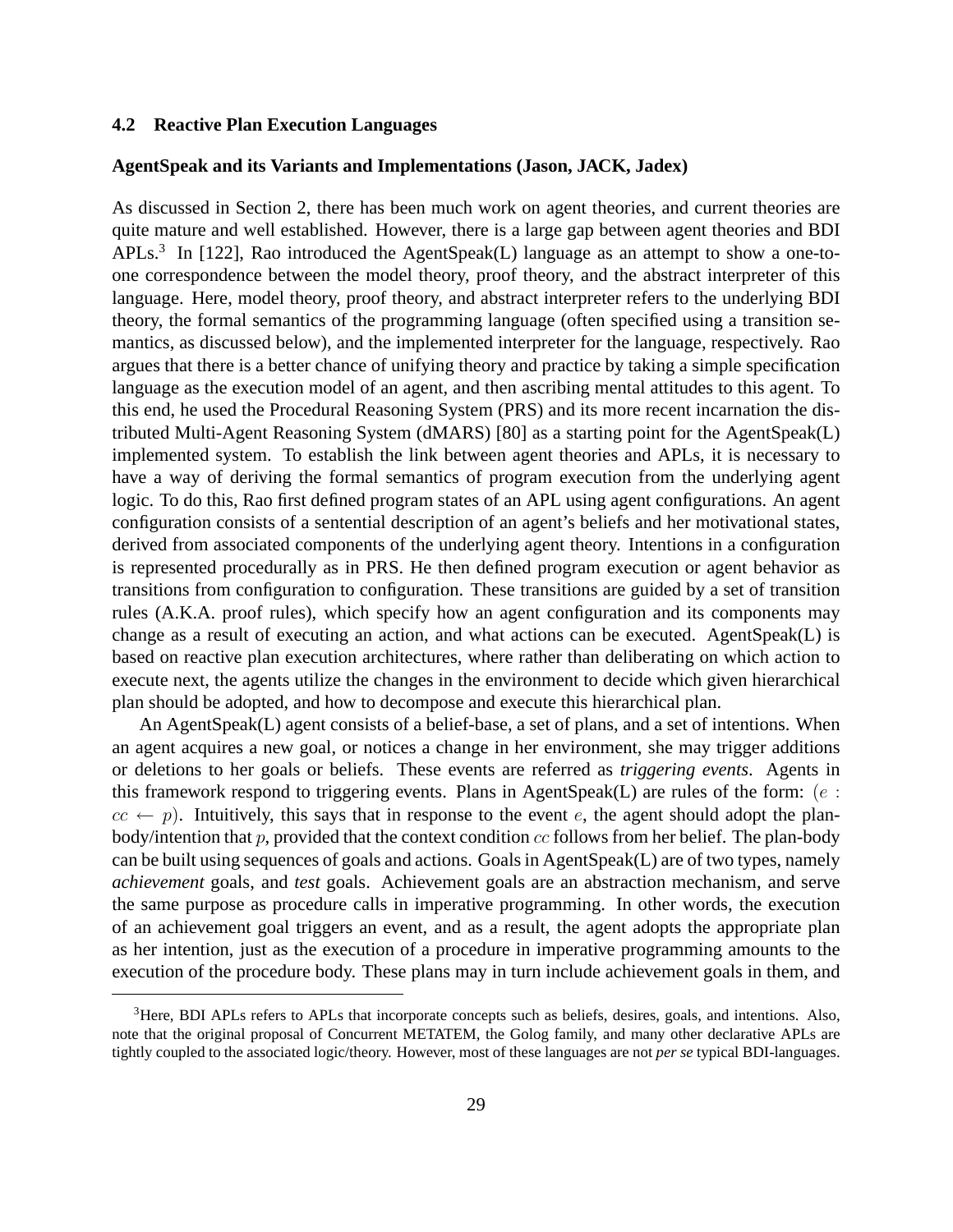in that case when executed, they will trigger the adoption of other plans. Thus achievement goals and plans together provide a mechanism for event-invoked hierarchical decomposition of goals. AgentSpeak(L) also uses these plans to revise agents' beliefs and goals by generating primitive addition/deletion events. Test goals involve testing the belief-base and may be used to compute variable bindings. Intentions in AgentSpeak(L) are stacks of partially instantiated plans. At any time, the agent may have multiple intentions. Initially, each of these intention stacks contain only one element, namely, the plan that was adopted in response to an *external event* (i.e. due to a change in the external environment). The execution of these intentions may involve executing an achievement goal, which triggers the adoption of new intentions. In that case, this new intention is pushed on top of the intention stack that triggered the adoption of this intention.

The overall control flow of the system is determined by the AgentSpeak(L) interpreter, and goes as follows. The interpreter uses a given selection function  $S_{\mathcal{E}}$  to determine which pending event to process next. Then it computes the *relevant plans* by checking the plans whose associated event matches (i.e. can be unified) with this event. From these plans, it then computes the set of *applicable plans* by checking whether an instance of the context condition follows from the agent's beliefs. Another selection function  $S_{\mathcal{O}}$  is used by the interpreter to choose one of the applicable plans, and this plan is then added to the intention base. The interpreter uses a third selection function  $S_{\mathcal{I}}$  to decide which of these intentions should be executed next. As discussed above, these adopted intentions can in turn post so called internal events. Internal events are processed similarly to regular or external events. However, rather than adding the selected applicable plan to the intention base, it is now pushed on top of the intention-stack that posted this event. Only the plans that are on top of an intention stack are considered for execution, and only one of them are executed in each cycle.

For instance, suppose that an agent has the following plans in her plan-base:

$$
+!\phi_1: true \leftarrow !\psi_a; a_1; a_2, +!\psi_a: true \leftarrow a_3; a_4.
$$

Here + and  $\phi$  refers to an addition event and an achievement goal  $\phi$ , respectively. The first plan says that in response to the event where the agent acquires the goal to achieve  $\phi_1$ , she should adopt the plan to achieve the goal  $\psi_a$  first, and then execute the primitive action  $a_1$  followed by  $a_2$ . Similarly, the second plan says that in response to the event where the agent acquires the goal to achieve  $\psi_a$ , she should adopt the plan to execute the primitive action  $a_3$  followed by  $a_4$ . For simplicity, we assume that both of these rules have a *true* context condition. Now, suppose that the agent acquires the goal to achieve  $\phi_1$  through some external event (such as, via a request action), and that  $S_{\mathcal{E}}$  chooses to process this event next. Since the first rule's trigger condition matches (unifies) with this event, the context condition trivially follows, and there is only one applicable rule (i.e.  $S_{\mathcal{O}}$  returns this plan), she will adopt this plan as her intention. Thus, a new intention  $[+] \phi_1 : true \leftarrow \phi_2; a_1; a_2]$  will be added to her intention base (lets call this intention  $i_1$ ). Similarly, each time she acquires an intention due to an external event, a new intention will be added to the intention-base. Now, suppose that  $S_{\mathcal{I}}$  chooses to execute  $i_1$ . Since executing the first action of  $i_1$ involves executing the achievement goal  $\psi_a$ , it will generate the event that  $+!\psi_a$ , and this event will be added to the event queue. In the next cycle, suppose that  $S_{\mathcal{E}}$  chooses to process the event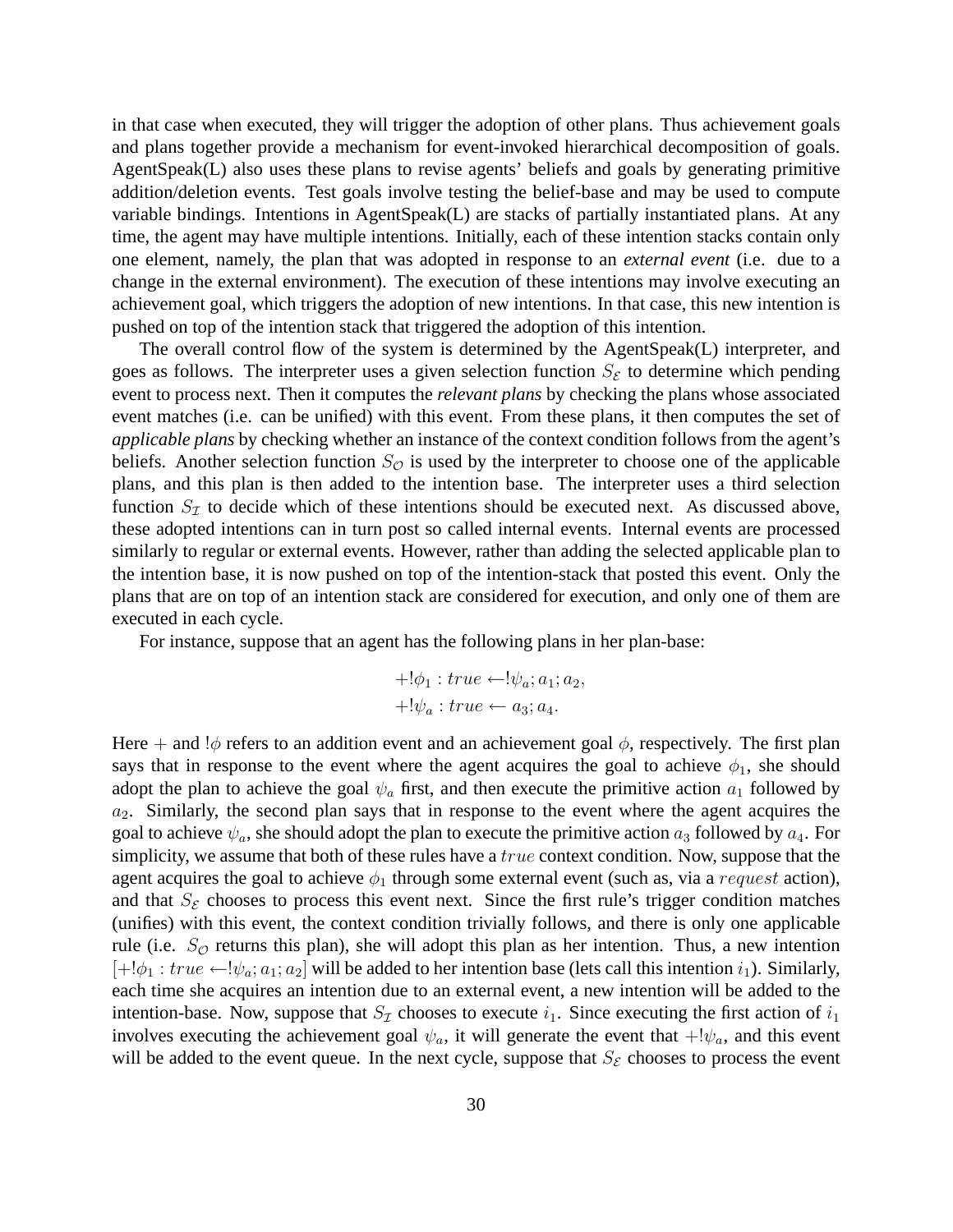$+!\psi_a$ . In response to this event and after unifying the trigger condition and verifying the context condition, the agent will adopt the intention that  $[+] \psi_a : true \leftarrow a_3; a_4]$ , since there is only one applicable rule. But, since this event was generated due to the execution of another intention, namely  $p_1$ , it will be pushed on top of the stack for  $p_1$  rather than being added as a new intention. Recall that, when deciding on which intention to execute next, only the plans that are on top of the intention stack are considered. This ensures that the agent will execute  $a_3$ ;  $a_4$  before executing  $a_1; a_2.$ 

An AgentSpeak(L) agent is specified by a tuple  $\langle E, B, P, I, A, S_{\mathcal{E}}, S_{\mathcal{O}}, S_{\mathcal{I}}\rangle$ , where E is a set of possible events,  $B$  is a set of possible base beliefs (defined using a ground set of atoms),  $P$  is a set of possible plans, I is a set of possible intentions, A is a set of actions (denoting the possible set of actions that the agent has performed so far), and  $S_{\mathcal{E}}$ ,  $S_{\mathcal{O}}$ , and  $S_{\mathcal{I}}$  are the three selection functions. An AgentSpeak(L) agent can have a number of executions defined in terms of the configurations reachable from the initial configuration. A BDI configuration is a tuple of  $\langle E_i, B_i, I_i, A_i, i \rangle$ , where  $E_i \subseteq E, B_i \subseteq B, I_i \subseteq I, A_i \subseteq A$ , and i is the label of the configuration. Note that, an agent's plans are considered to be static, and thus are not included in a configuration. The semantics of the AgentSpeak(L) programming language is defined using a labeled BDI transition system that specifies how agents can evolve from one configuration to another. A BDI transition system is a pair  $\langle \Gamma, \vdash \rangle$ , where  $\Gamma$  is a set of BDI configurations, and  $\vdash$  is a binary transition relation  $\Gamma \times \Gamma$  defined using a set of proof (transition) rules. A BDI derivation/execution is defined to be a (possibly infinite) sequence of BDI configurations  $\gamma_0, \gamma_1, \cdots, \gamma_i, \cdots$  such that for all  $i, \gamma_i \in \Gamma$ ,  $\gamma_0$  is the initial configuration, and for any consecutive pair of configurations  $(\gamma_j, \gamma_{j+1}), \gamma_j \vdash \gamma_{j+1}$ . For the AgentSpeak(L) programming logic, the notion of 'refutation' is defined in terms of an intention: it starts when the agent adopts an intention, and ends when her intention stack becomes empty. Rao argued that this programming logic can be used to formally prove certain properties about an agent's behavior, such as safety and liveness of the agent system. Also, there is an one-to-one correspondence between the AgentSpeak(L) interpreter and AgentSpeak(L) transition rules.

Since Rao's original proposal [122], other researchers have proposed various extensions and implementations of the AgentSpeak(L) language. In [40], d'Inverno and Luck use the **Z** specification language to formally specify a complete abstract interpreter for AgentSpeak(L) similar to that given to dMARS [39]. In [107], the operational semantics of AgentSpeak(L) is specified using a more standard Plotkin-style structural approach [118]. The three major implementations of AgentSpeak(L) include JACK [74], Jason [12, 9], and Jadex [18, 120]. In the following, we briefly discuss these, and also point out the extensions provided by these implementations.

The Java Agent Compiler and Kernel (JACK) Intelligent Agents<sup>TM</sup> framework [74] is a commercial agent-oriented programming tool developed by Agent-Oriented Software Pty. Ltd. Unlike Jason and Jadex, JACK does not provide a logic-based language to specify agents' beliefs and intentions; rather, it uses an extension of Java to implement some features of the underlying logic, such as logical variables, events, beliefs, and plans. One of the design goals of JACK was to provide developers with a robust, stable, light-weight product that can be used to develop components of larger environments, such as legacy software systems. To this end, JACK provides three extensions of Java. It extends the Java syntax to include BDI-related keywords, declaration of attributes, and statements. It provides a compiler that compiles these BDI syntactic additions into pure Java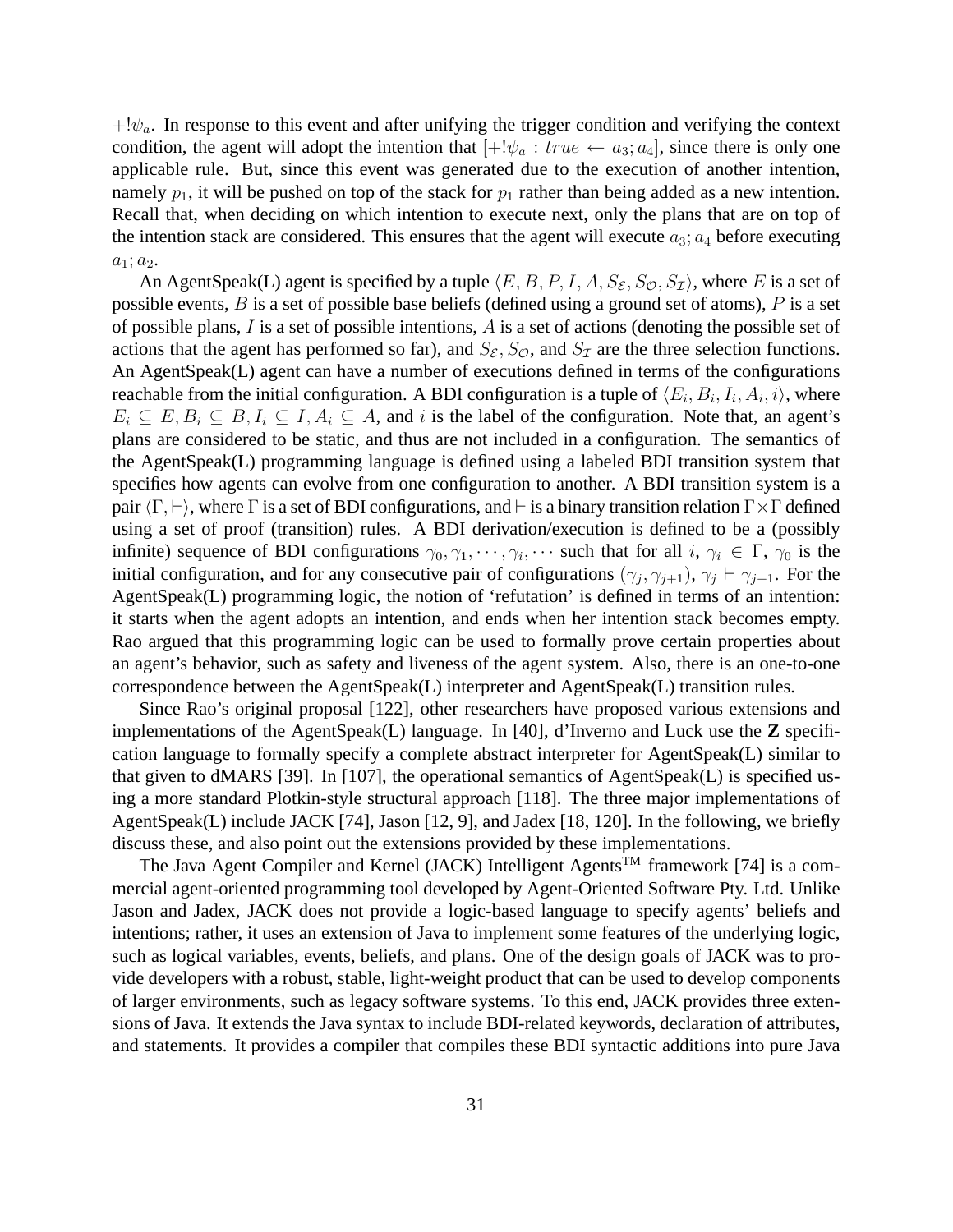classes that can be used by other ordinary Java code. Finally, it incorporates a set of kernel classes that provide the required runtime support to the generated code.

From a functionality point of view, JACK incorporates six components, namely, agent, capability, belief-set, view, event, and plan. The agent construct defines the behavior of an agent by including the capabilities an agent has, the types of events she responds to, and the plans she uses to achieve her goals. The capability concept structures the reasoning capabilities of agents into clusters. Capabilities are built up from events, beliefs, plans, Java code, etc. They simplify agent design by allowing code reuse and encapsulate agent functionality. This allows the agent architect to build up a library of capabilities over time, and create an agent promptly by simply plugging in the required capabilities. JACK uses a generic relational model to represent the agents' beliefs. A beliefset consists of relations of the following form:  $relationName(key_1, key_2, \cdots, data_1, data_2, \cdots)$ . Each relation can be identified by the relation name and any number of keys. The data fields are used to encode the attributes of a relation. Elements of a belief-set can be retrieved using unification as in Prolog. The view construct is central to JACK's data modeling capability. It is built up from multiple belief-sets or arbitrary Java data structures, and allows general purpose queries to be made about an underlying data model. Events and plans are similar to AgentSpeak(L).

On top of these architecture independent facilities, JACK provides a set of plug-in components that address the requirements for specific agent architectures. Currently it supports two such plug-ins, namely a PRS/dMARS-based BDI interpreter, and a plug-in for building teams of agents, called *SimpleTeam*. The underlying concept behind SimpleTeam is that it allows the programmer to specify a high-level view of the coordinated behavior of a team, and then map this high-level view to the individual activities of the participating agents. JACK also include a graphical agent development environment, a debugger, and an object modeling toolkit to support object transport and interaction with existing applications in Java and C++. JACK has been used to develop commercial applications, such as decision support and defense simulation for analysis applications.

Recently, Bordini and Hübner developed a Java-based open source practical interpreter for AgentSpeak(L) called Jason [12, 9], that incorporates an extension of the AgentSpeak(L) semantics to support speech-act based inter-agent communication [108]. To allow for both closed-world and open-world belief-bases, Jason also allows the use of strong negation in beliefs and plans of agents. Jason also has provision for handling plan failure. This is done by generating a "deletion of goal" event when some action fails (or when some sub-goal fails as a result of the absence of an applicable plan for achieving that sub-goal), and then handling that goal deletion event by searching for an applicable plan in the rule library, eventually executing one of these plans. However, for this to work properly, the user must define appropriate responses to various plan failures. In case no such plans are defined, the Jason interpreter just drops the intention altogether. In Jason, it is possible to design plan failure handling rules in a way so that plan failure is propagated up the intention stack. To do this, Jason provides some special actions called *internal* actions. Internal actions only change an agent's mental states and have no effect on the world. These actions can be used both in the context and the body of plans. For instance, if the designer under certain conditions wants to propagate a plan failure up the intention stack, he/she can write a plan failure handling rule whose context condition encodes these conditions, and whose body has an internal action that removes the appropriate intentions.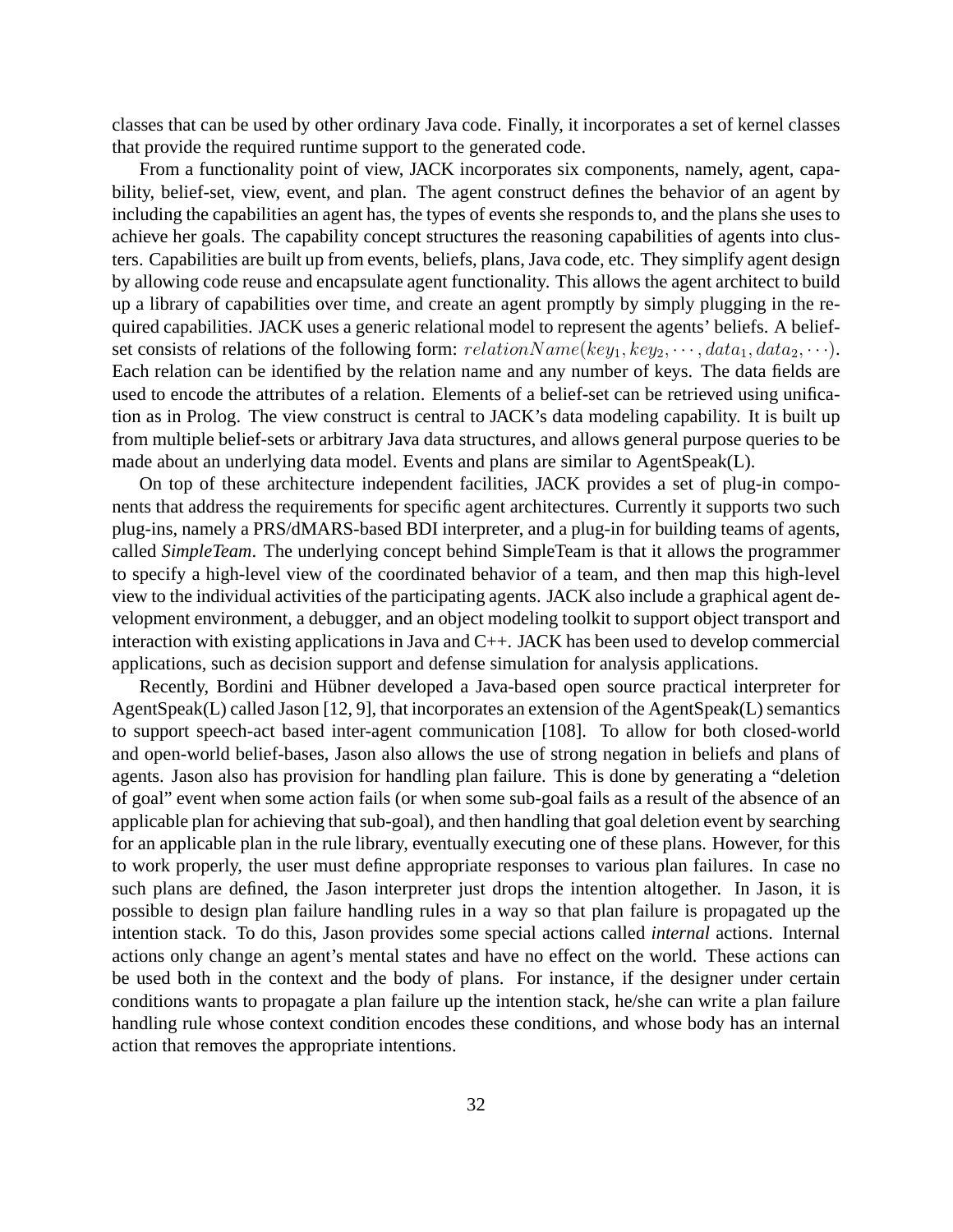In [7], Bordini et al. aim to provide a more practical programming language by specifying various selection functions of AgentSpeak(L). In particular, they provide specifications of relations between plans and quantitative criteria (such as the quality, duration, and cost of plans, and the deadlines specified for them) for their execution, and then use efficient decision-theoretic task scheduling to automatically guide the choices made by an agent's intention selection function. The design of the Jason APL allows atomic formulae and plans to have *annotations* [179, 108] which can be used by various user-defined selection functions.<sup>4</sup> For instance, annotations within the belief base can be used to register the source of the associated information, and can later be utilized by the (user-defined) belief update function. Annotations in action expressions can be used to implement sophisticated applicable plan selection and efficient decision theoretic intention selection functions. Another interesting feature of Jason is that it can be easily configured to run on various hosts. This is done using an agent communication infrastructure called SACI [75].

Another implemented agent programming framework is the Jadex software framework [18, 120]. Jadex is implemented as an agent reasoning layer that sits on top of the middleware agent infrastructure JADE [6]. The reasoning engine of Jadex is similar to that of AgentSpeak(L). Jadex utilizes both declarative and procedural approaches to define various components of an agent. It uses Java to procedurally define plan bodies (i.e. actions), and the XML language to declaratively define all other mental attitudes. While Jadex provides a semantics for declarative goals (as discussed in the next section), the current implementation does not utilize these goals. The Jadex toolkit comes with a graphical debugger and various other tools to help the application developer. Jadex has been used in various applications such as simulation, scheduling, and mobile computing.

Bordini and Moreira [13] use the transition semantics in [107] to prove various BDI properties of AgentSpeak(L) agents, including the intention-belief inconsistency principle. There has also been some work on automatic verification of AgentSpeak(L)-like programs. In [14, 10, 11], Bordini et al. introduce a toolkit called CASP which can be used to translate a simplified version of AgentSpeak(L) into the input language of existing model checkers for linear temporal logic, such as SPIN [73] and JPF2 [180].

## **An Abstract Agent Programming Language (3APL)**

Another major PRS-based agent programming language that can be found in the literature is An Abstract Agent Programming Language (3APL) [70]. Like AgentSpeak(L), 3APL utilizes a procedural notion of goals/intentions, and specifies a static set of rules, now called *Practical Reasoning* rules or PR-rules, which operate on these goals. However, 3APL differs from AgentSpeak(L) in various ways and we discuss these differences below.

3APL incorporates the notion of *basic actions*, which are used to specify agents' basic capabilities. These actions are viewed as application dependent mental state transformers in that these change agents' beliefs. The specification of belief updates associated with a basic action is formally represented using a partial function  $T$  that returns the result of updating a belief base by performing an action. Note that  $T$  is a partial function, since the action may not be executable in

<sup>4</sup>However, these sophisticated selection functions are not yet provided with the current distribution of Jason.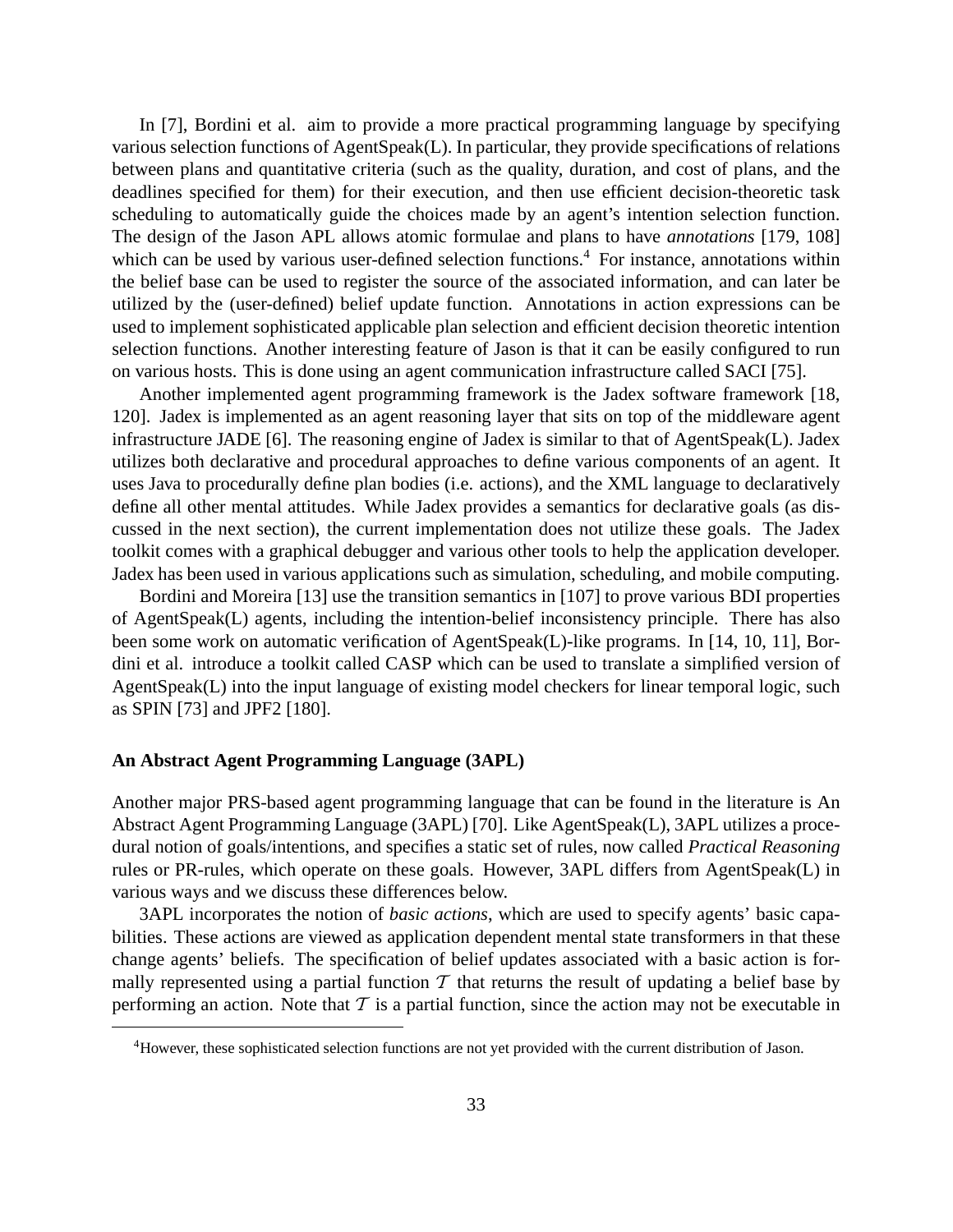some belief states. In contrast, recall that in AgentSpeak(L) one uses rules to update beliefs by generating a primitive addition/deletion event which triggers some update rules (treated like any other plan).

A 3APL agent consists of a belief-base, a goal-base, and a set of rules. While AgentSpeak(L) agents respond to events, 3APL agents respond to goals in their evolving goal-base. The concept of event is missing from 3APL. 3APL rules are triggered by conditions on the goals and beliefbases, rather than events. If an agent has reacted to some new goal or belief, she should memorize it so that the relevant rule won't fire twice. In [69], it has been shown that 3APL can bi-simulate AgentSpeak $(L)$ .<sup>5</sup> In response to a goal in the goal-base, a 3APL agent searches for a rule whose trigger condition can be unified with this goal, and whose context-condition follows from her beliefs. The agent then replaces the goal in the goal-base with the body of one such rule. Thus, the agent's goal-base in 3APL evolves over time and works like the intention-base in AgentSpeak(L).

3APL provides a richer set of rules than AgentSpeak(L). Also, the plan-body of a rule can now be constructed using various imperative programming constructs, rather than only using sequences as in AgentSpeak(L). PR-rules can be classified into four types, namely, failure rules, reactive rules, plan rules, and optimization rules. The roles of these rules are as suggested by their names. A typical failure or optimization rule is of the form  $\pi_h \leftarrow \phi \mid \pi_b$ , where  $\pi$  (possibly with subscripts) denotes a plan/program. This says that if  $\pi_h$  is part of the agent's plan, and she believes that  $\phi$ , then this plan should be replaced by  $\pi_b$ . Note that failure rules with empty bodies can be used to drop a goal (plan). Reactive rules are rules with an empty head (i.e. of the form  $\leftarrow \phi \mid \pi$ ), and states that whenever the agent believes that  $\phi$ , it should adopt the plan/goal that  $\pi$ . These rules are used to create new goals. Finally, a plan rule is of the form  $G(\vec{t}) \leftarrow \phi | \pi$ , and states that when the agent believes that  $\phi$ , one way of achieving the (atomic) goal  $G(\vec{t})$  is  $\pi$ . In addition to facilitating planning for simple achievement goals, these rules in some sense provides a mechanism for revision and monitoring of goals.

Thus, a 3APL agent is a tuple  $\langle \Pi, \sigma, \Gamma \rangle$ , where  $\Pi$  is a possible goal-base,  $\sigma$  is a possible belief-base, and Γ is a possible PR-base. The operational semantics of 3APL is provided using a transition semantics. 3APL provides two sets of transition rules, one for specifying the execution of individual plans, and another for specifying the execution of an agent. Plan-level execution rules define what it means to execute a single goal, and include rules for executing basic actions, test goals, sequential goals, non-deterministic choice, and application of PR-rules. Agent-level execution rules, which are defined in terms of these plan-level execution rules, specify what it means for an agent to execute multiple goals in parallel. The overall semantics of 3APL is defined in terms of *computations*. A computation is a finite or infinite sequence of mental states such that the first mental state in this sequence is the initial mental state of the agent, and the successive mental states can be derived using the agent-level transitions.

Another novel feature of 3APL is that it separates the semantic specifications for the agent language, and its control structure, by introducing a distinction between an object-level and meta-level semantics. The control structure at the meta-level specifies which goals should be executed and

<sup>5</sup>The underlying idea for this involves the generation of an event-queue from the goal-base, and the creation of an intention-base from the goal-base and rule-base. However, this technique does not cover the deletion of goal events, and the addition and deletion of belief events (i.e. it only handles the addition of goal events).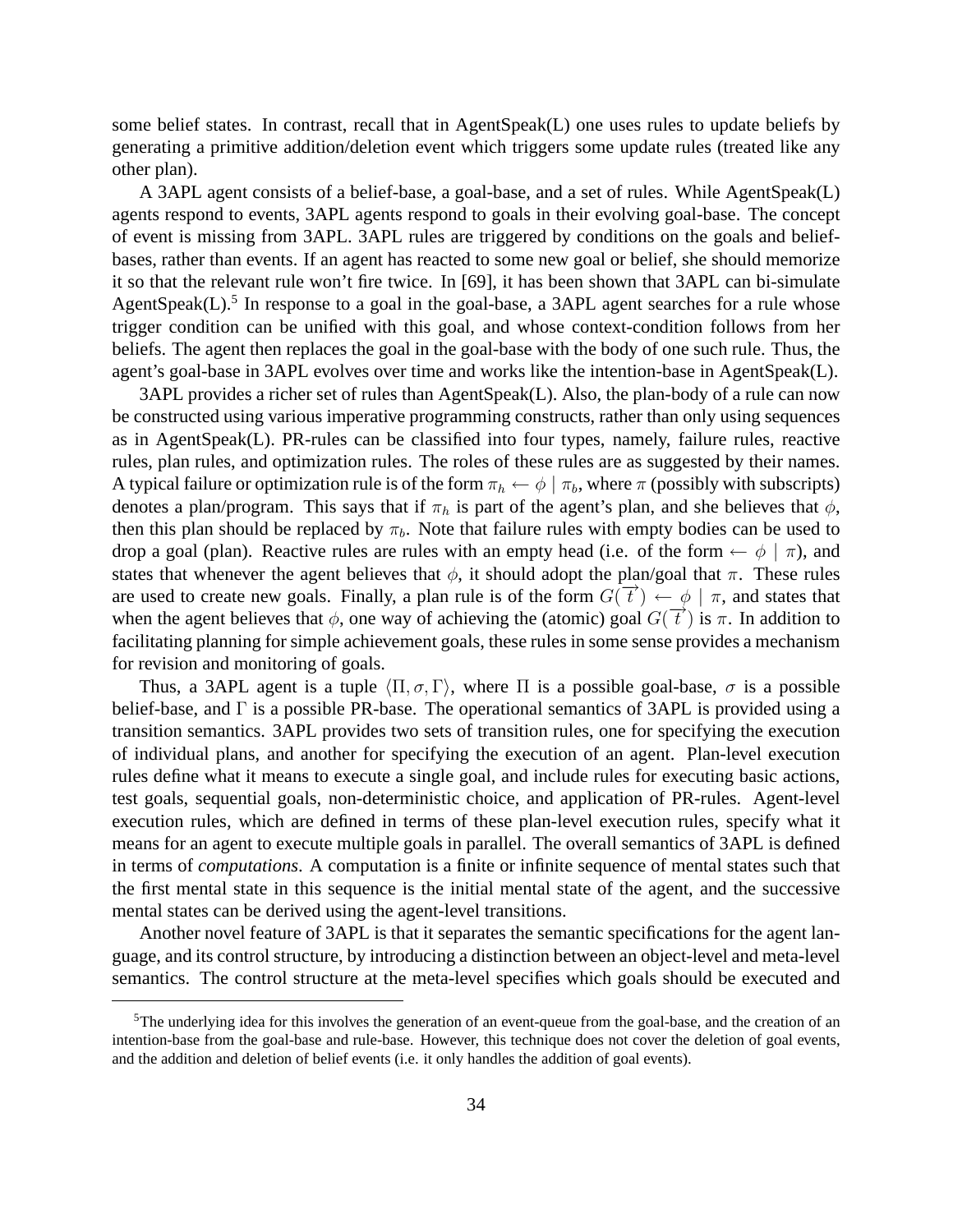which rules should be applied next. To this end, 3APL introduces a meta-language that includes some meta-actions and a meta-level transition system. To determine which goals (rules) should be executed (applied, respectively) next, the meta-language assumes that there is a fixed user-defined ordering on goals (rules, respectively). The transitions of the meta-actions are derived in terms of the object-level transitions. For instance, if there is a rule in the object-level transition system that says that a goal  $g$  is executable, then a meta-level transition rule selects  $g$  for execution provided that q is maximal w.r.t. the ordering on the set of all goals. The overall control structure of  $3APL$ is a specialization of the update-act cycle. In the *planning/application phase*, the ordering on rules and goals is used to determine the strongest applicable reactive, plan, or optimization rule, and if there is such a rule, it is then applied to the agent's plan. After this, in the *filtering phase*, the controller uses the ordering on goals to choose a goal, searches for failure rules applicable on that goal, and applies *all* such rules. Finally, in the *execution phase*, it executes a single step of the chosen goal, provided that the first action of the chosen goal is executable. While AgentSpeak(L) has a similar control mechanism provided via the three selection functions  $S_{\mathcal{E}}$ ,  $S_{\mathcal{O}}$ , and  $S_{\mathcal{I}}$ , the major difference is that (the original proposal of) AgentSpeak(L) [122] does not handle plan failure, and thus the filtering phase of 3APL is omitted from AgentSpeak(L).

# **5 Declarative Goals in Agent Programs**

As mentioned, an important concept in the context of agent programming is that of declarative goals. We start our discussion on declarative goals by pointing out the differences in expressiveness between declarative and procedural goals, and the advantages of incorporating these goals in APLs.

#### **5.1 Advantages of Declarative Goals**

Declarative goals in agent programs are necessary for a variety of reasons. The major difference between declarative and procedural goals lies in the way they express an agent's degree of commitment towards a goal. Being committed to a procedural goal amounts to nothing more than being committed to a plan, i.e. to execute a (possibly infinite) sequence of actions that the procedural goal can be decomposed to. On the other hand, being committed to a declarative goal is much more expressive, and it amounts to being committed to one of all possible plans that achieve the goal. Thus, the difference between them can be viewed as commitment towards some means to an end vs. commitment towards an end. For a static environment, where the agent programmer has a complete model of the world and knows about all possible exogenous actions in advance, it may be possible for him/her to specify an extensive set of hierarchical rules that covers all the ways to achieve some goal (like a policy). However, this may require much effort; also this becomes even harder when the agent designer only has partial knowledge about the domain, and cannot predict all possible interruptions (generally a fixed utility function is assumed). Also, from a technical point of view, procedural goals have limited expressiveness. Procedural goals cannot be combined using logical operators. For instance, even if the agent programmer specifies two procedures for achieving two separate goals  $P$  and  $Q$ , he/she needs to write a third procedure for the conjunctive goal  $(P \wedge Q)$ .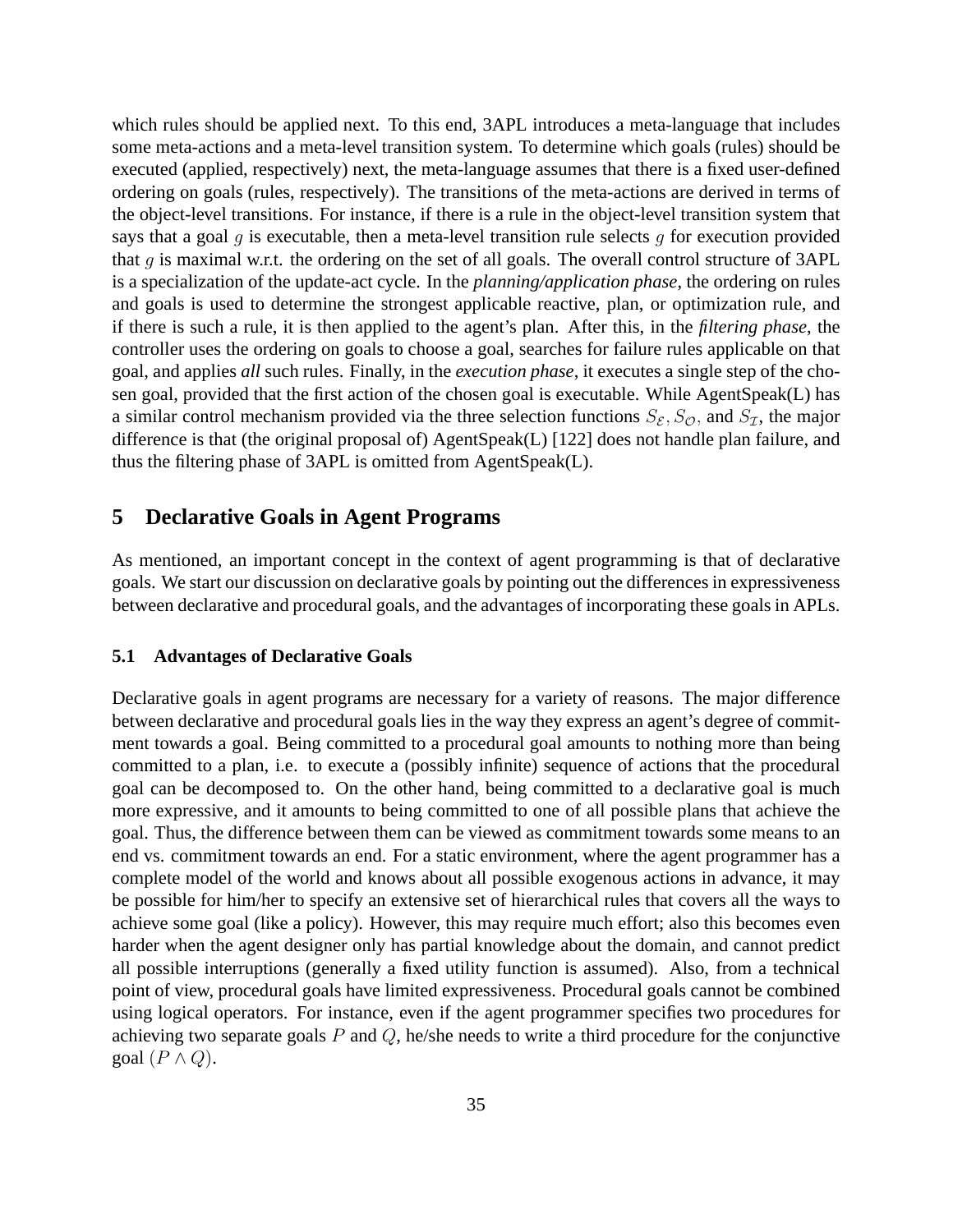Motivations for declarative goals in agent programs can be roughly classified into two categories, namely theoretical and practical motivations. From a theoretical point of view, it has been argued that declarative goals are required in order to bridge the gap between agent theories and APLs [71, 185, 171]. The reason for this is that in agent theories, goals are declarative concepts, and thus the incorporation of these goals is viewed as a necessary prerequisite for bridging this gap. From a practical perspective, various advantages of declarative goals have been pointed out in the literature. In the following, we discuss these advantages.

One reason for using declarative goals is to decouple plan execution and goal achievement. A declarative (achievement) goal represents a state that is to be reached. Declarative goals can be used to decide whether a plan was successful in achieving the associated goal or not. The successful execution of a plan does not necessarily indicate the successful achievement of a goal. Also, failure to execute a plan does not mean that the goal can't be achieved, since there might be another way of achieving the goal, one that is not described by the procedural goal. For instance, consider the following example of a hungry cat (from [185]). Initially, the cat knows that some food has been left on the table, and has the goal of reaching the food. If we are using a procedural representation of goals, one way to define this goal is using the cat's plan that leapOnChair(chair); fromChairJumpToTable(chair, table), i.e. it should first jump on a chair that is close to the table, and then jump from the chair to the table, where the food is located. Suppose, with this goal in mind, the cat leaps on to the chair. At this point, a nearby human, realizing the cat's intention, moves the chair further away from the table. Thus, since the second action is no longer executable, the cat's plan has failed, and since we are using a procedural definition of goal, the cat's goal has also failed. Note that, by using only procedural goals, *the reason for performing the plan* is lost. On the other hand, if we were using a declarative definition of goals, we can use  $NextTo(Cat, Food)$  as the goal. In that case, even though the cat's plan fails, it can try to plan again using this goal. Consider another example in the same domain: suppose that the cat was successful in jumping on to the table. Note that, this does not necessarily mean that it was successful in reaching food, since somebody might have removed all the food from the table. These examples illustrate that the success and failure of a plan do not tell us much about the success or failure of the associated goal. Once again, this is especially true in dynamic environments where unexpected events may occur, and it is impossible for the designer to predict all possible interruptions caused by exogenous actions.

Declarative goals can also be used to detect fortuitous achievement of goals. For instance, suppose that some food was left on the chair. So after leaping onto the chair, the cat can detect this, and since its goal to reach the food has been achieved, it can drop the plan to jump to the table. Now, consider why an APL that does not incorporate declarative goals, such as 3APL, cannot detect this. Recall that in 3APL, the agent programmer specifies rules that can be triggered due to the presence of procedural goals in the goal-base. Then the procedural goal is decomposed to/replaced with the rule-body, and eventually executed to achieve the goal. Suppose that the programmer only has partial knowledge about the cat's environment, and wrote the following rule that can be used to achieve the cat's goal:

 $g \circ NextToFood(Cat) \leftarrow true \mid leapOnChair(Chair); from ChairJumpToTable(Chair, Table).$ 

Assume that the programmer does not know that unusual situations such as one where food is left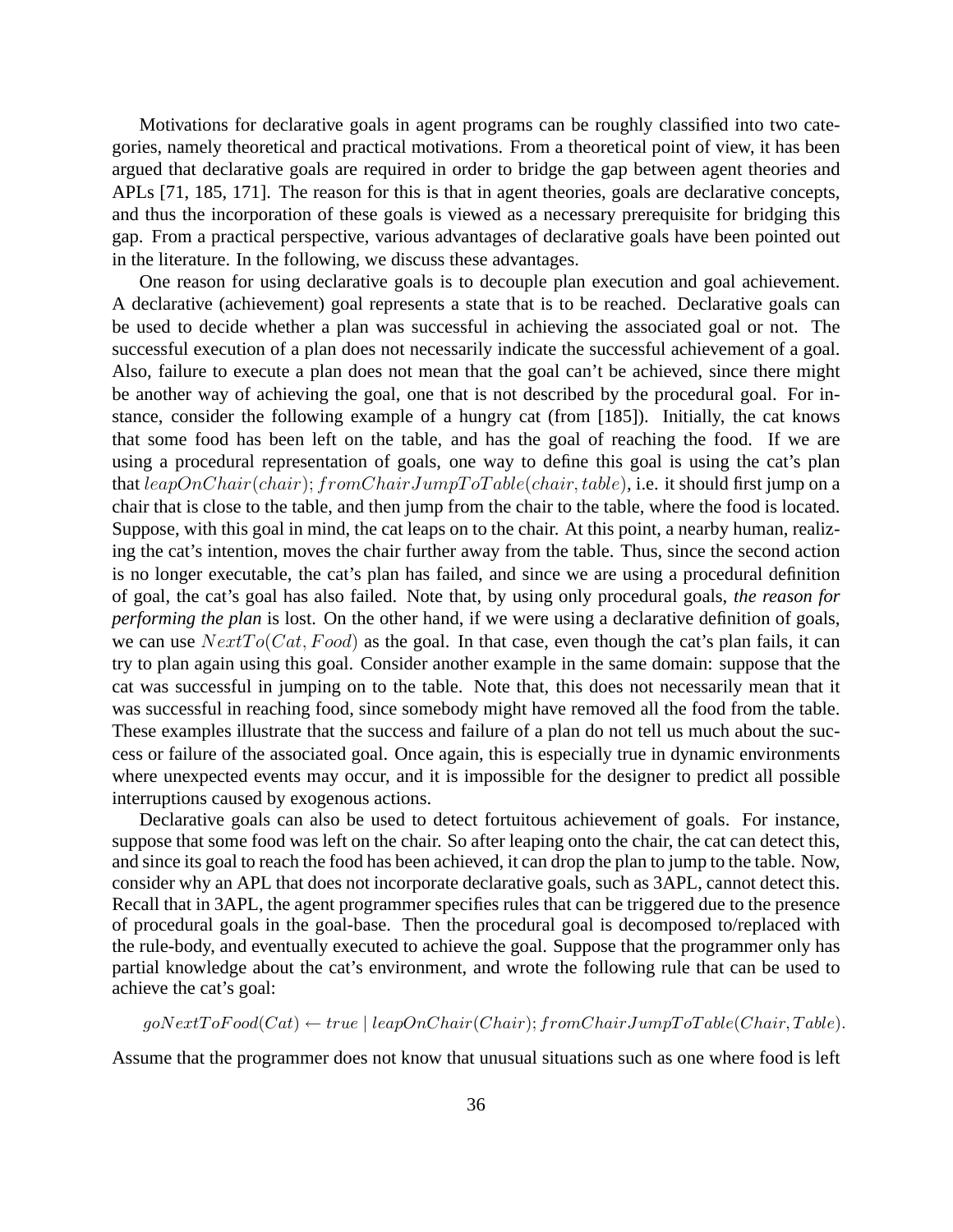on the chair can occur. In response to the procedural goal  $qoNextToFood(Cat)$  in the goal-base, the cat will adopt the plan  $leapOnChair(Chair); fromChairJumpToTable(Chair, Table)$ . After executing the first action, the cat is on the chair. However, although food is at its current location, the 3APL-cat not knowing that the state that needs to be reached (i.e.  $NextTo(Cat, Food)$ ) has been reached, will not drop the goal of jumping to the table. Thus, if goals are defined procedurally, the cat still has the plan to jump on the table even though its goal has been satisfied. Note that, while a 3APL PR-rule of the form  $(\delta \leftarrow \phi \mid nil)$ , which says that if the agent believes that  $\phi$ and has the plan that  $\delta$ , then she should give up this plan, can be used to detect this, it involves the use of a declarative goal  $\phi$  in the context condition. Also, in order to do this, the agent programmer needs to specify an extensive set of such rules. The reason for this is that an exogenous action could occur at any stage during the execution of the plan, and thus the dropping of the current plan due to early achievement of the associated goal should be considered for all possible configurations of the plan. For instance, even for a simple plan  $a_1$ ;  $a_2$ ;  $a_3$  that includes three primitive actions in sequence, the programmer needs to specify the three following rules:  $(a_1; a_2; a_3 \leftarrow \phi \mid nil)$ ,  $(a_2; a_3 \leftarrow \phi \mid nil)$ , and  $(a_3 \leftarrow \phi \mid nil)$ .

Another important motivation for using declarative goals is communication. While an agent can delegate a procedural goal to another agent, she is required to plan for the goal before she can delegate it. Moreover, the requester may not know how to achieve the goal. Thus the use of declarative goals allows distribution of both computation and knowledge, in the sense that the requesting agent need not plan for all of her goals. Declarative goals are also necessary for reasoned responses to communication. For instance, to determine if an agent should adopt a request to achieve a goal, she must know whether this requested goal conflicts with her own goals. Moreover, even if this requested goal conflicts with one of her plans, she (being a very helpful agent) might still decide to adopt it provided that it does not conflict with the associated declarative goal.

Declarative goals are essential for rational behavior. In addition to allowing an agent to plan from scratch when all her plans in the plan library have failed, declarative goals facilitate reasoning about interferences among goals. An agent may have two conflicting goals in the goal base. To decide which goal to achieve, it can do some reasoning with these declarative goals to find out which of these is more important to the agent.

#### **5.2 Issues in Agent Programming Languages with Declarative Goals**

As mentioned earlier, recently there has been some work on APLs with declarative goals. Before going over these frameworks, we briefly discuss the common issues in APLs with declarative goals.

One issue in APLs with declarative goals concerns the type of goals handled by an APL. Most APLs use achievement goals as the only type of goals. Achievement goals refer to a goal that needs to be achieved once. Some APLs also allow the use of other types of goals, e.g. maintenance goals and perform goals (i.e. a goal to execute some actions). Some also allow the use of inconsistent goal bases (e.g. GOAL [71], Dribble [174]). They assume that two inconsistent achievement goals need to be achieved at different times. Thus, although in these frameworks the goal-base can be inconsistent, the adopted declarative goals (i.e. intentions) must be consistent with eachother. Note that, the need for such inconsistent goal-bases arises from the fact that these APLs take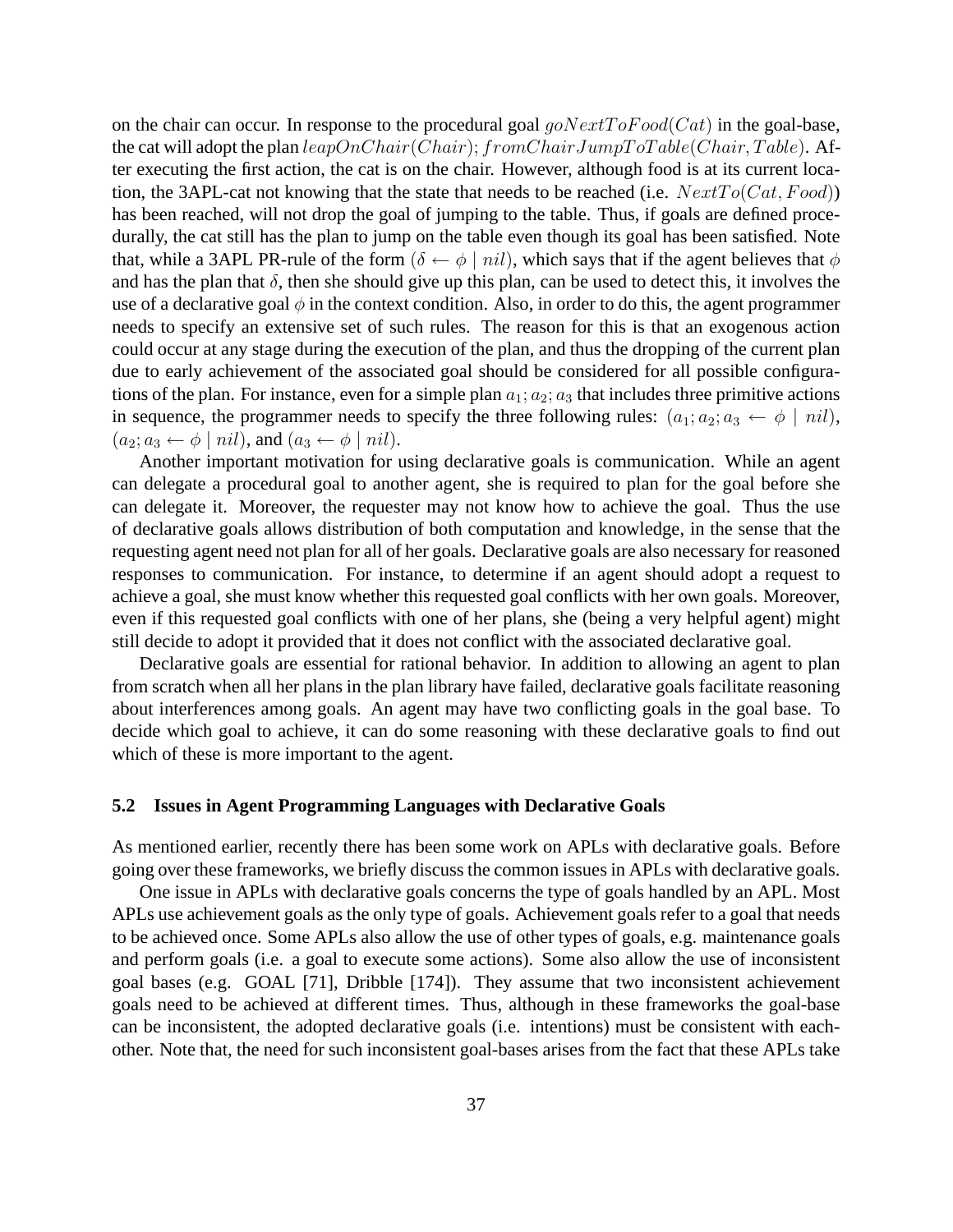goals to be state formulae, rather than general temporal formulae. For instance, if an agent has two inconsistent achievement goals  $\phi$  and  $\neg \phi$ , the agent's goal state could be represented by the temporal formula  $\diamond \phi \land \diamond \neg \phi$ , i.e. the goal to eventually achieve  $\phi$  and to eventually achieve  $\neg \phi$ , which is consistent. One exception to this is [135], that defines a goal as a path formula; however it does not deal with the dynamics of declarative goals. Some frameworks model goals with different priorities (e.g. [135]).

Another issue concerns the representation of declarative goals and intentions. In other words, how can one incorporate these goals as a part of the programming language, and what features of these goals are included in the framework. Most APLs keep declarative goals and procedural plans in two separate databases. They then use these goals to trigger some AgentSpeak(L) or 3APL-like rules. Other frameworks treat declarative goals as individual and active components that manage their own state and post events as required (e.g. Jadex [19]). These events are then handled by AgentSpeak(L)-like agents. These frameworks also define the life-cycle of these goals explicitly.

A third issue concerns the consistency of intentions. Two intended goals can be conflicting in various ways, such as:

- A goal can be directly inconsistent with another goal. In that case, all the plans for achieving that goal conflicts with all of the plans to achieve the other goal.
- A goal can be inconsistent with some of the plans to achieve another goal, and not others. In that case, any plan to achieve the first goal is in conflict with some of the plans to achieve the second.
- Two goals may be mutually consistent. However, it may be the case that some of the plans to achieve one goal are inconsistent with some of the plans to achieve the other.

Thus, while selecting a plan to achieve a goal, the agent must check that only consistent plans are selected. This ensures that the agent will not commit to and execute a plan that makes one of her goals impossible to achieve. Unfortunately, in most APLs with declarative goals, there is no requirement that a declarative goal be consistent with a procedural goal, i.e. plan. The fact that these APLs maintain intended goals and plans in two separate databases makes it even harder to ensure this consistency. In fact, to the best of our knowledge, no APL in the literature handles these issues.

A fourth issue involves the representation of means-ends relationship between goals and subgoals or plans adopted to achieve these goals, i.e. how these frameworks capture the dependency between sub-goals and their parent-goals. Recall that, PRS-based agents adopt plans in response to procedural goals. Similarly, in PRS-based declarative goal oriented APLs, agents adopt plans in response to declarative goals in the goal-base. These plans may in turn involve the achievement of other declarative (sub)goals that may trigger the adoption of other plans. Note that, the only reason the agent intends any of these sub-goals and plans is due to her commitment towards the parent goal. In other words, the agent's commitments towards these sub-goals can be viewed as conditional intentions, (implicitly) conditioned on intending the super-goal. Thus, if in any situation the agent drops the super-goal, she should also drop all these sub-goals. Most APLs do not model this dependency, and thus fail to give up sub-goals or plans when the associated goal is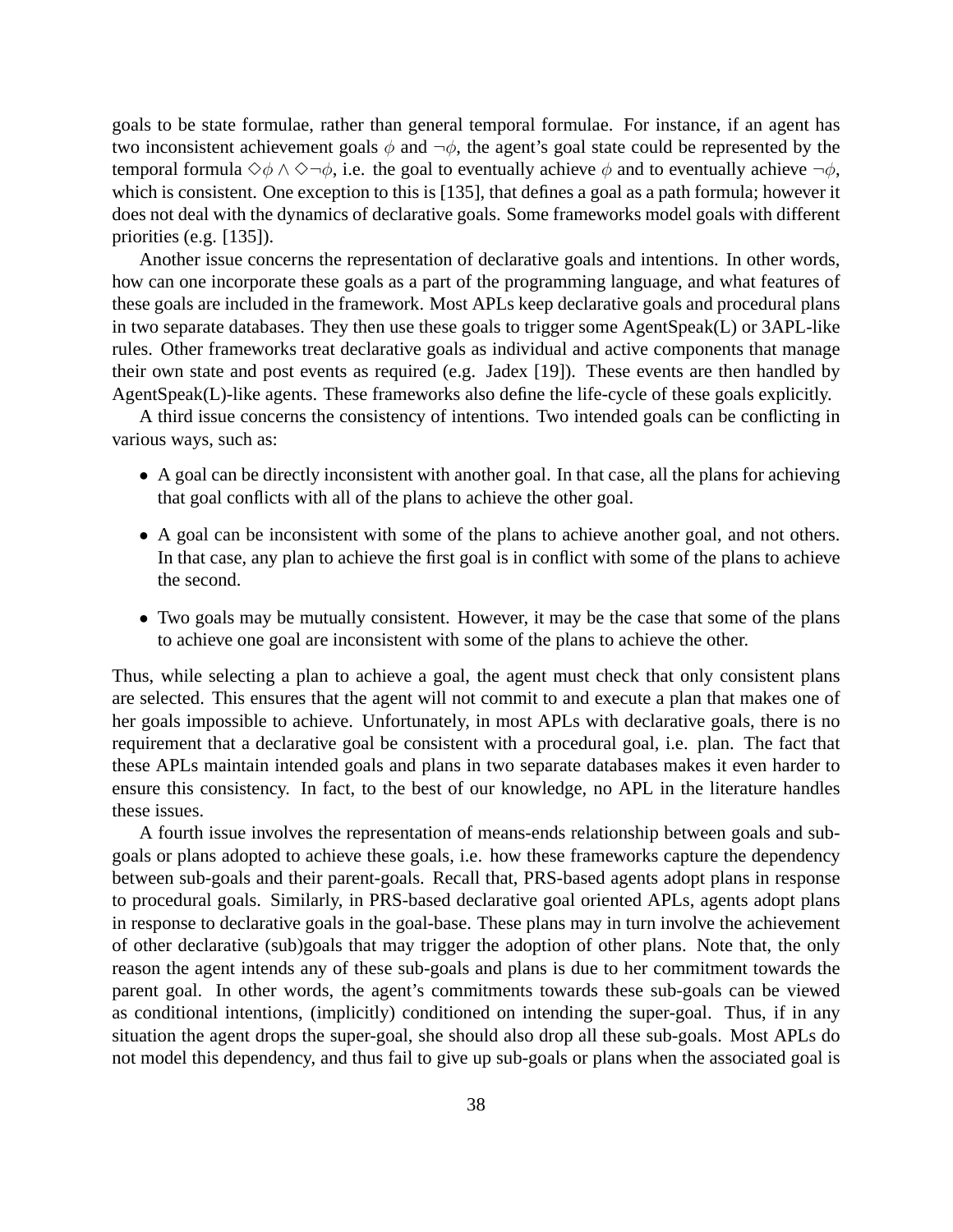dropped. The ones that do, share a similar underlying technique: they introduce some construct in the language that captures the fact that a sub-goal was adopted to achieve a goal (and a subsub-goal was adopted to achieve the sub-goal, etc.). Then, when the goal is dropped, they use this information to drop all such sub-goals (and the sub-sub-goals etc., if any). For instance, GD-3APL [34] attaches a declarative goal with each intended plan, and this information can be used to abandon plans when necessary. However, no mechanism is provided to use this information to effect the appropriate goal contraction. CAN [185] includes a procedural construct that includes both the associated declarative goal and its failure condition with an adopted plan.

Another issue concerns how these declarative goals are used by these frameworks, i.e. which of the aforementioned advantages of declarative goals are realized. As mentioned earlier, the literature identifies three major uses of declarative goals: selecting plans using these goals, decoupling plan success/failure from goal success/failure, and planning for goals on-the-fly.

In the following, we discuss in more detail various declarative goal-oriented APLs found in the literature.

#### **5.3 Declarative Goal Oriented Languages**

#### **GOAL**

The programming language Goal Oriented Agent Language (GOAL) [71] can be identified as one of the firsts to attempt to incorporate declarative goals in agent programming languages. Like 3APL, GOAL integrates theory and programming in a single framework by providing both an agent programming framework and a programming logic, the later derived from the operational semantics of the former. Thus statements proven in the logic concern properties of agents specified in the programming language. Unfortunately, GOAL does not take most of the advantages of declarative goals (as discussed in Section 5.1) into account, and only uses declarative goals to select plans.

A GOAL agent keeps a propositional belief-base and a declarative goal-base. To consider the possibility of mutually inconsistent goals (to be achieved at different time steps), the goalbase is allowed to be inconsistent. However, individual goals need to be consistent, and believed propositions cannot be in the goal-base. An agent's goals are then defined to be the formulae that are entailed by an entry in the goal-base, rather than those that are entailed by the entire goal-base. The reason for doing this is that, since the agent can have mutually inconsistent goals, defining goals using the later can trivialize the logic. Thus agents' goals are modeled using a weak logic that does not include the K axiom, and as a result, goals do not distribute over implication, and two goals cannot be conjoined to form another goal. Note that, this formalization of goals is very "syntactic" and can only handle achievement goals.

A central idea in GOAL is that of *conditional actions*. These actions are used to help agents decide what actions to perform next, and thus can be viewed as very simple action selection rules. Intuitively, a conditional action  $\phi \to do(a)$  states that the agent may consider executing the basic action a if the mental state condition  $\phi$  holds. Basic actions are defined similarly as in 3APL, i.e. using a (unspecified) partial function on the belief-base. Also, two special actions *adopt* and *drop*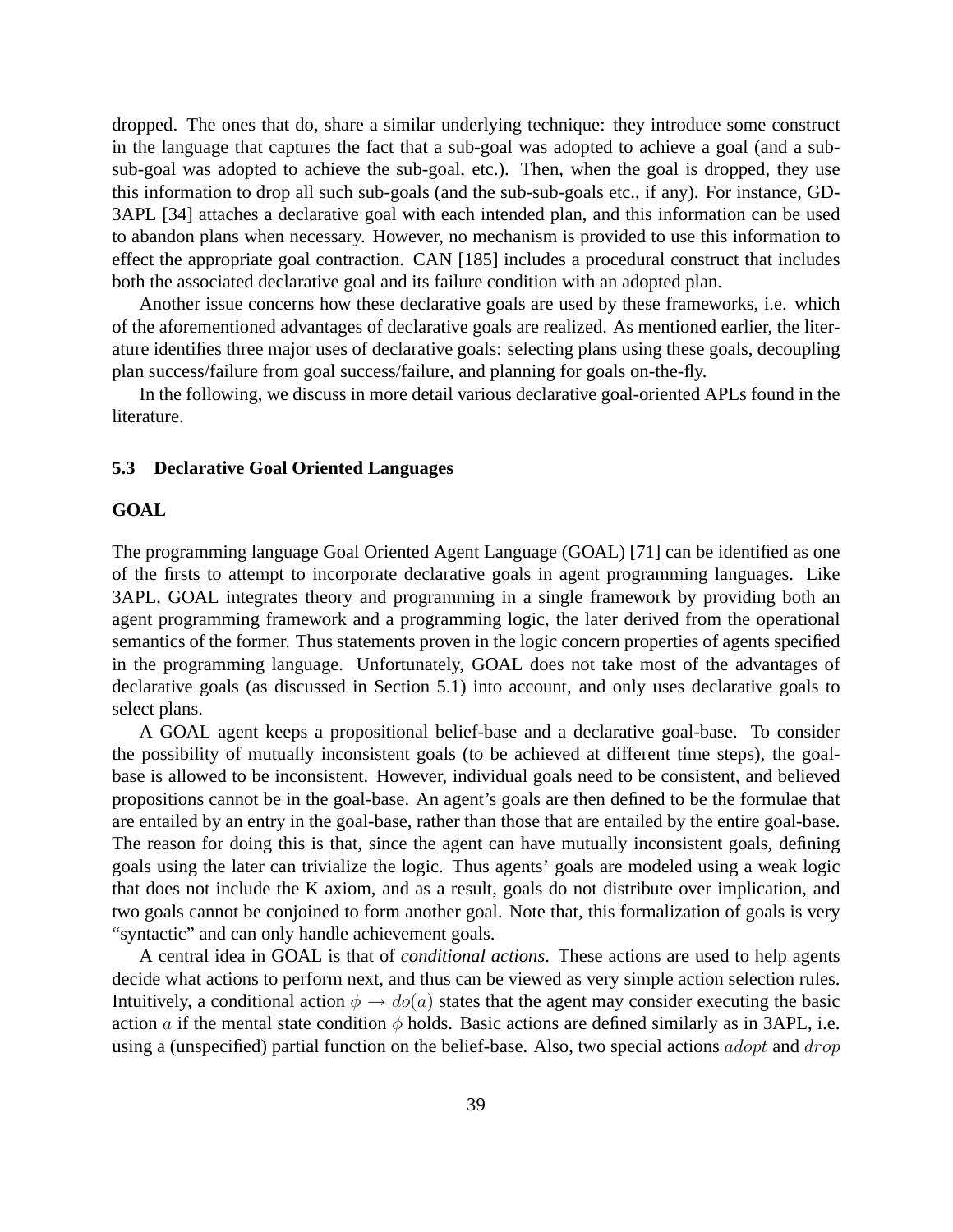are introduced to respectively adopt a new goal, or drop some old goals. The semantics of *adopt*, drop, and conditional actions are specified in terms of the semantics of basic actions. GOAL adopts a simple blind commitment strategy [26]. The authors argue that this is just a default strategy, and that conditional actions (with a  $drop$  in the consequence) can be used to override this commitment strategy. However, it is not obvious how any other strategies can be adopted. E.g., say one wants to specify a commitment strategy that enables an agent to give up her goals when they become impossible to achieve. Without a temporal component built into the goal semantics, this is clearly impossible to express.

A GOAL agent is thus defined to be a tuple  $\langle \Pi, \Sigma_0, \Gamma_0 \rangle$  consisting of a set of conditional actions Π and an initial mental state  $\langle \Sigma_0, \Gamma_0 \rangle$ , where  $\Sigma_0$  is the initial belief-base and  $\Gamma_0$  is the initial goal-base. While AgentSpeak(L) and 3APL agents search for applicable rules and execute intended actions at every step, a GOAL agent searches for an appropriate conditional action. Since a conditional action associates a basic (primitive) action with a mental condition, the deliberation mechanism of GOAL is indeed a very primitive one. The overall operational semantics of GOAL agents is given using *traces*, which are infinite sequences of consecutive mental states interleaved with scheduled conditional actions, where the first state of each of the traces is the agent's initial mental state.

The specification for basic actions provides the basis for the programming logic of GOAL. Actions are specified using Hoare triples of the form  $\{\phi\}$  a  $\{\psi\}$ , where  $\phi$  and  $\psi$  are mental state formulae. Hoare triples for conditional actions are interpreted relative to the set of traces associated with the GOAL agent, and a time-point in these traces. These user-defined Hoare triples are used to specify preconditions, post-conditions, and frame conditions of actions. On top of the Hoare triples for specifying actions, a temporal logic is defined for specifying properties of GOAL agents. One can then express various *liveness* and *safety* properties of an agent A by considering the temporal formulae that are valid with respect to the set of traces  $S_A$  associated with A. It can be shown that such properties are equivalent to a set of Hoare triples. Thus the properties can be proven by showing that the Hoare triples are entailed by the specifications of the actions that appear in the program. Thus it is very straightforward to verify the properties of agents in GOAL.

Note that, a rich notion of action structure is missing in the GOAL programming language. All one has is simple condition-action rules. Moreover, the only deliberation and planning mechanism in GOAL is provided via conditional actions that allow the agents to select primitive actions based on their mental states.

#### **Dribble**

Unlike GOAL, Dribble [174] incorporates a procedural motivation component (i.e. plans) in the language. In particular, Dribble takes 3APL's [70] mechanism for *creating and modifying plans* during the execution of the agents, and GOAL's facility for *using declarative goals for selecting actions* into account, and combines these in a single framework. Thus, Dribble uses declarative goals to allow agents to select and modify plans when required. Moreover, as in GOAL, Dribble also includes a dynamic logic on top of its operational semantics to specify and verify properties of agents.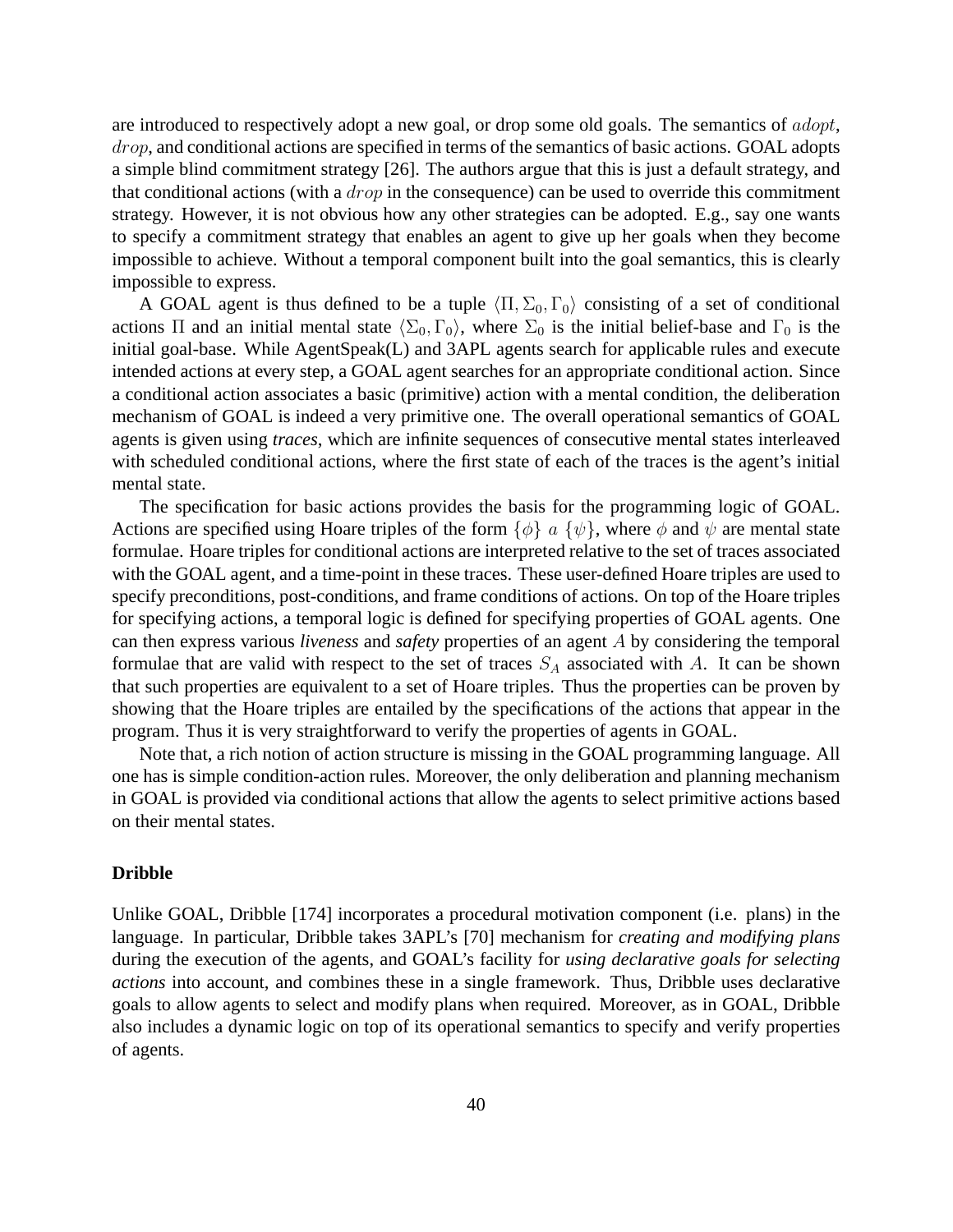In addition to beliefs and declarative goals, the mental state of a Dribble agent also includes a plan component. Only a single plan can be handled at any one time (no concurrency). The plan of an agent can be changed through application of rules as well as execution of executable actions. Dribble defines two types of rules, namely *Goal rules*, and *Practical Reasoning* (PR) rules. A goal rule q is a pair  $\varphi \to \pi$  such that  $\varphi$  is a propositional formula involving beliefs and goals, and  $\pi$  is a plan. Intuitively a goal rule says that the plan  $\pi$  can be adopted if the mental condition  $\varphi$  holds. Goal rules are used to *select* plans for the first time (i.e. when the plan component of the agent is an empty plan). The condition in  $\varphi$  specifies what the plan  $\pi$  is good for. On the other hand, PR rules are similar to rules in 3APL, and can be used to create plans (possibly from abstract plans), to modify plans, and to model reactive behavior (using rules with empty heads).

Programming a Dribble agent amounts to specifying its initial beliefs and goals and writing sets of goal rules and PR rules. Formally, a Dribble agent is a triple  $\langle\langle \sigma_0, \gamma_0, E \rangle, \Gamma, \Delta \rangle$ , where  $\langle \sigma_0, \gamma_0, E \rangle$  is the initial mental state with initial belief-base  $\sigma_0$ , initial goal-base  $\gamma_0$ , and an empty plan E, and where  $\Gamma$  is a set of goal rules and  $\Delta$  is a set of PR rules. Note that the initial plan of a Dribble agent is the empty plan  $E$ . The reason for this is that a Dribble agent should be able to select a plan (using rules) based on its declarative goal specification, and giving the agent a plan at start up is counter-intuitive in this respect. The operational semantics of the Dribble programming language is specified using a transition system. A computation run  $CR(s_0)$  is a finite or infinite sequence  $s_0, \dots, s_n$  or  $s_0, \dots$ , where  $s_i \in \langle \sigma_i, \gamma_i, \pi_i \rangle$  are mental states (where  $\pi_i$  denotes the plan of the agent), and for all i there exists a transition from  $s_{i-1}$  to  $s_i$  as defined in the transition system for the Dribble agent. The meaning of a Dribble agent  $\langle\langle \sigma_0, \gamma_0, E \rangle, \Gamma, \Delta \rangle$  is then defined to be the set of its computation runs  $CR(\langle \sigma_0, \gamma_0, E \rangle)$ . Thus the first state of the computation runs is the initial mental state of the Dribble agent.

As mentioned, Dribble is an expressive language that improves on GOAL by adding complex plans and rules to manipulate goals. Nevertheless, it has some limitations. Although the authors argue that goal rules and PR rules together can be used as a regression planning mechanism, this is misleading, since no lookahead is incorporated. Also, Dribble does not support exogenous actions; e.g., suppose that the agent has  $\delta$  as a plan, and some exogenous action happens, which makes the preconditions of  $\delta$  false forever. While a PR rule with an empty body can be used drop this plan, without a temporal component built into the language, it is impossible to detect that the plan has become forever impossible to execute. Note that, such a mechanism is important if one wants to ensure that the agents do not intend unachievable goals. Moreover, Dribble only allows sequential plan adoption and execution. In other words, agents cannot concurrently commit to two different plans. Finally, one major problem in Dribble is that it uses distinct databases for two types of intentions, i.e. declarative goals and procedural plans, and there is no mechanism for ensuring consistency between these two. Put otherwise, Dribble semantics allows agents with an inconsistent intention-base, e.g. an agent can have a declarative goal  $\phi$  and a plan that makes  $\phi$  unachievable. While other programming languages address some of the problems mentioned earlier, to the best of our knowledge, no BDI agent programming language with both declarative and procedural goals offer a solution to this problem.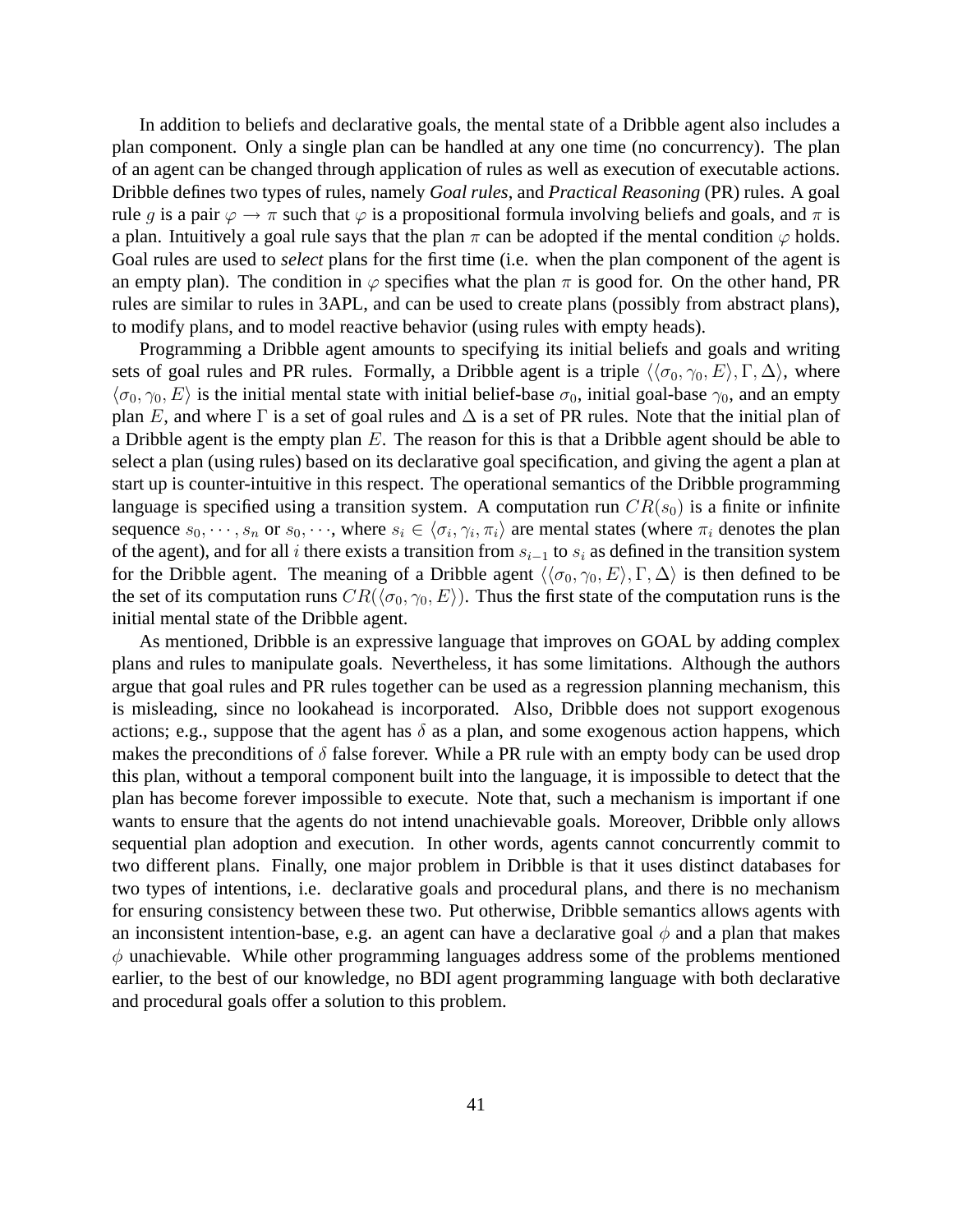#### **Goal Directed 3APL (GD-3APL)**

In [34], Dastani et al. present an extension of 3APL [70], called Goal Directed 3APL (GD-3APL), that incorporates both declarative and procedural goals into a single framework. GD-3APL agents are similar to Dribble agents, in that they have beliefs, goals, plans, and rules. The overall semantics is also very similar. The major difference is that GD-3APL uses a more expressive first order language, and that it defines an additional rule type to allow the agents to reason about and modify their declarative goals. GD-3APL provides three types of rules: *Goal Revision* (GR) rules, *Plan Selection* (PS) rules, and *Plan Revision* (PR) rules. GR rules can be used to revise goals, and variants of GR-rules can be used to generate, extend, or drop goals. In some sense, these rules allow agents to reason about their declarative goals. PS rules are like Dribble's Goal rules and PR rules are similar to practical reasoning rules in Dribble and 3APL.

Another advantage of GD-3APL is that an agent's plans/procedural intentions are modeled using a  $\langle$  plan-body, goal $\rangle$  pair, where the second element is added to record the goal for which the plan was selected. So if the goal gets dropped for some reason or revised by a GR rule before the agent has finished executing this plan, this information is used to also drop the plan. This facilitates decoupling of plan success from goal success. However, exactly how this information can be utilized is left open in the framework. Finally, GD-3APL agents can concurrently handle several goals, by committing to and executing multiple plans, unlike Dribble agents. Note that, GD-3APL does not provide a logic to verify properties of agent programs. Also, an offline lookahead mechanism for planning is still missing.

#### **A BDI Extension of the Golog-Family**

One problem with all of the above frameworks is that although they may support declarative goals, they do not support planning in the sense that there is no lookahead mechanism built into these frameworks. Also, most of these frameworks are not grounded on a formal theory of action, and thus only allow limited reasoning. The agent programming language proposed by Sardiña and Shapiro [135] (let us call it S&S) combines two existing approaches to agent theory (viz. the work in [144]) and to agent programming (namely, IndiGolog) to provide an expressive BDIagent programming language that supports planning/lookahead. S&S is built on top of a situation calculus-based action theory.

In S&S, an agent program consists of a high-level procedural specification of the agent's behavior (i.e. a single non-deterministic program), a declarative specification of the agent's mental states, and an underlying action theory. The interpreter's job is to search for a *rational* execution of the given program (i.e., one that satisfies the agent's goals, as discussed below). An agent's mental state consists of her beliefs and her goals. S&S incorporates a KD45 model of knowledge and a KD model of goals, both specified in terms of accessibility relations over possible worlds. The model of goals has a temporal component associated with it, and thus it can handle both achievement and maintenance goals. Also, S&S supports prioritized goals through prioritized accessibility relations and all goals are not assumed to be equally important.  $(\phi_1 > \phi_2 > \cdots > \phi_n)_s$  is used to represent that the agent in situation s has n prioritized goals, where  $\phi_i$  denotes all the goals of the agent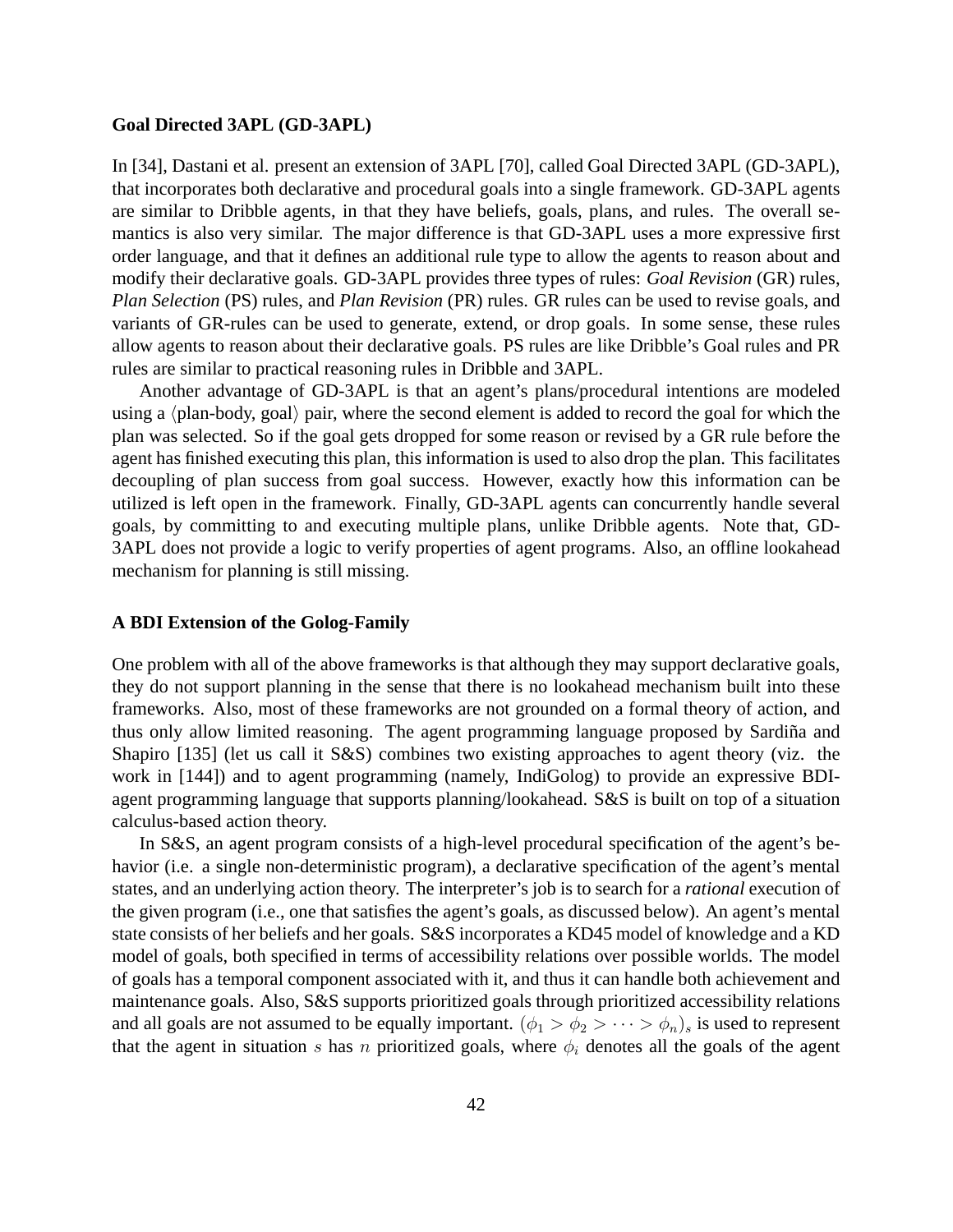at level i,  $\phi_1$  being the highest priority goal. Moreover, S&S's language is rich enough to allow queries of whether the agent is able to achieve certain goals in a given situation.

To help the agents decide which plans are preferable, S&S defines an ordering on plans/strategies, which are modeled using action selection functions (as discussed in Section 2.4). It then defines a rational course of action to be a strategy that the agent *knows-how* (i.e. is able) to execute, and she knows is one of the most preferred strategies w.r.t. her prioritized declarative goals.

As discussed above, most reactive plan execution languages that incorporate declarative goals include a pre-compiled plan library. The agents use their declarative goals as triggers to select plans from this library, and hierarchically decompose and execute these plans. Unlike these APLs, S&S uses an IndiGolog-style controller. Recall that, in IndiGolog, the programmer's job is to model the domain using the appropriate axioms, and specify the agent's behavior using a high-level nondeterministic program. Given a starting situation, the IndiGolog interpreter tries to (incrementally) find an execution of this non-deterministic program. S&S uses a similar control strategy. However, the S&S interpreter also needs to take the agent's declarative goals into account.

To this end, the rational-search operator  $\Delta_{rat}(\delta : X_G)$  was introduced in S&S. The idea of this construct is that, given a non-deterministic IndiGolog program  $\delta$  and a set of prioritized goals  $X_G = \phi_1 > \phi_2 > \cdots > \phi_n$ , the  $\Delta_{rat}(\delta : X_G)$  operator will produce a simple and ready to execute terminating deterministic plan (i.e. sequence of actions or conditional plans)  $\delta'$ , whose execution respects both the given program  $\delta$ , in the sense that  $\delta'$  is an instantiation of  $\delta$ , and the set of declarative goals, in that it achieves as many highest priority goals as possible (i.e. it is a rational course of action w.r.t. the given set of declarative goals). S&S assumes that the given program has the highest priority, and thus any declarative goals that conflict with this program will not be achieved. This operator provides a mechanism for combining a procedural specification of behavior and a set of prioritized declarative goals, and is meant to be used by the agent programmer to specify when lookahead is necessary.

To the best of our knowledge, S&S is one of the only two BDI agent programming frameworks<sup>6</sup> that offers deliberation with lookahead, and thus supports planning. Thus, S&S combines a procedural representation of behavior and prioritized declarative goals in an expressive language that is able to model ability and know-how, the temporal aspects of goals and actions, and the relative importance of goals. However, this expressiveness of S&S comes at the cost of complexity – determining whether a plan is rational or not involves searching the plan space defined by the given high-level non-deterministic program, and comparing all the strategies that can be induced by this program. This is clearly problematic in a dynamic environment. In fact it is unknown whether there exists a practical procedure to implement this mechanism. Also, it can be argued that agents in S&S are not so goal-directed, since their overall behavior is controlled by the given program.

# **CAN and CAN-PLAN**

As mentioned earlier, another agent programming language that supports lookahead/planning is CAN-PLAN [134], which is an extension of the Conceptual Agent Notation language (CAN)

<sup>6</sup>Another such language, as discussed below, is CAN-PLAN.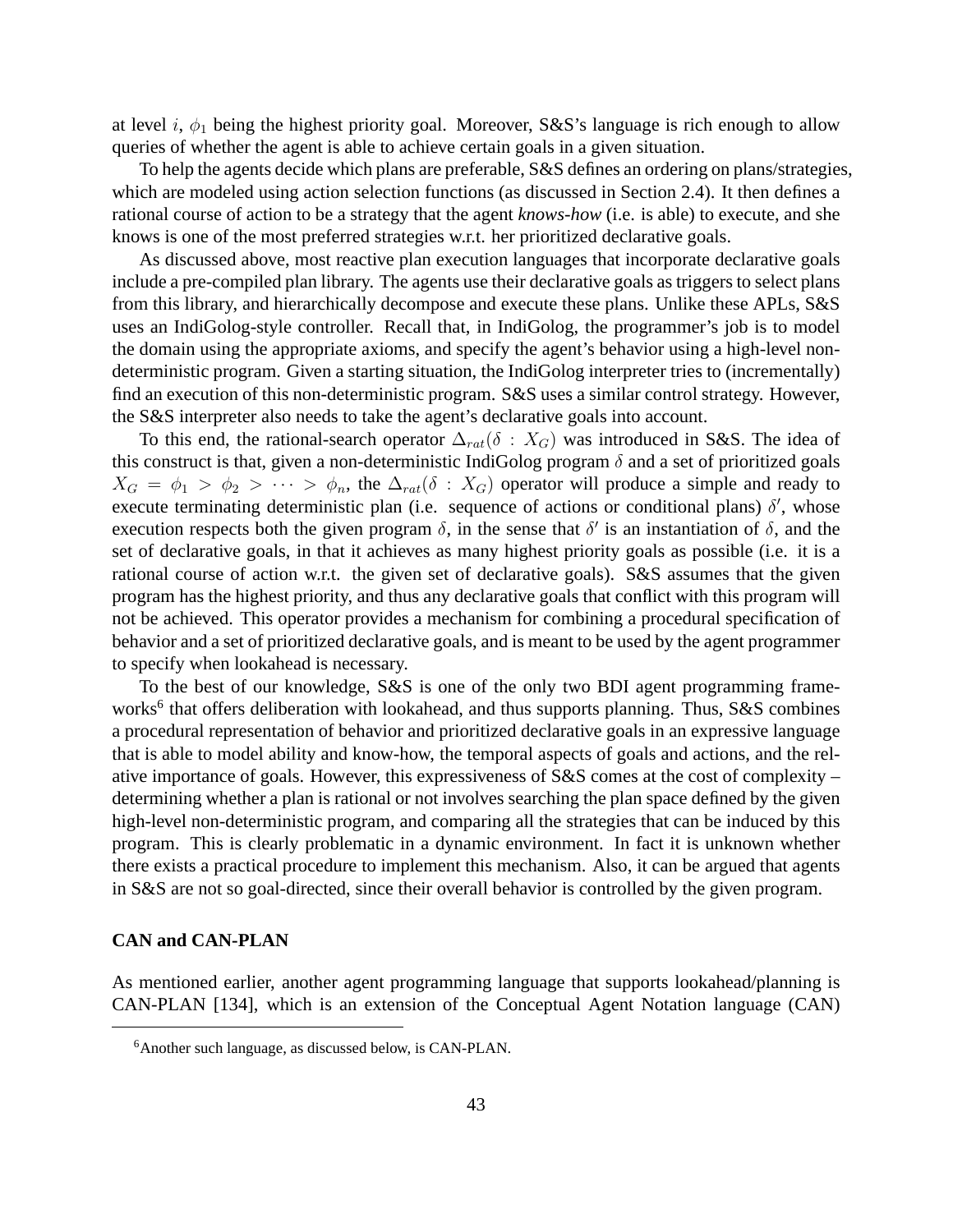[185]. In contrast to the situation calculus based S&S, CAN-PLAN is a PRS-based language.

The underlying basic infrastructure of CAN is similar to that of AgentSpeak(L). Agents in CAN have a first-order belief-base, a set of plans, and a first-order intention-base, and thus an agent configuration is modeled as a tuple  $\langle B, A, \Gamma \rangle$ , where B is a possible belief-base, A denotes the actions performed by the agent so far, and Γ represents a possible intention-base. Plan-bodies or programs in CAN can be constructed from primitive actions, operations to add/delete beliefs, tests for conditions, events or achievement goals *le*, sequences, parallelism, the operator  $\mathbb{I}\{\cdot\cdot\cdot\}$ which is used to represent a set of guarded alternatives as discussed below, the choice operator dual of sequencing  $P_1 \triangleright P_2$  which executes  $P_1$  and then executes  $P_2$  only if  $P_1$  fails, and the operator  $Goal(\phi_s, P, \phi_f)$  (discussed later). CAN uses a set of transition rules to specify the evolution of an agent. Agents in this language respond to events. In response to an event  $e$ , a CAN agent uses the plan-library  $\Pi$  with rules of the form  $(e': \phi_i \leftarrow P_i)$  to collect all context condition-plan-body pairs  $\phi_i$ :  $P_i$  whose event  $e'$  can be unified with  $e$ , places these pairs inside the special construct  $\{\}\,\{\,\}$  b to form the plan  $I_1 = \emptyset \phi_1 : P_1, \cdots \phi_n : P_n \upharpoonright, \emptyset$  and inserts  $I_1$  into the intention-base. Another transition rule is then used to (non-deterministically) choose from one of the plan-bodies in  $I_1$  whose context condition holds. Suppose that the context condition  $\phi_1$  holds, and the agent chooses to try  $P_1$  first. In that case,  $I_1$  will be replaced with the new intention  $P_1 \triangleright I_2$ , where  $I_2 = I_1 - \{\phi_1 : P_1\}$ , i.e. with the plan that  $P_1$  should be tried first, and if the execution of  $P_1$  fails for some reason, the intention  $I_2$  (which is similar to  $I_1$  but now does not include the pair  $\phi_1 : P_1$ ) will be attempted. Thus, unlike AgentSpeak(L) and similarly to Jason and 3APL, CAN provides a mechanism for handling failure of plans. However, this is very different from 3APL failure rules.

In addition to this basic infrastructure, CAN provides a mechanism for representing both declarative and procedural goals in a uniform manner. For this purpose, it uses the procedural construct  $Goal(\psi_s, P, \psi_t)$ , which can be read as: the agent should achieve the declarative goal  $\psi_s$ using the set of procedures P (which is of the form  $I_1$  discussed above), failing if  $\psi_f$  becomes true. CAN provides a set of transition rules for  $Goal(\psi_s, P, \psi_f)$  defined in terms of the above rules. The execution of a  $Goal(\psi_s, P, \psi_f)$  construct is specified such that at every step, it only updates the associated P (by executing a step of P), giving up only when the goal  $\psi_s$  is achieved, or when it is no longer possible (i.e. when  $\psi_f$  holds). Using these rules, CAN guarantees that the execution of  $Goal(\psi_s, P, \psi_f)$  will obey some of the properties of declarative goals discussed in Section 5.1. For example, the explicitly specified success condition can be used by the semantic specification to detect early/fortuitous achievement of goals (i.e. achievement of goals before the associated plan has been fully executed) and drop the associated goal and plan. Also, it can be used decouple successful execution of plans from successful achievement of goals. This is done by checking whether the success condition  $\phi_s$  holds after the execution of a plan from P; if the plan has been successfully executed, but the goal has not been achieved yet, the CAN agent will try another plan from  $P$ . If the goal remains false after all plans in  $P$  have been executed, the CAN agent will retry the plans in P. This mechanism is provided by replacing the intention  $Goal(\psi_s, P, \psi_f)$  with  $Goal(\psi_s, P \triangleright P, \psi_f)$  at the beginning of the execution, and whenever P is not of the form  $P_1 \triangleright P_2$ (i.e. after it has already tried  $P$  but failed to achieve the associated goal). Similarly, the failure

 $<sup>7</sup>$ Note that we simplified the notation a bit by getting rid of the variable bindings.</sup>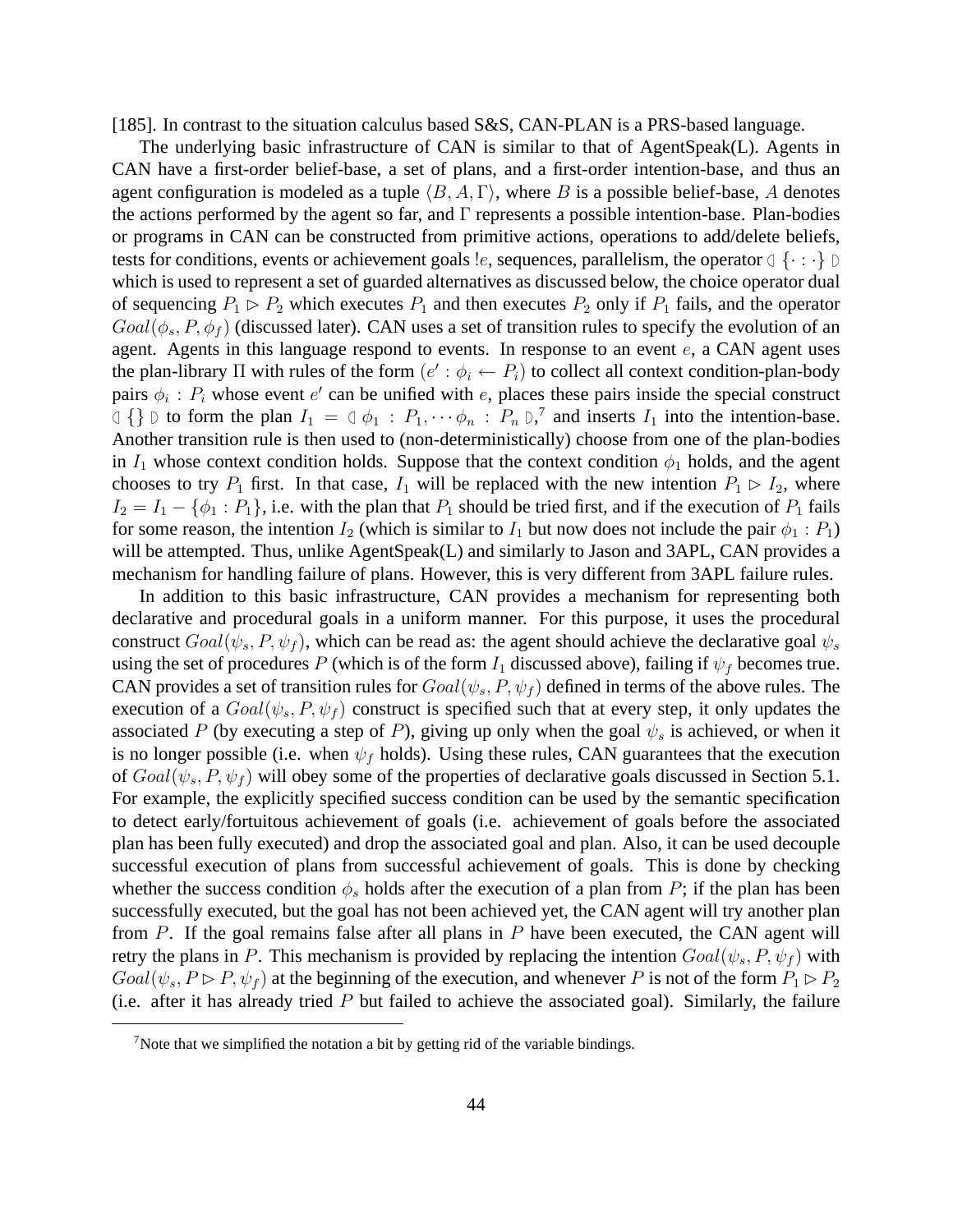condition is specified to decouple plan failure from goal failure, and to remove any committed-to plans when the associated goal has failed (or becomes impossible). This special construct is meant to appear in the plan body part of rules specified by the agent programmer. Thus, this mechanism of CAN can be used for both failure handling and monitoring of declarative goals.

CAN-PLAN [134] extends CAN by including a lookahead mechanism to support offline planning. To perform offline planning, one needs an action theory. To this end, agents in CAN-PLAN are equipped with a simple STRIPS-like action description library  $\Lambda$  that contains rules of the form  $a: \psi_a \leftarrow \Phi_a^-; \Phi_a^+$ , one for each action a in the domain. Here  $\psi_a$  corresponds to the preconditions of a and  $\Phi_a^+$  and  $\Phi_a^-$  denotes the add and delete list of atoms, respectively. CAN-PLAN incorporates the additional  $Plan(P)$  operator in the plan language. This operator searches for a complete hierarchical decomposition of P before executing a single step in a similar way to an HTN planner. It is very similar to the IndiGolog  $\Sigma$  search operator, in that  $Plan(P)$  can evolve to  $Plan(P')$ , provided that  $P$  can evolve to  $P'$  and can reach a final configuration in a finite number of steps. In CAN-PLAN, the agent programmer can mix the  $Goal()$  and  $Plan()$  operators in various ways to produce different types of failure handling and lookahead. For example, consider the construct  $Goal(\phi_s, Plan(Goal(\phi_s, P, \phi_f)), \phi_f);$ 

- The external  $Goal()$  operator ensures that the agent will use the program  $P^* =$  $Plan(Goal(\phi_s, P, \phi_f))$  towards the eventual satisfaction of the goal  $\phi_s$ . The agent is committed to  $\phi_s$ , in that  $P^*$  is reinstantiated and retried until  $\phi_s$  holds. Also, It is not necessary to completely execute the plan returned by the planner (i.e.  $P^*$ ), e.g. if  $\phi_s$  is satisfied before  $P^*$ has been fully executed. Finally, the goal  $\phi_s$  is dropped when failure condition  $\phi_f$  becomes true.
- The  $Plan()$  operator guarantees that the program  $P^*$  has a terminating execution. Note that, an exogenous action might render this program non-executable; however, as mentioned above, in that case the external  $Goal()$  operator will call the planner again.
- The internal  $Goal()$  operator ensures that the agent will use the program  $P$  towards the eventual satisfaction of the goal  $\phi_s$ . Also, at plan-time, P is solved up to the point where the goal is met.

It can be shown that for a restricted class of CAN-PLAN agents,<sup>8</sup> the  $Plan()$  operator indeed corresponds to a HTN-planner in the sense that for an agent, there is an execution of  $Plan(P)$  in CAN-PLAN, if and only if there is a solution to the corresponding planning problem in a HTNplanner. Also, any execution of  $Plan(P)$  corresponds to a HTN-plan solution.

Thus, CAN-PLAN provides a mechanism for on demand lookahead planning to the agent programmer. While the  $Plan()$  operator itself does not consider potential interaction with exogenous actions, in some sense Goal() and Plan() can be mixed to handle external interferences. For instance,  $Goal(\phi_s, Plan(P), \phi_f)$  will re-plan if the initial plan obtained fails due to an external interference. Nevertheless, CAN-PLAN's lookahead feature is local in the sense that it does not take into account other concurrent intentions. In other words, the result of planning may include actions

<sup>&</sup>lt;sup>8</sup>This constraint restricts the belief-base language of an CAN-PLAN agent to that of an HTN planner.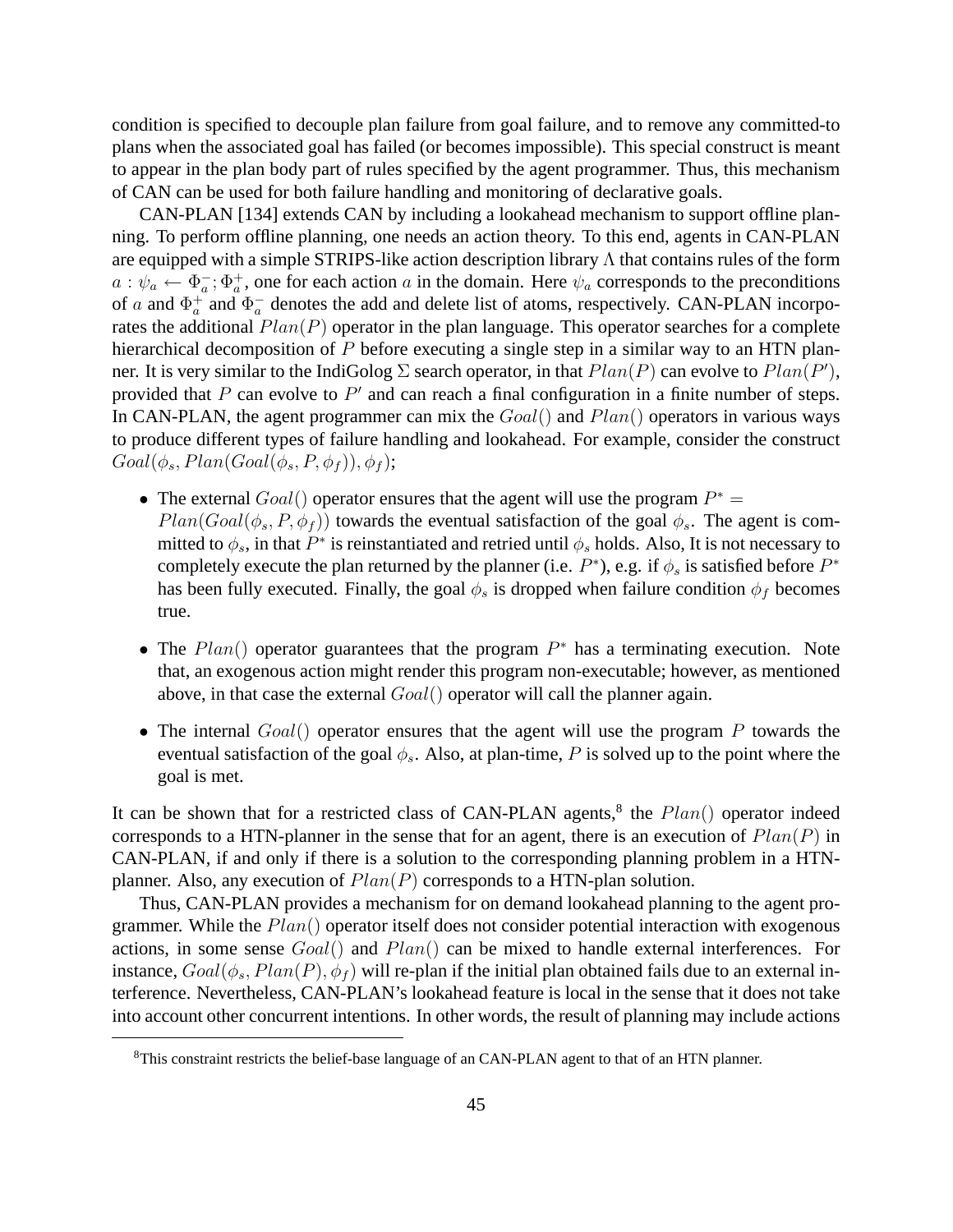that are in conflict with other goals of the agent. Also, while CAN-PLAN uses an action theory for deliberation, it does not utilize this for updating the agent's state, which is a bit inconsistent.

# **Jadex**

Following [33, 167, 89], Braubach et al. [19] propose to treat declarative goals as first class objects in the Jadex framework. Declarative goals in Jadex are individual entities that manage their own state (in contrast to being managed by the agent), and post appropriate events as necessary. Recall that Jadex agents are PRS based agents that have a built-in plan library, and that respond to events. Thus, to handle these declarative goals, all an agent has to do is to listen to and respond to these events posted by the goal objects by adopting, executing, or dropping the appropriate plan. Note that, the current implementation of Jadex [18] does not utilize these declarative goals, and thus it only provides a specification of an extended version of the language.

Braubach et al. studied various goal oriented agent programming languages, architectures, and methodologies, and identified four different types of goals: achievement goals, maintenance goals, perform goals, and query goals. Here, a perform goal specifies some activities to be done, and hence the success of the perform goal depends only on the fact that the activity was performed. They argued that perform goals are different from achievement or maintenance goals, since they do not require any state to be achieved or maintained. Query goals serve the purpose of information acquisition. If there is enough information in the agent's knowledge-base to answer a query goal, it succeeds with that answer; otherwise it becomes the achievement goal of collecting enough information to answer that query.

By analyzing these goals, Braubach et al. identified various states that a goal can be in its lifecycle. The basic three states of a generic goal are *new, adopted,* and *finished*. An adopted goal can in turn be in various sub-states, such as *option, active,* and *suspended*. Adopting a goal makes it desirable to achieve it and thus it can be seen as an option that the agent can possibly pursue when the actual circumstances allow. To actively pursue a goal, the agent's deliberation mechanism must activate the goal to initiate goal processing. Active goals can be later deactivated by the deliberation mechanism, and saved as an option. For instance, an active goal needs to be deactivated when it conflicts with another higher priority goal. On the other hand, an active or option goal can be suspended when its context becomes invalid. For example, a robot that has a goal of guarding some property during the night can suspend this goal in the day. Unlike options, suspended goals are not fed to the deliberator when it is deciding on what goal to actively pursue next. When the context becomes valid again, the suspended goal is added as an option.

For each of the four goal types, Jadex specifies a refinement of the active state by considering various attributes and the specific life cycle of these goals. For instance, an achievement goal has three sub states of the active state, namely *in process, succeeded*, and *failed*. It also consists of two conditions, a *target condition*, and a *failure condition*. The target condition specifies the world state that the achievement goal wants to bring about, and the failure condition specifies the conditions under which the goal should be dropped and considered to have failed. An active achievement goal will first check the target condition for fulfillment of the goal, and if the condition is met, the goal can be moved to the succeeded state and eventually dropped. If both the target and the failure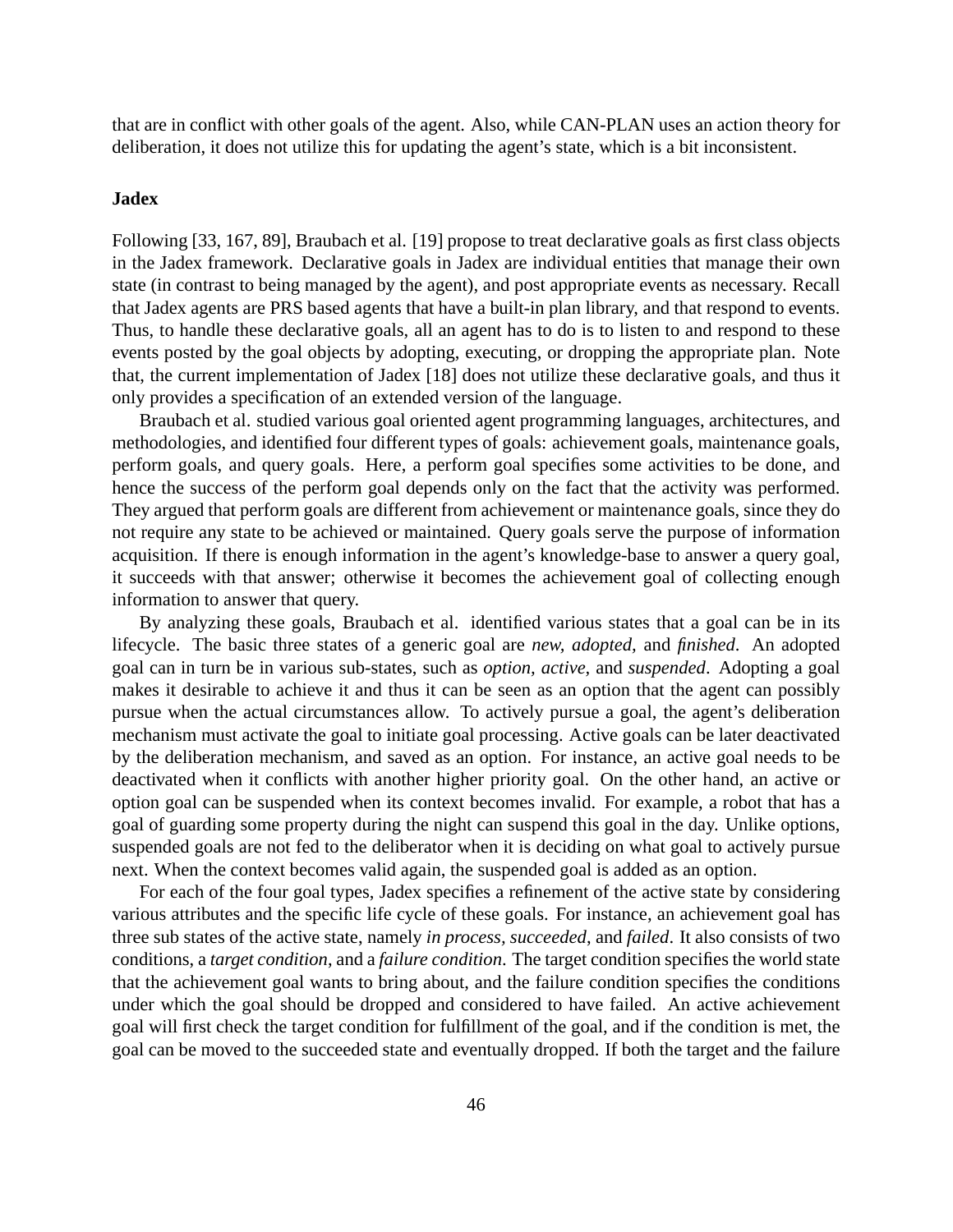conditions are false, the active achievement goal can post a goal addition event to the event queue. In response to this event, the agent will eventually adopt an applicable plan, and execute this plan to achieve the goal. At any stage of this execution, if the target or failure conditions are met, the goal will move to the succeeded or failed state, and post a drop event. To handle this event, the agent needs to drop this plan (along with all sub-goals adopted for this goal). Braubach et al.'s proposal also specifies how the other three types of goals are processed (see [19] for details).

Thus, like CAN, Jadex allows full decoupling of goals and plans by monitoring declarative goals. In other words, this framework provides a way to decouple both goal-plan failure and success. Moreover, as in CAN, it provides a mechanism for detecting fortuitous or early achievement of goals. Unfortunately, Jadex does not provide a formal semantics for these goals and their dynamics. While it allows the use of incompatible goals, it does not deal with the relationships between these incompatible goals. For instance, it does not require a plan adopted to process a goal to be compatible with another adopted goal.

# **6 Open Problems and Research Directions**

In this document, we reviewed research concerning logical formulation of declarative goals in agent programming languages. Many of the existing agent programming languages do not incorporate declarative goals. Moreover, the ones that do, often do not utilize many of the advantages of declarative goals, as discussed above. A few existing frameworks that model planning either are intractable, or only consider one goal at a time. In other words, while planning, they ignore other concurrent goals of the agent, and as a consequence, the output of planning may not be consistent with other adopted goals. As we have seen in Section 5.1, there is no doubt that declarative goals are more expressive than procedural ones. However, an agent programming framework that incorporates most of the advantages of declarative goals has yet to be developed. In this section, we suggest some possible extensions to the existing frameworks, which might advance this objective:

- Developing a uniform formalization of intended goals and plans in an expressive first order language like the situation calculus – adopted declarative goals should be consistent with adopted plans. An agent's intentions should be side-effect free, introspectable, etc. (as discussed in Section 2), and expressive enough to capture conditional and prioritized intentions, as well as temporal intentions (e.g. maintenance goals).
- Modeling dynamics of intention in addition to modeling intentions, clearly the issue of intention/goal dynamics needs to be handled. It should satisfy the properties of intentions given by agent theorists, such as in [26]. For instance, it should always maintain the consistency of the intention-base. Also, intentions should be achievable by the agent, thus already achieved and unachievable intentions should be dropped. It should handle general forms of contraction and revision of intentions (i.e. similar to the ones that can be done in beliefrevision frameworks [61]).
- Managing the means-ends relationship between goals and sub-goals sophisticated mechanisms are required to capture the dependencies between declarative goals and the sub-goals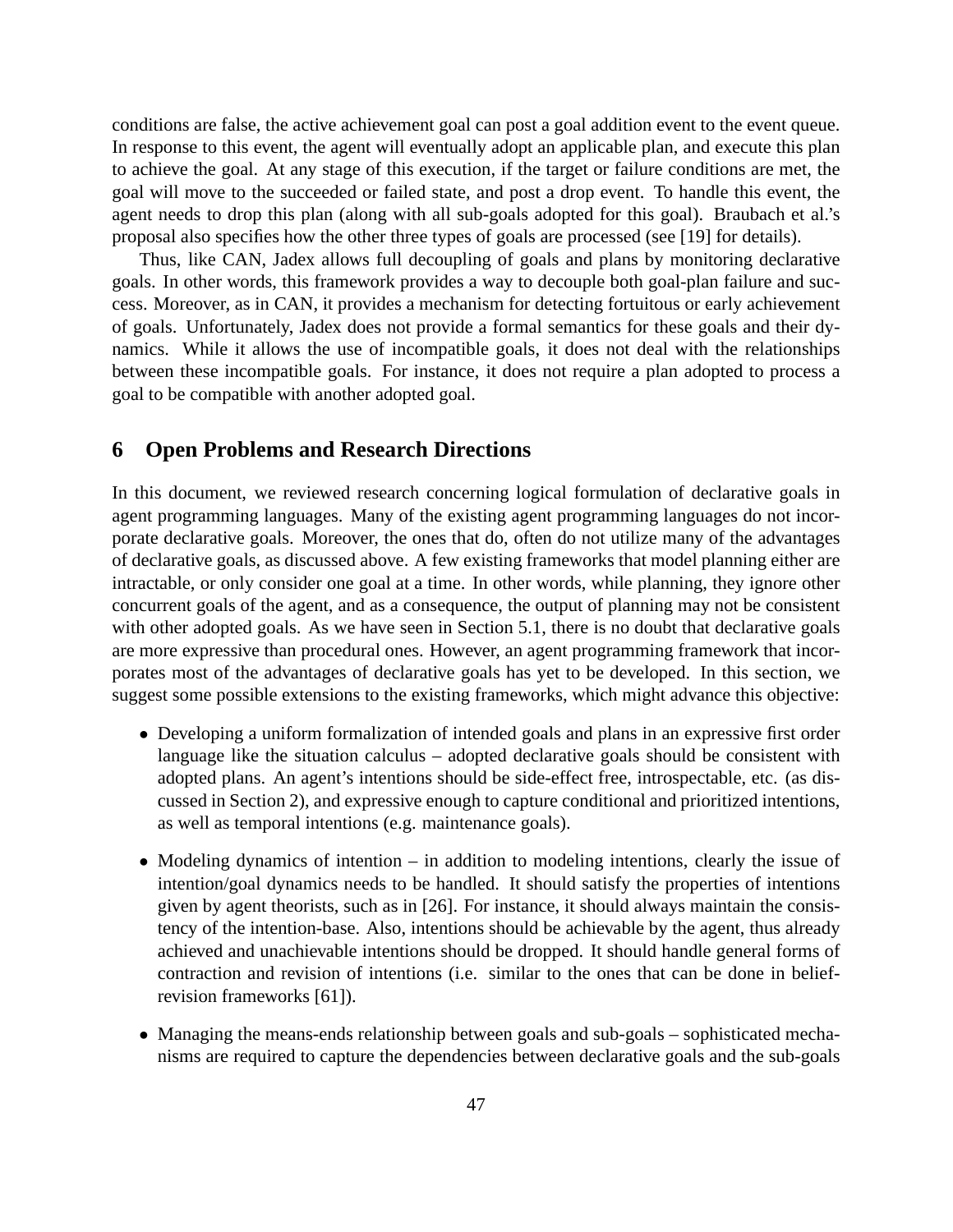and plans adopted to achieve those goals. For instance, sub-goals and plans (and possibly sub-sub-goals, etc.) adopted to bring about a goal should be dropped when the associated goal fails or is achieved.

- Formalizing more realistic lookahead/planning planning should account for other concurrent goals, as discussed in Section 5.3. This is required for both maintaining the consistency of the intention-base (in the sense that generated plans should not be contradictory to adopted goals and plans), and ensuring that the agent does not intentionally do anything that makes one of her intentions impossible to achieve.
- Achieving a balance between deliberation and execution to cope with dynamic worlds APLs should allow both reactive plan execution and deliberation. While reactive execution of plans speeds up the agent's operations considerably, deliberation is also necessary to handle unanticipated situations. Moreover, a reasonable model for determining how much lookahead is necessary, formalizing whether employing deliberation has good pay off in a given situation, and capturing how quickly the agent has to act to achieve a goal etc. needs to be developed. Note that, these issues are related to the resource-boundedness of the agent (as discussed at the beginning of Section 3).
- Developing representations of (incomplete) knowledge, and nested beliefs and goals, i.e. an agent's beliefs about others' beliefs and goals that can be reasoned with efficiently – this is required for dealing with incompletely known environments when multiple agents are involved.

Additional issues may arise when developing a unified agent programming framework that deals with many of the above issues. For example, there is a direct tradeoff between expressiveness and tractability in these languages, and thus an efficient APL is more likely to be not so expressive, and vice versa.

In particular, S&S's framework discussed in Section 5.3 is a unique framework (that is built on top of a fully specified formal theory of action, unlike most other APLs) that can be used as a starting point. The following is a list of possible extensions to this particular framework:

1. One extension involves modifying the execution style, and the representation of declarative goals and procedural goals or plans. Recall that, in this framework, the programmer specifies, among other things, a single non-deterministic program and an ordered set of declarative goals. The interpreter's job is to search for an execution of the program. If the programmer requires lookahead, he/she can utilize the on-demand rational search operator. In that case, the interpreter will also ensure that the planned program/sub-program satisfies as many of the highest priority goals of the agent as possible. As discussed in Section 5.3, it can be argued that this style of program execution does not really model goal-directed behavior. The reason for this is that in this framework, an agent's goals do not determine what plans she should execute; rather, the program (which is assumed to have the highest priority) is in control. It would be thus interesting to modify this framework to model a more goal-driven program execution. To this end, one could start with an execution scheme similar to the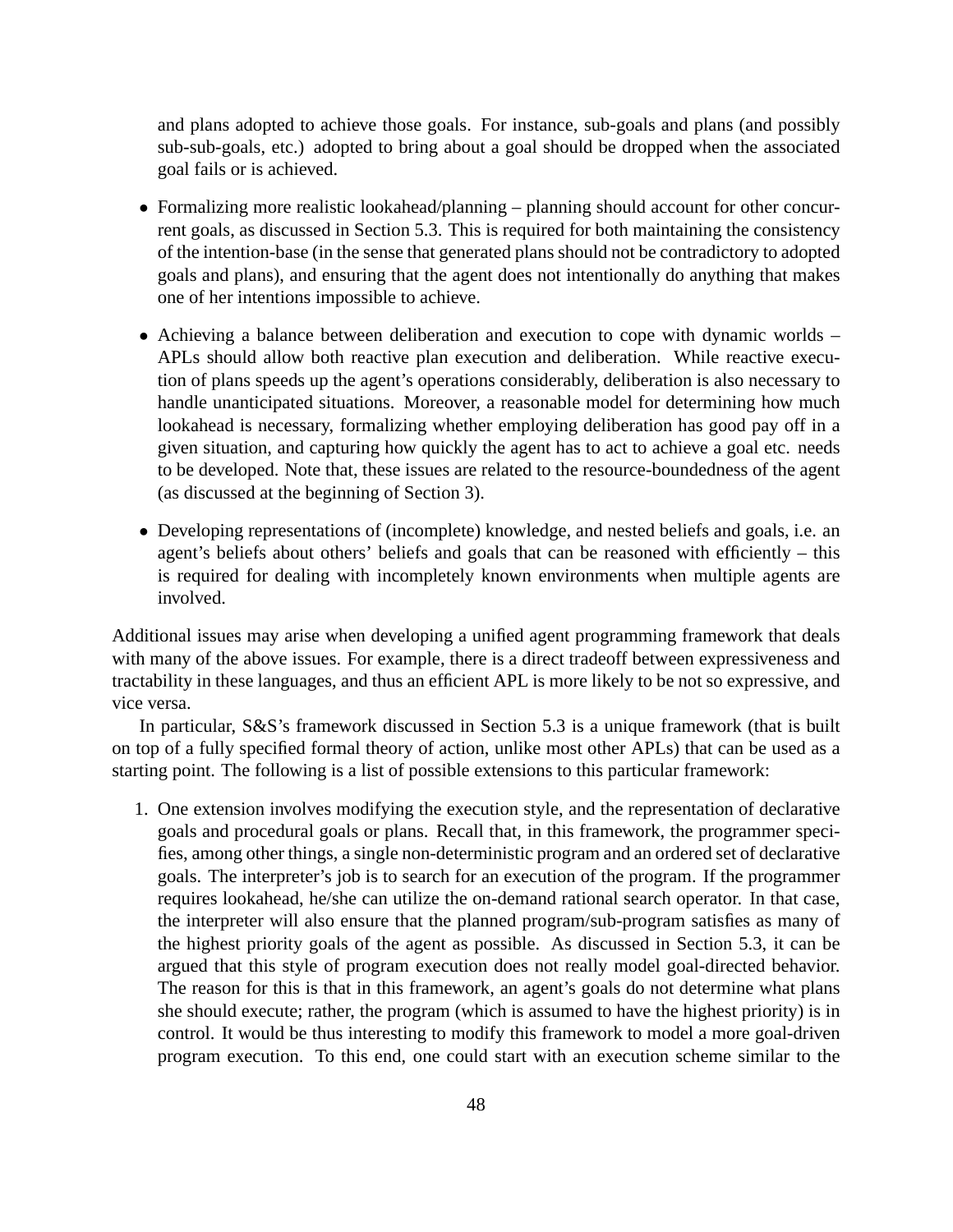PRS-based or HTN planning APLs, where user specified rules can be used to trigger plans from a pre-compiled plan-library. Thus, instead of an ordered list of goals and a single program, we would like to generalize this framework by incorporating an ordered set of goals and a set of plans, and developing a mechanism for merging these goals with the adopted plans so that the consistency of the intention-base is maintained.

Another reason for incorporating rules in this framework is to allow arbitrary modification of intended plans. As we have seen in Dribble and GD-3APL, an agent's (plan revision) rules can arbitrarily modify a plan by utilizing the context of the plan (i.e. using pattern matching). In other words, these rules can be used to write very expressive 'self-modifying programs'. It is not clear how this can be done in IndiGolog.

- 2. The framework can be extended by incorporating a formal model of dynamics of intention. As mentioned above, the dynamics of intention should preserve various useful properties of intention, should be flexible enough to handle arbitrary revisions and contractions, and model the dependency between goals and sub-goals.
- 3. It would be interesting to develop an on-demand lookahead/planning mechanism in the modified framework with multiple goals and a set of plans. Planning/search should be not only implementable, but also be reasonably efficient. So, one question is if there is a mechanism for the user to specify the agent in a way that allows considerable pruning of the search space to ensure that planning is efficient. Also, recall that, determining rational plans is computationally intractable in S&S's framework. So limited forms of rationality can be considered as a means of increasing efficiency. In particular, some meta-level/syntactic mechanism could be developed to model the cost of deliberation, and could be used to check whether deliberation is worth the effort.
- 4. The framework can be extended to include communicative actions, and to model changes in agents' goals as a result of communication.

In the future, we look forward to investigate some of these issues.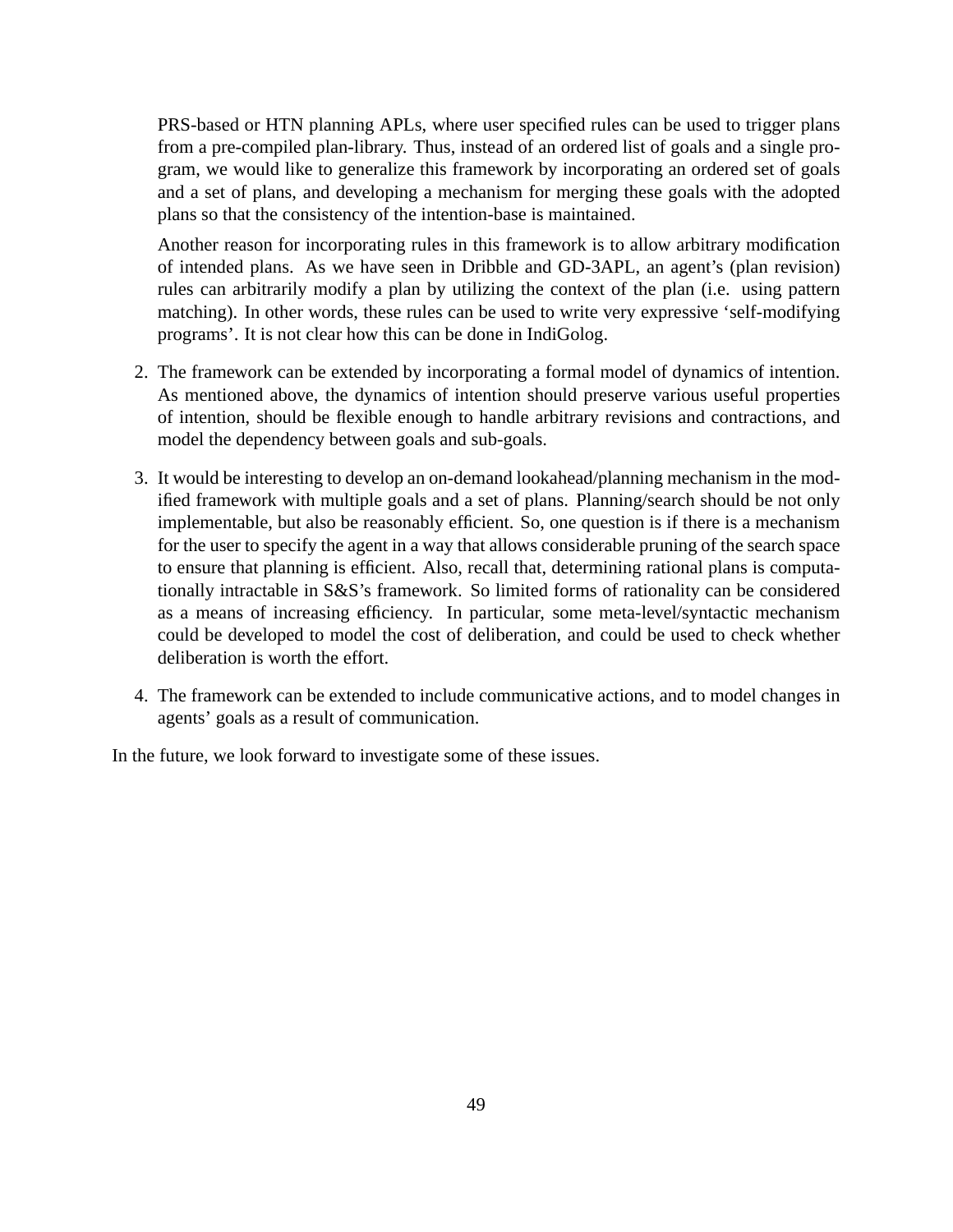# **References**

- [1] J. Ambros-Ingerson and S. Steel. Integrated Planning, Execution and Monitoring. In *Proceedings of the Seventh National Conference on Artificial Intelligence (AAAI-88)*, pp. 83–88, St. Paul, MN (1988)
- [2] R. Arkin. *Behavior-Based Robotics*. MIT Press (1998)
- [3] J. L. Austin. *How to Do Things with Words*. Oxford University Press, Oxford, England (1962)
- [4] M. Baldoni, L. Giordano, A. Martelli, and V. Patil. Modeling Agents in a Logic Action Language. In *Proceeding of the Workshop on Rational Agents (FAPR-00)*, London, UK (2000)
- [5] M. Barbuceanu, T. Gray, and S. Mankovski. Role of Obligations in Multiagent Coordination. In *Applied Artificial Intelligence*, 13(1), pp. 11–38 (1999)
- [6] F. Bellifemine, F. Bergenti, G. Caire, and A. Poggi. JADE A Java Agent Development Framework. In R. H. Bordini et al. (eds.), [9], Chapter 5, pp. 125–148 (2005)
- [7] R. H. Bordini, A. L. C. Bazzan, R. O. Vicari, and V. R. Lesser. AgentSpeak(XL): Efficient Intention Selection in BDI Agents via Decision-Theoretic Task Scheduling. In *Proceedings of the First International Joint Conference on Autonomous Agents and Multi-Agent Systems (AAMAS-02)*, pp. 1294–1302 (2002)
- [8] R. H. Bordini, L. Braubach, M. Dastani, A. El F. Seghrouchni, J. J. Gomez-Sanz, J. Leite, G. O'Hare, A. Pokahr, and A. Ricci. A Survey of Programming Languages and Platforms for Multi-Agent Systems. In *Informatica*, 30, pp. 33–44 (2006)
- [9] R. H. Bordini, M. Dastani, J. Dix, and A. El F. Seghrouchni (eds.), *Multi-Agent Programming: Languages, Platforms and Applications*, Multiagent Systems, Artificial Societies, and Simulated Organizations Series, Vol. 15, Springer-Verlag (2005)
- [10] R. H. Bordini, M. Fisher, C. Pardavila, and M. Wooldridge. Model Checking AgentSpeak. In *Proceedings of the Second International Joint Conference on Autonomous Agents and Multi-Agent Systems (AAMAS-03)*, pp. 409–416 (2003)
- [11] R. H. Bordini, M. Fisher, W. Visser, and M. Wooldridge. Verifiable Multi-Agent Programs. In *Proceedings of the First International Workshop on Programming Multi-Agent Systems: Languages, Frameworks, Techniques, and Tools (ProMAS-03)*, pp. 72–89 (2003)
- [12] R. H. Bordini and J. F. Hübner. *Jason : A Java-based Interpreter for an Extended Version of AgentSpeak*. http://jason.sourceforge.net (2006)
- [13] R. H. Bordini and A. F. Moreira. Proving BDI Properties of Agent-Oriented Programming Languages – The Asymmetry Thesis Principles in AgentSpeak(L). In *Annals of Mathematics and Artificial Intelligence*, 42(1-3), pp. 197–226. Special Issue on Computational Logic in Multi-Agent Systems (2004)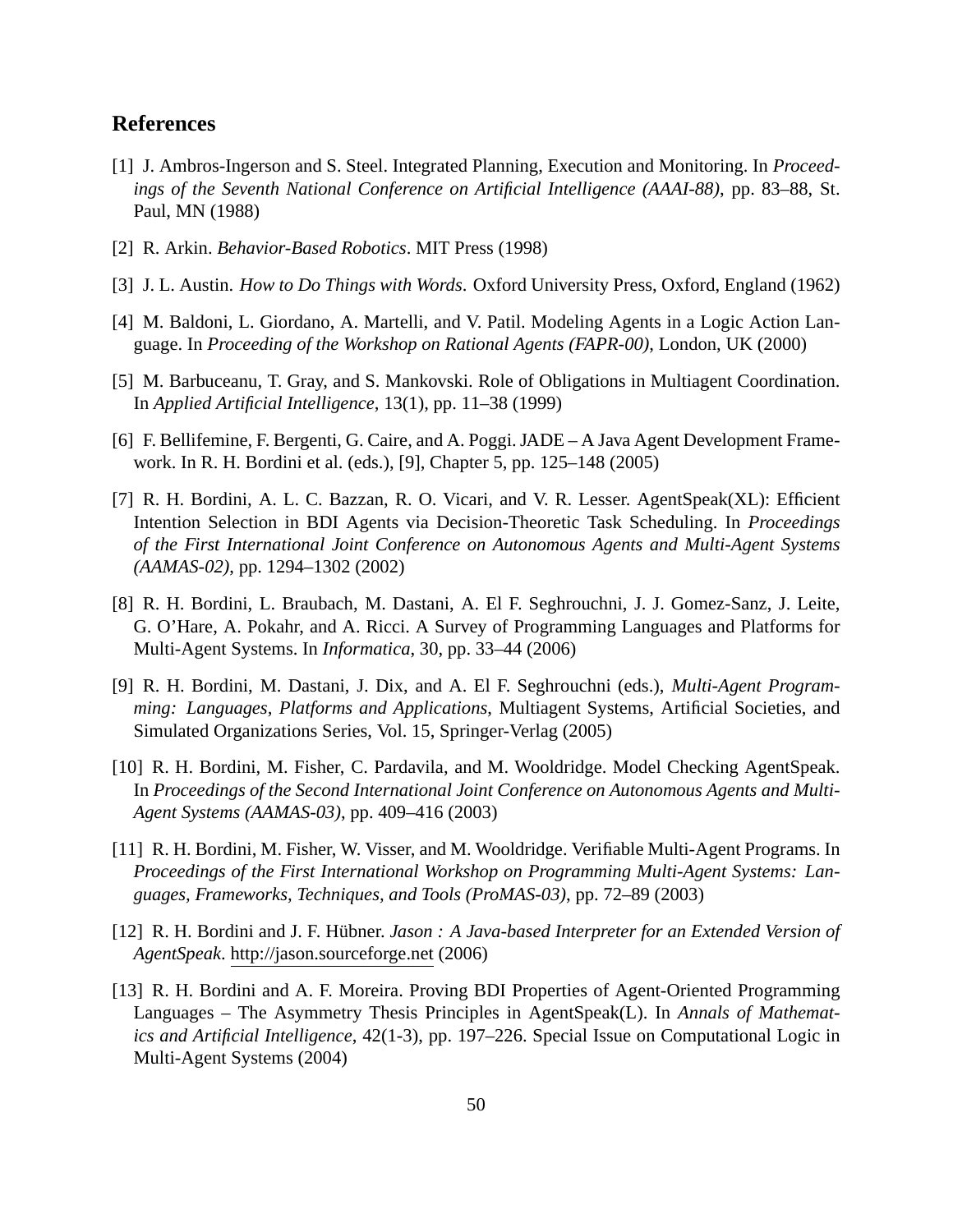- [14] R. H. Bordini, W. Visser, M. Fisher, C. Pardavila, and M. Wooldridge. Model Checking Multi-Agent Programs with CASP. In W. A. Hunt Jr. and F. Somenzi (eds.), *Proceedings of the Fifteenth Conference on Computer-Aided Verification (CAV-03)*, pp. 110–113, LNCS-2725, Springer-Verlag (2003)
- [15] C. Boutilier. Toward a logic for qualitative decision theory. In *Proceedings of the Third International Conference on Principles of Knowledge Representation and Reasoning (KR-92)*, pp. 75–86 (1992)
- [16] M. E. Bratman. *Intentions, Plans, and Practical Reason*. Harvard University Press, Cambridge, MA (1987)
- [17] M. E. Bratman, D. J. Israel, and M. E. Pollack. Plans and Resource-Bounded Practical Reasoning. In *Computational Intelligence*, 4, pp. 349–355 (1988)
- [18] L. Braubach, A. Pokahr, and W. Lamersdorf. Jadex: A Short Overview. In *Proceedings of the Net.ObjectDays-04 Conference*, pp. 195–207 (2004)
- [19] L. Braubach, A. Pokahr, W. Lamersdorf, and D. Moldt. Goal Representation for BDI Agent Systems. In R. H. Bordini and M. Dastani and J. Dix and A. El F. Seghrouchni (eds.), *Proceedings of the Second International Workshop on Programming Multiagent Systems, Languages, and Tools (ProMAS-04)*, pp. 9–20, LNAI-3346, Springer-Verlag (2004)
- [20] R. A. Brooks. A Robust Layered Control System for a Mobile Robot. In *IEEE Journal of Robotics and Automation*, 2(1), pp. 14–23 (1986)
- [21] R. A. Brooks. Elephants don't Play Chess. In P. Maes (ed.), *Designing Autonomous Agents*, pp. 3–15, The MIT Press (1990)
- [22] R. A. Brooks. Intelligence without Reason. In *Proceedings of the Twelfth International Joint Conference on Artificial Intelligence (IJCAI-91)*, pp. 569-595, Sydney, Australia (1990)
- [23] R. A. Brooks. Intelligence without Representation. In *Artificial Intelligence*, 47, pp. 139-159 (1991)
- [24] J. Carmo and A. J. I. Jones. Deontic Logic and Contrary-to-Duties. In D. Gabbay and F. Guentner (eds.), *Handbook of Philosophical Logic*, pp. 209–285 (2000)
- [25] B. F. Chellas. *Modal Logic: An Introduction*. Cambridge University Press (1980)
- [26] P. R. Cohen and H. J. Levesque. Intention is Choice with Commitment. In *Artificial Intelligence*, 42(2–3), pp. 213–361 (1990)
- [27] P. R. Cohen and H. J. Levesque. Persistence, Intention and Commitment. In P. R. Cohen, J. Morgan, and M. E. Pollack (eds.), *Intentions in Communication*, pp. 33–69, MIT Press, Cambridge, Mass. (1990)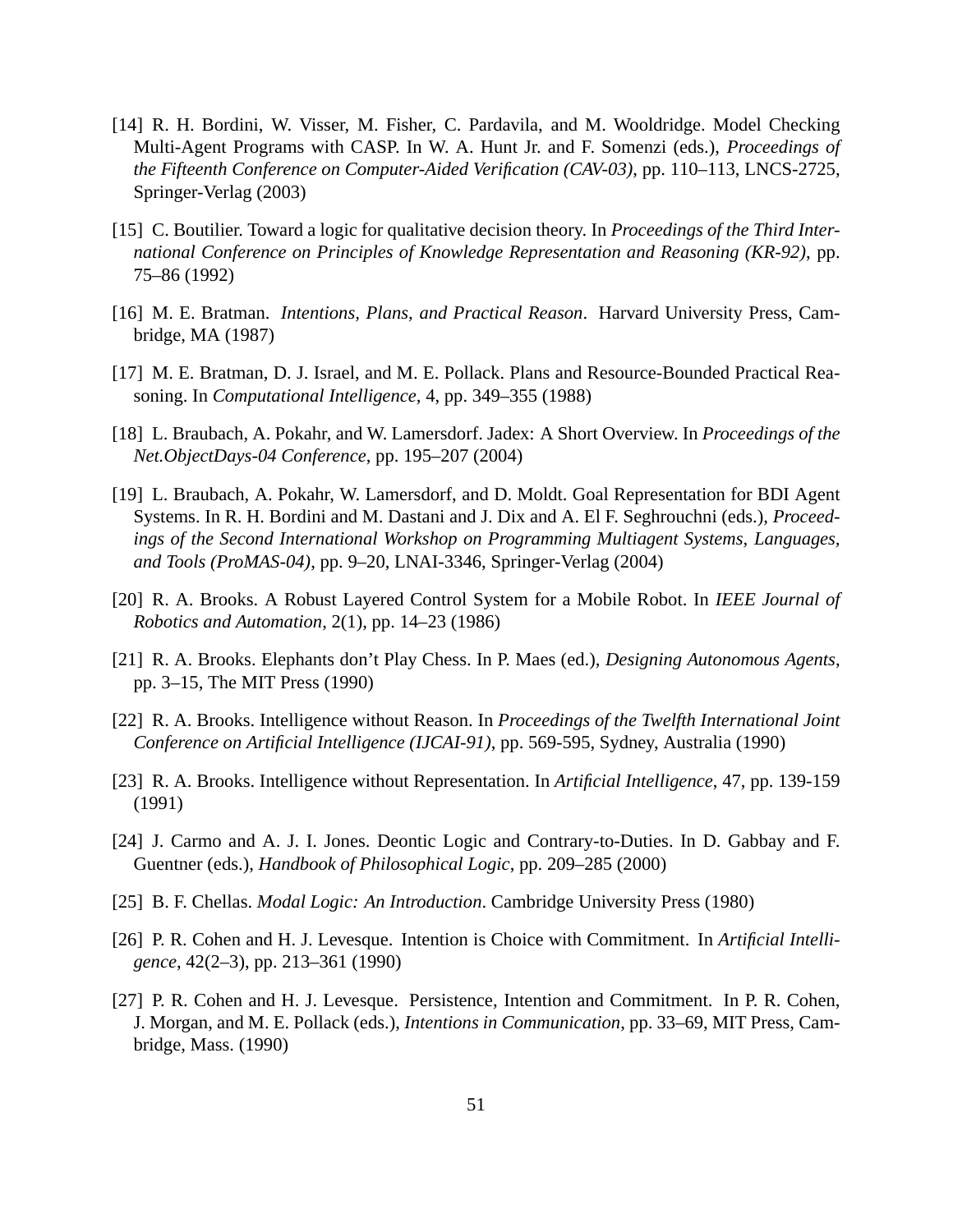- [28] P. R. Cohen and H. J. Levesque. Rational Interaction as the Basis for Communication. In P. R. Cohen, J. Morgan, and M. E. Pollack (eds.), *Intentions in Communication*, pp. 221–255, MIT Press, Cambridge, Mass. (1990)
- [29] P. R. Cohen and H. J. Levesque. Teamwork. In *Nous*, 25(4), pp. 487–512 (1991)
- [30] P. R. Cohen, H. J. Levesque, and I. Smith. On Team Formation. In J. Hintikka and R. Tuomela (eds.), *Contemporary Action Theory, Synthese* (1997)
- [31] P. R. Cohen and C. R. Perrault. Elements of a Plan Based Theory of Speech Acts. In *Cognitive Science*, 3, pp. 177–212 (1979)
- [32] S. Costantini and A. Tocchio. A Logic Programming Language for Multi-Agent Systems. In S. Flesca, S. Greco, N. Leone, and G. Ianni (eds.), *Proceedings of the 8th European Conference on Logics in Artificial Intelligence (JELIA-02)*, pp. 1–13, LNAI-2424, Springer Verlag (2004)
- [33] A. Dardenne, A. van Lamsweerde, and S. Fickas. Goal-Directed Requirements Acquisition. In *Science of Computer Programming*, 20(1–2), pp. 3–50 (1993)
- [34] M. Dastani, M. B. van Riemsdijk, F. Dignum, and J.-J. Ch. Meyer. A Programming Language for Cognitive Agents: Goal Directed 3APL. In *Proceedings of the First International Workshop on Programming Multi-Agent Systems (ProMAS-03)*, pp. 111–130, LNAI-3067 (2004)
- [35] E. Davis. Knowledge Preconditions for Plans. In *Journal of Logic and Computation*, 4(5), pp. 721–766 (1994)
- [36] G. De Giacomo, Y. Lespérance, and H. J. Levesque. ConGolog, A Concurrent Programming Language Based on the Situation Calculus. In *Artificial Intelligence*, 121(1–2), pp. 109–169 (2000)
- [37] G. De Giacomo and H. J. Levesque. An Incremental Interpreter for High-Level Programs with Sensing. In H. J. Levesque and F. Pirri (eds.), *Logical Foundation for Cognitive Agents: Contr. in Honor of Ray Reiter*, pp. 86–102, Springer (1999)
- [38] G. Delzanno and M. Martelli. Proofs as Computations in Linear Logic. In *Theoretical Computer Science*, 258(1–2), pp. 269–297 (2001)
- [39] M. d'Inverno, D. Kinny, M. Luck, and M. Wooldridge. A Formal Specification of dMARS. In M. P. Singh, A. S. Rao, and M. Wooldridge (eds.), *Intelligent Agents IV–Proceedings of the Fourth International Workshop on Agent Theories, Architectures, and Languages (ATAL-97)*, pp. 155–176, LNAI-1365, Springer-Verlag (1997)
- [40] M. d'Inverno and M. Luck. Engineering AgentSpeak(L): A Formal Computational Model. In *Journal of Logic and Computation*, 8(3), pp. 1–27 (1998)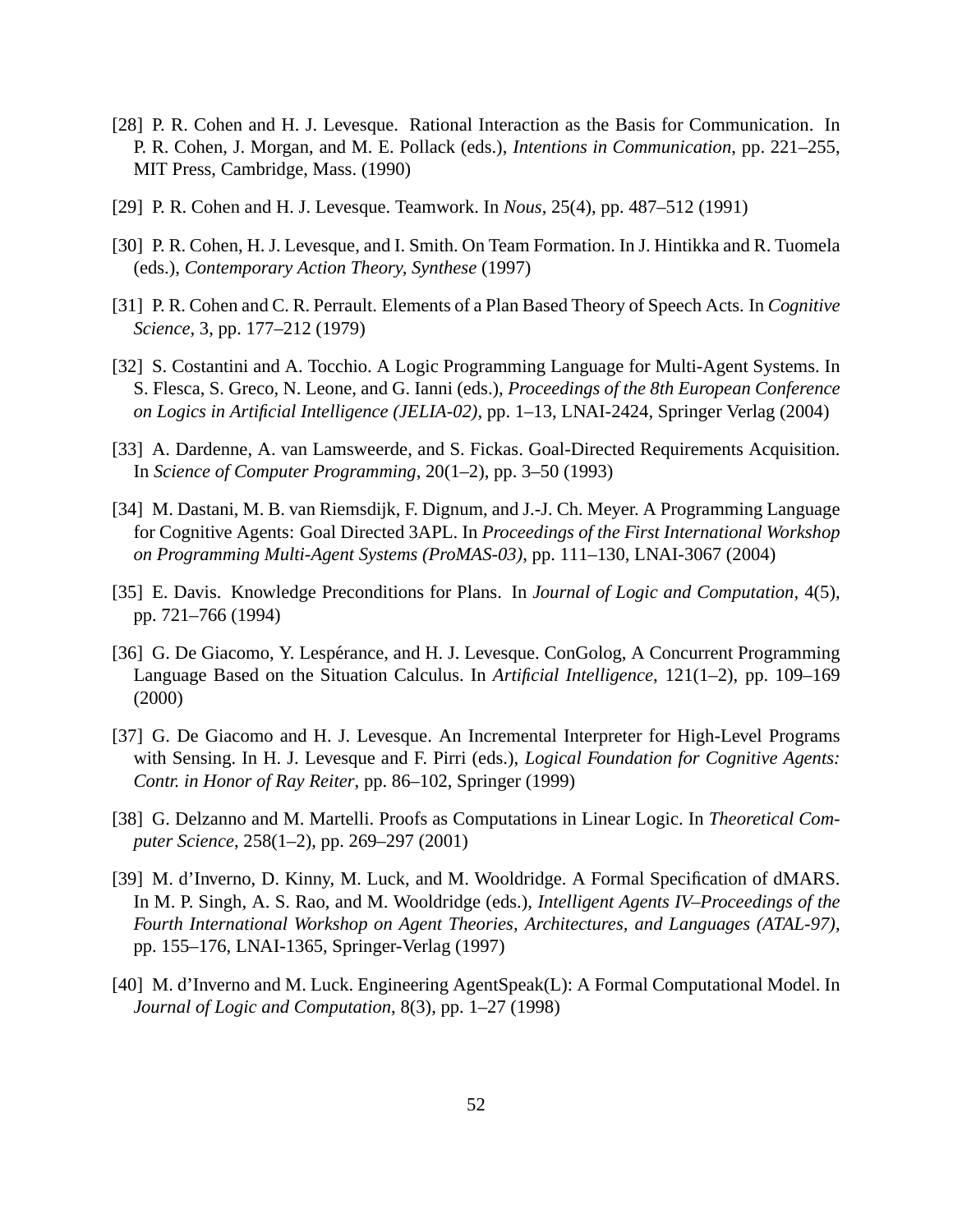- [41] J. Doyle, Y. Shoham, and M. P. Wellman. A Logic for Relative Desire. In Z. W. Ras and M. Zemankova (eds.), *Proceedings of the Sixth International Symposium on Methodologies for Intelligent Systems (ISMIS-91)*, pp. 16–31, Springer Verlag (1991)
- [42] T. Eiter and V. S. Subrahmanian. Heterogeneous Active Agents, II: Algorithms and Complexity. In *Artificial Intelligence* 108 (1–2), pp. 257–307 (1999)
- [43] T. Eiter, V. S. Subrahmanian, and G. Pick. Heterogeneous Active Agents, I: Semantics. In *Artificial Intelligence* 108 (1–2), pp. 179-255 (1999)
- [44] E. Emerson and J. Srinivasan. Branching Time Temporal Logic. In K. de Bakker, W.-P. de Roever, and G. Rozenberg (eds.), *Linear Time, Branching Time, and Partial Order in Logics and Models for Concurrency*, pp. 123–172, Springer-Verlag (1989)
- [45] A.K.S.I. External Interfaces Working Group. *Specifications of the KQML Agent Communication Language. Working Paper* (1993)
- [46] R. Fagin and J. Y. Halpern. Belief, Awareness, and Limited Reasoning. In *Artificial Intelligence*, 34, pp. 39–76 (1988)
- [47] R. Fagin, J. Y. Halpern, Y. Moses, and M. Y. Vardi. *Reasoning About Knowledge*. The MIT Press (1995)
- [48] I. A. Ferguson. Towards an Architecture for Adaptive, Rational, Mobile Agents. In E. Werner and Y. Demazeau (eds.), *Decentralized AI 3–Proceedings of the Third European Workshop on Modeling Autonomous Agents and Multi-Agent Worlds (MAAMAW-91)*, pp. 249–262 (1992)
- [49] Foundations for Intelligent Physical Agents. *FIPA Request Interaction Protocol Specification*. http://www.fipa.org (1997–2002)
- [50] Foundations for Intelligent Physical Agents. *FIPA Query Interaction Protocol Specification*. http://www.fipa.org (1997–2002)
- [51] Foundations for Intelligent Physical Agents. *FIPA Contract Net Interaction Protocol Specification*. http://www.fipa.org (1997–2002)
- [52] Foundations for Intelligent Physical Agents. *FIPA English Auction Interaction Protocol Specification*. http://www.fipa.org (1997–2002)
- [53] Foundations for Intelligent Physical Agents. *FIPA Communicative Act Library Specification*. http://www.fipa.org (1997–2002)
- [54] M. Fisher. Concurrent METATEM A Language for Modeling Reactive Systems. In *Parallel Architectures and Languages, Europe (PARLE)*, pp. 185–196, LNCS-694, Munich, Germany (1993)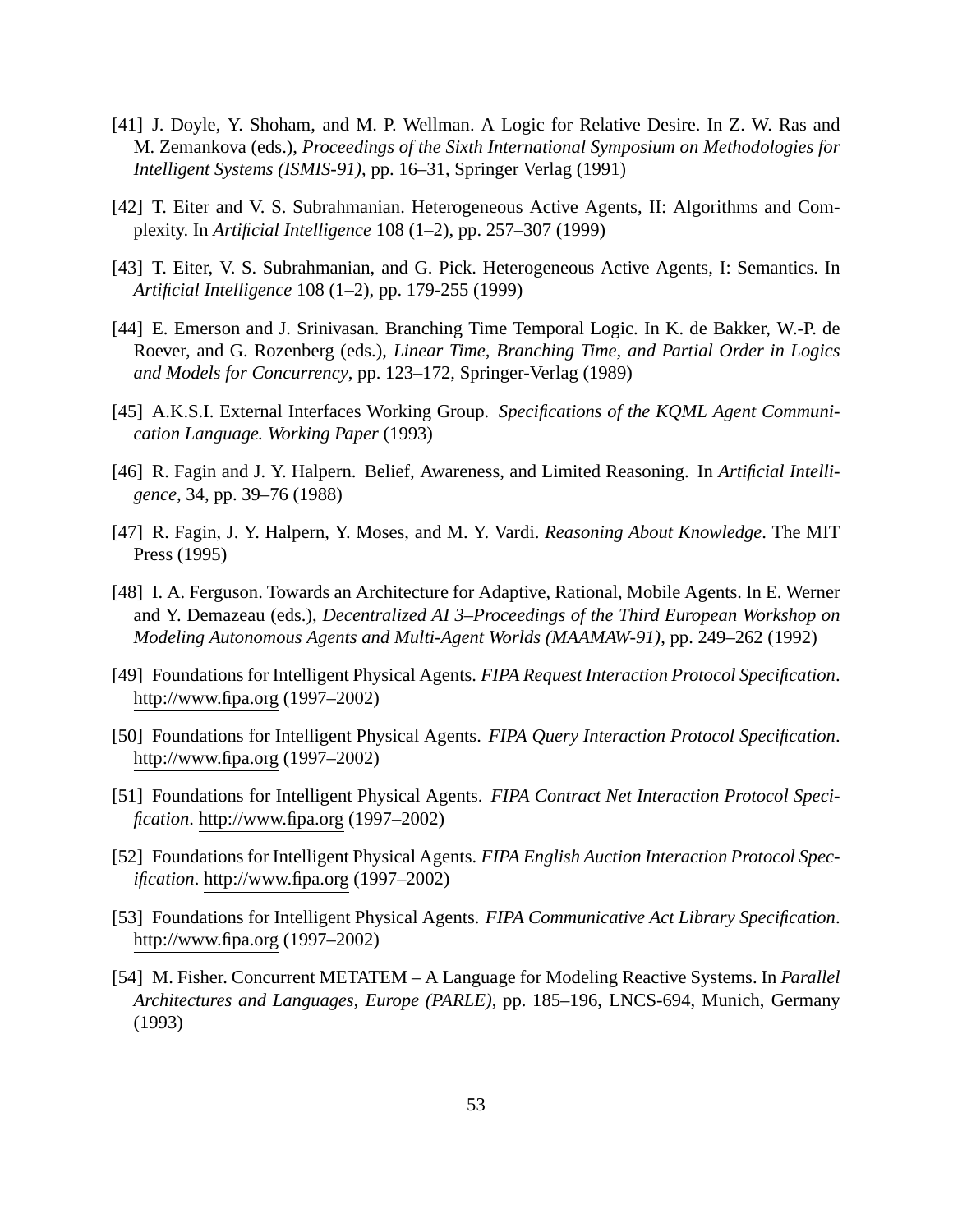- [55] M. Fisher. A Survey of Concurrent METATEM The Language and Its Applications. In D. M. Gabbay and H. J. Ohlbach (eds.), *Temporal Logic - Proceedings of the First International Conference*, pp. 480–505, LNAI-827, Springer-Verlag (1994)
- [56] M. Fisher and H. Barringer. Concurrent METATEM Processes A Language for Distributed AI. In *Proceedings of the European Simulation Multiconference (ESM-91)*, Copenhagen, Denmark (1991)
- [57] M. Fisher and C. Ghidini. The ABC of Rational Agent Modeling. In *Proceedings of the First International Joint Conference on Autonomous Agents and Multi-Agent Systems (AAMAS-02)*, pp. 849–856, Bologna, Italy (2002)
- [58] M. Fisher, C. Ghidini, and B. Hirsch. Organising Logic-Based Agents. In *Proceedings of Formal Approaches to Agent-Based Systems (FAABS-02)*, pp. 15–27, LNCS-2699, Springer-Verlag (2003)
- [59] M. Fisher, C. Ghidini, and B. Hirsch. Programming Groups of Rational Agents. In *Proceedings of the 4th International Workshop on Computational Logic in Multi-Agent Systems (CLIMA-IV)*, pp. 16–33, Fort Lauderdale, FL, USA (2004)
- [60] N. Fornara and M. Colombetti. Operational Specification of a Commitment-Based Agent Communication Language. In*Proceedings of the First International Joint Conference on Autonomous Agents and Multiagent Systems (AAMAS-02)*, pp. 536–542 (2002)
- [61] P. Gardenfors. *Knowledge in Flux: Modeling the Dynamics of Epistemic States*. MIT Press, Cambridge, Massachusetts (1988)
- [62] M. P. Georgeff. Situated Reasoning and Rational Behavior. In *Pacific Rim International Conference on Artificial Intelligence* (1990)
- [63] M. P. Georgeff and F. F. Ingrand. Decision-Making in an Enbedded Reasoning System. In *Proceedings of the Eleventh International Joint Conference on Artificial Intelligence* (IJCAI-89), pp. 972–978, Detroit, MI (1989)
- [64] C. Ghidini and F. Giunchiglia. Local Models Semantics, or Contextual Reasoning = Locality + Compatibility. In *Artificial Intelligence*, 127(4), pp. 221–259 (2001)
- [65] B. J. Grosz and S. Kraus. Collaborative Plans for Complex Group Actions. In *Artificial Intelligence*, 86(2), pp. 269–357 (1996)
- [66] B. J. Grosz and C. L. Sidner. Plans for Discourse. In P. Cohen, J. Morgan, and M. Pollack (eds.), *Intentions in Communication*, pp. 417–444, MIT Press, Cambridge, MA (1990)
- [67] J. Y. Halpern and Y. Moses. Knowledge and Common Knowledge in a Distributed Environment. In *Symposium on Principles of Distributed Computing*, pp. 50–61 (1984)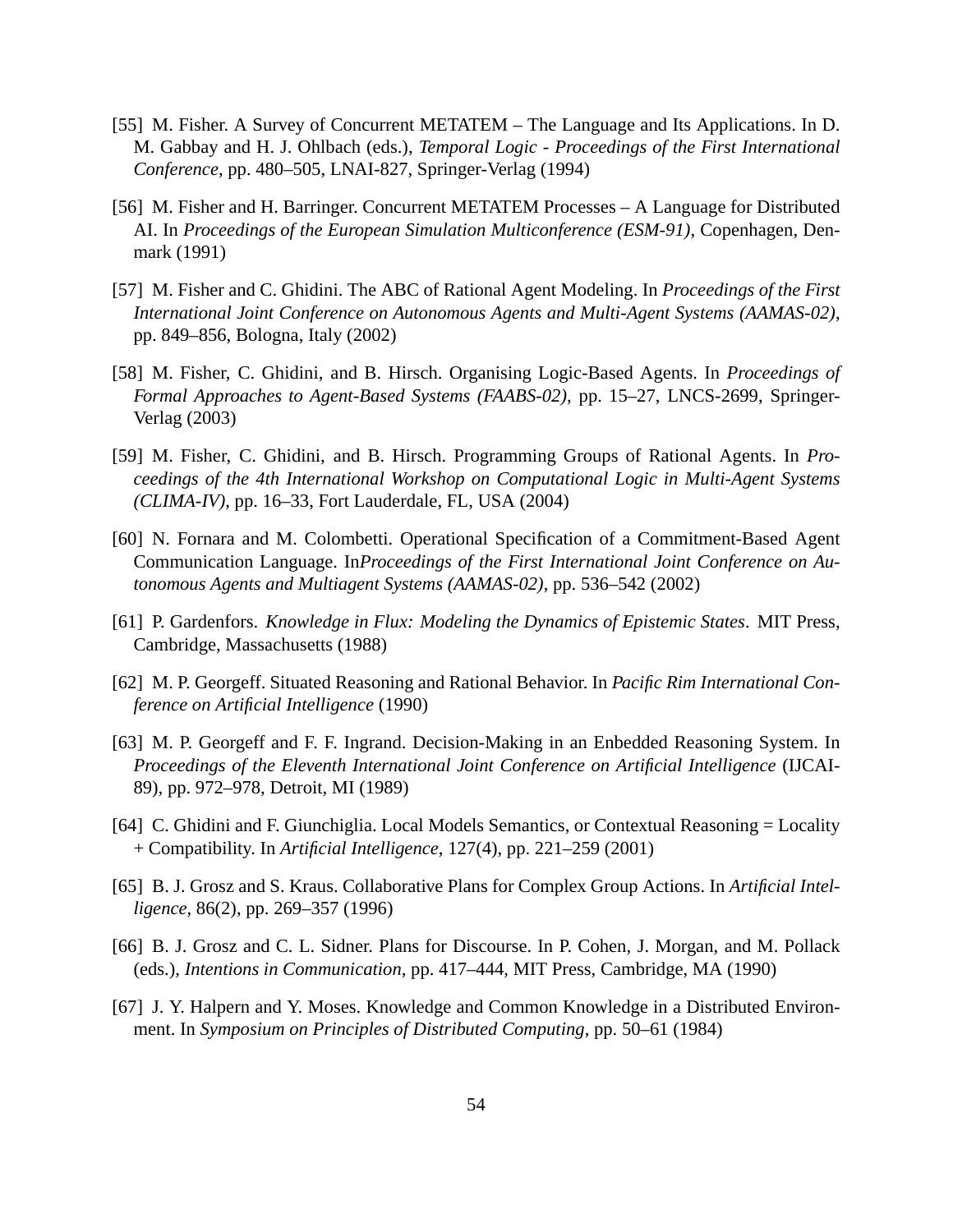- [68] A. Herzig and D. Longin. A Logic of Intention with Cooperation Principles and with Assertive Speech Acts as Communication Primitives. In *Proceedings of the First International Joint Conference on Autonomous Agents and Multi-Agent Systems (AAMAS-02)*, pp. 920–927, Bologna, Italy (2002)
- [69] K. V. Hindriks, F. S. de Boer, W. van der Hoek, and J.-J. Ch. Meyer. A Formal Embedding of AgentSpeak(L) in 3APL. In *Selected Papers from the 11th Australian Joint Conference on Artificial Intelligence on Advanced Topics in Artificial Intelligence*, pp. 155–166, LNAI-1502, Springer-Verlag (1998)
- [70] K. V. Hindriks, F. S. de Boer, W. van der Hoek, and J.-J. Ch. Meyer. Agent Programming in 3APL. In *International Journal of Autonomous Agents and Multi-Agent Systems*, 2(4), pp. 357–401 (1999)
- [71] K. V. Hindriks, F. S. de Boer, W. van der Hoek, and J.-J. Ch. Meyer. Agent Programming with Declarative Goals. In *Proceedings of the Seventh International Workshop on Agent Theories, Architectures, and Languages (ATAL)*, Intelligent Agents VII, pp. 228–243, LNCS-1986, Springer-Verlag (2000)
- [72] J. Hintikka. *Knowledge and Belief*. Cornell UP, Ithaca, N.Y. (1962)
- [73] G. J. Holzmann. *Design and Validation of Computer Protocols*. Prentice Hall (1991)
- [74] N. Howden, R. Rönnquist, A. Hodgson, and Andrew Lucas. JACK Intelligent Agents<sup>TM</sup>-Summary of an Agent Infrastructure. In *Proceedings of the Fifth International Conference on Autonomous Agents* (2001)
- [75] J. F. Hübner. *Um Modelo de Reorganização de Sistemas Multiagentes*. Ph.D. thesis, Universidade de São Paulo, Escola Politécnica (2003)
- [76] N. R. Jennings. Commitments and Conventions: The Foundation of Coordination in Multi-Agent Systems. In *The Knowledge Engineering Review*, 8(3), pp. 223–250 (1993)
- [77] N. R. Jennings. Controlling Cooperative Problem Solving in Industrial Multi-Agent Systems using Joint Intentions. In *Artificial Intelligence*, 75(2), pp. 195–240 (1995)
- [78] S. M. Khan and Y. Lespérance. ECASL: A Model of Rational Agency for Communicating Agents. In *Proceedings of the Fourth International Joint Conference on Autonomous Agents and Multi Agent Systems (AAMAS-05)*, pp. 762–769, Utrecht, The Netherlands (2005)
- [79] S. M. Khan. *A Situation Calculus Account of Multi-Agent Planning, Speech-Acts, and Communication*. M.Sc. Thesis, Dept. of Computer Science and Engineering, York University, Toronto, ON, Canada (to appear)
- [80] D. Kinny. *The Distributed Multi-Agent Reasoning System Architecture and Language Specification*. Technical Report, Australian Artificial Intelligence Institute, Melbourne, Australia (1993)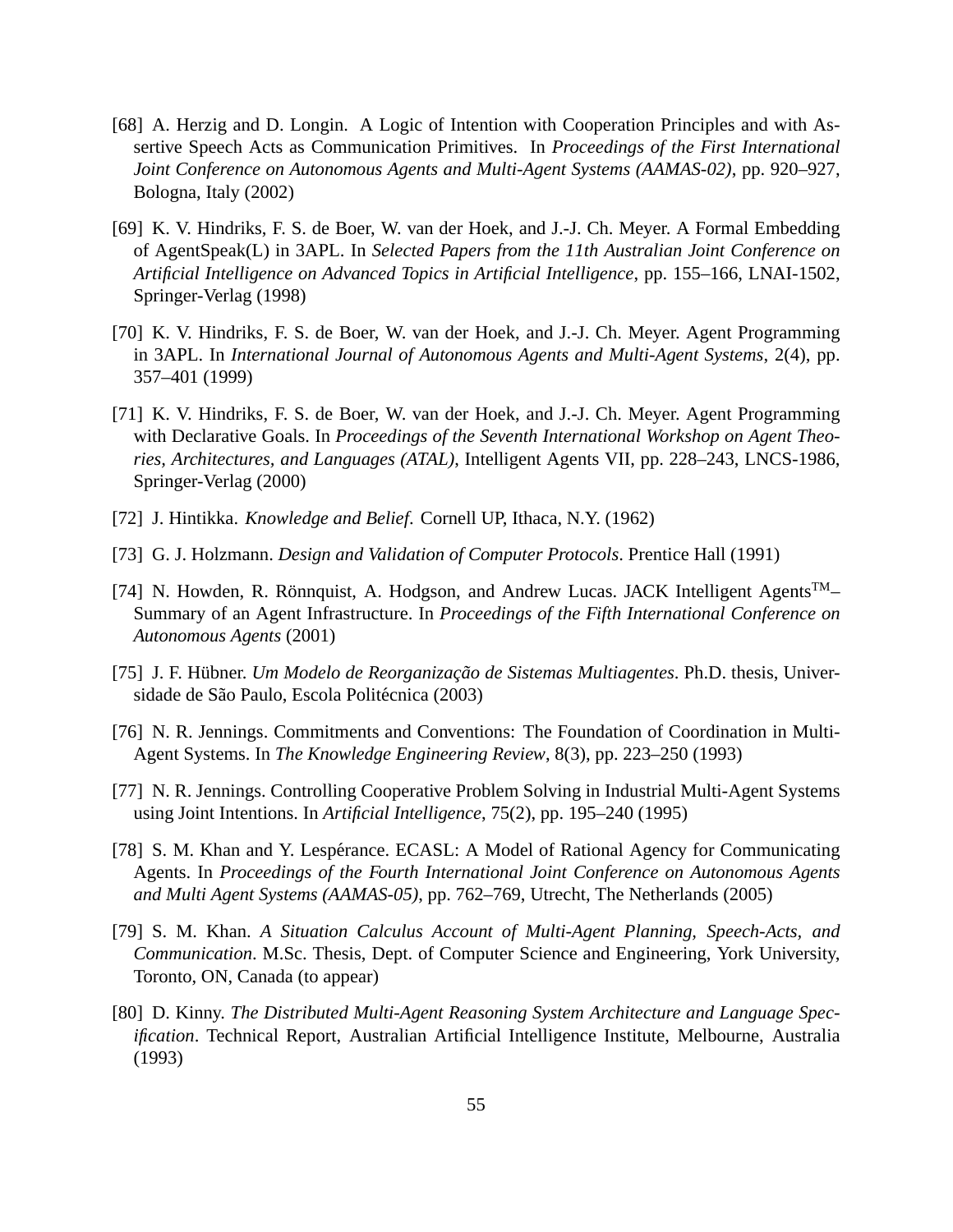- [81] K. Konolige and M. E. Pollack. A Representationalist Theory of Intention. In *Thirteenth International Joint Conference on Artificial Intelligence (IJCAI-93)*, pp. 390–395, Chambéry, France (1993)
- [82] S. Kripke. Semantical Analysis of Modal Logic I. Normal Propositional Calculi. In *Zeitschrift fur math. Logik und Grundlagen der Mathematik*, 9, pp. 67–96 (1963)
- [83] S. Kripke. Semantical Considerations on Modal Logic. In *Acta Philosophica Fennica*, 16, pp. 83–94 (1963)
- [84] S. Kripke. Semantical Analysis of Modal Logic II. Non-Normal Propositional Calculi. In J. W. Addison, L. Henkin, and A. Tarski (eds.), *The Theory of Models*, pp. 206–220 (1965)
- [85] S. Kumar, M. J. Huber, D. McGee, P. R. Cohen, and H. J. Levesque. Semantics of Agent Communication Languages for Group Interaction. In *Proceedings of the Seventeenth National Conference on Artificial Intelligence and Twelfth Conference on Innovative Applications of Artificial Intelligence (AAAI/IAAI-00)*, pp. 42–47 (2000)
- [86] J. E. Laird, A. Newell, and P. S. Rosenbloom. SOAR: An Architecture for General Intelligence. In *Artificial Intelligence*, 33, pp. 1–64 (1987)
- [87] J. A. Leite. *Evolving Knowledge Bases*, Frontiers in Artificial Intelligence and Applications-81, IOS Press (2003)
- [88] J. A. Leite, J. J. Alferes, and L. M. Pereira. MINERVA A Dynamic Logic Programming Agent Architecture. In J.-J. Meyer and M. Tambe (eds.), *Proceedings of the 8th International Workshop on Agent Theories, Architectures, and Languages (ATAL)*, Intelligent Agents VIII, pp. 141–157, LNAI-2333, Springer-Verlag (2002)
- [89] E. Letier and A. van Lamsweerde. Deriving Operational Software Specifications from System Goals. In *Proceedings of the 10th ACM SIGSOFT Symposium on the Foundations of Software Engineering*, pp. 119–128, ACM Press (2002)
- [90] Y. Lespérance. On the Epistemic Feasibility of Plans in Multiagent Systems Specifications. In J.-J. C. Meyer and M. Tambe (eds.), *Proceedings of the 8th International Workshop on Agent Theories, Architectures, and Languages (ATAL)*, Intelligent Agents VIII, pp. 69–85, LNAI-2333, Springer-Verlag (2001)
- [91] Y. Lespérance, H. J. Levesque, F. Lin, and R. Scherl. Ability and Knowing How in the Situation Calculus. In *Studia Logica*, 66(1), pp. 165–186 (2000)
- [92] Y. Lespérance and H.-K. Ng. Integrating Planning into Reactive High-Level Robot Programs. In *Proceedings of the Second International Cognitive Robotics Workshop*, pp. 49–54, Berlin, Germany (2000)
- [93] H. J. Levesque. What is Planning in the Presence of Sensing? In *Proceedings of the Thirteenth National Conference on Artificial Intelligence*, pp. 1139–1146, Portland, OR (1996)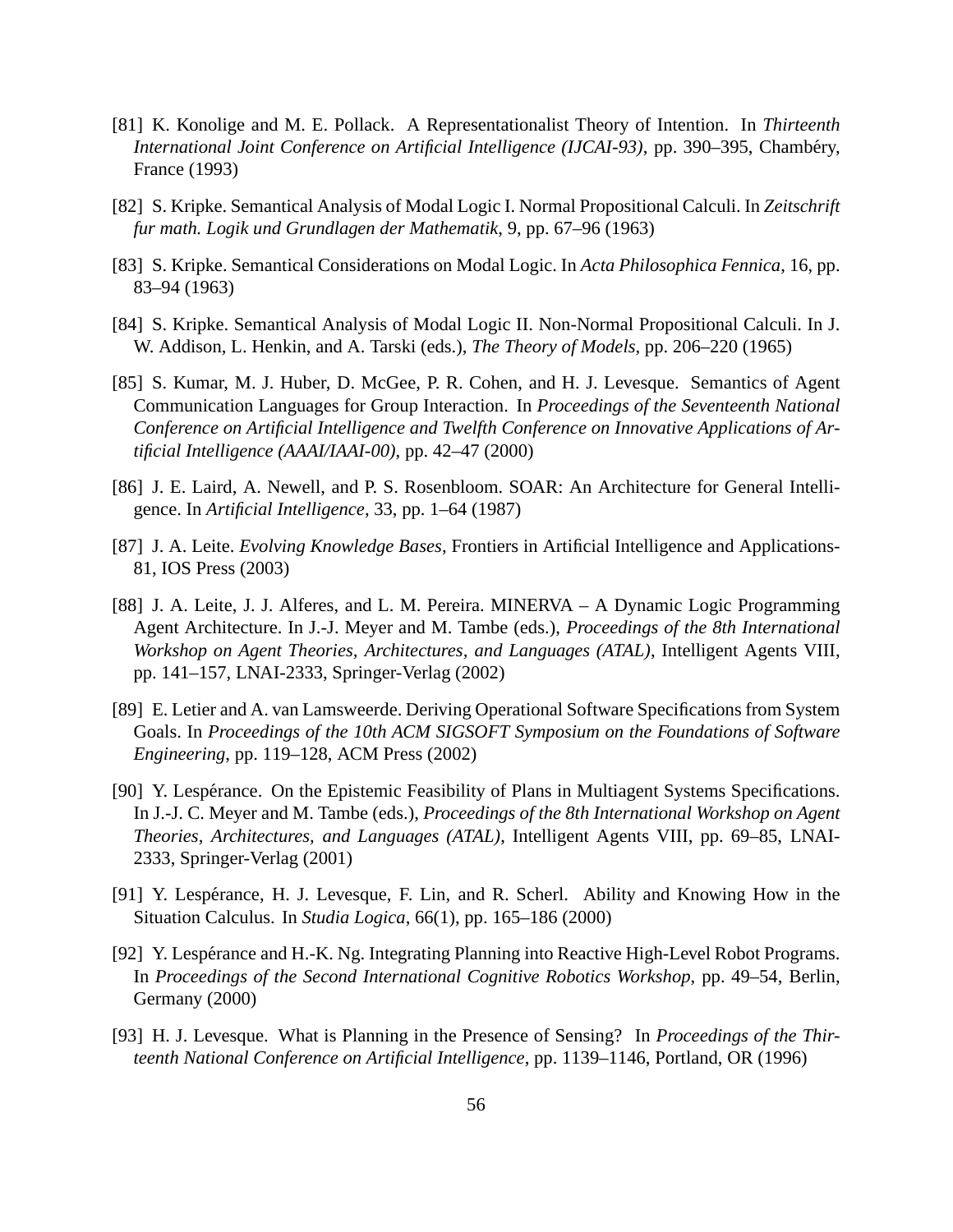- [94] H. J. Levesque and T. Barrie. Joint Ability (unpublished)
- [95] H. J. Levesque, P. R. Cohen, and J. T. Nunes. On Acting Together. In *Proceedings of the 8th National Conference on Artificial Intelligence (AAAI-90)*, pp. 94–99, San Mateo, California, Morgan Kaufmann Publishers, Inc. (1990)
- [96] H. J. Levesque, R. Reiter, Y. Lespérance, F. Lin, and R. B. Scherl. Golog: A Logic Programming Language for Dynamic Domains. In *Journal of Logic Programming*, 31, pp. 59–84 (1997)
- [97] V. Louis. *Conception et Mise en Oeuvre de Modeles Formels de Calcul de Plans d'Action ` Complexes par un Agent Rationnel Dialoguant*. Ph.D. thesis, Universite de Caen, Caen, France ´ (2002)
- [98] J. Malec. A Unified Approach to Intelligent Agency. In M. Wooldridge and N. R. Jennings (eds.), *Intelligent Agents: Theories, Architectures, and Languages*, pp. 233–244, LNAI-890, Springer-Verlag, Germany (1995)
- [99] V. Mascardi, M. Martelli, and L. Sterling. Logic-Based Specification Languages for Intelligent Software Agents. In *Theory and Practice of Logic Programming*, 4(4), pp. 429–494, Cambridge University Press, New York, NY, USA (2004)
- [100] M. J. Matarić. Behavior-Based Robotics as a Tool for Synthesis of Artificial Behavior and Analysis of Natural Behavior. In *Trends in Cognitive Science*, 2(3), pp. 82–87 (1998)
- [101] F. McCabe and K. Clark. APRIL: Agent Process Interaction Language. In M. Wooldridge and N. R. Jennings (eds.), *Intelligent Agents: Theories, Architectures, and Languages*, pp. 324– 340, LNAI-890, Springer-Verlag, Germany (1995)
- [102] J. McCarthy and P. J. Hayes. Some Philosophical Problems from the Standpoint of Artificial Intelligence. In *Machine Intelligence*, 4, pp. 463–502 (1969)
- [103] J.-J.Ch. Meyer, W. van der Hoek, and B. van Linder. A Logical Approach to the Dynamics of Commitments. In *Artificial Intelligence*, 113(1–2), pp. 1–40 (1999)
- [104] S. Minton, C. Knoblock, D. Kuokka, Y. Gil, R. Joseph, and J. Carbonell. *PRODIGY 2.0: The Manual and Tutorial*. Technical Report CMU-CS-89-146, Carnegie Mellon University (1989)
- [105] R. C. Moore. A Formal Theory of Knowledge and Action. In J. R. Hobbs and R. C. Moore (eds.), *Formal Theories of the Commonsense World*, pp. 319–358, Ablex (1985)
- [106] R. C. Moore. A Formal Theory of Knowledge and Action. In J. F. Allen, J. Hendler, and A. Tate (eds.), *Readings in Planning*, pp. 480–519, Morgan Kaufmann Publishers, San Mateo, CA (1990)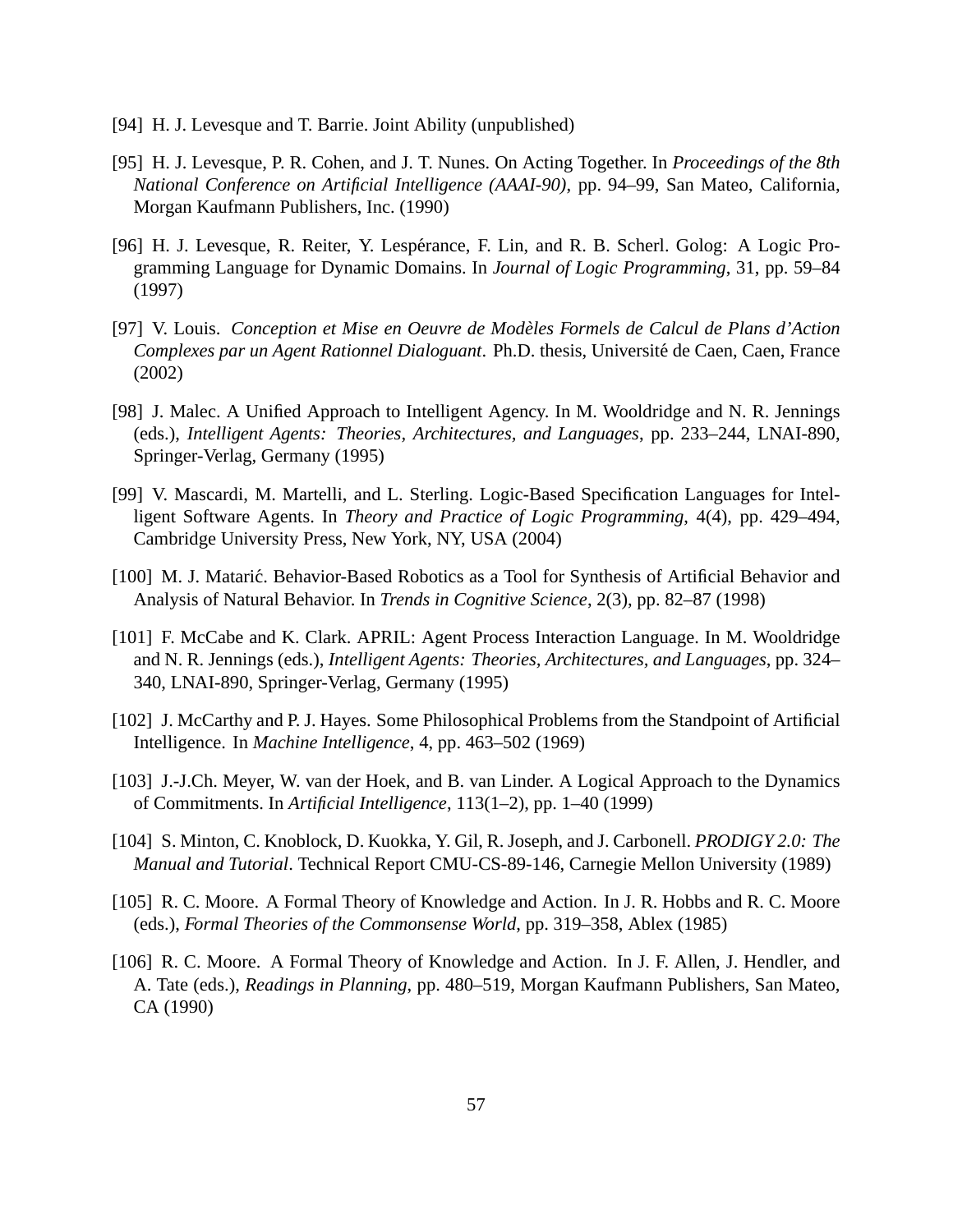- [107] A. F. Moreira and R. H. Bordini. An Operational Semantics for a BDI Agent-Oriented Programming Language. In J.-J. Ch. Meyer and M. J. Wooldridge (eds.), *Proceedings of the Workshop on Logics for Agent-Based Systems (LABS-02)*, pp. 45–59 (2002)
- [108] A. F. Moreira, R. Vieira, and R. H. Bordini. Extending the Operational Semantics of a BDI ` Agent-Oriented Programming Language for Introducing Speech-Act based Communication. In *Proceedings of the Workshop on Declarative Agent Languages and Technologies (DALT-03)*, pp. 135–154, LNAI-2990, Springer-Verlag (2003)
- [109] Y. Moses and M. Tennenholtz. Artificial Social Systems. In *Computers and AI*, 14(6), pp. 533–562 (1995)
- [110] J. P. Müller, M. Pischel, and M. Thiel. Modeling Reactive Behavior in Vertically Layered Agent Architectures. In M. Wooldridge and N. R. Jennings (eds.), *Intelligent Agents: Theories, Architectures, and Languages*, pp. 261–276, LNAI-890, Springer-Verlag, Germany (1995)
- [111] A. Newell and H. A. Simon. Computer Science as Empirical Enquiry. In *Communications of the ACM*, 19, pp. 113–126 (1976)
- [112] A. Omicini and E. Denti. From Tuple Spaces to Tuple Centres. In *Science of Computer Programming*, 41(3), pp. 277–294 (2001)
- [113] L. Padgham and M. Winikoff. Prometheus: A Methodology for Developing Intelligent Agents. In *Proceedings of the Third International Workshop on Agent-Oriented Software Engineering (AOSE-02)*, pp. 174–185, Bologna, Italy (2002)
- [114] M. Pauly. A Logical Framework for Coalitional Effectivity in Dynamic Procedures. In *Bulletin of Economic Research*, 53(4), pp. 305–324 (2002)
- [115] M. Pauly. A Modal Logic for Coalitional Power in Games. In *Journal of Logic and Computation*, 12(1), pp. 149-166 (2002)
- [116] R. C. Perrault. An Application of Default Logic to Speech Act Theory. In P. R. Cohen, J. Morgan, and M. E. Pollack (eds.), *Intentions in Communication*, pp. 161–185, MIT Press, Cambridge, Mass. (1990)
- [117] R. C. Perrault and J. F. Allen. A Plan-Based Analysis of Indirect Speech Acts. In *American Journal of Computational Linguistics*, 6(3–4), pp. 167–182 (1980)
- [118] G. Plotkin. *A Structural Approach to Operational Semantics*. Technical Report DAIMI-FN-19, Computer Science Dept., Aarhus University, Denmark (1981)
- [119] A. Poggi. DAISY: An Object-Oriented System for Distributed Artificial Intelligence. In M. Wooldridge and N. R. Jennings (eds.), *Intelligent Agents: Theories, Architectures, and Languages*, pp. 341–354, LNAI-890, Springer-Verlag, Germany (1995)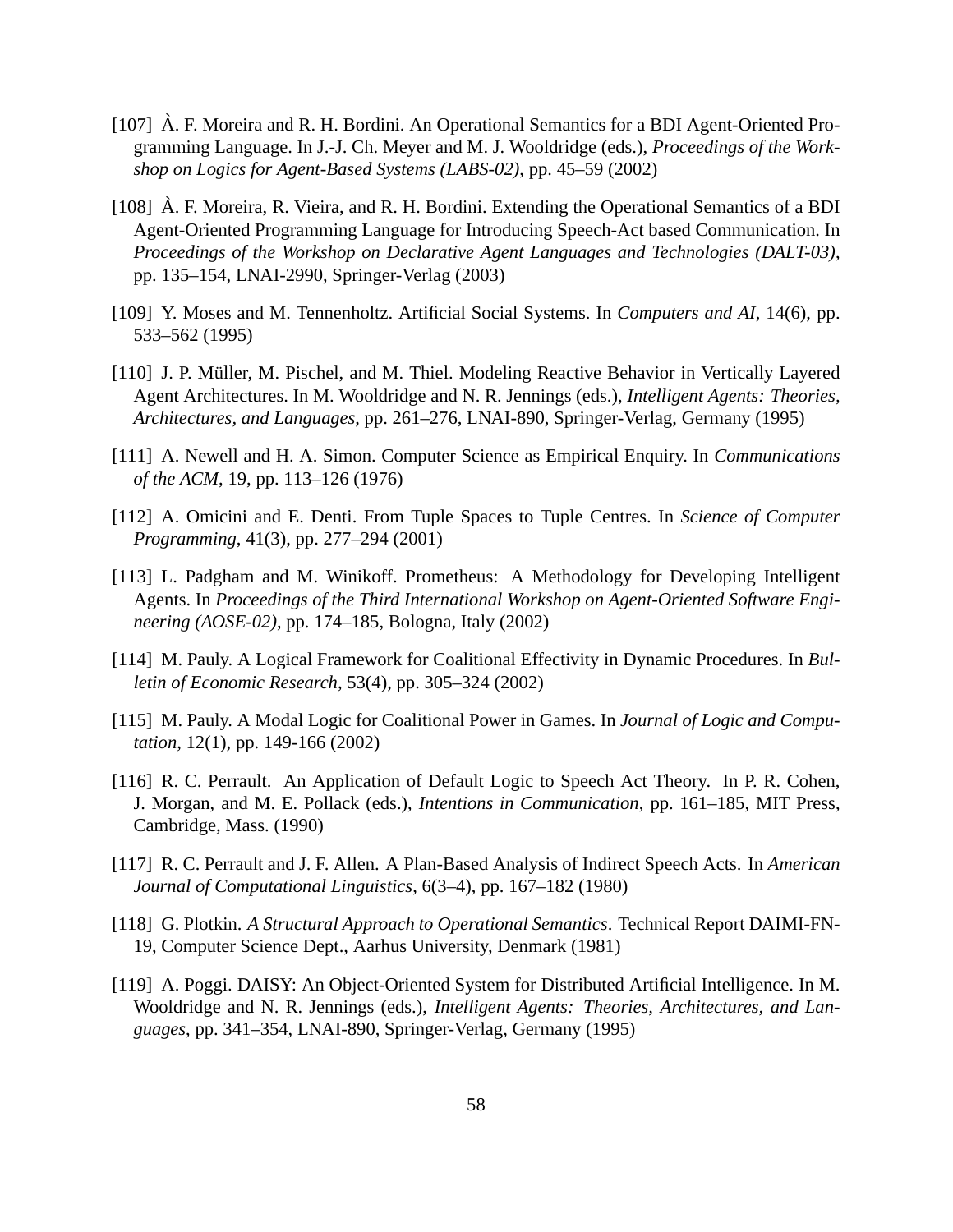- [120] A. Pokahr, L. Braubach, and W. Lamersdorf. Jadex: A BDI Reasoning Engine. In R. H. Bordini et al. (eds.), [9], Chapter 6, pp. 149–174 (2005)
- [121] J. L. Pollock. *Cognitive Carpentry: A Blueprint for How to Build a Person*. The MIT Press, Cambridge, MA (1995)
- [122] A. S. Rao. AgentSpeak(L): BDI Agents Speak Out in a Logical Computable Language. In W. V. Velde and J. W. Perram (eds.), *Agents Breaking Away*, pp. 42–55, LNAI-1038, Springer-Verlag (1996)
- [123] A. S. Rao and M. P. Georgeff. Asymmetry Thesis and Side-Effect Problems in Linear Time and Branching Time Intention Logics. In *Proceedings of the 12th International Joint Conference on Artificial Intelligence (IJCAI-91)*, pp. 498–504, Sydney, Australia (1991)
- [124] A. S. Rao and M. P. Georgeff. Modeling Rational Agents with a BDI-Architecture. In J. F. Allen, R. Fikes, and E. Sandewall (eds.), *Proceedings of the 2nd International Conference on Principles of Knowledge Representation and Reasoning (KR-91)*, pp. 473–484, San Mateo, CA, Morgan Kaufmann Publishers (1991)
- [125] A. S. Rao and M. P. Georgeff. An Abstract Architecture for Rational Agents. In *Proceedings of the 3rd International Conference on Principles of Knowledge Representation and Reasoning (KR-92)*, pp. 439–449, Cambridge, Massachusetts, USA (1992)
- [126] R. Reiter. The Frame Problem in the Situation Calculus: A Simple Solution (Sometimes) and a Completeness Result for Goal Regression. In V. Lifschitz (ed.), *Artificial Intelligence and Mathematical Theory of Computation: Papers in the Honor of John McCarthy*, pp. 359–380, Academic Press, San Diego, CA, USA (1991)
- [127] R. Reiter. *Knowledge in Action. Logical Foundations for Specifying and Implementing Dynamical Systems*. MIT Press (2001)
- [128] S. Rosenschein and L. P. Kaelbling. The Synthesis of Digital Machines with Provable Epistemic Properties. In J. Y. Halpern (ed.), *Proceedings of the 1986 Conference on Theoretical Aspects of Reasoning about Knowledge*, pp. 83–98, Morgan Kaufmann Publishers: San Mateo, CA (1986)
- [129] M. D. Sadek. A Study in the Logic of Intention. In B. Nebel, C. Rich, and W. R. Swartout (eds.), *Proceedings of the 3rd International Conference on Principles of Knowledge Representation and Reasoning (KR-92)*, pp. 462–473, Cambridge, MA (1992)
- [130] M. D. Sadek. Communication Theory = Rational Principles + Communicative Act Models. In *Proceedings of the AAAI Workshop on Planning for Interagent Communication* (1994)
- [131] M. D. Sadek, P. Bretier, and E. Panaget. ARTIMIS: Natural Dialogue Meets Rational Agency. In *Proceedings of the Fifteenth International Joint Conference on Artificial Intelligence (IJCAI-97)*, pp. 1030–1035, Nagoya, Japan (1997)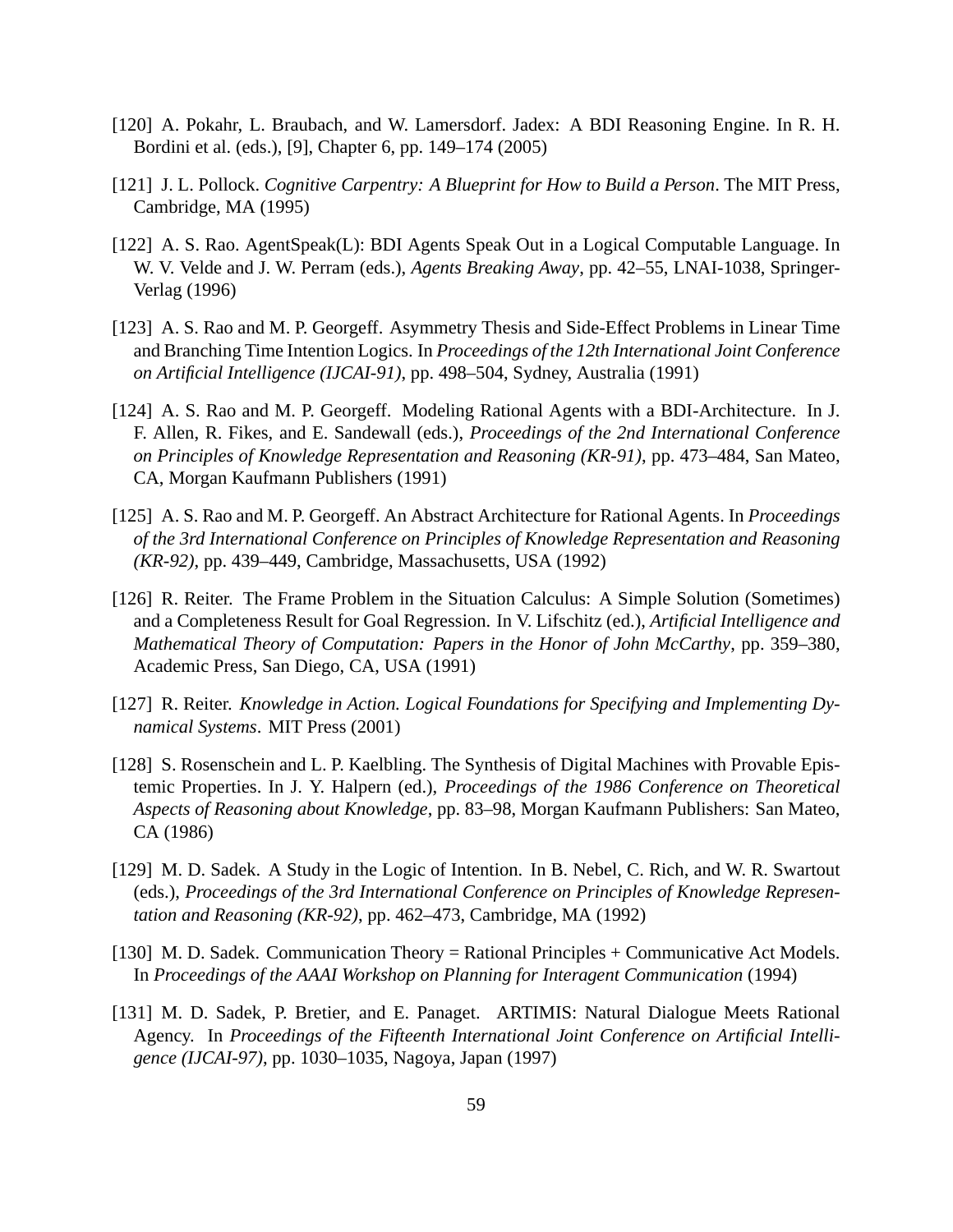- [132] M. D. Sadek, A. Ferrieux, A. Cozannet, P. Bretier, F. Panaget, and J. Simonin. Effective Human-Computer Cooperative Spoken Dialogue: The AGS Demonstrator. In *Proceedings of the Fourth International Conference on Spoken Language Processing (ICSLP-96)*, pp. 546–549, Philadelphia, PA (1996)
- [133] S. Sardiña, G. De Giacomo, Y. Lespérance, and H. J. Levesque. On the Semantics of Deliberation in IndiGolog – From Theory to Implementation. In *Annals of Mathematics and Artificial Intelligence*, 41(2–4), pp. 259–299 (2004)
- [134] S. Sardiña, L. de Silva, and L. Padgham. Hierarchical Planning in BDI Agent Programming Languages: A Formal Approach. In *Proceedings of the Fifth International Joint Conference on Autonomous Agents and Multi-Agent Systems (AAMAS-06)*, pp. 1001–1008, Hakodate, Japan (2003)
- [135] S. Sardiña and S. Shapiro. Rational Action in Agent Programs with Prioritized Goals. In *Proceedings of the Second International Joint Conference on Autonomous Agents and Multi-Agent Systems (AAMAS-03)*, pp. 417–424, Melbourne, Australia (2003)
- [136] R. B. Scherl and H. J. Levesque. The Frame Problem and Knowledge-Producing Actions. In *Proceedings of the Eleventh National Conference on Artificial Intelligence*, pp. 689–695, Washington, DC, AAAI Press/The MIT Press (1993)
- [137] R. B. Scherl and H. J. Levesque. Knowledge, Action, and the Frame Problem. In *Artificial Intelligence*, 144(1–2), pp. 1–39 (2003)
- [138] J. R. Searle. *Speech Acts: An Essay in the Philosophy of Language*. Cambridge University Press (1969)
- [139] J. R. Searle. Collective Intentions and Actions. In P. Cohen, J. Morgan, and M. Pollack (eds.), *Intentions in Communication*, pp. 401–415, MIT Press, Cambridge, MA (1990)
- [140] A. El F. Seghrouchni and A. Suna. CLAIM: A Computational Language for Autonomous, Intelligent and Mobile Agents. In M. Dastani, J. Dix, and A. El F. Seghrouchni (eds.), *Proceedings of the First International Workshop on Programming Multi-Agent Systems: Languages, Frameworks, Techniques, and Tools (ProMAS-03)*, pp. 90–110, LNCS-3067, Springer Verlag (2004)
- [141] S. Shapiro. *Specifying and Verifying Multi-Agent Systems using the Cognitive Agents Specification Language (CASL)*. Ph.D. thesis, University of Toronto, Toronto, ON, Canada (2004)
- [142] S. Shapiro. Belief Change with Noisy Sensing and Introspection. In L. Morgenstern and M. Pagnucco (eds.), *Working Notes of the IJCAI-05 Workshop on Nonmonotonic Reasoning, Action, and Change (NRAC-05)*, pp. 84–89 (2005)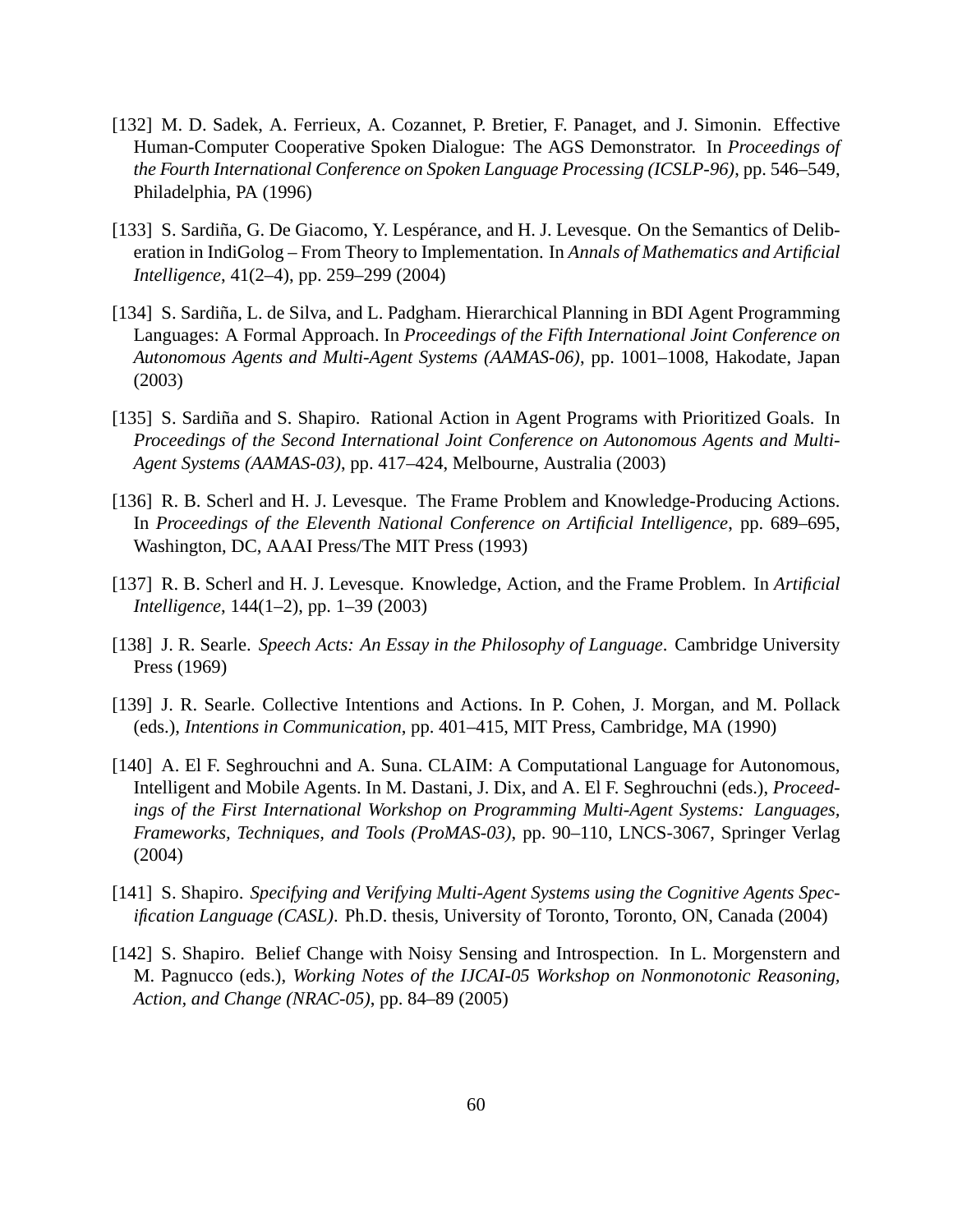- [143] S. Shapiro and Y. Lespérance. Modeling Multiagent Systems with the Cognitive Agent Specification Language – A Feature Interaction Resolution Application. In C. Castelfranchi and Y. Lespérance (eds.), *Proceedings of The Seventh International Workshop on Agent Theories, Architectures, and Languages (ATAL-00)*, Intelligent Agents-VII, pp. 244–259, LNAI-1986, Boston, USA (2001)
- [144] S. Shapiro, Y. Lespérance, and H. J. Levesque. Goals and Rational Action in the Situation Calculus - A Preliminary Report. In *Working Notes of the AAAI Fall Symposium on Rational Agency: Concepts, Theories, Models, and Applications*, pp. 117–122, Cambridge, MA, USA (1995)
- [145] S. Shapiro, Y. Lespérance, and H. J. Levesque. Specifying Communicative Multi-Agent Systems with ConGolog. In *Working Notes of the AAAI Fall 1997 Symposium on Communicative Action in Humans and Machines*, pp. 75–82, Cambridge, MA, USA, AAAI Press (1997)
- [146] S. Shapiro, Y. Lespérance, and H. J. Levesque. The Cognitive Agents Specification Language and Verification Environment for Multiagent Systems. In C. Castelfranchi and W. Lewis Johnson (eds.), *Proceedings of the 1st International Joint Conference on Autonomous Agents and Multiagent Systems (AAMAS-02)*, pp. 19–26, Bologna, Italy, ACM Press (2002)
- [147] S. Shapiro, Y. Lespérance, and H. J. Levesque. Goal Change. In *Proceedings of the Nineteenth International Joint Conference on Artificial Intelligence (IJCAI-05)*, pp. 582–588, Edinburgh, Scotland (2005)
- [148] S. Shapiro, M. Pagnucco, Y. Lespérance, and H. J. Levesque. Iterated Belief Change in the Situation Calculus. In A. G. Cohn, F. Giunchiglia, and B. Selman (eds.), *Proceedings of the Seventh International Conference on Principles of Knowledge Representation and Reasoning (KR-00)*, pp. 527–538, San Francisco, CA, Morgan Kaufmann Publishers (2000)
- [149] Y. Shoham. AGENT0: A Simple Agent Language and Its Interpreter. In *Proceedings of the Ninth National Conference on Artificial Intelligence (AAAI-91)*, pp. 704–709, AAAI Press/MIT Press, Anaheim, California, USA (1991)
- [150] Y. Shoham. Agent-Oriented Programming. In *Artificial Intelligence*, 60(1), pp. 51–92 (1993)
- [151] Y. Shoham and M.Tennenholtz. On Social Laws for Artificial Agent Societies: Off-Line Design. In *Artificial Intelligence*, 73(1–2), pp. 231–252 (1995)
- [152] M. P. Singh. Group Intentions. In *10th International Workshop on Distributed Artificial Intelligence (IWDAI-90)*, Texas, USA (1990)
- [153] M. P. Singh. A Logic of Situated Know-How. In T. Dean and K. McKeown (eds.), *Proceedings of the Ninth National Conference on Artificial Intelligence (AAAI-91)*, pp. 343–348, AAAI Press (1991)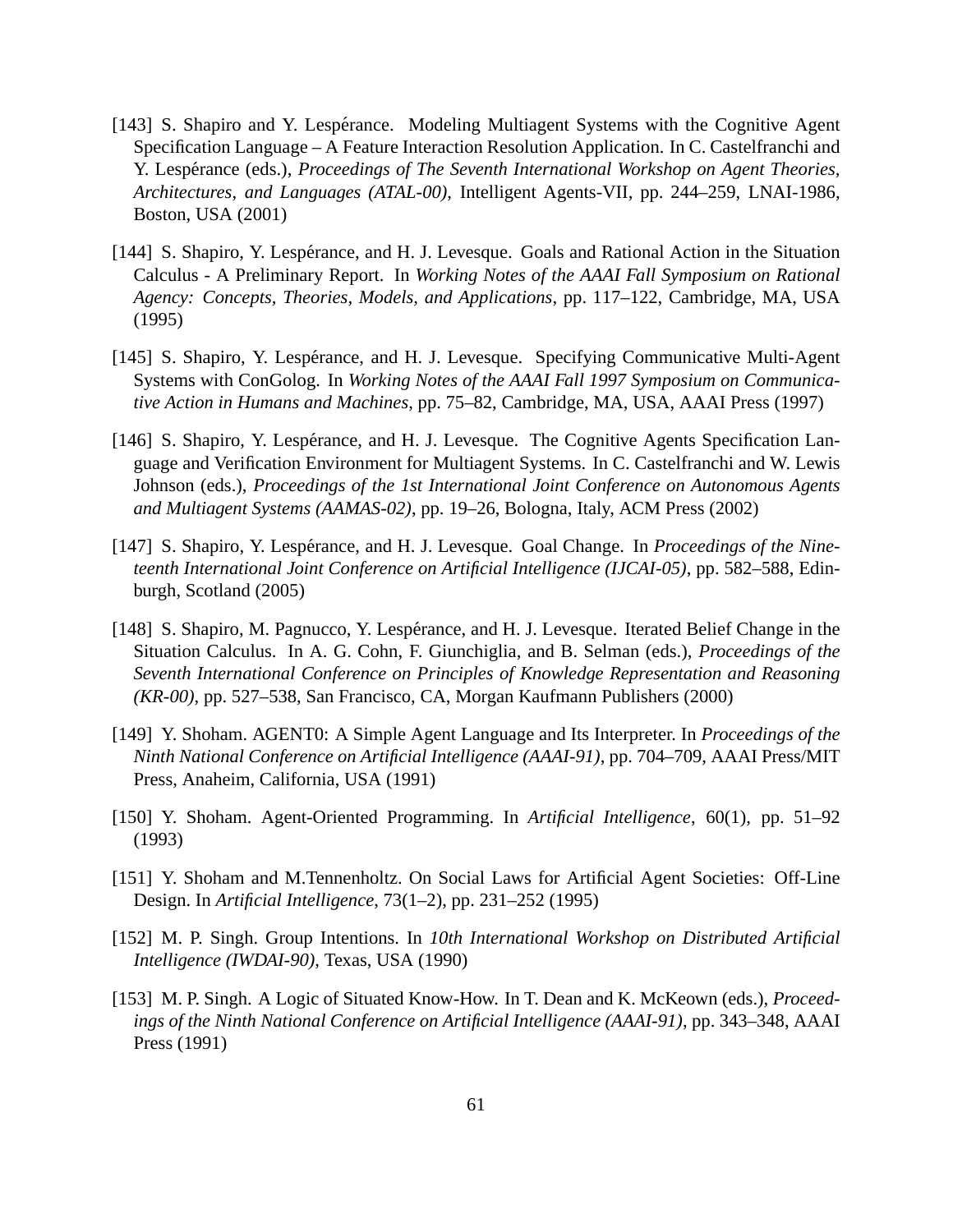- [154] M. P. Singh. Group Ability and Structure. In *Decentralized AI 2 Proceedings of the 2nd European Workshop on Modeling Autonomous Agents in a Multi-Agent World (MAAMAW-91)*, pp. 127–146, France (1991)
- [155] M. P. Singh. A Critical Examination of the Cohen-Levesque Theory of Intention. In *Proceedings of the Tenth European Conference on Artificial Intelligence (ECAI-92)*, pp. 364–368, Vienna, Austria (1992)
- [156] M. P. Singh. A Semantics for Speech Acts. In *Annals of Mathematics and Artificial Intelligence*, 8(1–2), pp. 47–71 (1993)
- [157] M. P. Singh. *Intentions for Multiagent Systems*. Technical Report KBNL-086-93, Austin, TX (1993)
- [158] M. P. Singh. *Multiagent Systems: A Theoretical Framework for Intentions, Know-How, and Communications*. LNAI-799, Springer-Verlag, Heidelberg, Germany (1994)
- [159] M. P. Singh. A Social Semantics for Agent Communication Languages. In *Proceedings of the IJCAI-99 Workshop on Agent Communication Languages*, Issues in Agent Communication, pp. 31–45, LNAI-1916, Springer Verlag (2000)
- [160] M. Tambe. Towards Flexible Teamwork. In *Journal of Artificial Intelligence Research*, 7, pp. 83–124 (1997)
- [161] M. Tan and R. Weihmayer. Integrating Agent-Oriented Programming and Planning for Cooperative Problem Solving. In *Proceedings of the AAAI-92 Workshop on Cooperation among Heterogeneous Intelligent Systems* (1992)
- [162] M. Thielscher. FLUX: A Logic Programming Method for Reasoning Agents. In *Theory and Practice of Logic Programming*, 5(4–5), pp. 533–565, Cambridge University Press (2005)
- [163] S. R. Thomas. *PLACA, An Agent-Oriented Programming Language*. Ph.D. Thesis (technical report STAN-CS-93-1487), Computer Science Department, Stanford University, Stanford, CA, USA (1993)
- [164] S. R. Thomas. The PLACA Agent Programming Language. In M. Wooldridge and N. R. Jennings (eds.), *Intelligent Agents: Theories, Architectures, and Languages*, pp. 355–369, LNAI-890, Springer-Verlag, Germany (1995)
- [165] W. van der Hoek, B. van Linder, and J.-J. C. Meyer. *A Logic of Capabilities*. Technical Report IR-330, Faculty of Mathematics and Computer Science, Vrije Universiteit Amsterdam, Amsterdam, The Netherlands (1995)
- [166] W. van der Hoek and M. Wooldridge. Cooperation, Knowledge, and Time: Alternating-Time Temporal Epistemic Logic and its Application. In *Studia Logica*, 75(1), pp. 125–157 (2003)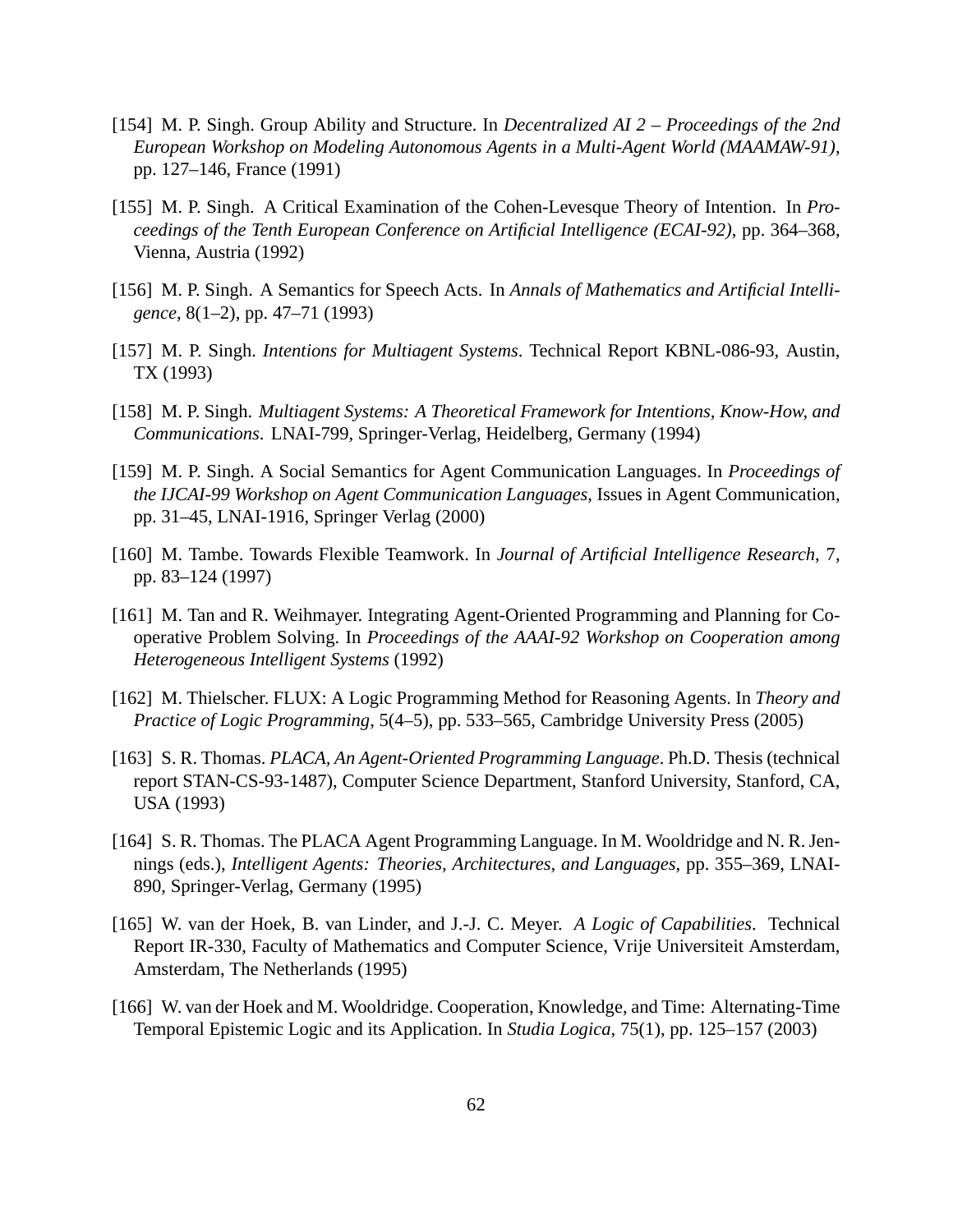- [167] A. van Lamsweerde. Goal-Oriented Requirements Engineering: A Guided Tour. In *Proceedings the International Joint Conference on Requirements Engineering*, pp. 249–263, IEEE (2001)
- [168] B. van Linder, W. van der Hoek, and J.-J. C. Meyer. *Tests as Epistemic Updates–Pursuit of Knowledge*. Technical Report UU-CS-1994-08, Dept. of Computer Science, Utrecht University, Utrecht, The Netherlands (1994)
- [169] B. van Linder, W. van der Hoek, and J.-J. Ch. Meyer. Actions That Make You Change Your Mind. In *Knowledge and Belief in Philosophy and AI*, pp. 103–146 (1995)
- [170] B. van Linder, W. van der Hoek, and J.-J. Ch. Meyer. Formalising Motivational Attitudes of Agents : On Preferences, Goals, and Commitments. In M. Wooldridge, J. Muller, and M. Tambe (eds.), *Proceedings of the Agent Theories, Architectures, and Languages Workshop (ATAL-95)*, Intelligent Agents-II, pp. 17–32, LNAI-1037, Springer-Verlag, Montréal, Canada (1995)
- [171] M. B. van Riemsdijk. *Cognitive Agent Programming : A Semantic Approach*. Ph.D. Thesis, Department of Information and Computing Sciences, Universiteit Utrecht, SIKS Dissertation Series, No. 2006-19 (2006)
- [172] M. B. van Riemsdijk, M. Dastani, F. Dignum, and J.-J. Ch. Meyer. Dynamics of Declarative Goals in Agent Programming. In *Proceedings of the 2nd International Workshop on Declarative Agent Languages and Technologies (DALT-04)*, pp. 1–18, LNCS-3476, Springer-Verlag, New York, NY, USA (2004)
- [173] M. B. van Riemsdijk, M. Dastani, and J.-J. Ch. Meyer. Semantics of Declarative Goals in Agent Programming. In *Proceedings of the 4th International Joint Conference on Autonomous Agents and Multiagent Systems (AAMAS-05)*, pp. 133–140, Utrecht, The Netherlands (2005)
- [174] M. B. van Riemsdijk, W. van der Hoek, and J.-J. Ch. Meyer. Agent Programming in Dribble: from Beliefs to Goals using Plans. In *Proceedings of the Second International Joint Conference on Autonomous Agents and Multiagent Systems (AAMAS-03)*, pp. 393–400 (2003)
- [175] S. Vassos and H. J. Levesque. Progression of Situation Calculus Action Theories with Incomplete Information. In *Proceedings of the 20th International Joint Conference on Artificial Intelligence (IJCAI-07)*, pp. 2029–2034, Hyderabad, India (2007)
- [176] S. Vassos, S. Sardiña, and H. J. Levesque. A Feasible Approach to Disjunctive Knowledge in the Situation Calculus. (draft)
- [177] M. Verdicchio and M. Colombetti. A Logical Model of Social Commitment for Agent Communication. In *Proceedings of the Second International Joint Conference on Autonomous Agents and Multiagent Systems (AAMAS-03)*, pp. 528–535, Melbourne, Australia (2003)
- [178] S. Vere and T. Bickmore. A Basic Agent. In *Computational Intelligence*, 6, pp. 41–60 (1990)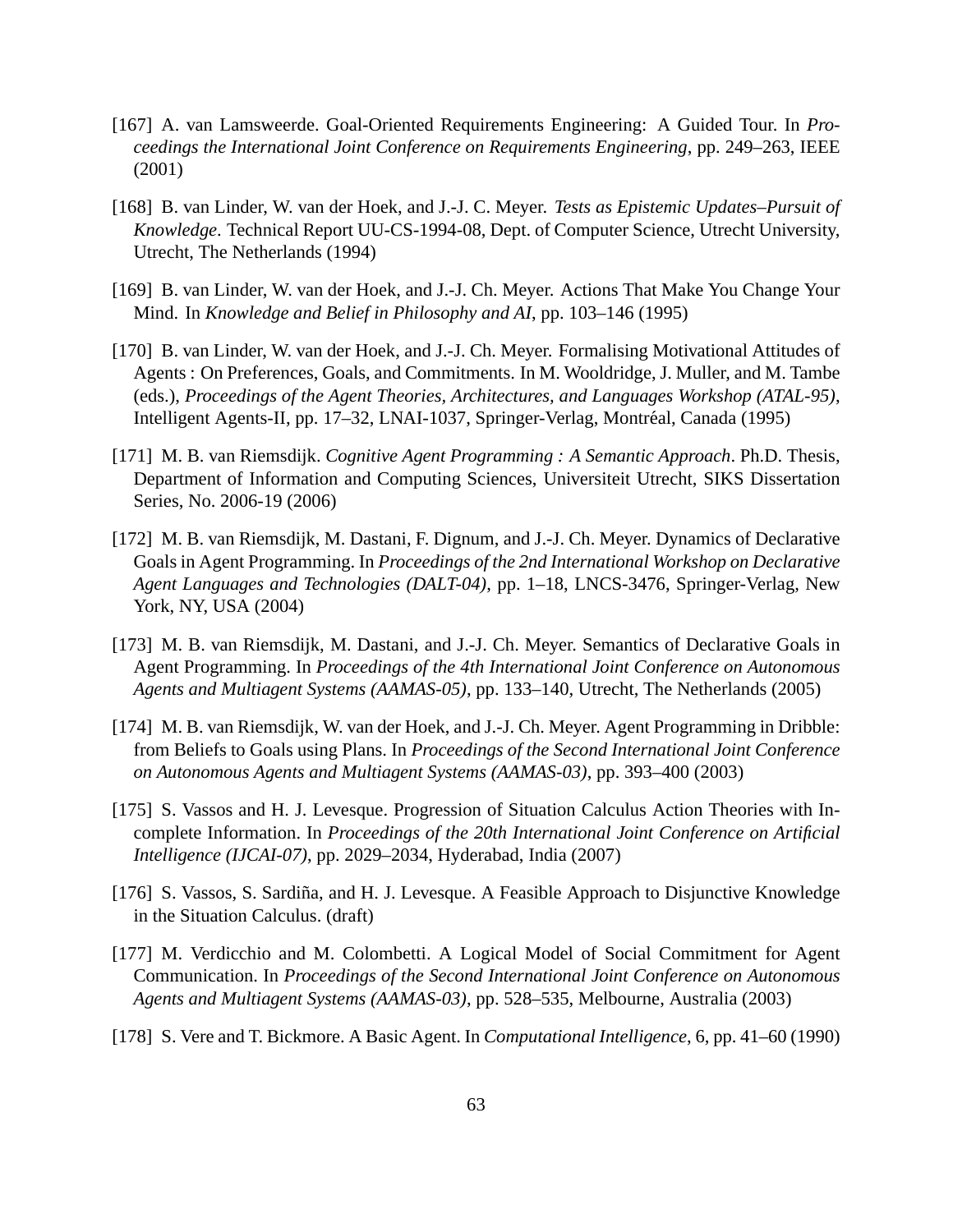- [179] R. Vieira, A. Moreira, M. Wooldridge, and R. H. Bordini. On the Formal Semantics of Speech-Act Based Communication in an Agent-Oriented Programming Language (unpublished)
- [180] W. Visser, K. Havelund, G. Brat, and S. Park. Model Checking Programs. In *Proceedings of the Fifteenth International Conference on Automated Software Engineering (ASE-00)*, pp. 3-12, IEEE Computer Society (2000)
- [181] M. P. Wellman and J. Doyle. Preferential Semantics for Goals. In *Proceedings of the Ninth National Conference on Artificial Intelligence (AAAI-91)*, pp. 698–703, Anaheim, California, USA (1991)
- [182] E. Werner. Toward a Theory of Communication and Cooperation for Multiagent Planning. In *Proceedings of the Second Conference on Theoretical Aspects of Reasoning about Knowledge (TARK-88)*, pp. 129–143, Morgan Kaufman (1988)
- [183] E. Werner. Cooperating Agents : A Unified Theory of Communication and Social Structure. In *Distributed Artificial Intelligence*, 2, pp. 3–36 (1989)
- [184] E. Werner. What Can Agents Do Together? A Semantics for Reasoning about Cooperative Ability. In *Proceedings of the 9th European Conference on Artificial Intelligence (ECAI-90)*, pp. 694–701, Stockholm, Sweden (1990)
- [185] M. Winikoff, L. Padgham, J. Harland, and J. Thangarajah. Declarative and Procedural Goals in Intelligent Agent Systems. In *Proceedings of the 8th International Conference on Principles and Knowledge Representation and Reasoning (KR-02)*, pp. 470–481, Toulouse, France (2002)
- [186] S. Wood. *Planning and Decision Making in Dynamic Domains*, Ellis Horwood Ltd. (1993)
- [187] M. Wooldridge. *Reasoning about Rational Agents*. MIT Press (2000)
- [188] M. Wooldridge and N. R. Jennings. Formalizing the Cooperative Problem Solving Process. In *Proceedings of the 13th International Workshop on Distributed Artificial Intelligence (IWDAI-94)*, pp. 403–417, WA, USA (1994)
- [189] M. Wooldridge and N. R. Jennings. Agent Theories, Architectures, and Languages: A Survey. In *ECAI Workshop on Agent Theories, Architectures, and Languages (ATAL-94)*, pp. 1–39, LNCS-890, Springer-Verlag (1995)
- [190] M. Wooldridge and N. R. Jennings. The Cooperative Problem Solving Process. In *Journal of Logic and Computation*, 9(4), pp. 563–592 (1999)
- [191] M. Wooldridge, N. R. Jennings, and D. Kinny. The Gaia Methodology for Agent-Oriented Analysis and Design. In *Journal of Autonomous Agents and Multi-Agent Systems*, 3(3), pp. 285–312 (2000)